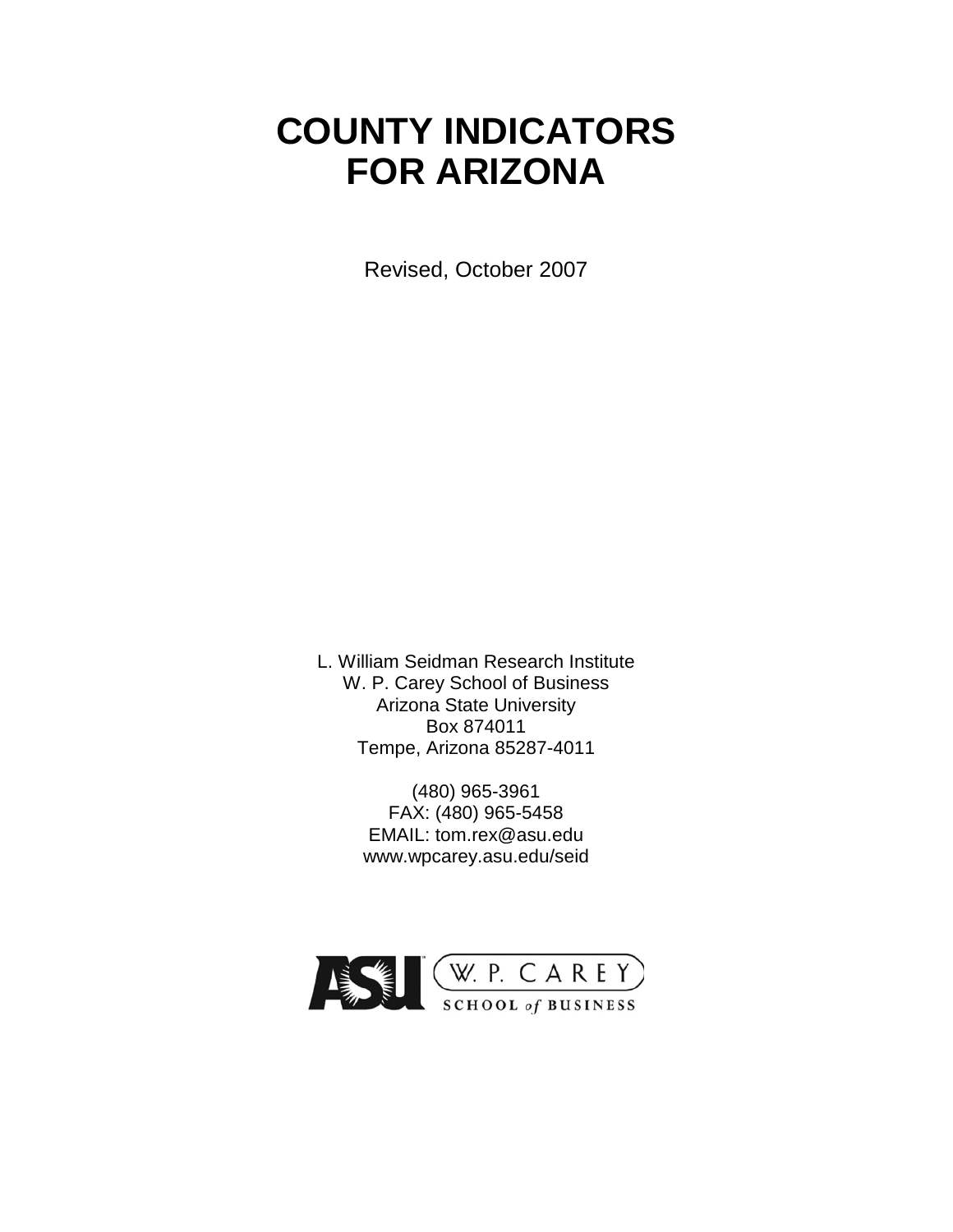#### **PREFACE**

During 2006, Arizona State University began an initiative to measure the competitiveness of the state of Arizona, and the Phoenix metropolitan area, against itself over time. The Arizona Indicators Project presents its results largely through tables, charts, and maps. The project is designed to provide a strong foundation for policy makers and citizens to understand the community and to make decisions about the future of the area.

Three initial projects are intended to be the first steps toward producing a comprehensive set of indicators that are maintained and updated on an ongoing basis. These efforts to date should be viewed as preliminary, with enhancements and improvements intended to be developed over time. Thus, the information available at<http://www.asu.edu/indicators/> is a work in progress.

Production of the first set of indicators was coordinated by the Office of the President at ASU. Broad-ranging indicators were produced by experts throughout the university for the *Arizona Republic*. The Phoenix area is the geographic focus of these indicators, with comparisons added for nine competitor metropolitan areas.

The second effort focused on innovation indicators. They were produced for the Arizona Department of Commerce by the L. William Seidman Research Institute, W. P. Carey School of Business at ASU. While the state is the primary geographic focus, some of these indicators are available by county as well. A "dashboard" website [\(https://webapp](https://exchange.asu.edu/exchweb/bin/redir.asp?URL=https://webapp-qa.asu.edu/corda/dashboards/ADOC_public/main.dashxml)[qa.asu.edu/corda/dashboards/ADOC\\_public/main.dashxml\)](https://exchange.asu.edu/exchweb/bin/redir.asp?URL=https://webapp-qa.asu.edu/corda/dashboards/ADOC_public/main.dashxml) is the means of disseminating these

indicators — the report *Arizona Innovation Indicators*, available from the website, provides documentation and explanation, but not the indicator data.

Subsequently, the Arizona Department of Commerce provided additional funding to the L. William Seidman Research Institute to produce a set of indicators by county, as detailed in this report. The focus of this effort is a set of indicators broader than innovation indicators, intended to supplement the state and county economic base studies produced in late 2006. The result of this effort is this report, *County Indicators for Arizona*, and spreadsheets of the indicators data. Some of the information has been incorporated into the innovation indicators website.

Thus, the Arizona Department of Commerce has been a major supporter of ASU's early efforts to develop indicators for Arizona and its counties. Ideally, the Department of Commerce and ASU also would like to produce indicators at a community level, in part to complement the community economic base studies produced in 2007. However, little consistent community-level data currently are available.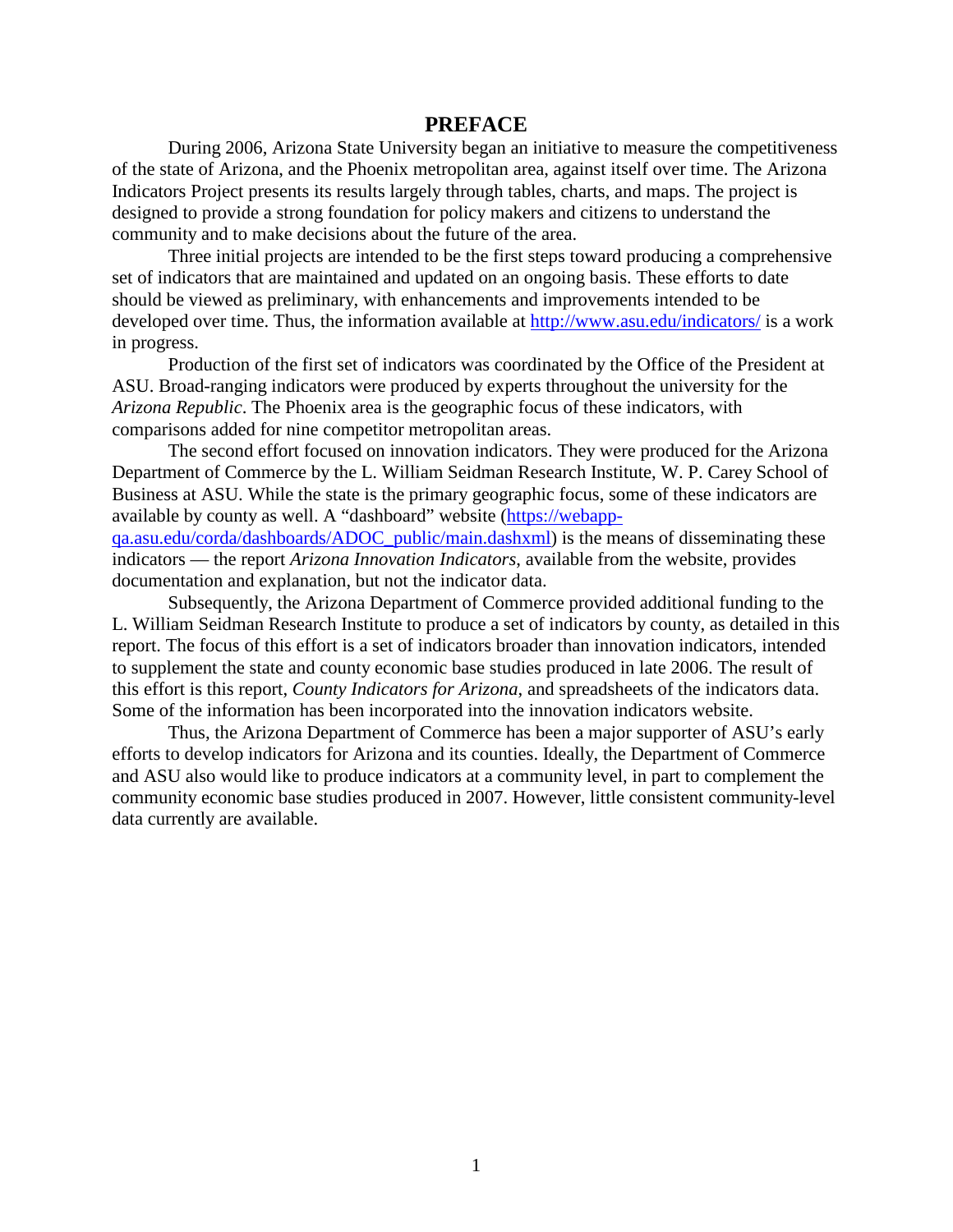# **TABLE OF CONTENTS**

|                                        | Page |
|----------------------------------------|------|
| Introduction                           | 4    |
| Description of the Indicators          | 8    |
| Demographic Indicators                 | 9    |
| Personal Income and Related Indicators | 12   |
| <b>Employment Indicators</b>           | 13   |
| <b>Other Economic Indicators</b>       | 16   |
| Socioeconomic Indicators               | 18   |
| <b>County Summaries</b>                | 22   |
| <b>Apache County</b>                   | 22   |
| <b>Cochise County</b>                  | 26   |
| Coconino County                        | 30   |
| Gila County                            | 34   |
| <b>Graham County</b>                   | 38   |
| <b>Greenlee County</b>                 | 42   |
| La Paz County                          | 46   |
| Maricopa County                        | 50   |
| <b>Mohave County</b>                   | 54   |
| Navajo County                          | 58   |
| Pima County                            | 62   |
| <b>Pinal County</b>                    | 66   |
| Santa Cruz County                      | 70   |
| Yavapai County                         | 74   |
| <b>Yuma County</b>                     | 78   |
| Arizona Summary                        | 82   |

### **LIST OF TABLES**

| 1. Indicators for Apache County      | 24 |
|--------------------------------------|----|
| 2. Indicators for Cochise County     | 28 |
| 3. Indicators for Coconino County    | 32 |
| 4. Indicators for Gila County        | 36 |
| 5. Indicators for Graham County      | 40 |
| 6. Indicators for Greenlee County    | 44 |
| 7. Indicators for La Paz County      | 48 |
| 8. Indicators for Maricopa County    | 52 |
| 9. Indicators for Mohave County      | 56 |
| 10. Indicators for Navajo County     | 60 |
| 11. Indicators for Pima County       | 64 |
| 12. Indicators for Pinal County      | 68 |
| 13. Indicators for Santa Cruz County | 72 |
| 14. Indicators for Yavapai County    | 76 |
| 15. Indicators for Yuma County       | 80 |
| 16. Indicators for Arizona           | 84 |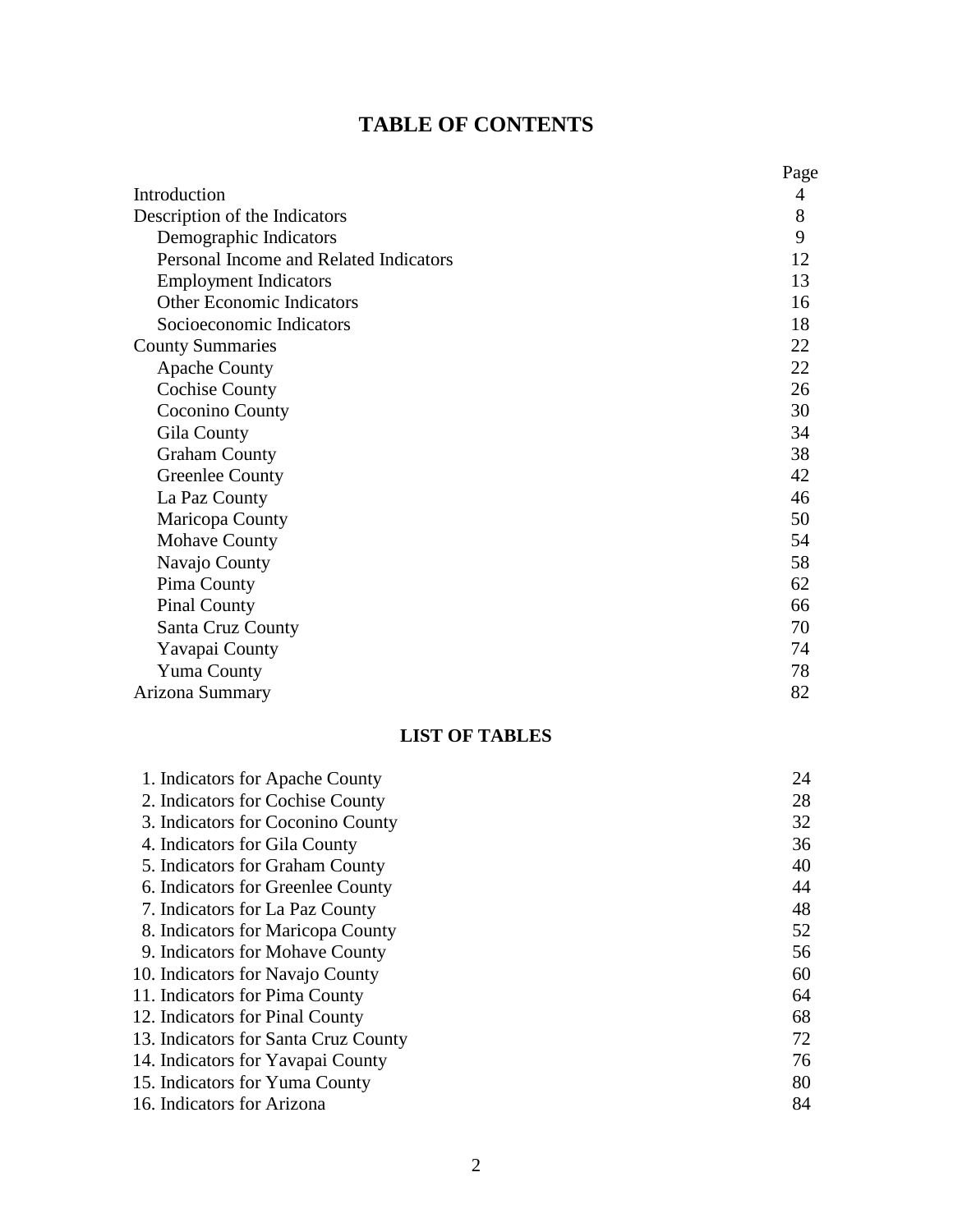### **LIST OF CHARTS**

| 1. Per Capita Personal Income in Arizona Counties in 2005                                      | 5              |
|------------------------------------------------------------------------------------------------|----------------|
| 2. Average Wage in Arizona Counties in 2005                                                    | 5              |
| 3. Earnings per Employee in Arizona in 2005 Dollars                                            | 6              |
| 4. Earnings per Employee in Arizona Expressed as a Percentage of the National<br>Average       | $\overline{7}$ |
| 5. Per Capita Personal Income in Apache County as a Percentage of the National<br>Average      | 23             |
| 6. Per Capita Personal Income in Cochise County as a Percentage of the National<br>Average     | 27             |
| 7. Per Capita Personal Income in Coconino County as a Percentage of the National<br>Average    | 31             |
| 8. Per Capita Personal Income in Gila County as a Percentage of the National<br>Average        | 35             |
| 9. Per Capita Personal Income in Graham County as a Percentage of the National<br>Average      | 39             |
| 10. Per Capita Personal Income in Greenlee County as a Percentage of the National<br>Average   | 43             |
| 11. Per Capita Personal Income in La Paz County as a Percentage of the National<br>Average     | 47             |
| 12. Per Capita Personal Income in Maricopa County as a Percentage of the National<br>Average   | 51             |
| 13. Per Capita Personal Income in Mohave County as a Percentage of the National<br>Average     | 55             |
| 14. Per Capita Personal Income in Navajo County as a Percentage of the National<br>Average     | 59             |
| 15. Per Capita Personal Income in Pima County as a Percentage of the National<br>Average       | 63             |
| 16. Per Capita Personal Income in Pinal County as a Percentage of the National<br>Average      | 67             |
| 17. Per Capita Personal Income in Santa Cruz County as a Percentage of the National<br>Average | 71             |
| 18. Per Capita Personal Income in Yavapai County as a Percentage of the National<br>Average    | 75             |
| 19. Per Capita Personal Income in Yuma County as a Percentage of the National<br>Average       | 79             |
| 20. Per Capita Personal Income in Arizona as a Percentage of the National Average              | 83             |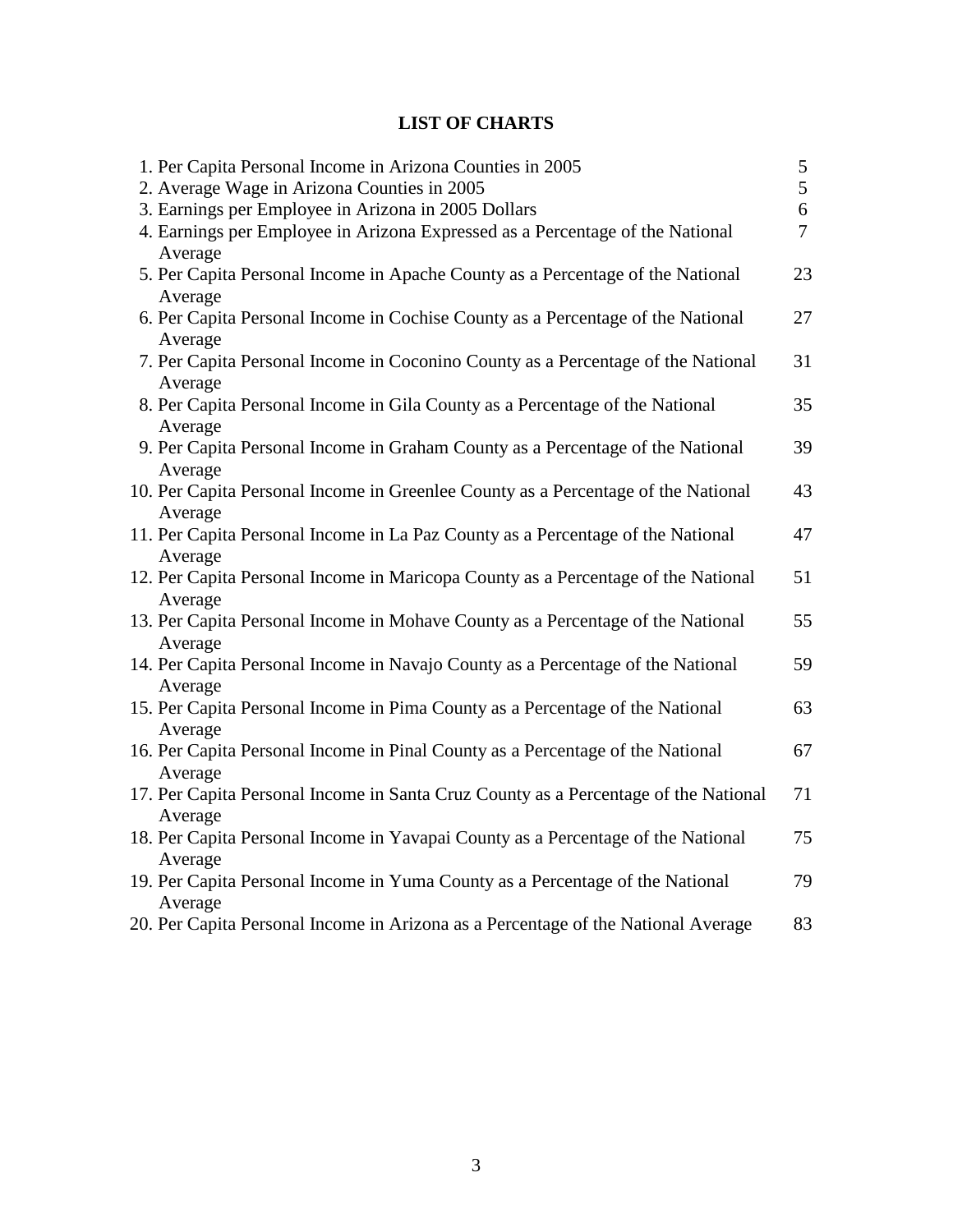### **INTRODUCTION**

This report examines a broad range of economic and demographic indicators for the counties of Arizona. Although there is some overlap, the indicators emphasized in this report differ from those found in the *County Profile* reports available from the Arizona Department of Commerce, and an effort was made to avoid replicating data and figures available in those reports [\(http://www.azcommerce.com/SiteSel/Profiles/\)](http://www.azcommerce.com/SiteSel/Profiles/).

Arizona has gained a reputation as a leading growth state. Residents have come to expect to see Arizona cited as ranking at or near the top on indicators such as population growth, employment growth, or personal income growth. However, simple growth rates such as these have little relationship to economic performance and individual well-being. The assessment of performance and well-being requires the review of a diverse portfolio of indicators, accompanied by analyses designed to facilitate comparisons, and identification of trends and relationships among indicators.

Ultimately, growth and development are local in nature. That is, jobs typically are created in establishments that have physical locations in particular places. Workers choose to spend wages and live in particular neighborhoods and cities. Thus, ideally, indicators would be examined for small geographic areas, such as neighborhoods and cities, but little such data are available. For most indicators, counties are the most detailed geographic unit. (Some key indicators are available only at a state or national level.) Therefore, county data are examined in this report as a first step toward developing more community-based indicators.

Indicators can be compared over time for a single geographic area. Alternatively, an indicator can be compared across geographic areas (counties in this report), either at a point in time (such as for a given year) or over a period of years. A county's performance on an indicator also may be compared to a benchmark measure, such as the state or national average for that indicator.

All counties of a state do not share equally in prosperity, due to demographic differences, local resources such as minerals or water, or any number of other reasons. For example, as seen in Chart 1, per capita personal income — a measure of personal economic well-being — varies widely across Arizona. While the cost of living (measures of which are not available for counties) also varies somewhat geographically, real incomes in some counties are far higher than in other counties.

Per capita personal income is the broadest measure available of economic well-being. Part of the geographic variation in incomes result from differences in wages, but a variety of other factors, including demographic and cultural, also contribute to differences in incomes. As seen in Chart 2, the variation in the average wage by county is somewhat less than that of incomes.

In some cases, indicators can be combined to create a new indicator. For example, worker productivity is a key factor related to wages and incomes, but no measure of productivity is available by county or state. A proxy can be formed by dividing earnings by employment. The latest figure for Arizona, \$42,354 in 2005, does not have much meaning in itself. Some perspective is gained when a time series is created; 37 years of data are available. Since earnings per employee is measured in dollars, it needs to be adjusted for inflation in order to meaningfully interpret its performance over time. (The most commonly used deflator is the gross national product implicit price deflator, produced by the U.S. Bureau of Economic Analysis.) As seen in Chart 3, this inflation-adjusted proxy for productivity generally rose slowly from 1969 into the mid-1990s, though it fell in recessionary years in the mid-1970s, early 1980s, and around 1990.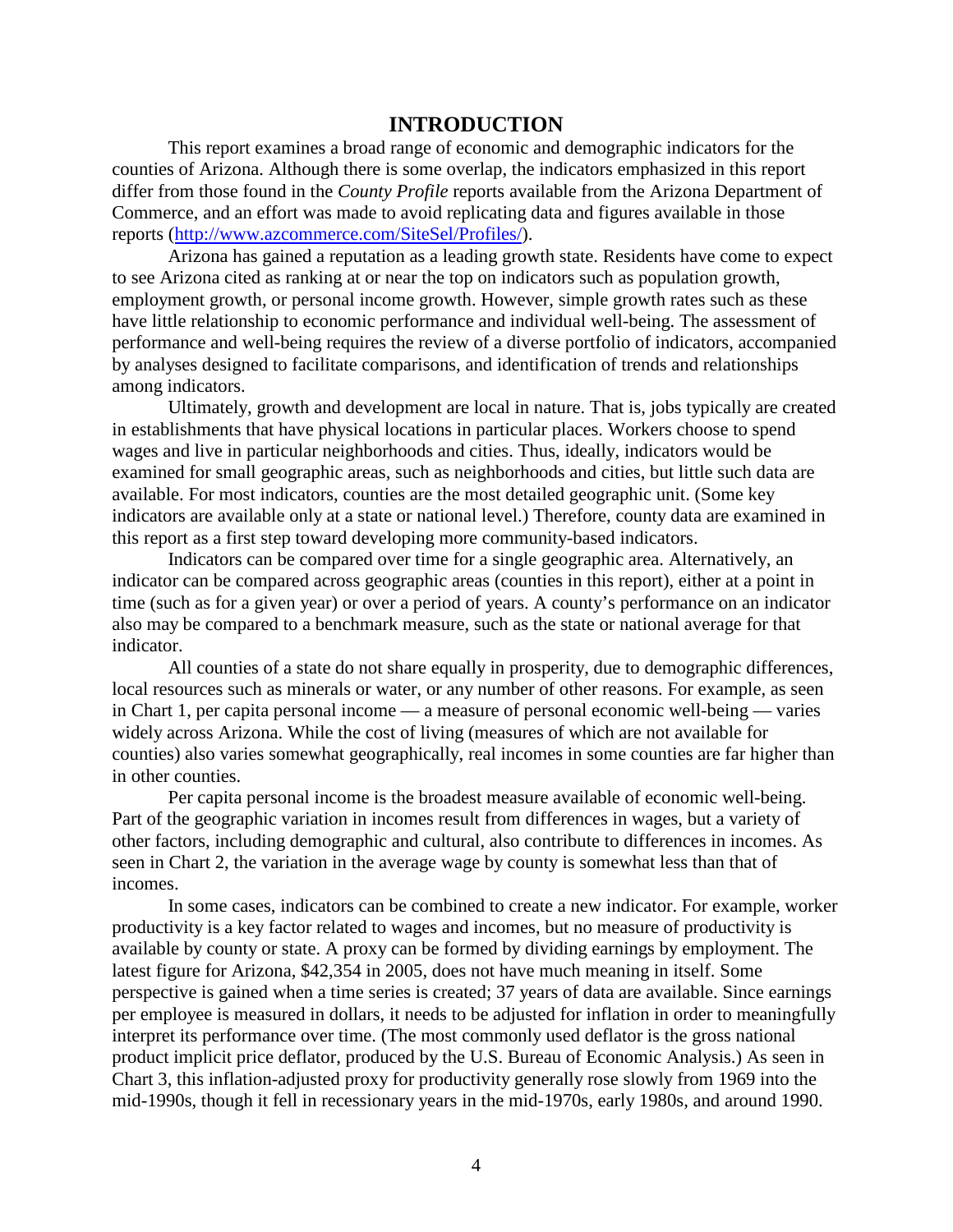

**CHART 1 PER CAPITA PERSONAL INCOME IN ARIZONA COUNTIES IN 2005**

**CHART 2 AVERAGE WAGE IN ARIZONA COUNTIES IN 2005**



Source (Charts 1 and 2): U.S. Department of Commerce, Bureau of Economic Analysis.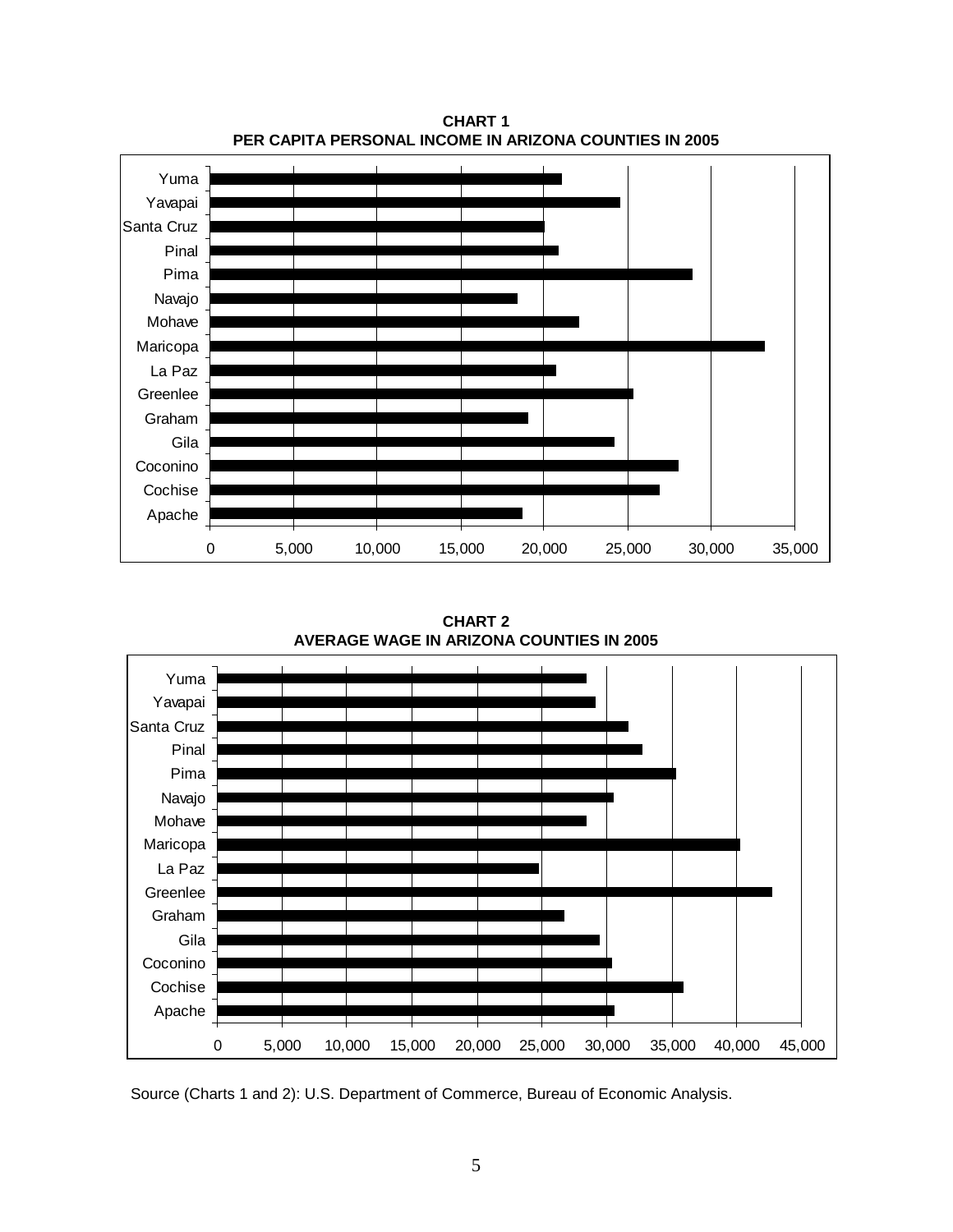For a few years in the late 1990s, it experienced larger increases. In recent years, the gains have been moderate.

While productivity as proxied by earnings per employee jumped in Arizona in the late 1990s and has experienced some additional gains since then, Chart 3 provides no perspective on whether this historically improved performance was specific to Arizona or whether it was part of a broader pattern. One way to answer this is to compare the Arizona data to national data, as in Chart 4. This reveals that the productivity gains in Arizona over the last 10 years have been partially due to national conditions, but that the gains in Arizona exceeded the national average over the decade. Viewed in a longer time frame (back to 1969), however, indicates that despite these stronger gains since the early 1990s, earnings per employee in Arizona as a percentage of the national average in 2005 was less than that of every year from 1969 through 1984.



**CHART 3 EARNINGS PER EMPLOYEE IN ARIZONA IN 2005 DOLLARS**

Source: Calculated from U.S. Department of Commerce, Bureau of Economic Analysis, data.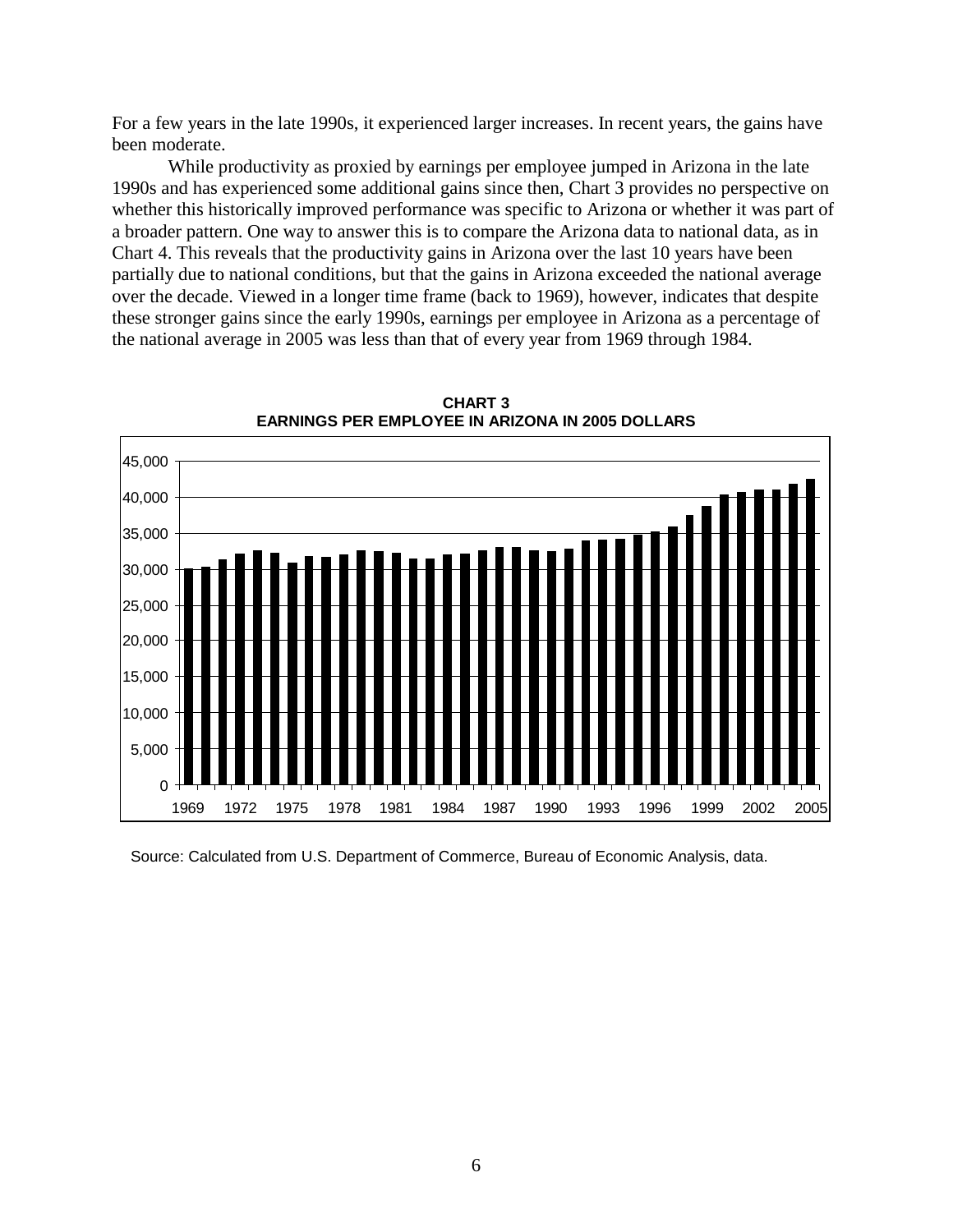

**CHART 4 EARNINGS PER EMPLOYEE IN ARIZONA EXPRESSED AS A PERCENTAGE OF THE NATIONAL AVERAGE**

Source: Calculated from U.S. Department of Commerce, Bureau of Economic Analysis, data.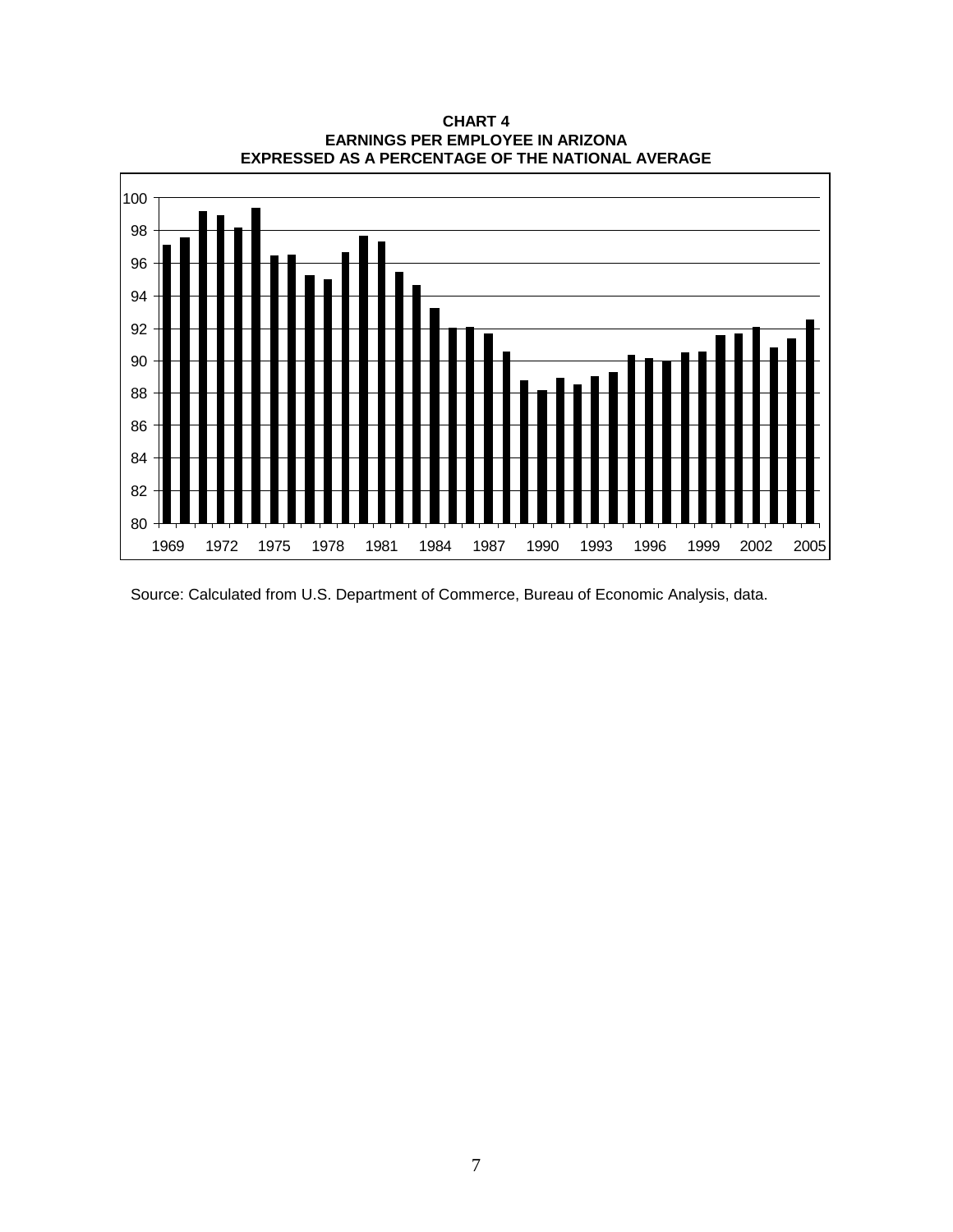### **DESCRIPTION OF THE INDICATORS**

This section identifies a number of indicators that provide general measures of county size and growth, and insight into the economic performance and well-being in Arizona's counties. The measures are divided into five categories: demographic, personal income and related, employment, other economic, and socioeconomic. The data collected as part of this project by no means represent all of the data available by county. Some additional data are discussed in the introduction to each of the categories.

Indicators are produced by numerous sources. However, the federal government is the primary source of consistent economic and demographic indicators for the nation, states, and counties. State government is another important source for consistent state and county data, but frequently these data cannot be compared directly to indicators generated in other states. Some data, such as measures of worker productivity, are available only for the nation. Other closely followed indicators (such as Gross Domestic Product for the nation or states) are not available for counties. Moreover, county indicators may not be released in as timely a fashion as state or national indicators. Little data are produced at a city or other subcounty level.

While some of the county data are presented in the County Summaries section of this report that follows, much more extensive data are available in Excel spreadsheets created for this project. These spreadsheets are available for downloading for those who wish to perform indicator analysis for any or all of Arizona's 15 counties (and the state).

One Excel file titled "County Comparison" consists of 26 spreadsheets that include summary data for all 15 counties, the state, and frequently the nation. In addition, more detailed data for each county are available in another Excel file (one file for each county) that consists of 21 spreadsheets. These detailed spreadsheets display data only for one county. A similar file is available for the state. Depending on the nature of the data available, some indicators are included in both the County Comparison and the County Detail file. Others are present in just one of the files.

In the County Comparison file, rows consist of yearly data and columns consist of counties (and state and nation). The time period of data availability varies by indicator, with the most recent year typically 2005 or 2006 and the initial year varying widely. For many indicators, the entire time series of county data available from the source is included in the worksheet. In some cases, additional historical data are available but were not included either because of inconsistencies in the data over time or because the collection of the historical data would be unduly laborious. In addition to the raw data, the annual percent change (adjusted for inflation for indicators measured in dollars) generally is presented. For a few indicators, an additional measure is included, such as a ratio to the national average.

These additional measures are not included in the detailed county files. These worksheets typically consist of annual raw data for several-to-numerous detailed subcategories. As in the County Comparison file, the years available vary by indicator. Most spreadsheets present the annual data by row and the detailed subcategories by column.

Following is a listing of county indicators, arranged by category. The source of the data, a cross-reference to the spreadsheet(s) in which the data are located, and a brief description are included. While the full data description is not included on the spreadsheets, notes and cautions as to use are included, as is the source of the data. Nearly all of the data that were collected are available online; a hyperlink to the appropriate web page also is included in each spreadsheet (as well as in the following text).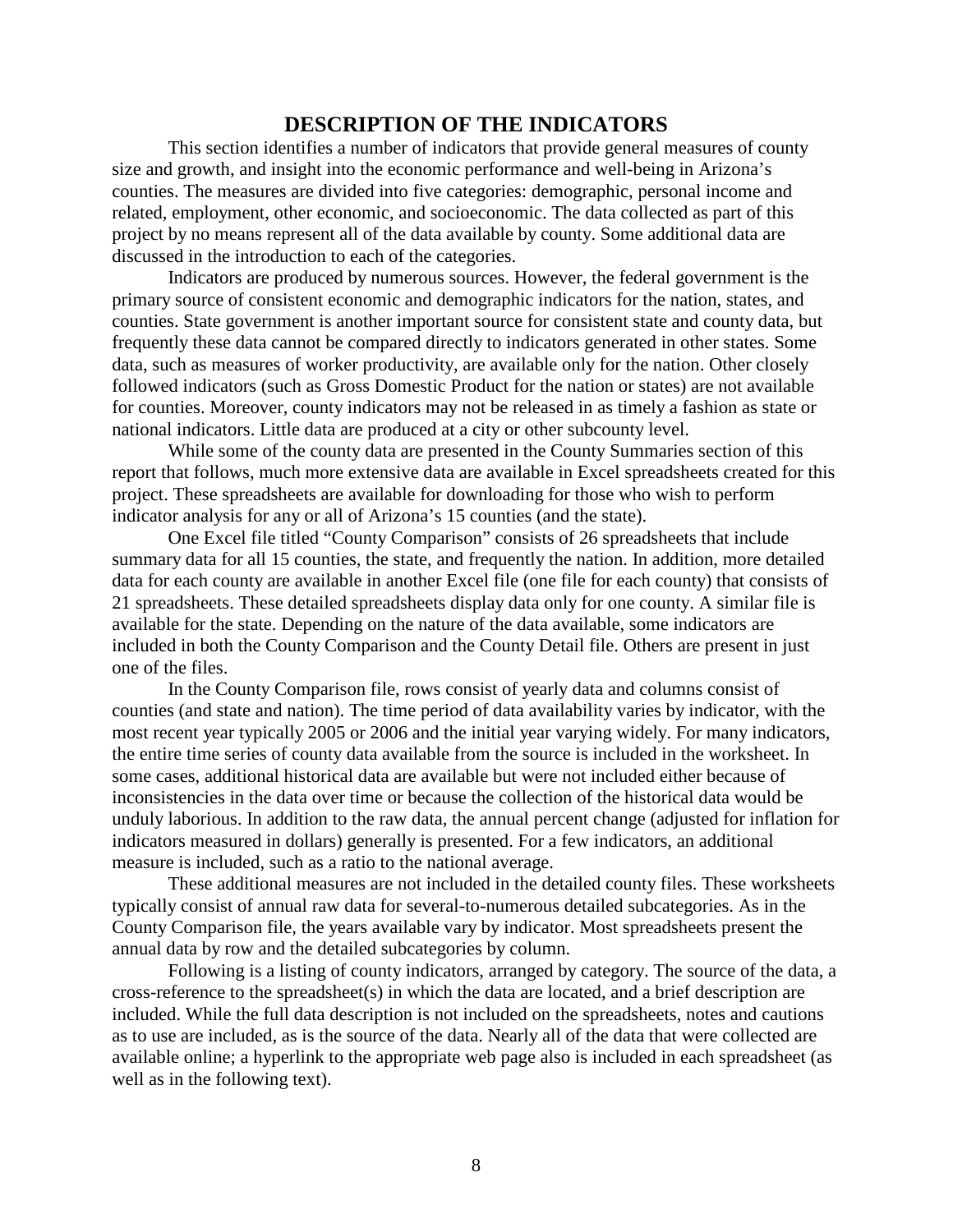#### **Demographic Indicators**

Demographic indicators include population estimates, components of population change (such as migration), and measures that provide a proxy for the number of people (such as school enrollment as a measure of the population 5-to-18 years of age). Characteristics of the population, such as educational attainment, are not included in this project because such data generally have been available only once every 10 years from the decennial census. In the future, the American Community Survey will provide annual updates of the population characteristics, but complete data for all counties will not be available until 2010.

In addition, very detailed data are available for certain characteristics. For example, annual estimates of race/ethnicity and the age distribution are produced by the Census Bureau. These have not been included in this project both because of the very detailed, voluminous nature of the data and because of the questionable accuracy of the estimates.

#### **1. Population (from the Census Bureau)**

Source: U.S. Department of Commerce, Census Bureau. The latest data can be obtained at <http://www.census.gov/popest/counties/> but the historical data are more easily accessed from the Regional Economic Information System, Bureau of Economic Analysis, U.S. Department of Commerce: [http://www.bea.gov/regional/reis/default.cfm?catable=CA1-3&section=2.](http://www.bea.gov/regional/reis/default.cfm?catable=CA1-3§ion=2) The data, expressed as of July 1, are updated annually the following March, with revisions made to prior years. In addition, estimates may be revised substantially after the decennial census count is available.

Summary Data: "County Comparison" file, "Population, Census Bureau" spreadsheet. The estimate of the population from 1969 through 2006 is included in the spreadsheet.

Detailed Data: County Detail file, "Population" spreadsheet. The components of population change (births, deaths, net domestic migration, and immigration) are available only for 2001 through 2006.

Description: Other than the birth and death components, the change in population is estimated, benchmarked to the latest decennial census count. The population estimates produced by the Census Bureau are used in formulas that determine the distribution of funding from many federal programs.

#### **2. Population (from DES)**

Source: Arizona Department of Economic Security, Research Administration [http://www.workforce.az.gov/?PAGEID=67&SUBID=137.](http://www.workforce.az.gov/?PAGEID=67&SUBID=137) The estimates of the population as of July 1 are released in December.

Summary Data: "County Comparison" file, "Population, DES" spreadsheet. The estimate of the population is available only from 2001 through 2006.

Description: The data are estimates that were not designed to be used as a time series. DES estimates are used to allocate some state tax revenues and to set expenditure limits.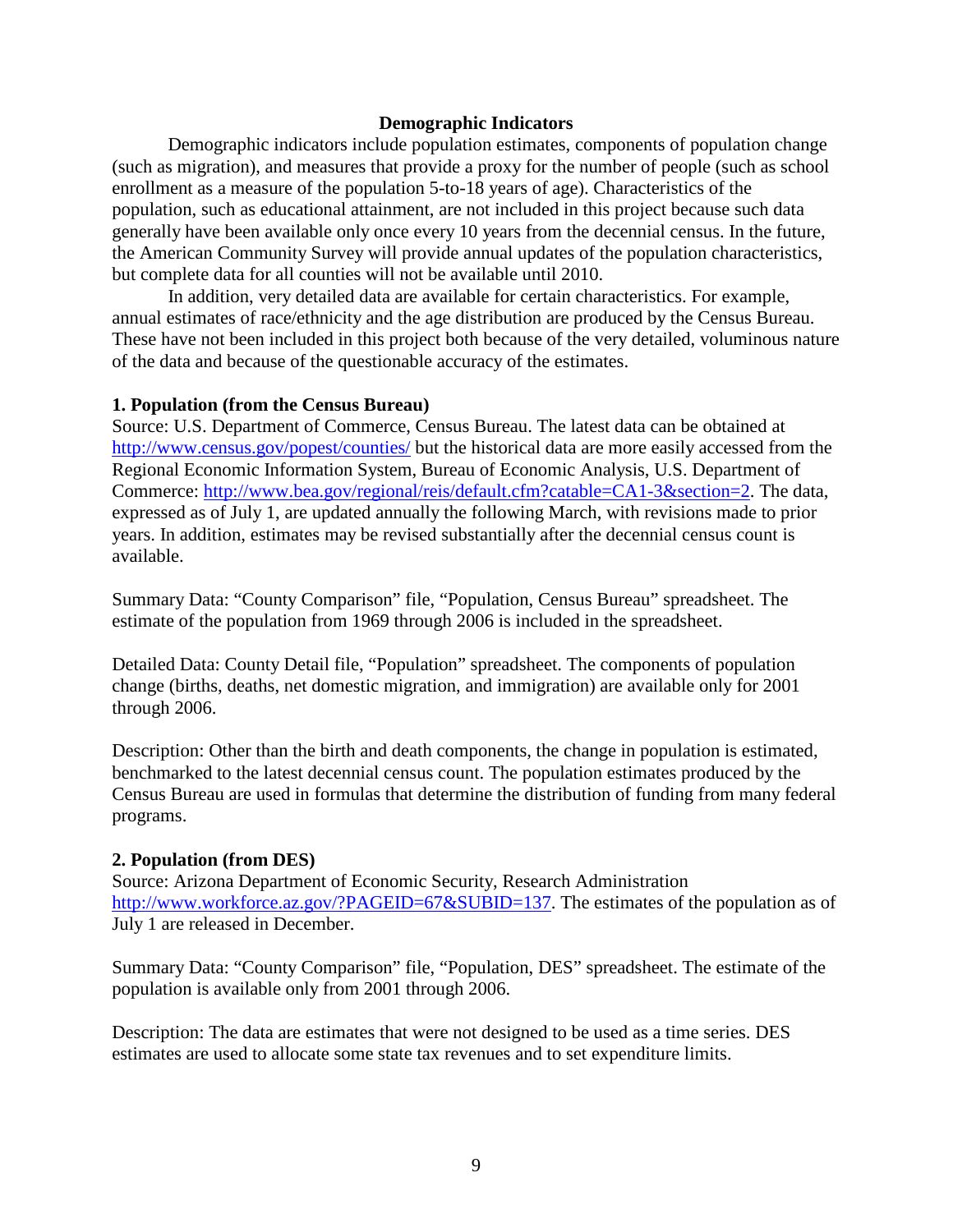### **3. Births**

Sources: Arizona Department of Health Services<http://www.azdhs.gov/plan/menu/for/births.htm> and, for national data, the National Center for Health Statistics [http://www.cdc.gov/nchs/fastats/births.htm.](http://www.cdc.gov/nchs/fastats/births.htm) Preliminary data are released monthly.

Summary Data: "County Comparison" file, "Births" spreadsheet. The number of births from 1970 through 2005 is included in the spreadsheet. Data prior to 1970 are available from the sources.

Description: The number of births, by county of residence, is counted from birth certificates. The crude birth rate is calculated by the sources by dividing the number of births by an estimate of population.

### **4. Deaths**

Sources: Arizona Department of Health Services <http://www.azdhs.gov/plan/menu/for/deathscounty.htm> and National Center for Health Statistics [http://www.cdc.gov/nchs/fastats/deaths.htm.](http://www.cdc.gov/nchs/fastats/deaths.htm) Preliminary data are released monthly.

Summary Data: "County Comparison" file, "Deaths" spreadsheet. The number of deaths from 1970 through 2005 is included in the spreadsheet. Data prior to 1970 are available from the sources.

Description: The number of deaths, by county of residence, is counted from death certificates. The crude death rate is calculated by the sources by dividing the number of deaths by an estimate of population.

### **5. Domestic Migration**

Source: Internal Revenue Service, Statistics of Income Division. The data are not available online — they must be purchased. Ordering information is available at [http://www.irs.gov/taxstats/productsandpubs/index.html.](http://www.irs.gov/taxstats/productsandpubs/index.html)

Summary Data: "County Comparison" file, "Migration" spreadsheet. Estimates of migration (inmigration, out-migration, and net migration) for 1986 through 2005 are included. Some earlier data are available from the source, but the international component was not included and data are available only for selected years.

Detailed Data: County Detail file, "Migration" spreadsheet. In-migration, out-migration, and net migration) for 2001 through 2005 by geographic area (total, domestic, same state, different state, and foreign) are included. An estimate of nonmigrants also is presented. Earlier data are available but were not included because of the volume of the data.

Description: These are not complete counts. Only those filing taxes in two consecutive years who could be matched by social security number are included. Therefore, immigrants are not included. However, movement to and from foreign countries is included for those who filed U.S. taxes in both years. The data are reported by tax filing year. For example, the 2005 data reflect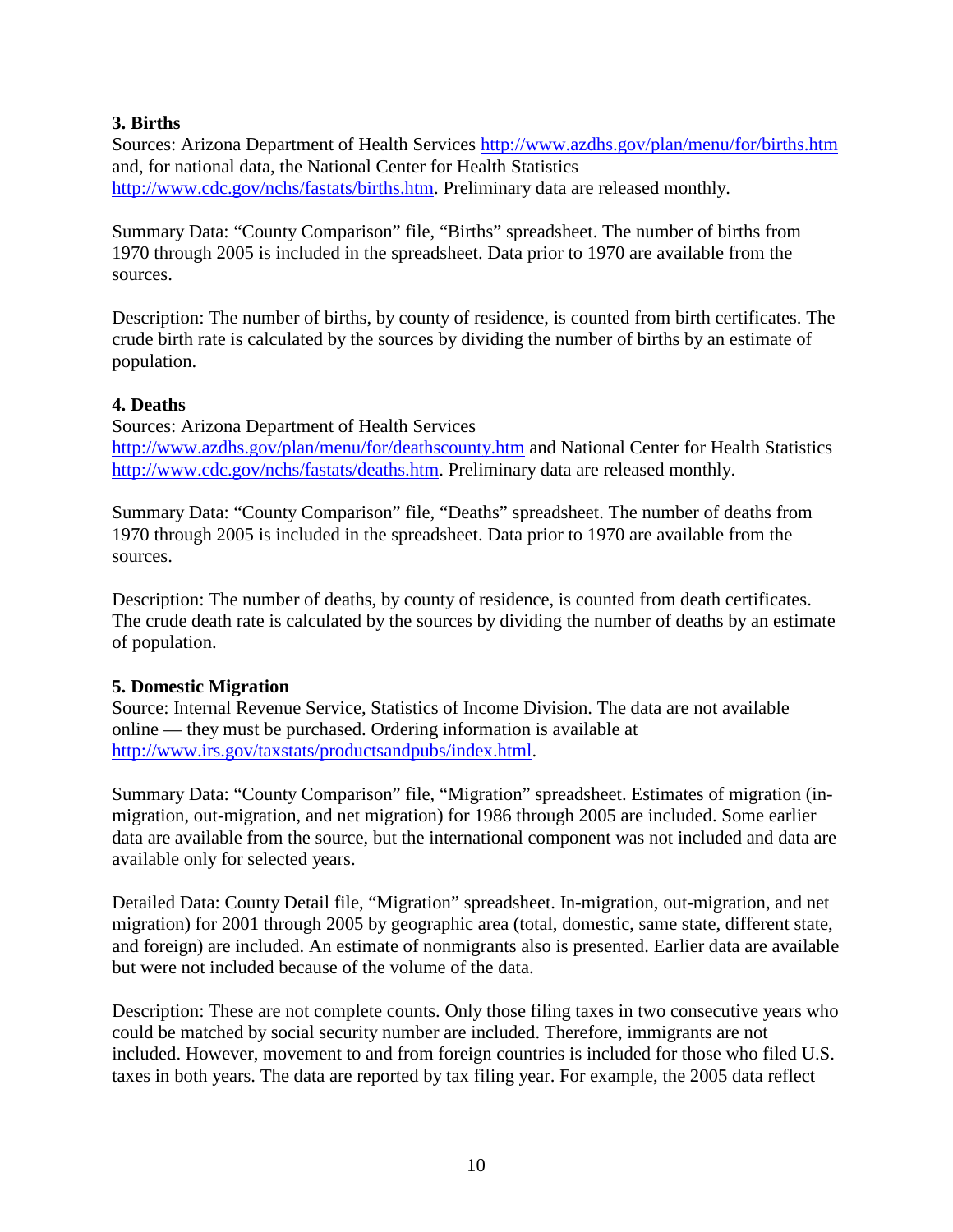those who migrated between the date they filed their 2003 tax return in 2004 and the date they filed their 2004 tax return in 2005. The latest data are for 2005.

### **6. Drivers Licenses Issued**

Source: Arizona Department of Transportation (ADOT) [http://www.azdot.gov/mvd/statistics/driverLicense.asp.](http://www.azdot.gov/mvd/statistics/driverLicense.asp) Data are available monthly.

Summary Data: "County Comparison" file, "Drivers Licenses Issued" spreadsheet. The number of licenses issued during fiscal years (July 1 to June 30) 2000 through 2007 are included.

Description: The number of drivers licenses issued might be a proxy for population growth. However, drivers license renewals as well as first-time licensees are included in the ADOT counts. The totals include commercial licenses as well as noncommercial. While data prior to 2000 are available from the source, these are not consistent with later data due to a change in law from requiring renewals every five years to an extended, but variable, period before renewal is required. The erratic annual changes, particularly the large gain in 2002 and the decrease in 2003, are unexplained. Caution is urged in the use of these data as a time series.

In addition to the number of licenses issued during a fiscal year, a count of the number of licenses at a given point in time (such as the end of the fiscal year on June 30) is available. This number might be a proxy for the number of individuals 16 or older living in the state. However, a consistent time series is not available prior to 2006, so these data were not included in the spreadsheet.

### **7. Motor Vehicle Registrations**

Source: Arizona Department of Transportation [http://www.azdot.gov/mvd/statistics/registeredVehicles.asp.](http://www.azdot.gov/mvd/statistics/registeredVehicles.asp) Data are available monthly.

Summary Data: "County Comparison" file, "Motor Vehicle Registrations" spreadsheet. The number of motor vehicle registrations issued during fiscal years (July 1 to June 30) 1998 through 2007 are included.

Description: Changes in the number of motor vehicle registrations might be a proxy for population growth. ADOT classifies vehicles into a number of categories. Only certain categories have been included in the figures displayed in the spreadsheet. In particular, trailers, golf carts, off-road vehicles, and the like have been excluded. A noncommercial classification consisting of the ADOT categories of "owner pleasure" and "pick up noncommercial" was created. A commercial classification was created by summing four ADOT categories: "rental passenger," "commercial," "bus with weight fee," and "taxi with weight fee." Caution in the use of these data as a time series is urged; in particular, the commercial series is erratic.

#### **8. Medicare Enrollment**

Source: U.S. Department of Health and Human Services, Centers for Medicare and Medicaid Services [http://www.cms.hhs.gov/MedicareEnrpts/.](http://www.cms.hhs.gov/MedicareEnrpts/)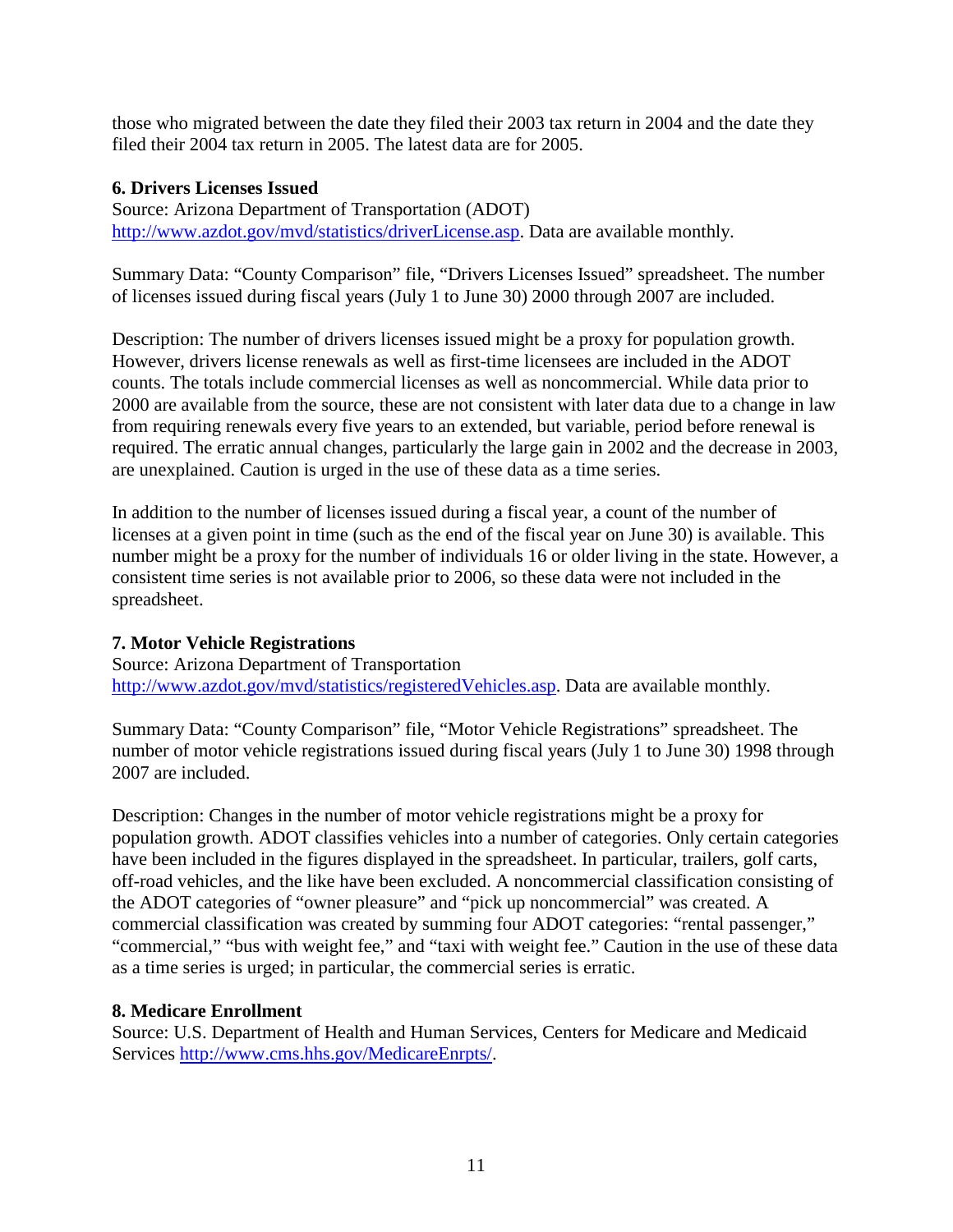Summary Data: "County Comparison" file, "Medicare Enrollment" spreadsheet. The enrollment from 1985 through 2005 (as of July 1) is available and included in the spreadsheet for the nation and the state. However, data by county are available only for 2002 and 2003.

Description: Medicare enrollment is an excellent proxy for the number of people 65 or older. The figures include those enrolled in either Medicare A or Medicare B.

### **9. Social Security**

Source: U.S. Social Security Administration, Office of Policy Data [http://www.ssa.gov/policy/docs/statcomps/.](http://www.ssa.gov/policy/docs/statcomps/)

Summary Data: "County Comparison" file, "Social Security" spreadsheet. The number of recipients in the Old-Age, Survivors, and Disability Insurance (OASDI) program and the dollar value of the payments for 1999 through 2006 are included in the spreadsheet. Earlier years are available from the source. Note that the data are for the month of December.

Detailed Data: County Detail file, "Social Security" spreadsheet. The same data as in the "County Comparison" file is presented, but with detail for 10 categories (retirement, survivors, and disability, with subcategories of each).

Description: Included among the subcategories is the number of recipients 65 or older — a proxy for the number of residents 65 or older.

### **10. School Enrollment**

Source: Arizona Department of Education, Research and Evaluation Section <http://www.ade.az.gov/ResearchPolicy/> and National Center for Education Statistics [http://www.nces.ed.gov/programs/digest/d06/tables/dt06\\_033.asp.](http://www.nces.ed.gov/programs/digest/d06/tables/dt06_033.asp)

Summary Data: "County Comparison" file, "School Enrollment" spreadsheet. Arizona school enrollment is available online from 1999 through 2006.

Description: Enrollment is as of October 1 and includes only public schools. Concurrent enrollment in more than one school is multiply counted. Due to reporting errors, caution is urged in using these data as a time series.

### **Personal Income and Related Indicators**

Estimates of annual personal income by county are produced by the U. S. Department of Commerce, Bureau of Economic Analysis (BEA) through their regional economic information system. Personal income includes earnings (consisting of wages and salaries of workers, other labor income, and proprietors' income); dividends, interest, and rent; and transfer payments (such as retirement benefits, food stamps, and unemployment compensation). Estimates are available for a large number of these components. In addition, the BEA produces estimates of employment. The regional information home page of the BEA is

[http://www.bea.gov/regional/reis/.](http://www.bea.gov/regional/reis/) The county data are organized into several tables in the "CA" (County Annual) series.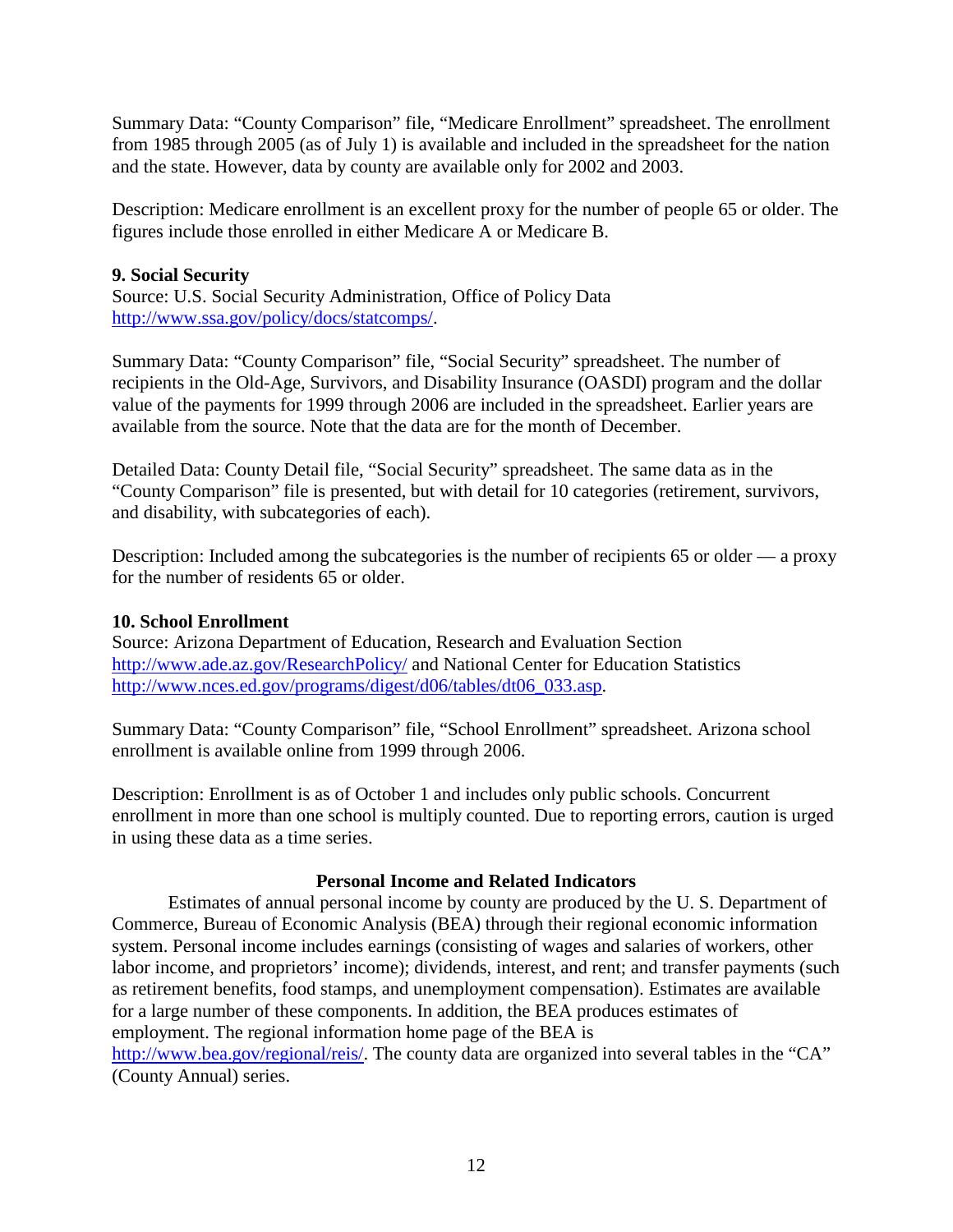Dollar measures of economic activity provided by the BEA are better measures of economic performance and well-being than measures that count individuals, such as employment. Most of the best measures come from the personal income series.

County data for 2005 were released in May 2007. (State data are reported quarterly four months after the end of a quarter, with revised annual data reported in September.) All of the data can be expressed on a per person and/or per worker basis. A more detailed analysis is found in the Arizona Department of Commerce report, *Economic Base Study: Arizona and Counties*, available for download at the Arizona Department of Commerce website at [http://www.azcommerce.com/Research.](http://www.azcommerce.com/Research)

Summary data for 1969 through 2005 are included in eight spreadsheets in the "County Comparison" file:

- 1. "Personal Income" (CA1-3).
- 2. "Per Capita Personal Income" (CA1-3).
- 3. "Total Employment, BEA" (CA4). This series includes proprietors as well as wage and salary employment.
- 4. "Wage & Salary Employment, BEA" (CA4).
- 5. "Earnings" (CA4).
- 6. "Earnings Per Employee" (calculated from CA4).
- 7. "Wage & Salary Disbursements" (CA4).
- 8. "Average Wage Per Job" (CA34).

More detailed data are included in seven spreadsheets in the County Detail file:

1. "Personal Income Summary": 20 categories, 1969-2005, CA4.

2. "Earnings by Sector": 115 sectors and subsectors, 2001-05, CA5. Because of the switch from the Standard Industrial Classification (SIC) to the North American Industry Classification System (NAICS), consistent data for earlier years are not available.

- 3. "Compensation by Sector": 115 sectors and subsectors, 2001-05, CA6.
- 4. "Employment by Sector": 33 sectors and subsectors, 2001-05, CA25.
- 5. "Per Capita & Per Employee": 10 income and earnings measures, 1969-2005, CA30.
- 6. "Personal Current Transfer Receipts": 34 categories, 1969-2005, CA35.
- 7. "Farm Income and Expenses": 29 categories, 1969-2005, CA45.

#### **Employment Indicators**

Because employment is such a widely used indicator, and since employment data can be obtained from multiple sources, it has been placed in a separate subcategory. Each source of employment data is different in how the data are collected and what workers are included.

Two employment series produced annually by the BEA are included above in the personal income and related category. Each series includes all industries; one measures wage and salary employees while the other adds an estimate of the number of proprietors to the wage and salary figure. Data collected from the Census of Employment and Wages (CEW, see discussion below) form the basis for the BEA series, with the BEA adding estimates of those workers not included in the CEW. BEA estimates are available from 1969 through 2005. Industrial detail is available, but largely only to the sectoral level for counties. The transition from the SIC to the NAICS occurred between 2000 and 2001.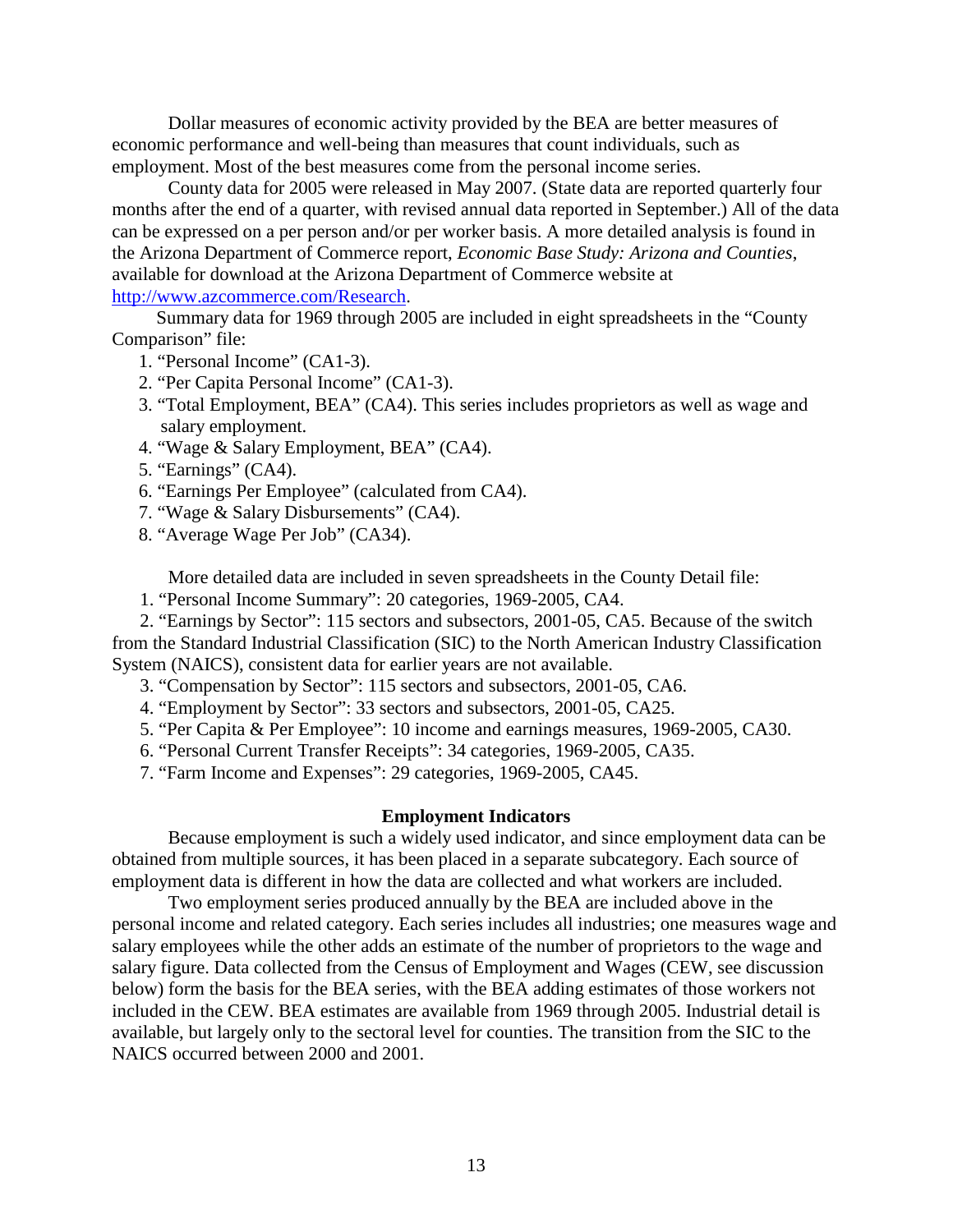The BEA employment data and the other employment series described in numbers 1 through 3 below, are compared side-by-side in the County Detail file, "Comparison of Employment" spreadsheet.

In addition to the BEA data and the employment series discussed below, the Arizona Department of Economic Security now is participating in the Longitudinal Employment Dynamics program. Information from this new program is not yet available, but in subsequent years this may be a rich source of additional information.

#### **1. Employment, County Business Patterns**

Source: U.S. Department of Commerce, Census Bureau [http://www.census.gov/epcd/cbp/view/cbpview.html.](http://www.census.gov/epcd/cbp/view/cbpview.html)

Summary Data: "County Comparison" file, "Employment, CBP" spreadsheet. Total employment from 1990 through 2005 is included in the spreadsheet for the nation, state, and counties. Earlier data are available from the source, though only data from 1993 forward are available online.

Description: Certain activities are excluded from County Business Patterns, including farms and the public sector. Administrative records are the basis for the estimates, which are limited to wage and salary employees. The employment estimates are as of mid-March. Data are available back to the 1940s, with the transition from the SIC to the NAICS occurring between 1997 and 1998. Complete industrial detail is available, but the employment estimates frequently are withheld due to the federal disclosure laws. In addition to employment, the number of establishments and payroll also are reported, with payroll also frequently withheld.

County Business Patterns and the associated Zip Business Patterns were used in the state, county, and community economic base studies conducted for the Arizona Department of Commerce. Because the Census Bureau provides an employment range when the employment estimate is withheld, it is feasible to estimate the withheld data. A dataset that includes imputed data for the withheld figures is available for Arizona and its counties for 2004, from the Arizona Department of Commerce.

[http://www.azcommerce.com/Research/Arizona+State+and+County+Base+Studies+-](http://www.azcommerce.com/Research/Arizona+State+and+County+Base+Studies+-+Data+Sets.htm) [+Data+Sets.htm](http://www.azcommerce.com/Research/Arizona+State+and+County+Base+Studies+-+Data+Sets.htm)

#### **2. Employment, Census of Employment and Wages**

Source: Arizona Department of Economic Security <http://www.workforce.az.gov/cgi/dataanalysis/?PAGEID=94> in cooperation with the U.S. Bureau of Labor Statistics [http://www.bls.gov/cew/home.htm.](http://www.bls.gov/cew/home.htm)

Summary Data: "County Comparison" file, "Employment, CEW" spreadsheet. Total employment from 1990 through 2006 is included in the spreadsheet for the nation, state, and counties.

Description: The Census of Employment and Wages is conducted every quarter, with data released about six-to-nine months after the end of the quarter. The data are limited to those covered by the unemployment insurance program. Though the CEW (previously known as the ES-202 program) has been ongoing for many years, limited historical data are available.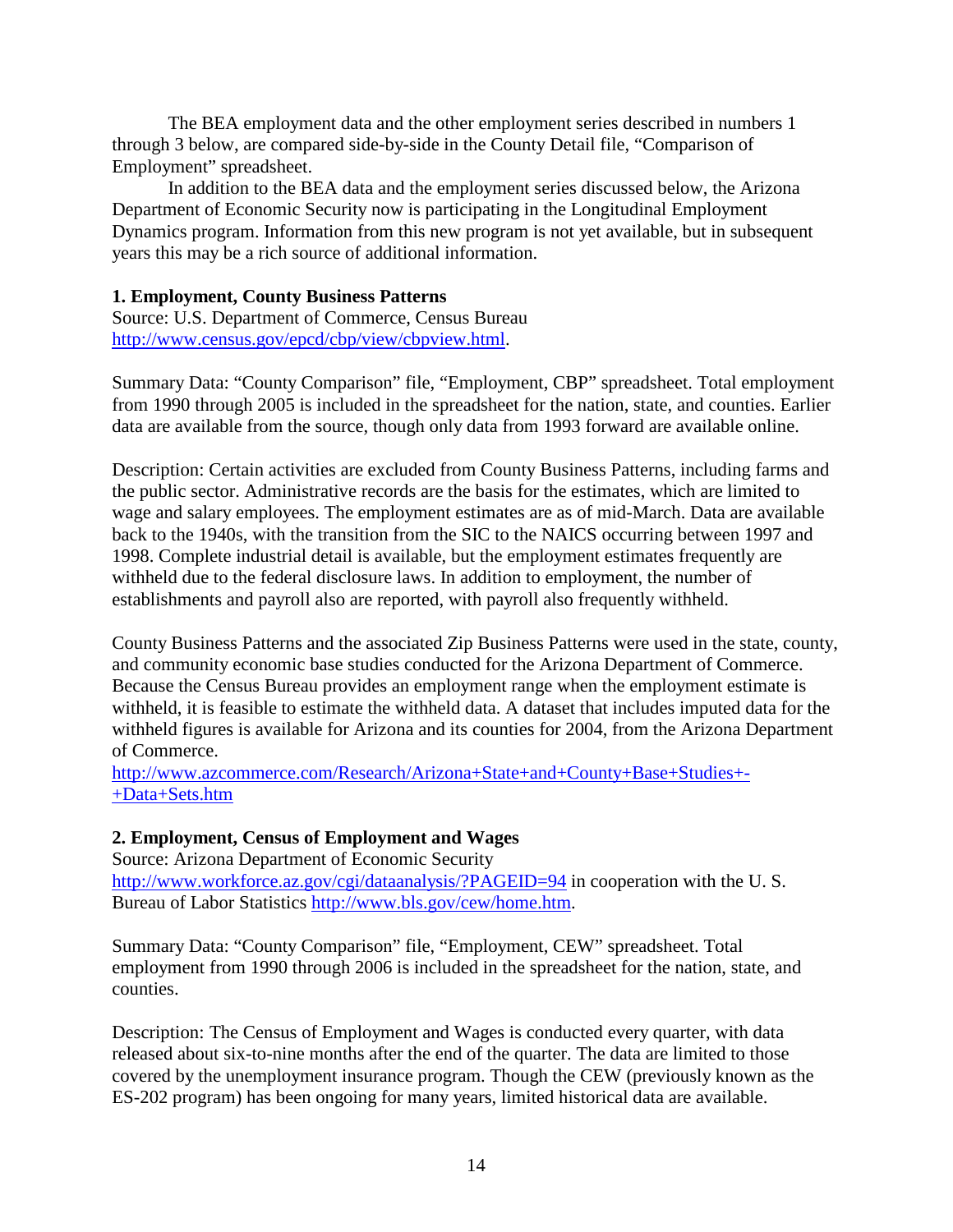However, a time series back to 1990 with all years on a NAICS basis is available on the BLS website. More recent CEW data also may be obtained from the DES website. Complete industrial detail is available, but the employment estimates frequently are withheld due to the federal disclosure laws. In addition to employment, the number of establishments and wages also are reported, subject to the disclosure law.

### **3. Employment, Current Employment Statistics**

Source: Arizona Department of Economic Security <http://www.workforce.az.gov/cgi/dataanalysis/?PAGEID=94> in cooperation with the U.S. Bureau of Labor Statistics [http://www.bls.gov/ces/.](http://www.bls.gov/ces/)

Summary Data: "County Comparison" file, "Employment, CES" spreadsheet. Total employment from 1990 through 2006 is included in the spreadsheet for the nation, state, and counties. Earlier data are available from the source.

Description: The employment data are derived from a survey of employers and are subject to survey error. The CES data exclude certain activities, particularly farms, and are limited to wage and salary workers. The transition from the SIC to the NAICS occurred between 2000 and 2001. The data for 2001 forward were obtained from the DES website while earlier data were taken from paper reports; an inconsistency exists between 2000 and 2001. Limited sectoral detail is available, with the categories available varying by county. The main advantage of this series is its timeliness — data are released monthly three weeks after the end of the month. The initial estimates may be substantially revised, and more comprehensive annual data are available from the Census of Employment and Wages and from the BEA.

### **4. Occupational Employment Statistics**

Source: Arizona Department of Economic Security, Research Administration <http://www.workforce.az.gov/?PAGEID=67&SUBID=144> in cooperation with the U.S. Department of Labor, Bureau of Labor Statistics [http://www.bls.gov/oes/home.htm.](http://www.bls.gov/oes/home.htm)

Detailed Data: County Detail file, "Occupations" spreadsheet. Annual data for 2000 through 2006 are available from the source. Because of the large number of occupations, multiple measures, varying categories withheld year by year, and because the survey was not designed to be used as a time series, only the data for the latest year (2006) are included in the spreadsheet.

Description: The data are based on a survey of employers and are subject to sampling error. The data represent survey results over a three-year period, with the wage data adjusted for inflation over this period. The latest survey period for which data are available is May 2006. The survey is limited to nonmilitary wage and salary workers.

As well as an estimate of employment by occupation, multiple measures of wages by occupation are included in the DES/BLS product. The spreadsheet includes only the mean and median wage, expressed on both an hourly and annual average basis.

The data are presented by the Standard Occupational Classification, which consists of 22 occupational groups and several hundred occupations. However, due to federal disclosure laws,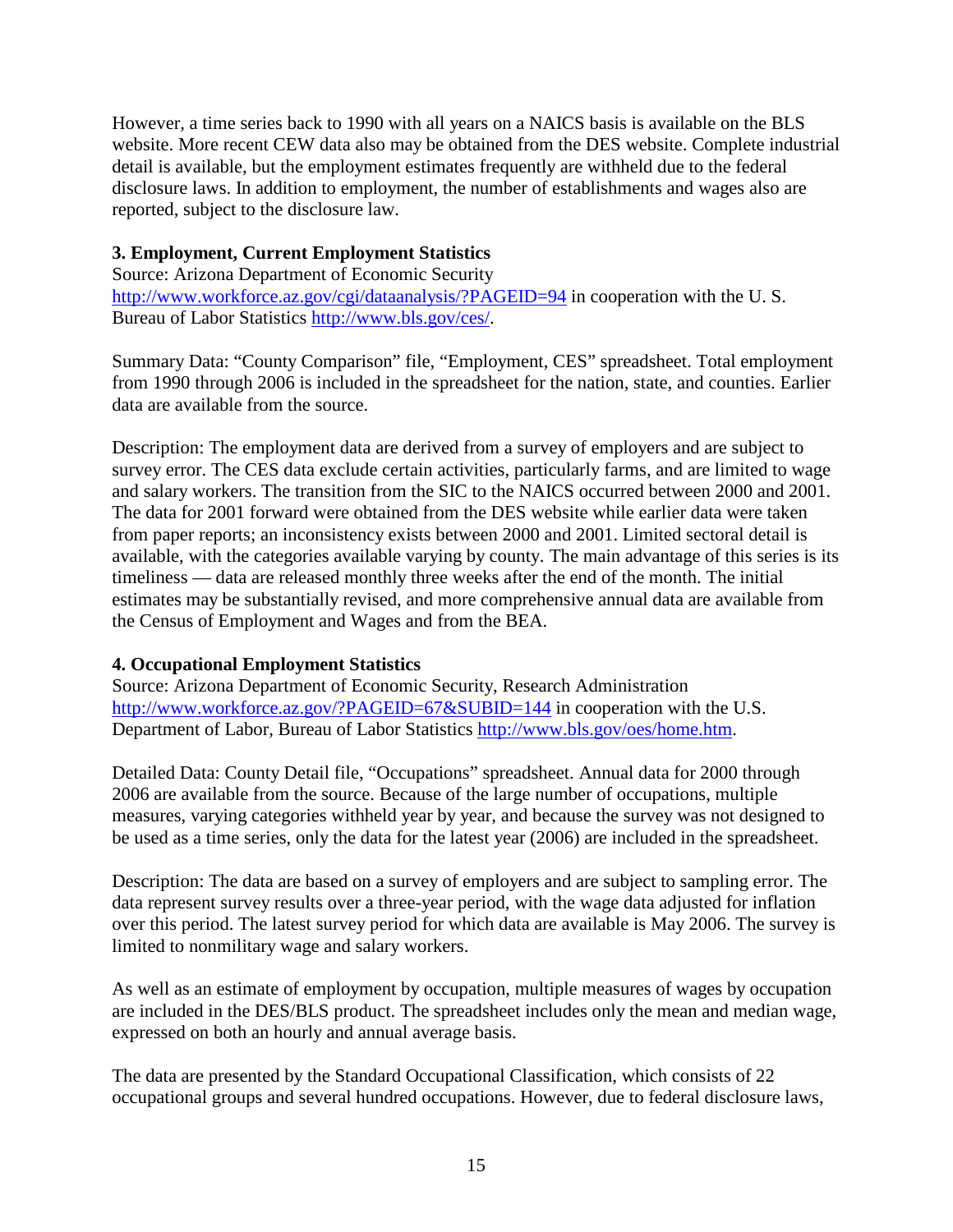data for many occupations, and even occupational groups, are not available in any particular county. In other cases, an occupation or occupational group is included with either the employment or wage data suppressed. For example, employment is missing in 10 of 22 occupational groups even for populous Maricopa County.

### **5. Occupation by Sector**

Source: Arizona Department of Economic Security, Research Administration <http://www.workforce.az.gov/?PAGEID=67&SUBID=144> in cooperation with the U.S. Department of Labor, Bureau of Labor Statistics.

Detailed Data: County Detail file, "Occupation by Sector" spreadsheet. Annual data for 2003 through 2006 are available from the source. Because of the large amount of data, and because the survey was not designed to be used as a time series, only the data for the latest year (2006) are included in the spreadsheet.

Description: These data are a cross-tabulation of the occupational data described in #4 above by industrial sector. In most counties, a limited number of occupations are available for each of the 20 sectors because of the federal disclosure restrictions. See the discussion above for additional information.

### **6. Labor Force**

Source: Arizona Department of Economic Security, Research Administration <http://www.workforce.az.gov/?PAGEID=67&SUBID=142> in cooperation with the U.S. Department of Labor, Bureau of Labor Statistics.

Detailed Data: County Detail file, "Labor Force" spreadsheet. Annual average data for 2001 through 2006 are included in the spreadsheet; monthly data and data for earlier years are available from the source.

Description: The labor force data (including the unemployment rate) are derived from a household survey (the Current Population Survey). The margin of error in this survey is very large: considerable caution is urged in using these data.

#### **Other Economic Indicators**

The economic indicators listed below represent specialized measures of spending, output, or economic vitality that are available for county comparisons. Each is specific to one aspect of the economy.

In addition to the measures described below, the economic censuses conducted every five years by the U.S. Department of Commerce, Census Bureau are another source of data, available online at [http://www.census.gov/econ/census02/.](http://www.census.gov/econ/census02/) Certain measures, such as sales or value added, are not available from any other source. Since these data are available only every five years with a considerable delay (data for 2002 are the most current available), this source was not included in this project.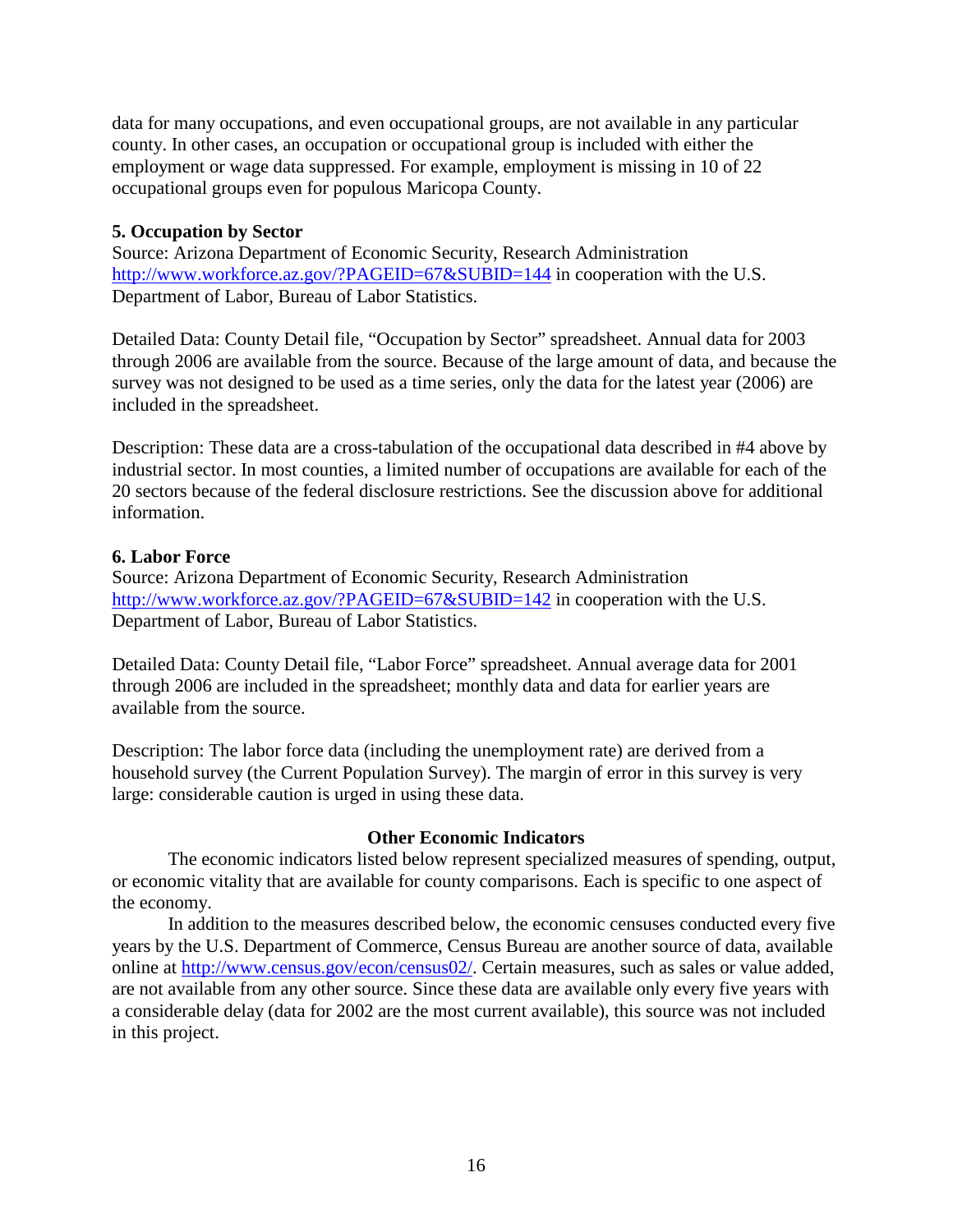### **1. Patent Applications**

Source: U.S. Patent and Trademark Office (USPTO). National data are available online at [http://www.uspto.gov/web/offices/ac/ido/oeip/taf/reports.htm#by\\_geog.](http://www.uspto.gov/web/offices/ac/ido/oeip/taf/reports.htm#by_geog) State and county data come from a propietary patent dataset that was supported by the Harvard Business School and was developed using data on granted patents provided by the USPTO. The matching of patents and inventors is done using a name matching procedure developed by Lee Fleming (Harvard Business School) and Deborah Strumsky (Department of Geography, University of North Carolina at Charlotte) which in turn builds on a name matching algorithm developed by the National Bureau of Economic Research (NBER).

Summary Data: "County Comparison" file, "Patent Applications" spreadsheet. The number of applications from 2001 through 2006 is included in the spreadsheet.

Description: The number of applications are for "utility" patents, also known as "patents for inventions." The number of patents granted is considerably less than the number of applications.

### **2. Bankruptcies**

Source: U.S. Bankruptcy Court. National and district (Arizona is a district) data are available online at [http://www.uscourts.gov/bnkrpctystats/bankruptcystats.htm.](http://www.uscourts.gov/bnkrpctystats/bankruptcystats.htm) County data are not available online; they were obtained from the District of Arizona.

Summary Data: "County Comparison" file, "Bankruptcy Filings" spreadsheet. The number of filings from 1997 through 2006 is included in the spreadsheet.

Description: The number of filings include those under all chapters of the bankruptcy code, and include both business and nonbusiness filings. The county data are from the Arizona District Court; the sum of the counties is less than the Arizona total posted in the national report. A change in the nation's bankruptcy laws caused filings to increase in 2005, prior to its implementation, and to fall sharply in 2006.

### **3. Retail Sales**

Source: Arizona Department of Revenue (data are not available online).

Summary Data: "County Comparison" file, "Taxable Retail Sales" spreadsheet. Data from 1984 through 2006 are included in the spreadsheet. Data are available monthly approximately two months after the sales were made.

Description: Only those retail categories subject to the state's general sales tax are included. This is an accounting series rather than an economic series. Thus, reporting errors are not corrected. Considerable caution should be exercised when using these data for time series purposes.

### **4. Number Of Housing Units**

Source: U.S. Department of Commerce, Census Bureau [http://www.census.gov/popest/housing/.](http://www.census.gov/popest/housing/)

Summary Data: "County Comparison" file, "Number of Housing Units" spreadsheet. Data from 2000 through 2006 are included in the spreadsheet.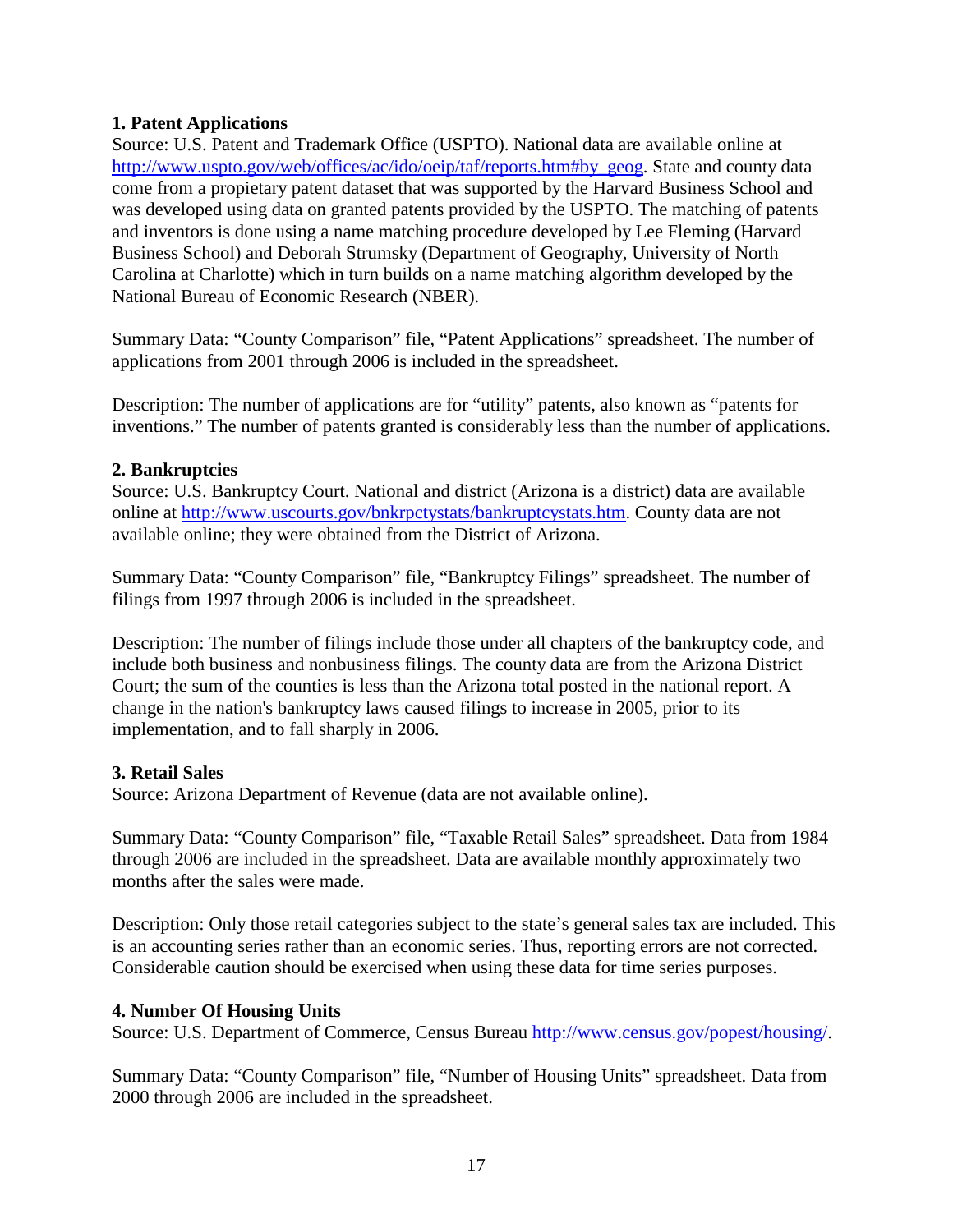Description: Like population, the change in housing units is estimated, benchmarked to the latest decennial census count.

### **5. Construction**

Source: Arizona State University, Polytechnic Campus, Realty Studies. Recent data are available from [http://www.poly.asu.edu/realty/market\\_update.html.](http://www.poly.asu.edu/realty/market_update.html) Earlier data were extracted from hardcopy reports. Data are reported monthly.

Detailed Data: County Detail file, "Construction" spreadsheet. Annual data for 1986 through 2006 are included in the spreadsheet; earlier data are available from the source.

Description: Building permit data are collected by cities and counties across Arizona. The data are subject to late reporting, nonreporting, and misreporting. All building permits are classified into one of four categories — residential, commercial, industrial, and other — with the dollar value reported in each category. For those permits issued for new housing units, the number of units authorized is reported by category: single family, mobile home, and multifamily.

### **6. Banking Institutions, Offices, and Deposits**

Source: Federal Deposit Insurance Corporation (FDIC) [http://www.fdic.gov/quicklinks/analysts.html.](http://www.fdic.gov/quicklinks/analysts.html)

Detailed Data: County Detail file, "Banking Institutions and Deposits" spreadsheet. Annual data for 1994 through 2006 are included in the spreadsheet.

Description: Three measures — number of institutions, number of offices, and deposits — are reported for each of three categories of financial institutions: commercial banks, savings institutions, and federal banks.

#### **Socioeconomic Indicators**

Quality education and economic prosperity generally are recognized as interrelated. The Arizona Department of Education (ADE) is the primary source of educational data by county. Two other socioeconomic indicators are included as well: federal funds received and crime rates. Ideally, other measures of the quality of life would be included, but many aspects of quality of life are notoriously difficult to measure.

### **1. Dropout and Graduation Rates**

Source: Arizona Department of Education, Research and Evaluation Section [http://www.ade.az.gov/ResearchPolicy/.](http://www.ade.az.gov/ResearchPolicy/)

Detailed Data: County Detail file, "Dropout & Graduation Rates" spreadsheet. Annual data for 1995 through 2006 are included in the spreadsheet for dropout rates, but the graduation rate data are limited to 2000 through 2004.

Description: Though from the same information system at the ADE, the calculation of dropout and graduation data are very different.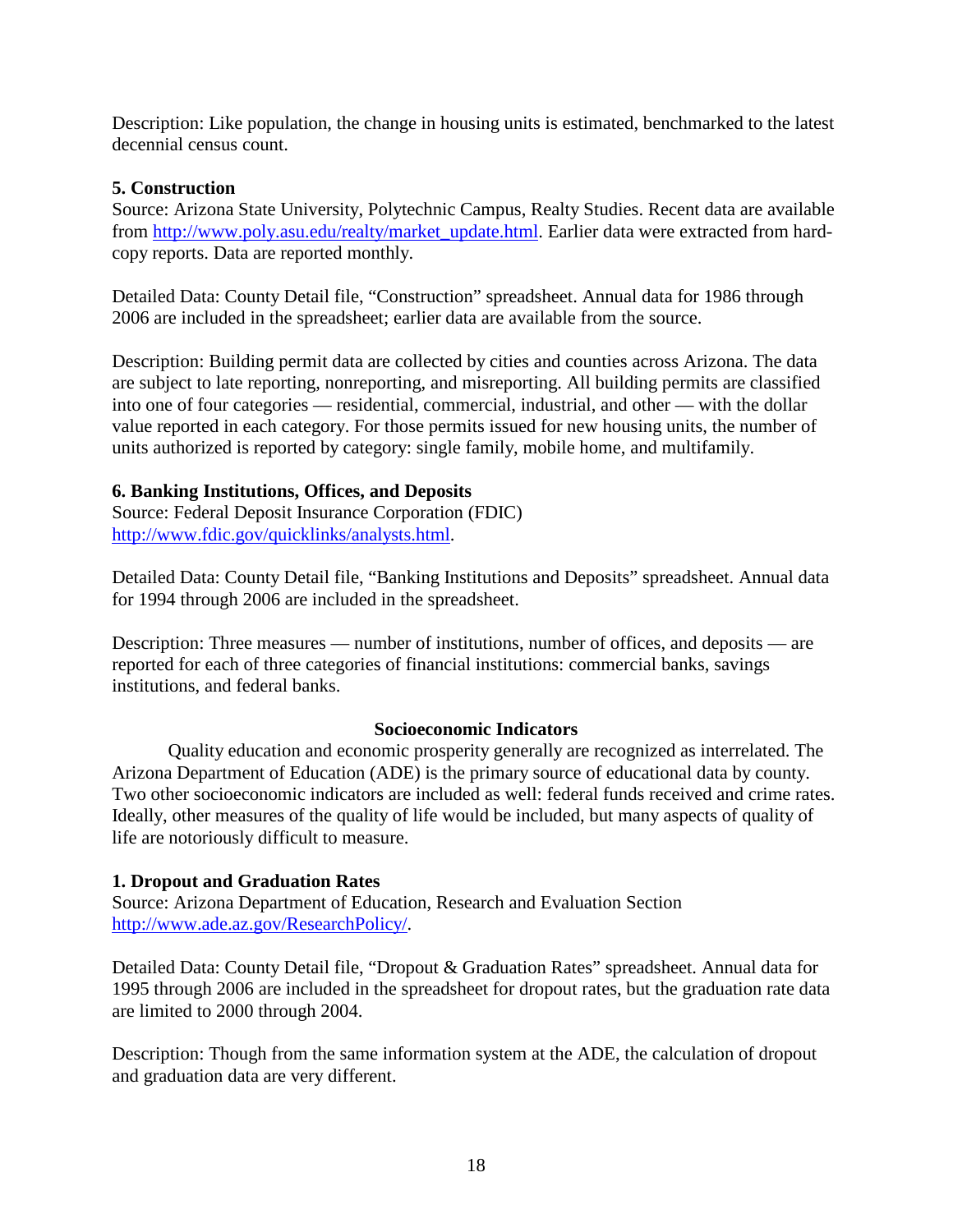Dropout Rate Report: The number of students, the number of dropouts, and the dropout rate are included in the spreadsheet. In this report a dropout is anyone who dropped out from grades 7 through 12 during a specific year. These data should be used with considerable caution. The definition and calculation of the dropout rate have changed somewhat over time. More importantly, two-thirds of those labeled as dropouts really are "status unknown." An example is a student who moves to another state without notifying his Arizona school.

Graduation Rate Report: Unlike the dropout report, which covers a particular calendar year, the graduation report is specific to a cohort — for example, those who entered the ninth grade in the 2000-01 school year are labeled as the class of 2004. In addition to the graduation rate, calculated over both four years and five years, this report includes the status of those who have not graduated: dropouts, status unknown, still in school, and received a GED. The dropout rate is calculated very differently from that in the dropout report: all members of a given class who dropped out at any time before they graduated. These data should be used with considerable caution. A high proportion of those who do not graduate are in the "status unknown" category. The Department of Education no longer is publishing the graduation rate report.

### **2. Standards-Based Test Scores (AIMS test)**

Source: Arizona Department of Education, Research and Evaluation Section [http://www.ade.az.gov/ResearchPolicy/.](http://www.ade.az.gov/ResearchPolicy/)

Detailed Data: County Detail file, "Standards-Based Tests" spreadsheet. Annual data for 2000 through 2007 are included in the spreadsheet. The test is administered in the spring.

Description: A standards-based test (also known as a criterion-referenced test) is one in which students are measured against a set of standards; they are not compared to each other. In Arizona, this is the AIMS (Arizona Instrument to Measure Standards) test.

Considerable attention has been given to the AIMS high school test; passing each of the three subjects (mathematics, reading, and writing) is a graduation requirement. The test covers content taught in the ninth and tenth grades. It is first administered in the spring of 10th grade; it is this testing that is reported in the spreadsheet (results are available for 2002 through 2007). Students who do not meet the standard may retake the test each fall and spring; students who meet but not exceed the standard may choose to retake the test to improve their performance. While a scale score is available, the calculation of this score has changed over time. Therefore, the percentage of students meeting or exceeding the standards is reported in the spreadsheet. However, users need to be cautious of using even this measure as a time series. The test has been reworked over time, with an especially large inconsistency in results between 2004 and 2005.

An AIMS test also is administered in grades 3 through 8. Results from 2000 through 2007 are available for grades 3, 5, and 8; results for the other grades are available only from 2005 through 2007. As with the high school test, scores in 2005 are significantly different from those in 2004.

### **3. Norm-Referenced Test Scores (Stanford 9 and similar tests)**

Source: Arizona Department of Education, Research and Evaluation Section [http://www.ade.az.gov/ResearchPolicy/.](http://www.ade.az.gov/ResearchPolicy/)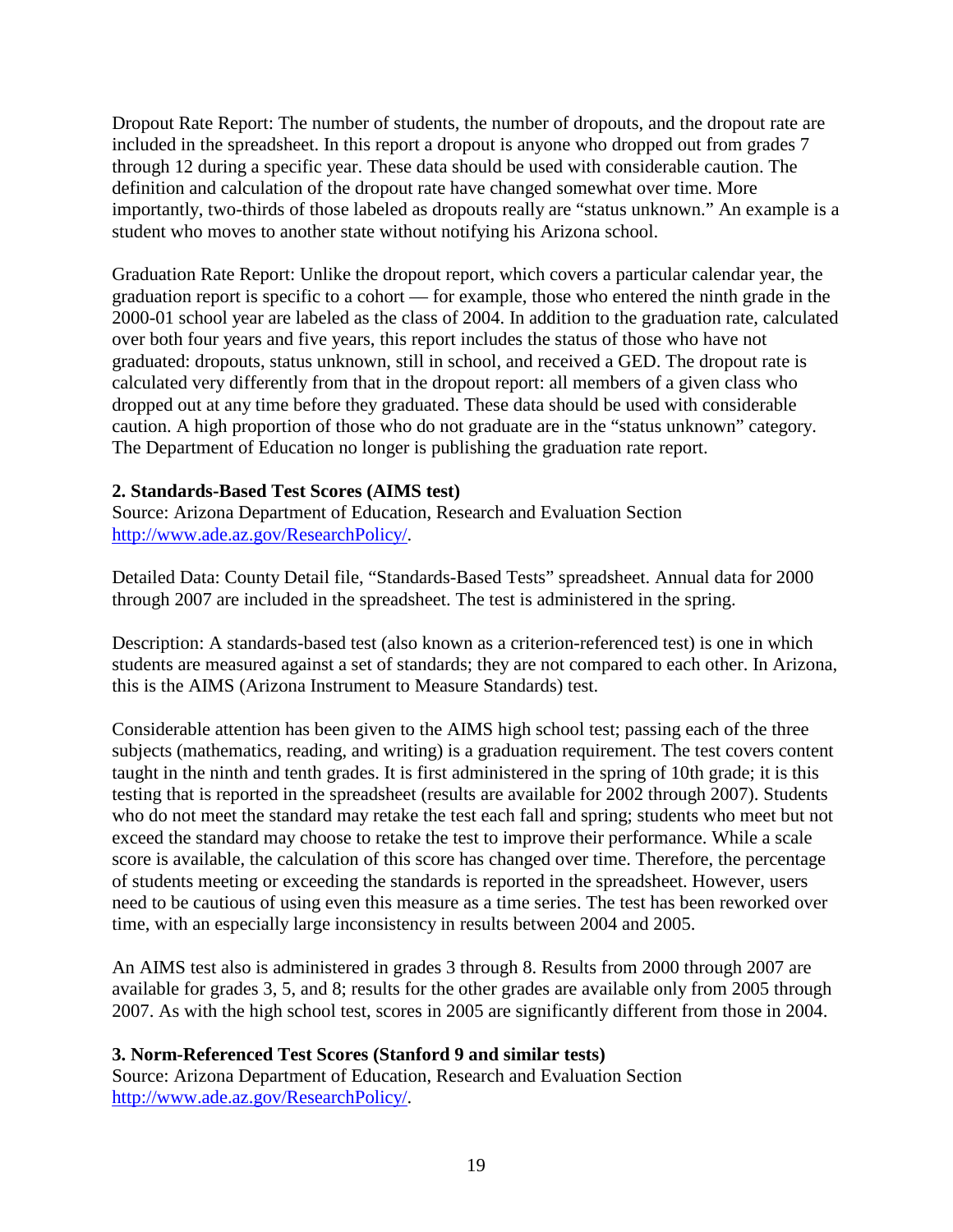Detailed Data: County Detail file, "Norm-Referenced Tests" spreadsheet. Annual data for 1999 through 2007 are included in the spreadsheet. The test is administered in the spring.

Description: A norm-referenced test is one in which students are compared to each other. For several years through 2004, the Arizona Department of Education administered the Stanford 9 test to students in grades 2 through 9. In 2005, the ADE replaced the Stanford 9 with the TerraNova test. Grades 2 and 9 solely take the TerraNova test, while students in grades 3 through 8 take a test that is a meld of questions from TerraNova and AIMS (the AIMS DPA: dual purpose assessment).

The test consists of three subjects: mathematics, reading, and language. The scoring is a percentile of the national average. Users of these data need to consider the break in series between 2004 and 2005 when analyzing the time series of student performance.

### **4. Free and Reduced Price Lunch**

Source: Arizona Department of Education, Health and Nutrition Services [http://www.ade.az.gov/health-safety/cnp/frpercentages/.](http://www.ade.az.gov/health-safety/cnp/frpercentages/) School-level data were aggregated into county totals.

Summary Data: "County Comparison" file, "Free and Reduced Price Lunch" spreadsheet. Data from 2003 through 2007 (as of March) are included in the spreadsheet. Earlier data are available from the source, but appear to include inconsistencies.

Description: Students in families with an income of 130 percent or less of the federal poverty level are eligible for free meals. Those with an income between 130 and 185 percent are eligible for reduced price meals. The data in the spreadsheet are the percentages eligible for either a free or reduced price lunch. Not all schools participate in this federal program. While used as a proxy for the poverty rate, this indicator's percentage is much higher than the poverty rate due to eligibility standards up to 85 percent higher than the poverty rate and because schools in lowpoverty areas typically are the schools that do not participate in the program.

### **5. Federal Funds**

U.S. Department of Commerce, Census Bureau [http://www.census.gov/govs/www/cffr.html.](http://www.census.gov/govs/www/cffr.html)

Detailed Data: County Detail file, "Federal Funds Report" spreadsheet. Annual data for fiscal years 1993 through 2005 are included in the spreadsheet.

Description: Shown on the Census Bureau website as the "Consolidated Federal Funds Report," this report provides detailed data on federal program expenditures and loans. A summary by category is shown at the top of the spreadsheet. Data for more than 1,300 individual programs follow.

### **6. Crime**

Source: U.S. Federal Bureau of Investigation, Uniform Crime Report. These data are not available online.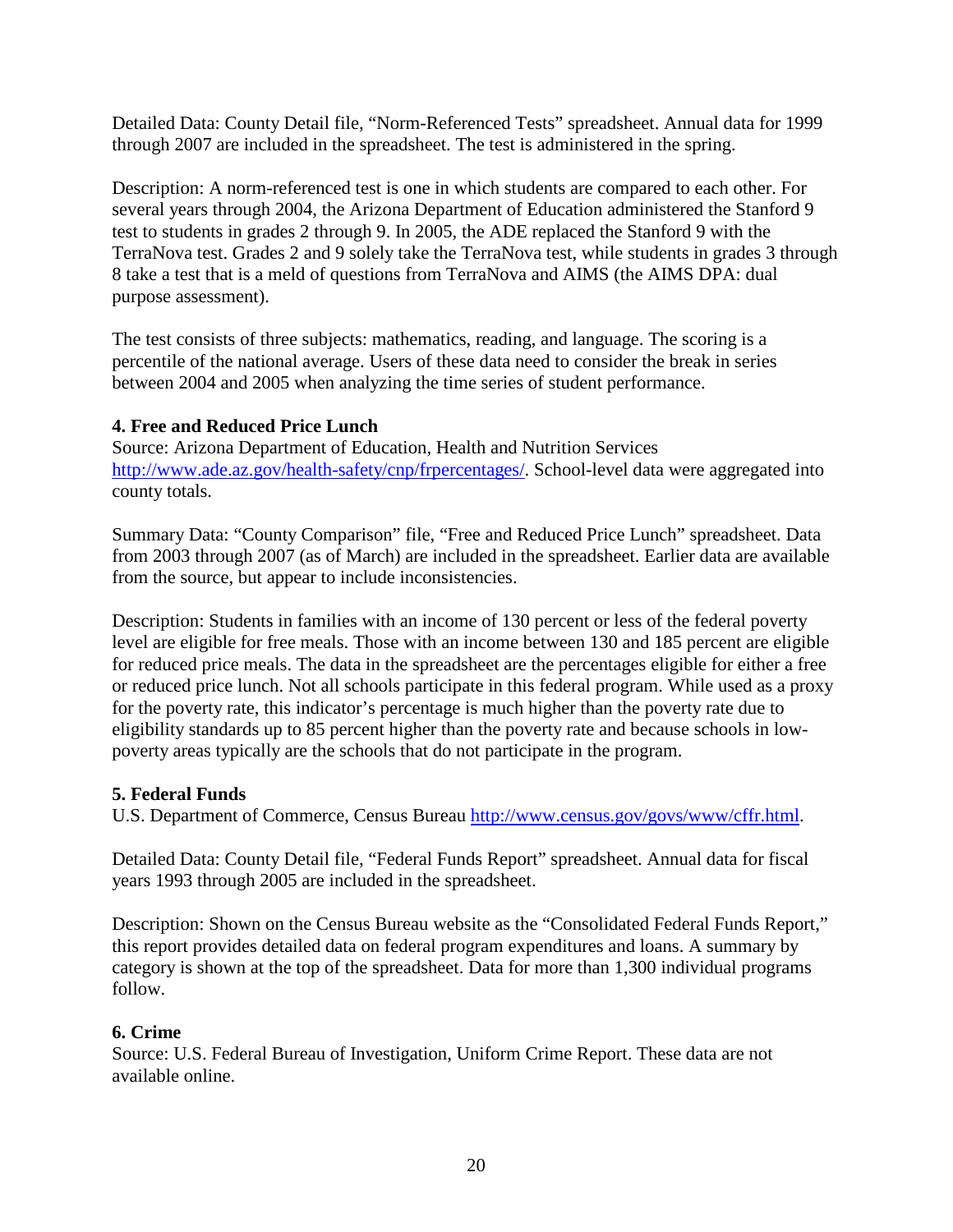Detailed Data: County Detail file, "Crime" spreadsheet. Annual data for 1996 through 2005 are included in the spreadsheet.

Description: The numbers of crimes reported in each of eight categories are presented in the spreadsheet. The FBI also sums the total into a "crime index" but this has not been included in the spreadsheet — the "crime index" is not an index, but rather a count of the number of crimes, and the "crime index" has been criticized for equally weighting all crimes — a murder is counted the same as a property theft.

In addition to the number of crimes, the per capita rate has been calculated using the Census Bureau population estimates. The data received from the FBI included a population figure, but its origins are unknown and does not appear to provide a consistent time series.

The numbers of crimes by county are compiled from monthly reports from local police forces (primarily from incorporated places and from counties for the unincorporated area), but reporting is inconsistent (in a given year, the reports are missing for one to 12 months in a number of places). Thus, it is misleading to compare the results either over time or across places unless it can be ascertained that all places consistently reported or unless an adjustment for the missing data is made.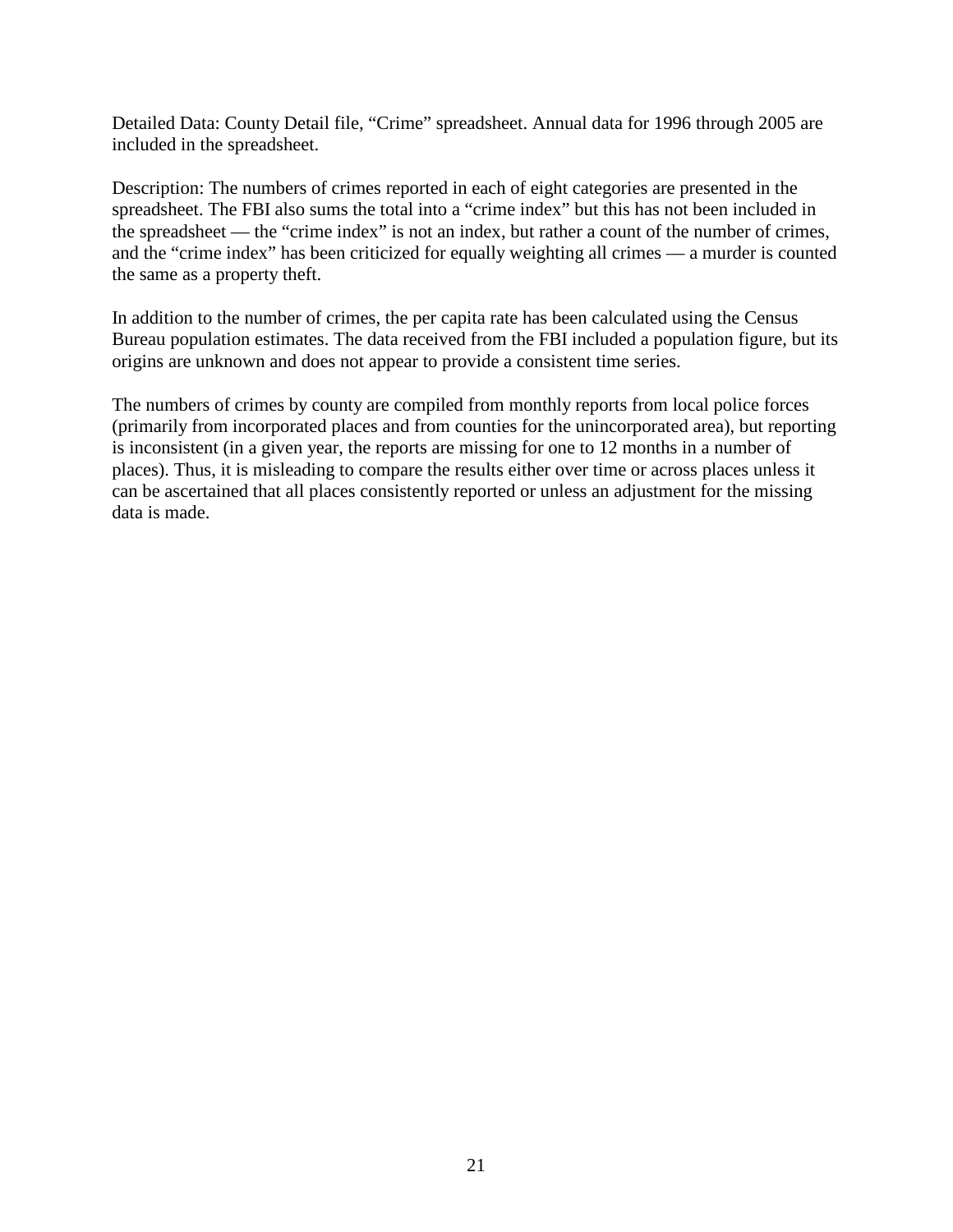### **COUNTY SUMMARIES**

#### **Apache County**

Apache County, the third-largest county in Arizona with an area of 11,218 square miles, is located in the northeastern corner of Arizona. Only 13 percent of the land is privately owned, as the Navajo and White Mountain Apache Indian reservations cover nearly two-thirds of the county's land area. St. Johns, with a population of less than 4,000, is the county seat and Eager is the largest incorporated place with a population of less than 5,000. Information about the county's history, population, labor force, industrial facilities, infrastructure, and tax structure can be obtained at the Arizona Department of Commerce web site at [http://www.azcommerce.com/SiteSel/Profiles/.](http://www.azcommerce.com/SiteSel/Profiles/)

The federal government is the dominant driving force in the Apache County economy. Utilities and tourism contribute.

#### **Demographic and Socioeconomic Indicators**

The demographic profile of the county's residents is much different than the state average. According to the 2000 census, the median age of Apache County residents was only 27, the lowest in the state. Nearly 40 percent of the population was less than 18, the highest proportion of children in the state. The working-age and retirement-age proportions each were second lowest in the state. With three-fourths of the county's residents Native American, the foreign-born proportion was the lowest in the state. The educational attainment of the county's residents was far below the state average.

Apache County's population in 2006 was estimated at 71,118 by the U.S. Census Bureau and 74,515 by the Arizona Department of Economic Security. Using the Census Bureau estimate, the population rose only 2 percent from 2000 to 2006, less than the national average and one of the slowest rates in Arizona. The slow growth is a result of net out-migration, mostly due to people moving to other counties in Arizona, particularly during 2001 and 2002. The Census Bureau estimates the county experienced net in-migration from mid-2005 through mid-2006. The county's population is rising due to net natural increase (more births than deaths). Related to the county's age distribution, the crude birth rate is one of the highest in the state and the crude death rate is below average.

Students in Apache County have the state's lowest test scores, based on both normreferenced and standards-based tests. The dropout rate is one of the highest in the state. The percentage eligible for free and reduced price lunch, a proxy for poverty, is the highest in the state.

Apache County received \$1.1 billion in federal funds from various programs in fiscal year 2005, or more than \$16,000 per resident, the second-highest per capita figure among the counties. Apache County received the highest per person funding in the state in the grants and direct payments other than for individuals categories. It was second highest for direct payments to individuals other than retirement and disability, and fourth highest in salaries and wages. The Indian reservations account for much of this high level of federal support.

#### **Economic Indicators**

Earnings per employee, a proxy for productivity, was a low \$32,864 in Apache County in 2005 — 28 percent less than the national average, but in the middle of the Arizona counties. It was below average because of a subpar average wage of  $$30,551 - 24$  percent less than the U.S.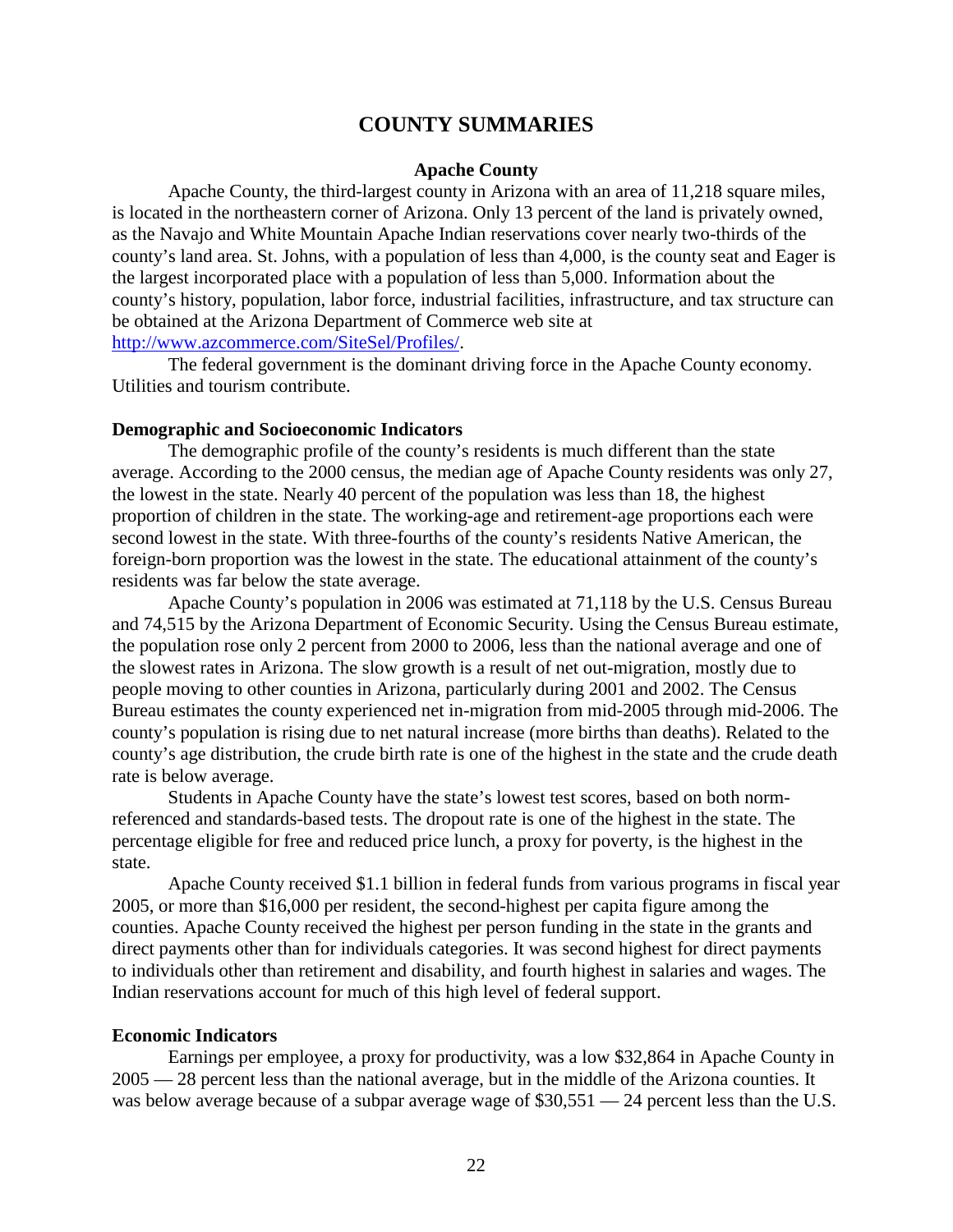average, but seventh highest among the counties — and the second-lowest average proprietors' income in the state.

Per capita personal income, a measure of individual economic well-being, was a very low \$18,637 in Apache County in 2005, second lowest in the state to neighboring Navajo County and 46 percent less than the national average. While considerable gains relative to the national average have occurred since 2000, the county's figure as a percentage of the national average remained less than during most of the 1970s, as seen in Chart 5.

The lowest earnings per person in the state, resulting from low wages and a low proportion of the population working, was the primary cause of the low per capita income. Very low per capita dividends, interest and rent (the lowest in the state) also contributed. In contrast, per person transfer payments was second highest in the state.

The employment-to-population ratio of 38 percent was far less than the national average of 59 percent and the state average of 54 percent, but higher than in four Arizona counties. Among the factors contributing to the low employment were the high proportion of children, limited educational attainment and achievement, a high unemployment rate (second highest among the counties), and a remote location that makes it difficult to attract employers.

Specialized measures of economic activity in 2006, expressed on a per capita basis, were much lower than average. Construction activity, retail sales, bank deposits, and patent applications all ranked last or second-to-last among the Arizona counties. However, bankruptcy filings were the lowest in the state.

A summary of the indicators is provided in Table 1.



#### **CHART 5 PER CAPITA PERSONAL INCOME IN APACHE COUNTY AS A PERCENTAGE OF THE NATIONAL AVERAGE**

Source: U.S. Department of Commerce, Bureau of Economic Analysis.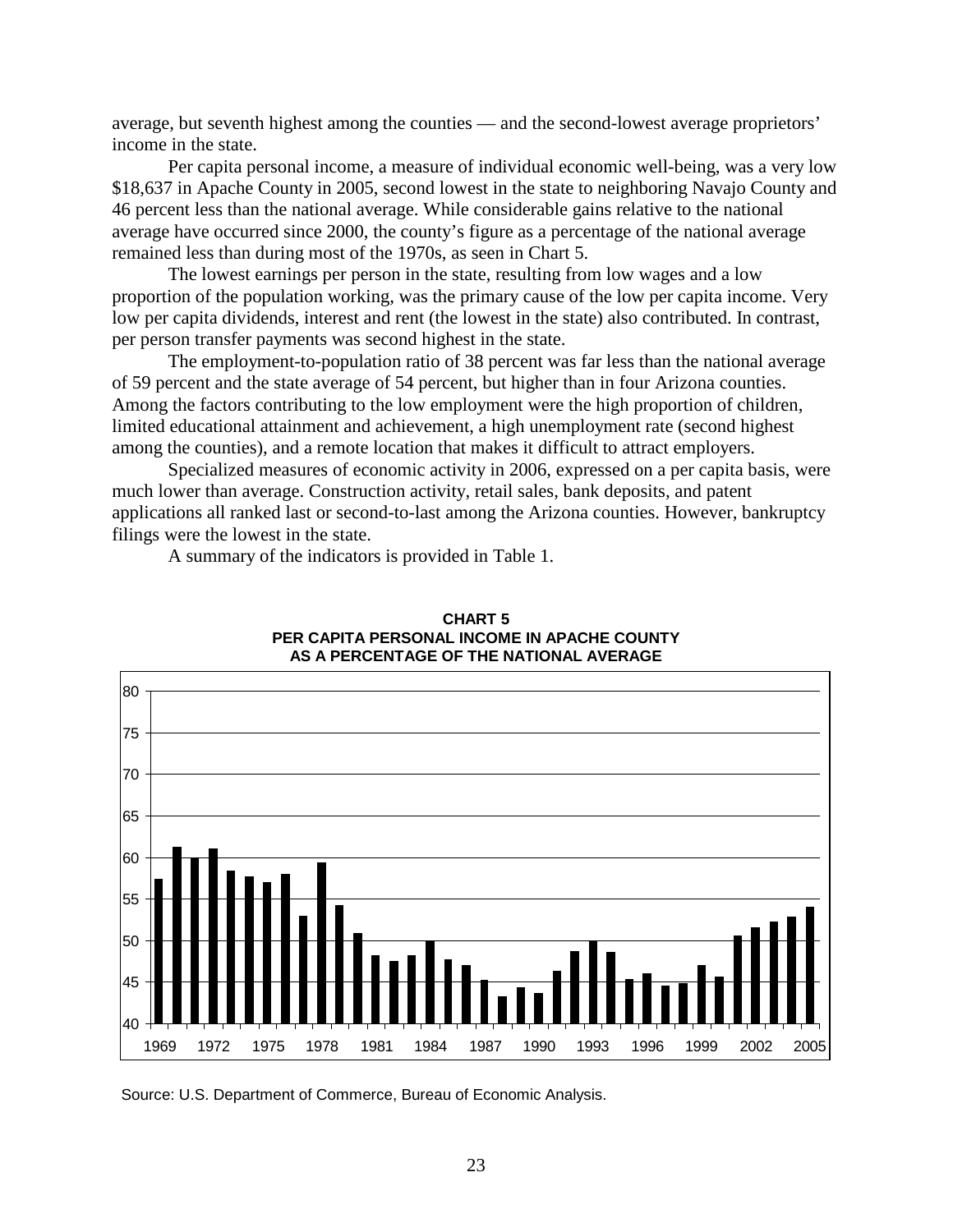#### **TABLE 1 INDICATORS FOR APACHE COUNTY**

| <b>Demographic Indicators</b>        |        |                 |                                                        |  |  |
|--------------------------------------|--------|-----------------|--------------------------------------------------------|--|--|
| <b>Indicator</b>                     | Value  | <b>Period</b>   | <b>Source</b>                                          |  |  |
| Population                           | 71,118 | July 1, 2006    | U.S. Department of                                     |  |  |
| <b>Births</b>                        | 1,355  | 7/1/05-6/30/06  | Commerce, Census Bureau                                |  |  |
| Deaths                               | 528    | 7/1/05-6/30/06  |                                                        |  |  |
| <b>Net Domestic Migration</b>        | 670    | 7/1/05-6/30/06  |                                                        |  |  |
| Immigration                          | 19     | 7/1/05-6/30/06  |                                                        |  |  |
| Population                           | 74,515 | July 1, 2006    | Arizona Department of<br><b>Economic Security</b>      |  |  |
| <b>Births</b>                        | 1,283  | 2005            | Arizona Department of                                  |  |  |
| Deaths                               | 499    | 2005            | <b>Health Services</b>                                 |  |  |
| Birth Rate (per 1,000)               | 17.4   | 2005            |                                                        |  |  |
| Death Rate (per 1,000)               | 6.8    | 2005            |                                                        |  |  |
| In-Migration                         | 5,060  | Spring 2004-05  | U.S. Internal Revenue Service                          |  |  |
| Out-Migration                        | 5,181  | Spring 2004-05  |                                                        |  |  |
| <b>Net Migration</b>                 | $-121$ | Spring 2004-05  |                                                        |  |  |
| Net Migration, Same State            | $-366$ | Spring 2004-05  |                                                        |  |  |
| Net Migration, Different State       | 238    | Spring 2004-05  |                                                        |  |  |
| <b>School Enrollment</b>             | 13,769 | October 1, 2006 | Arizona Dept of Education                              |  |  |
| <b>Driver Licenses Issued</b>        | 12,409 | 7/1/06-6/30/07  | Arizona Department of                                  |  |  |
| Vehicle Registrations, Noncommercial | 48,887 | June 30, 2007   | Transportation                                         |  |  |
| <b>Medicare Enrollees</b>            | 7,186  | July 1, 2003    | U.S. Department of Health and<br><b>Human Services</b> |  |  |
| <b>Social Security Recipients</b>    | 9,720  | December 2006   | <b>U.S. Social Security</b>                            |  |  |
| Number 65 or Older                   | 5,645  | December 2006   | Administration                                         |  |  |

### **Personal Income and Related Indicators**

| <b>Indicator</b>                   | Value       | <b>Period</b> | <b>Source</b>                      |
|------------------------------------|-------------|---------------|------------------------------------|
| Personal Income (000)              | \$1,297,112 | 2005          | U.S. Department of Commerce,       |
| Earnings, Place of Work (000)      | \$861,009   | 2005          | <b>Bureau of Economic Analysis</b> |
| Dividends, Interest, Rent (000)    | \$111,143   | 2005          |                                    |
| Transfer Payments (000)            | \$506,889   | 2005          |                                    |
| Wages & Salaries (000)             | \$621,905   | 2005          |                                    |
| Proprietors' Income (000)          | \$37,343    | 2005          |                                    |
| Per Capita Personal Income         | \$18,637    | 2005          |                                    |
| Percentage of National Average     | 54.1        | 2005          |                                    |
| Earnings per Employee              | \$32,864    | 2005          |                                    |
| Percentage of National Average     | 71.7        | 2005          |                                    |
| Average Wage                       | \$30,551    | 2005          |                                    |
| Percentage of National Average     | 76.1        | 2005          |                                    |
| Average Nonfarm Proprietors Income | \$9,034     | 2005          |                                    |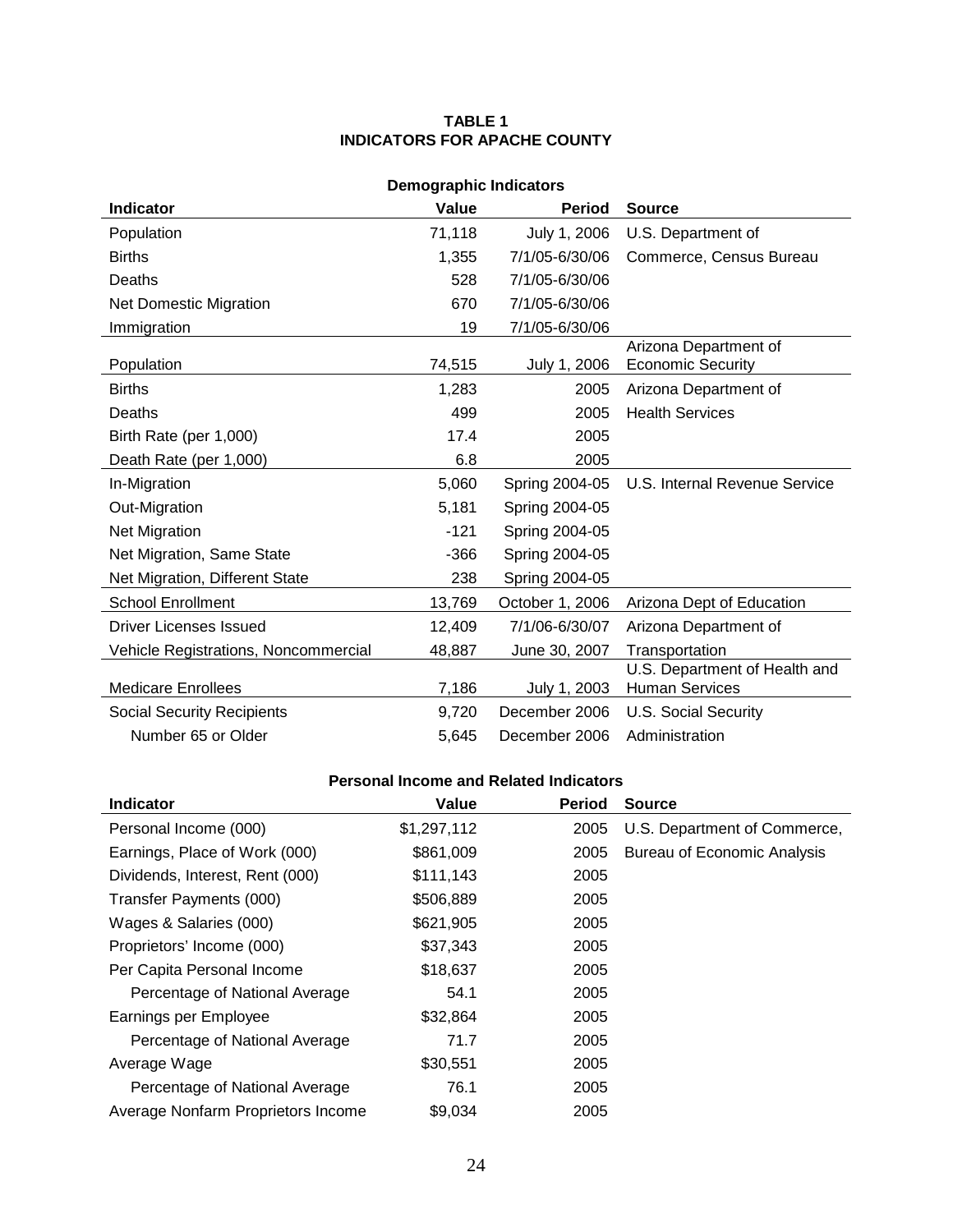### **TABLE 1 (continued)**

|                               | ENDIVINGIN MIGICALUI 3 |               |                                    |
|-------------------------------|------------------------|---------------|------------------------------------|
| <b>Indicator</b>              | Value                  | <b>Period</b> | <b>Source</b>                      |
| <b>Total Employment</b>       | 26.199                 | 2005          | U.S. Department of Commerce,       |
| Wage and Salary Employment    | 20,356                 | 2005          | <b>Bureau of Economic Analysis</b> |
| Proprietors' Employment       | 5,843                  | 2005          |                                    |
| Wage & Salary Employment, CEW | 19.990                 | 2006          | Arizona Department of              |
| Wage & Salary Employment, CES | 19,925                 | 2006          | Economic Security and U.S.         |
| Occupational Employment       | 19.130                 | 2006          | Department of Labor, Bureau of     |
| Occupational Mean Wage        | \$30,273               | 2006          | <b>Labor Statistics</b>            |
| Occupational Median Wage      | \$27,743               | 2006          |                                    |
| Unemployment Rate             | 10.0%                  | 2006          |                                    |
|                               |                        |               | U.S. Department of Commerce,       |
| Wage & Salary Employment, CBP | 6.039                  | 2005          | Census Bureau                      |

### **Employment Indicators**

## **Other Economic Indicators**

| <b>Indicator</b>                | Value    | <b>Period</b> | <b>Source</b>                |
|---------------------------------|----------|---------------|------------------------------|
|                                 |          |               | U.S. Patent and Trademark    |
| <b>Patent Applications</b>      | 2        | 2006          | Office                       |
|                                 |          |               | Arizona Department of        |
| Taxable Retail Sales (000)      | \$75,394 | 2006          | Revenue                      |
|                                 |          |               | U.S. Department of           |
| Number of Housing Units         | 32,240   | 2006          | Commerce, Census Bureau      |
| New Housing Units Authorized    | 375      | 2006          | Arizona State University,    |
| Value of Building Permits (000) | \$44,931 | 2006          | <b>Realty Studies</b>        |
|                                 |          |               | U.S. Federal Deposit         |
| Banking Deposits (000,000)      | \$120    | 2006          | <b>Insurance Corporation</b> |
| <b>Bankruptcy Filings</b>       | 21       | 2006          | U.S. Bankruptcy Court        |

#### **Socioeconomic Indicators**

| <b>Indicator</b>                       | Value       | <b>Period</b> | <b>Source</b>           |
|----------------------------------------|-------------|---------------|-------------------------|
| <b>Dropout Rate</b>                    | 7.7%        | 2005-06 FY    | Arizona Department of   |
| Graduation Rate (4-year)               | 81.0%       | Class of 2005 | Education               |
| AIMS Test, 10th Grade - Math           | 46%         | Spring 2007   |                         |
| Reading                                | 54%         | Spring 2007   |                         |
| Writing                                | 58%         | Spring 2007   |                         |
| AIMS/Terranova, Grades 2-9 - Math      | 37%         | Spring 2007   |                         |
| Reading                                | 36%         | Spring 2007   |                         |
| Language                               | 37%         | Spring 2007   |                         |
| Free & Reduced Price Lunch Eligibility | 76%         | March 2007    |                         |
|                                        |             |               | U.S. Federal Bureau of  |
| Number of Violent Crimes               | 60          | 2005          | Investigation           |
|                                        |             |               | U.S. Department of      |
| Federal Expenditures (000)             | \$1,122,738 | 2005 FY       | Commerce, Census Bureau |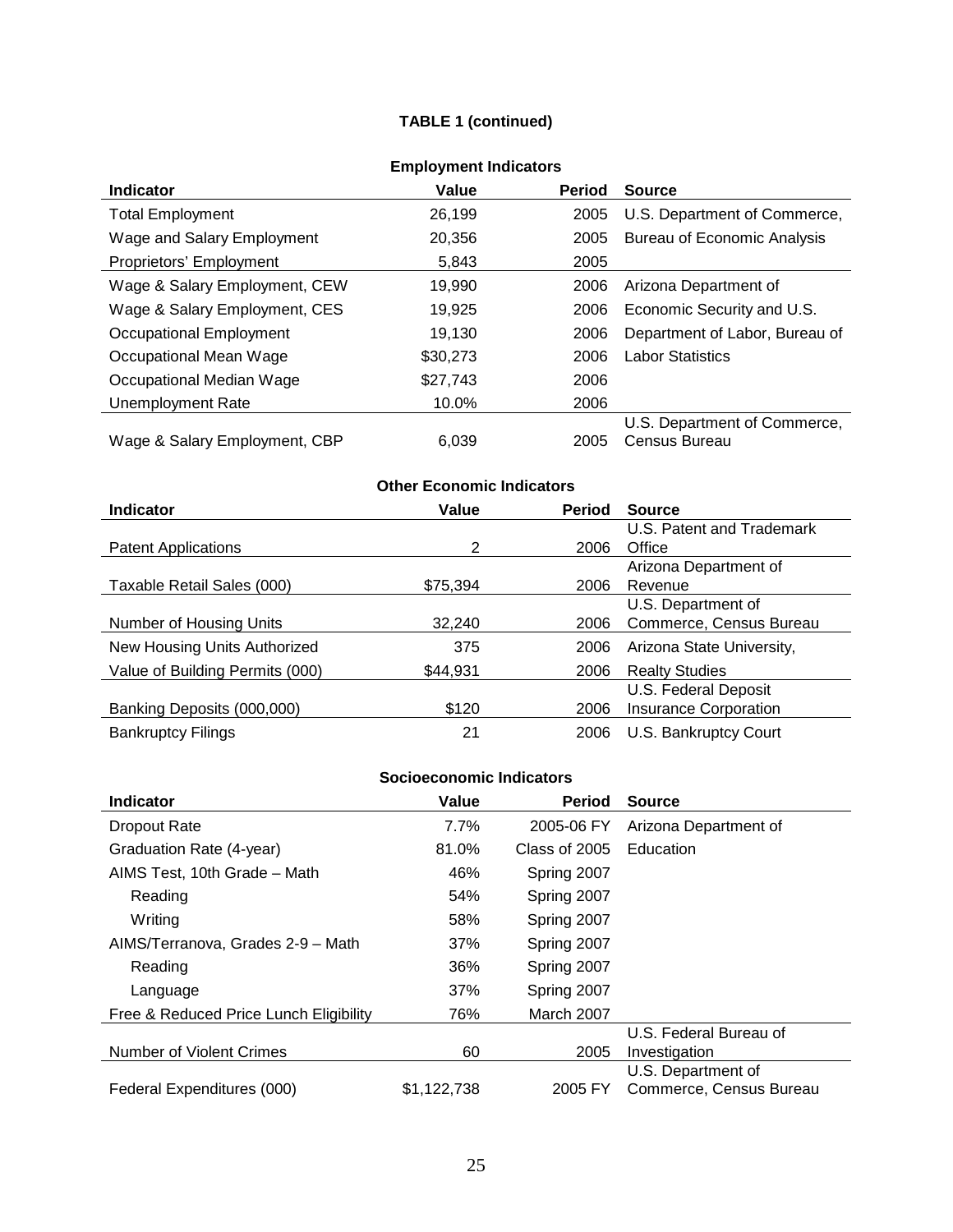#### **Cochise County**

Cochise County consists of 6,219 square miles in the southeastern corner of Arizona. Forty percent of the land is privately owned, the highest proportion among the state's counties. The federal and state governments are substantial landowners. Bisbee, with a population of around 6,000, is the county seat. With nearly 45,000 residents, Sierra Vista is the largest city. Information about the county's history, population, labor force, industrial facilities, infrastructure, and tax structure can be obtained at the Arizona Department of Commerce web site at [http://www.azcommerce.com/SiteSel/Profiles/.](http://www.azcommerce.com/SiteSel/Profiles/)

The federal government is the dominant driving force in the Cochise County economy due to Fort Huachuca and activities along the international border. Utilities and agriculture contribute.

#### **Demographic and Socioeconomic Indicators**

The demographic profile of the county's residents generally is similar to the state average. According to the 2000 census, the median age of Cochise County residents was 37, slightly above the national and state averages. The age distribution was close to the state average. The racial/ethnic distribution was similar to the state average, though the proportion of Hispanics was a little higher. The foreign-born proportion was average, but the share of the foreign born who had entered the country in the last 10 years was the second lowest in the state. Though below the state and national averages, educational attainment of the county's residents was greater than in most Arizona counties.

Cochise County's population in 2006 was estimated at 127,757 by the U.S. Census Bureau and 135,150 by the Arizona Department of Economic Security. Using the Census Bureau estimate, the population rose less than 9 percent from 2000 to 2006, not much more than the national average and in the middle of the Arizona counties. The moderate growth is a result of moderate net in-migration, primarily from other states, and a slightly below average rate of net natural increase (more births than deaths).

Students in Cochise County have test scores about equal to the state average and that rank above the median county, based on both norm-referenced and standards-based tests. The dropout rate is one of the lowest in the state. The percentage eligible for free and reduced price lunch, a proxy for poverty, is about average.

Cochise County received \$2.1 billion in federal funds from various programs in fiscal year 2005, or more than \$16,000 per resident, the highest per capita figure among the counties. Cochise County received the highest per person funding in the state in the procurement contracts, retirement and disability payments to individuals, and salaries and wages categories. Fort Huachuca and retired veterans account for much of this high level of federal expenditures.

#### **Economic Indicators**

Earnings per employee, a proxy for productivity, was \$39,824 in Cochise County in 2005 — 13 percent less than the national average and less than the state average, but third highest of the Arizona counties. It was below average because the average wage of \$35,841 was 11 percent less than the U.S. average and less than the state average (but third highest among the counties), and due to one of the lowest average proprietors' income figures in the state.

Per capita personal income, a measure of individual economic well-being, was \$26,886 in Cochise County in 2005, fourth highest in the state but 22 percent less than the national average and less than the state average. While very considerable gains relative to the national average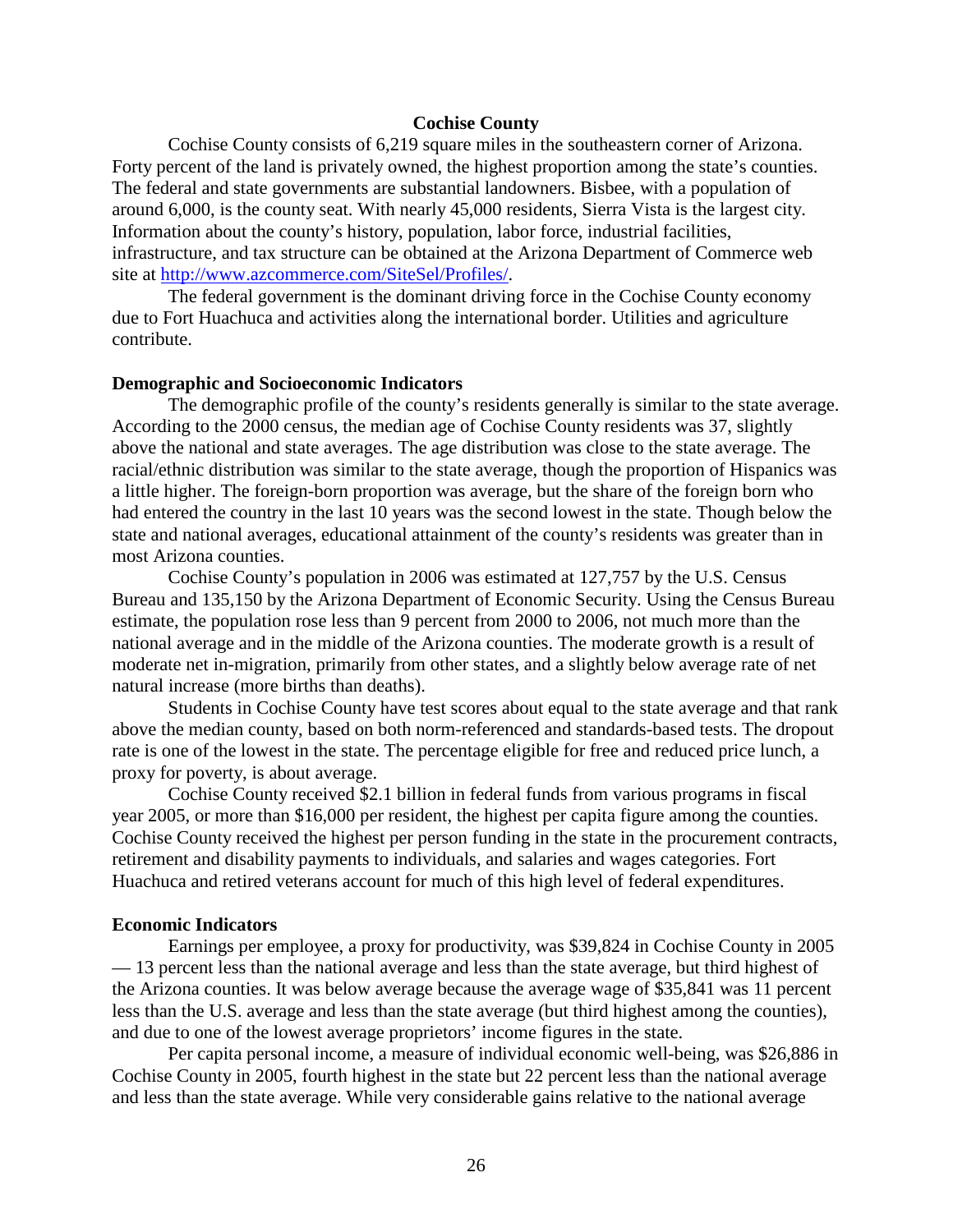have occurred since 2000, the county's figure as a percentage of the national average remained less than during the early and mid-1970s, as seen in Chart 6.

Low earnings per person, resulting from low wages and a below-average share of the population working, was the primary cause of the below-average per capita income. Per capita dividends, interest and rent also was below average. While considerably below the national average on each of these measures, Cochise ranked above the middle of the Arizona counties. In contrast, per capita transfer payments was above the state and national averages, but ranked in the middle of the counties.

The employment-to-population ratio of 46 percent was less than the national average of 59 percent and the state average of 54 percent, but was fifth highest among the Arizona counties. Among the factors contributing to the low employment was the somewhat above-average share of the population that is of retirement age.

Specialized measures of economic activity in 2006, expressed on a per capita basis, were lower than average. Construction activity, retail sales, bank deposits, and patent applications all ranked below the middle of the Arizona counties. The number of bankruptcy filings was in the middle of the counties.

A summary of the indicators is provided in Table 2.



**CHART 6 PER CAPITA PERSONAL INCOME IN COCHISE COUNTY AS A PERCENTAGE OF THE NATIONAL AVERAGE**

Source: U.S. Department of Commerce, Bureau of Economic Analysis.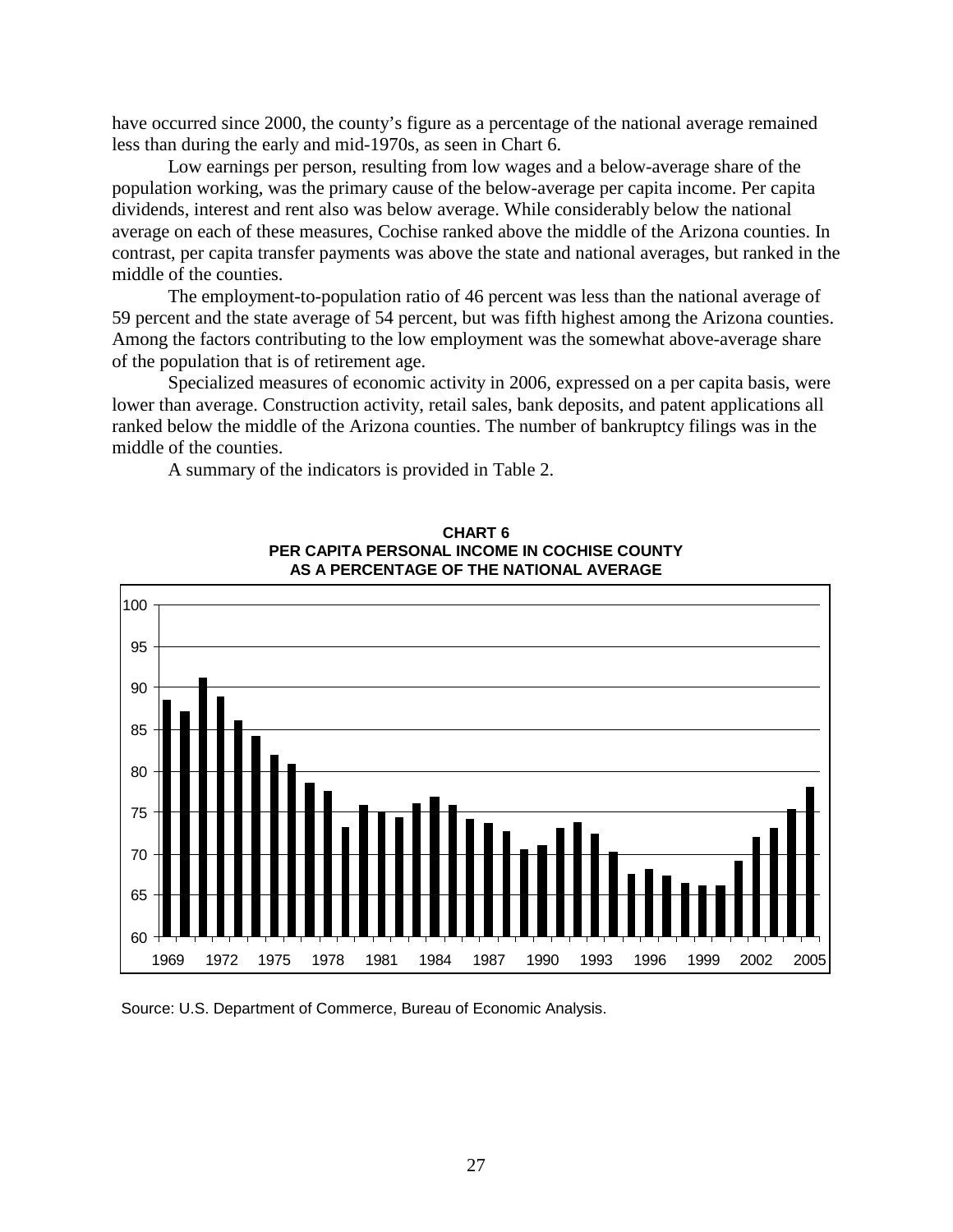#### **TABLE 2 INDICATORS FOR COCHISE COUNTY**

| <b>Demographic Indicators</b>        |         |                 |                                                        |  |  |
|--------------------------------------|---------|-----------------|--------------------------------------------------------|--|--|
| <b>Indicator</b>                     | Value   | <b>Period</b>   | <b>Source</b>                                          |  |  |
| Population                           | 127,757 | July 1, 2006    | U.S. Department of                                     |  |  |
| <b>Births</b>                        | 1,874   | 7/1/05-6/30/06  | Commerce, Census Bureau                                |  |  |
| Deaths                               | 1,143   | 7/1/05-6/30/06  |                                                        |  |  |
| <b>Net Domestic Migration</b>        | 364     | 7/1/05-6/30/06  |                                                        |  |  |
| Immigration                          | 488     | 7/1/05-6/30/06  |                                                        |  |  |
| Population                           | 135,150 | July 1, 2006    | Arizona Department of<br><b>Economic Security</b>      |  |  |
| <b>Births</b>                        | 1,769   | 2005            | Arizona Department of                                  |  |  |
| Deaths                               | 1,116   | 2005            | <b>Health Services</b>                                 |  |  |
| Birth Rate (per 1,000)               | 13.4    | 2005            |                                                        |  |  |
| Death Rate (per 1,000)               | 8.5     | 2005            |                                                        |  |  |
| In-Migration                         | 10,112  | Spring 2004-05  | U.S. Internal Revenue Service                          |  |  |
| Out-Migration                        | 8,631   | Spring 2004-05  |                                                        |  |  |
| <b>Net Migration</b>                 | 1,481   | Spring 2004-05  |                                                        |  |  |
| Net Migration, Same State            | $-469$  | Spring 2004-05  |                                                        |  |  |
| Net Migration, Different State       | 1,648   | Spring 2004-05  |                                                        |  |  |
| <b>School Enrollment</b>             | 22,749  | October 1, 2006 | Arizona Dept of Education                              |  |  |
| Driver Licenses Issued               | 28,033  | 7/1/06-6/30/07  | Arizona Department of                                  |  |  |
| Vehicle Registrations, Noncommercial | 111,738 | June 30, 2007   | Transportation                                         |  |  |
| <b>Medicare Enrollees</b>            | 19,894  | July 1, 2003    | U.S. Department of Health and<br><b>Human Services</b> |  |  |
| <b>Social Security Recipients</b>    | 25,745  | December 2006   | <b>U.S. Social Security</b>                            |  |  |
| Number 65 or Older                   | 18,035  | December 2006   | Administration                                         |  |  |

### **Personal Income and Related Indicators**

| <b>Indicator</b>                   | Value       | <b>Period</b> | <b>Source</b>                      |
|------------------------------------|-------------|---------------|------------------------------------|
| Personal Income (000)              | \$3,391,771 | 2005          | U.S. Department of Commerce,       |
| Earnings, Place of Work (000)      | \$2,315,406 | 2005          | <b>Bureau of Economic Analysis</b> |
| Dividends, Interest, Rent (000)    | \$534,833   | 2005          |                                    |
| Transfer Payments (000)            | \$779,308   | 2005          |                                    |
| Wages & Salaries (000)             | \$1,609,474 | 2005          |                                    |
| Proprietors' Income (000)          | \$161,821   | 2005          |                                    |
| Per Capita Personal Income         | \$26,886    | 2005          |                                    |
| Percentage of National Average     | 78.0        | 2005          |                                    |
| Earnings per Employee              | \$39,824    | 2005          |                                    |
| Percentage of National Average     | 86.9        | 2005          |                                    |
| Average Wage                       | \$35,841    | 2005          |                                    |
| Percentage of National Average     | 89.3        | 2005          |                                    |
| Average Nonfarm Proprietors Income | \$12,890    | 2005          |                                    |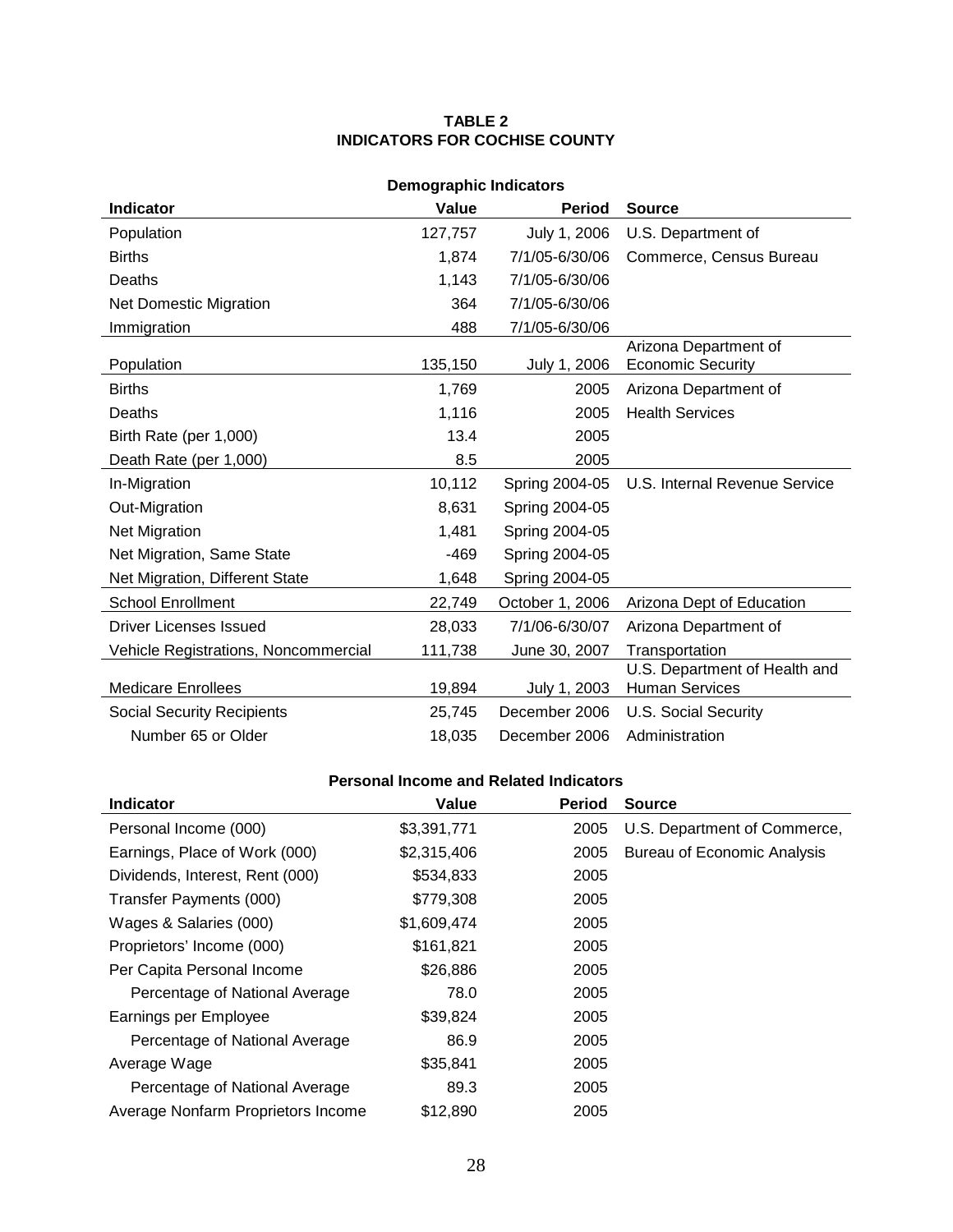#### **TABLE 2 (continued)**

| <b>Indicator</b>              | Value    | <b>Period</b> | <b>Source</b>                  |
|-------------------------------|----------|---------------|--------------------------------|
| <b>Total Employment</b>       | 58,141   | 2005          | U.S. Department of Commerce,   |
| Wage and Salary Employment    | 44,906   | 2005          | Bureau of Economic Analysis    |
| Proprietors' Employment       | 13,235   | 2005          |                                |
| Wage & Salary Employment, CEW | 37.991   | 2006          | Arizona Department of          |
| Wage & Salary Employment, CES | 37,700   | 2006          | Economic Security and U.S.     |
| Occupational Employment       | 37.280   | 2006          | Department of Labor, Bureau of |
| Occupational Mean Wage        | \$34.417 | 2006          | <b>Labor Statistics</b>        |
| Occupational Median Wage      | \$27,786 | 2006          |                                |
| Unemployment Rate             | 4.5%     | 2006          |                                |
|                               |          |               | U.S. Department of Commerce,   |
| Wage & Salary Employment, CBP | 27.680   | 2005          | Census Bureau                  |

#### **Employment Indicators**

#### **Other Economic Indicators Indicator Value Period Source** Patent Applications 14 2006 U.S. Patent and Trademark **Office** Taxable Retail Sales (000) \$774,600 2006 Arizona Department of Revenue Number of Housing Units 56,241 2006 U.S. Department of Commerce, Census Bureau New Housing Units Authorized 1,194 2006 Arizona State University, Value of Building Permits (000) \$216,579 2006 Realty Studies Banking Deposits (000,000) \$1,026 51,026 U.S. Federal Deposit Insurance Corporation Bankruptcy Filings **126** 2006 U.S. Bankruptcy Court

#### **Socioeconomic Indicators**

| <b>Indicator</b>                       | Value       | <b>Period</b> | <b>Source</b>           |
|----------------------------------------|-------------|---------------|-------------------------|
| <b>Dropout Rate</b>                    | 4.3%        | 2005-06 FY    | Arizona Department of   |
| Graduation Rate (4-year)               | 80.7%       | Class of 2005 | Education               |
| AIMS Test, 10th Grade - Math           | 66%         | Spring 2007   |                         |
| Reading                                | 74%         | Spring 2007   |                         |
| Writing                                | 72%         | Spring 2007   |                         |
| AIMS/Terranova, Grades 2-9 - Math      | 53%         | Spring 2007   |                         |
| Reading                                | 53%         | Spring 2007   |                         |
| Language                               | 53%         | Spring 2007   |                         |
| Free & Reduced Price Lunch Eligibility | 53%         | March 2007    |                         |
|                                        |             |               | U.S. Federal Bureau of  |
| Number of Violent Crimes               | 798         | 2005          | Investigation           |
|                                        |             |               | U.S. Department of      |
| Federal Expenditures (000)             | \$2,053,582 | 2005 FY       | Commerce, Census Bureau |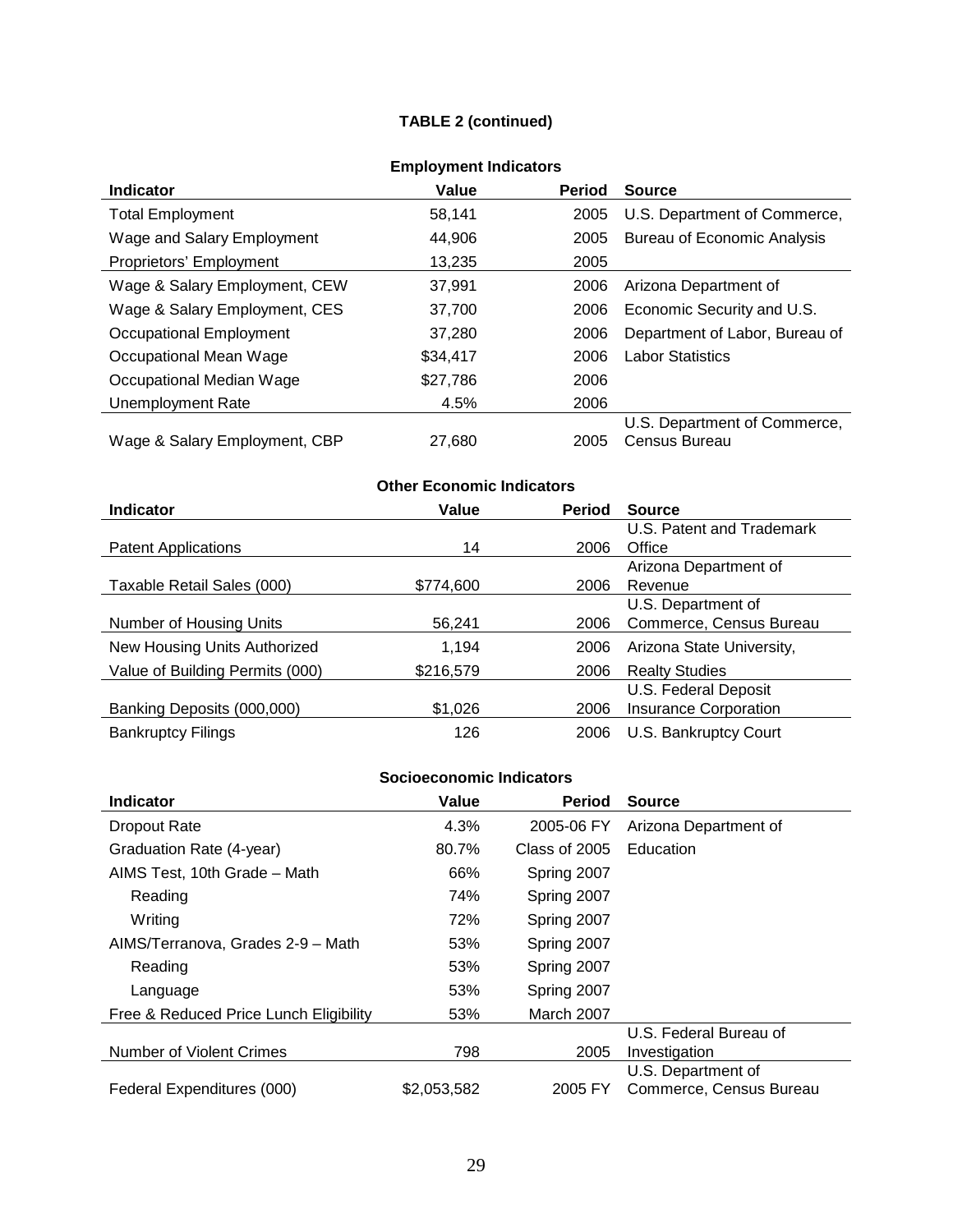#### **Coconino County**

Coconino County, in the central portion of northern Arizona, is the largest county in Arizona, and the second largest in the United States, with 18,661 square miles. Only 13 percent of the land is privately owned, as substantial portions are in national forests, national parks, and Indian reservations. Flagstaff is the county seat and the largest city with approximately 62,000 residents. Information about the county's history, population, labor force, industrial facilities, infrastructure, and tax structure can be obtained at the Arizona Department of Commerce web site at [http://www.azcommerce.com/SiteSel/Profiles/.](http://www.azcommerce.com/SiteSel/Profiles/)

Tourism and federal government activities are the primary driving forces in the Coconino County economy. Flagstaff's role as a regional trade center and home of Northern Arizona University contribute to the county's economy. The export-oriented surgical appliances and supplies manufacturing industry also is a driving force.

#### **Demographic and Socioeconomic Indicators**

The demographic profile of the county's residents is much different than the state average. According to the 2000 census, the median age of Coconino County residents was 30, the second lowest in the state. The county had the state's lowest share of residents age 65 or older and the highest share between the ages of 18 and 64. With more than one-in-four residents American Indian, the Hispanic proportion was one of the lowest in the state. The foreign-born proportion was considerably below average, but the share of the foreign born who had entered the country in the last 10 years was the second highest in the state. Educational attainment of the county's residents was the highest in the state.

Coconino County's population in 2006 was estimated at 124,953 by the U.S. Census Bureau and 132,270 by the Arizona Department of Economic Security. Using the Census Bureau estimate, the population rose 7 percent from 2000 to 2006, barely more than the national average and in the middle of the Arizona counties. The moderate growth is a result of net out-migration to other counties in Arizona being offset by strong net natural increase (more births than deaths). The rate of net natural increase is second highest in the state, as the county's crude death rate is the lowest in the state, related to the county's relatively small number of senior citizens.

Students in Coconino County have test scores about equal to the state average that rank slightly above the median county, based on both norm-referenced and standards-based tests. The dropout rate is near average. The percentage eligible for free and reduced price lunch, a proxy for poverty, also is about average.

Coconino County received \$921 million in federal funds from various programs in fiscal year 2005, or \$7,440 per resident, close to both the state and national averages. Coconino County received the fourth-highest per person funding in the state in the grants category.

#### **Economic Indicators**

Earnings per employee, a proxy for productivity, was a low \$32,331 in Coconino County in 2005 — 29 percent less than the national average and 10th highest of the Arizona counties. It was below average because of a subpar average wage of \$30,327 — 24 percent less than the U.S. average and less than the median Arizona county — and low average proprietors' income (though in the middle of the state's counties).

Per capita personal income, a measure of individual economic well-being, was \$28,045 in Coconino County in 2005, third highest in the state but 19 percent less than the national average and less than the state average. Since 1989, gains have been made relative to the national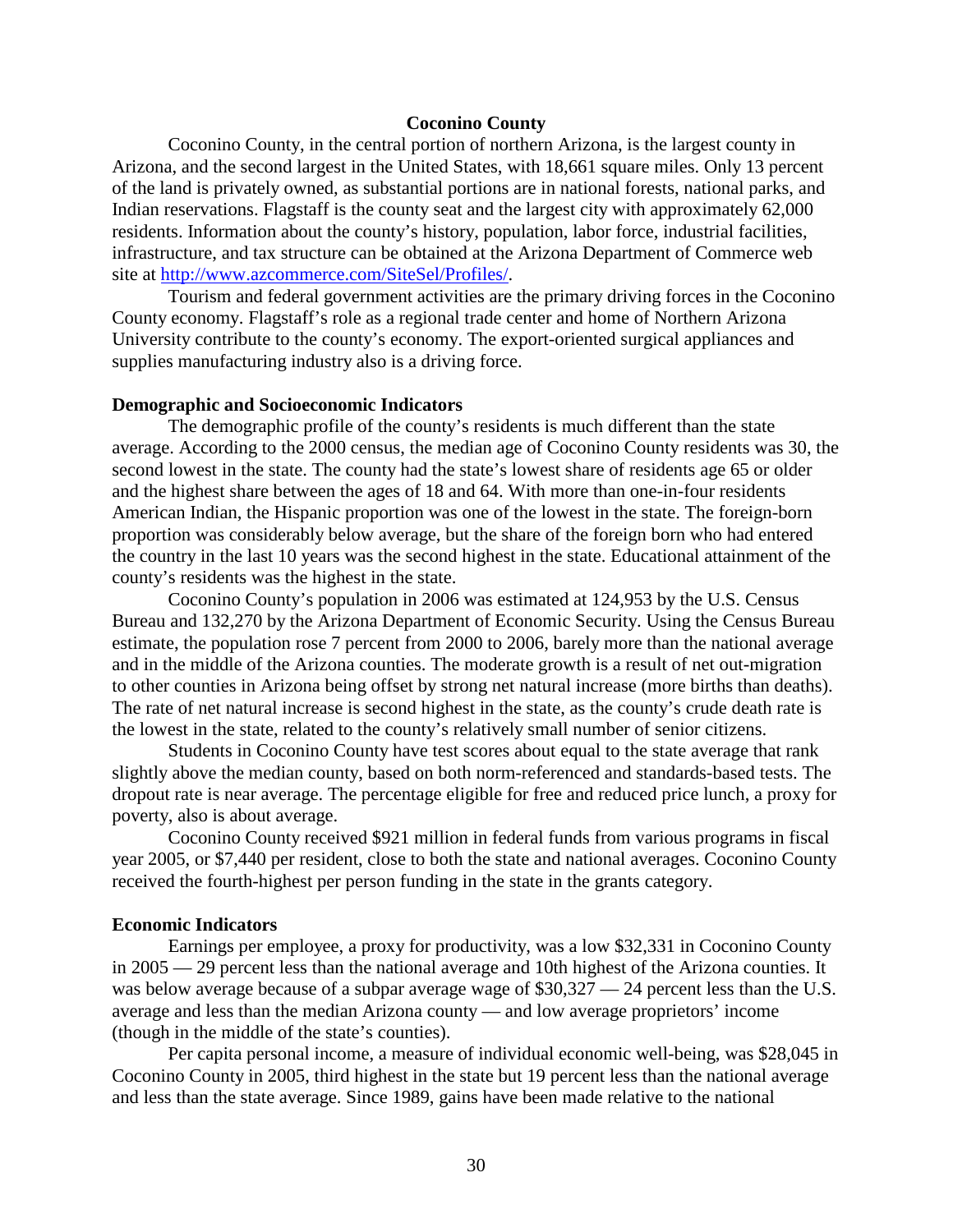average, with the county's figure as a percentage of the national average surpassing the 1973 peak in 2005, as seen in Chart 7.

Low earnings per person, resulting from low wages, was the primary cause of the belowaverage per capita income. Per capita dividends, interest and rent and per capita transfer payments also were below average, with the latter the third lowest in the state.

The employment-to-population ratio of 65 percent was higher than the national average of 59 percent and the state average of 54 percent, and highest among the Arizona counties. Among the factors contributing to the high employment are the high educational attainment of the population and the low share of the population that is of retirement age.

Specialized measures of economic activity in 2006, expressed on a per capita basis, ranged from among the highest in the state to the middle of the counties. Patent applications and retail sales were relatively high but construction activity was average and bank deposits were a bit below the middle of the Arizona counties. The number of bankruptcy filings was among the lowest in the state.

A summary of the indicators is provided in Table 3.



**CHART 7 PER CAPITA PERSONAL INCOME IN COCONINO COUNTY AS A PERCENTAGE OF THE NATIONAL AVERAGE**

Source: U.S. Department of Commerce, Bureau of Economic Analysis.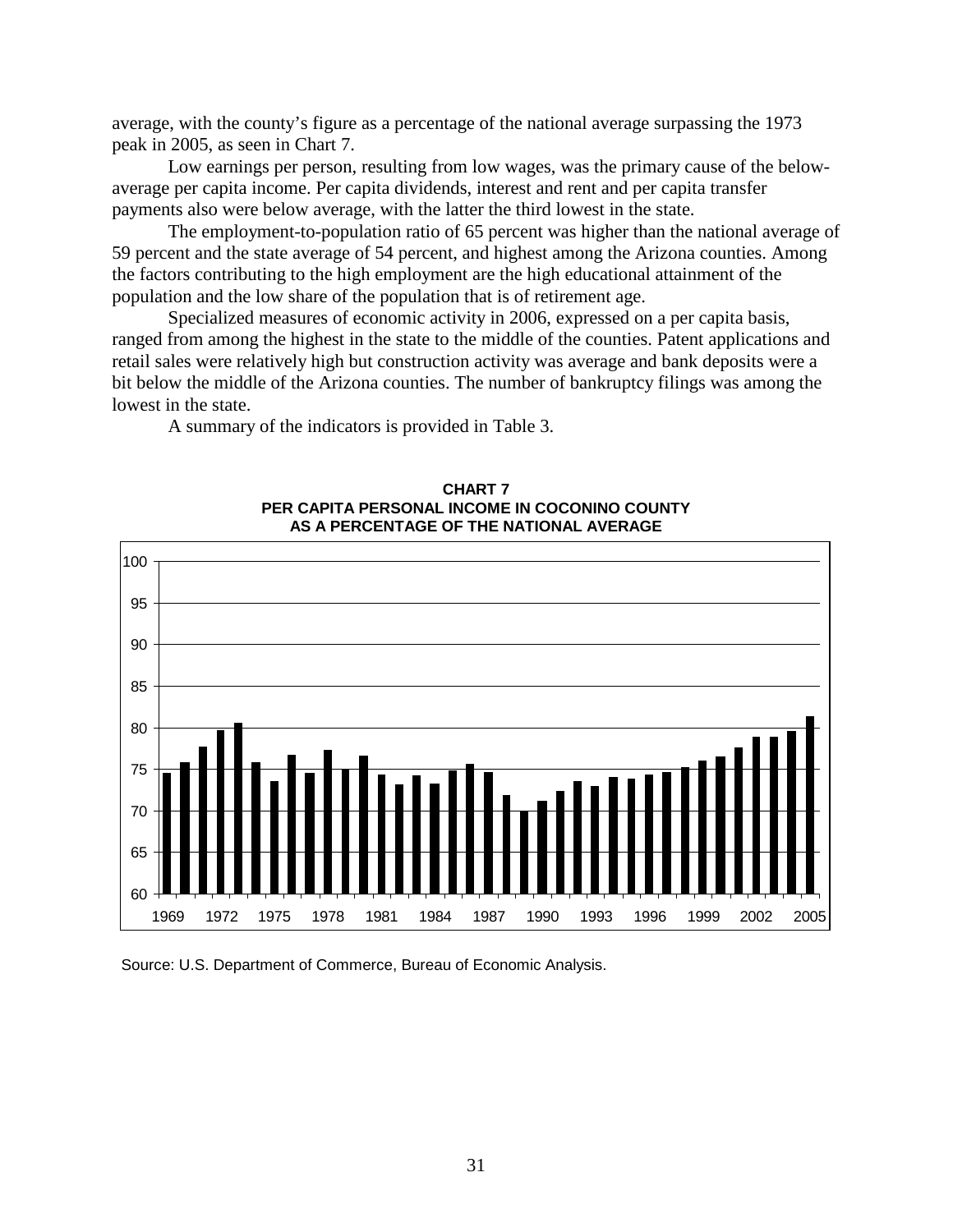#### **TABLE 3 INDICATORS FOR COCONINO COUNTY**

| <b>Demographic Indicators</b>        |         |                 |                                                        |  |
|--------------------------------------|---------|-----------------|--------------------------------------------------------|--|
| <b>Indicator</b>                     | Value   | <b>Period</b>   | <b>Source</b>                                          |  |
| Population                           | 124,953 | July 1, 2006    | U.S. Department of                                     |  |
| <b>Births</b>                        | 2,110   | 7/1/05-6/30/06  | Commerce, Census Bureau                                |  |
| Deaths                               | 619     | 7/1/05-6/30/06  |                                                        |  |
| <b>Net Domestic Migration</b>        | $-610$  | 7/1/05-6/30/06  |                                                        |  |
| Immigration                          | 218     | 7/1/05-6/30/06  |                                                        |  |
| Population                           | 132,270 | July 1, 2006    | Arizona Department of<br><b>Economic Security</b>      |  |
| <b>Births</b>                        | 2,070   | 2005            | Arizona Department of                                  |  |
| Deaths                               | 632     | 2005            | <b>Health Services</b>                                 |  |
| Birth Rate (per 1,000)               | 15.9    | 2005            |                                                        |  |
| Death Rate (per 1,000)               | 4.8     | 2005            |                                                        |  |
| In-Migration                         | 8,309   | Spring 2004-05  | U.S. Internal Revenue Service                          |  |
| Out-Migration                        | 8,507   | Spring 2004-05  |                                                        |  |
| Net Migration                        | $-198$  | Spring 2004-05  |                                                        |  |
| Net Migration, Same State            | -599    | Spring 2004-05  |                                                        |  |
| Net Migration, Different State       | 400     | Spring 2004-05  |                                                        |  |
| <b>School Enrollment</b>             | 22,859  | October 1, 2006 | Arizona Dept of Education                              |  |
| Driver Licenses Issued               | 28,379  | 7/1/06-6/30/07  | Arizona Department of                                  |  |
| Vehicle Registrations, Noncommercial | 100,727 | June 30, 2007   | Transportation                                         |  |
| <b>Medicare Enrollees</b>            | 14,208  | July 1, 2003    | U.S. Department of Health and<br><b>Human Services</b> |  |
| <b>Social Security Recipients</b>    | 14,710  | December 2006   | <b>U.S. Social Security</b>                            |  |
| Number 65 or Older                   | 9,220   | December 2006   | Administration                                         |  |

### **Personal Income and Related Indicators**

| <b>Indicator</b>                   | Value       | <b>Period</b> | <b>Source</b>                      |
|------------------------------------|-------------|---------------|------------------------------------|
| Personal Income (000)              | \$3,472,652 | 2005          | U.S. Department of Commerce,       |
| Earnings, Place of Work (000)      | \$2,580,994 | 2005          | <b>Bureau of Economic Analysis</b> |
| Dividends, Interest, Rent (000)    | \$591,726   | 2005          |                                    |
| Transfer Payments (000)            | \$574,435   | 2005          |                                    |
| Wages & Salaries (000)             | \$1,844,144 | 2005          |                                    |
| Proprietors' Income (000)          | \$289,050   | 2005          |                                    |
| Per Capita Personal Income         | \$28,045    | 2005          |                                    |
| Percentage of National Average     | 81.4        | 2005          |                                    |
| Earnings per Employee              | \$32,331    | 2005          |                                    |
| Percentage of National Average     | 70.6        | 2005          |                                    |
| Average Wage                       | \$30,327    | 2005          |                                    |
| Percentage of National Average     | 75.5        | 2005          |                                    |
| Average Nonfarm Proprietors Income | \$15,944    | 2005          |                                    |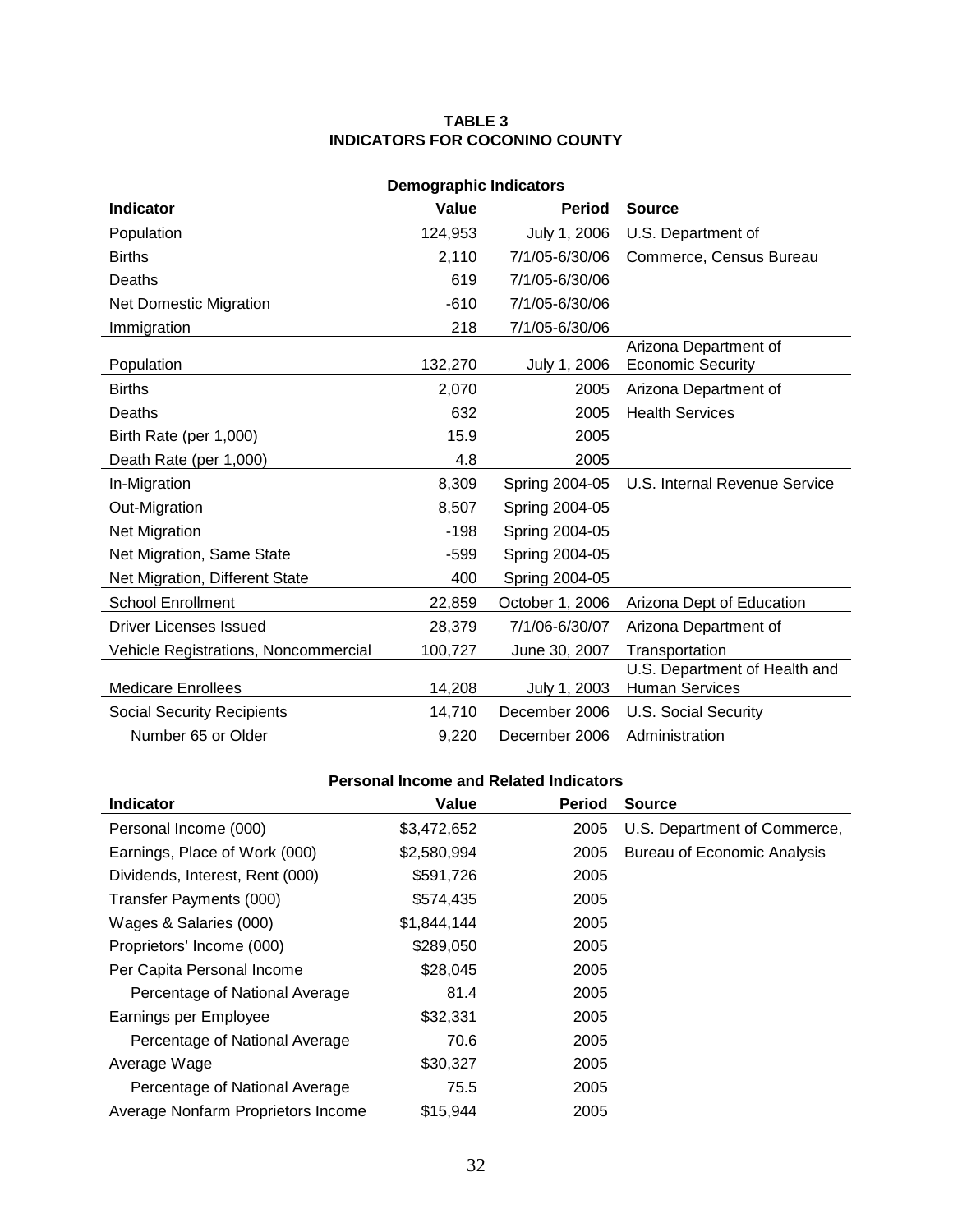### **TABLE 3 (continued)**

| <b>Indicator</b>              | Value    | <b>Period</b> | <b>Source</b>                  |
|-------------------------------|----------|---------------|--------------------------------|
| <b>Total Employment</b>       | 79,830   | 2005          | U.S. Department of Commerce,   |
| Wage and Salary Employment    | 60,808   | 2005          | Bureau of Economic Analysis    |
| Proprietors' Employment       | 19,022   | 2005          |                                |
| Wage & Salary Employment, CEW | 58.107   | 2006          | Arizona Department of          |
| Wage & Salary Employment, CES | 64.300   | 2006          | Economic Security and U.S.     |
| Occupational Employment       | 58.040   | 2006          | Department of Labor, Bureau of |
| Occupational Mean Wage        | \$31,762 | 2006          | <b>Labor Statistics</b>        |
| Occupational Median Wage      | \$26,075 | 2006          |                                |
| Unemployment Rate             | 4.4%     | 2006          |                                |
|                               |          |               | U.S. Department of Commerce,   |
| Wage & Salary Employment, CBP | 45.368   | 2005          | Census Bureau                  |

#### **Employment Indicators**

#### **Other Economic Indicators Indicator Value Period Source** Patent Applications 78 U.S. Patent and Trademark 2006 Office Taxable Retail Sales (000) \$1,063,008 2006 Arizona Department of Revenue

| Taxable Retail Sales (000)      | \$1,063,008 | 2006 | Revenue                      |
|---------------------------------|-------------|------|------------------------------|
|                                 |             |      | U.S. Department of           |
| Number of Housing Units         | 59,172      | 2006 | Commerce, Census Bureau      |
| New Housing Units Authorized    | 1.477       | 2006 | Arizona State University,    |
| Value of Building Permits (000) | \$303,568   | 2006 | <b>Realty Studies</b>        |
|                                 |             |      | U.S. Federal Deposit         |
| Banking Deposits (000,000)      | \$983       | 2006 | <b>Insurance Corporation</b> |
| <b>Bankruptcy Filings</b>       | 74          | 2006 | U.S. Bankruptcy Court        |

#### **Socioeconomic Indicators**

| <b>Indicator</b>                       | Value     | <b>Period</b>     | <b>Source</b>           |
|----------------------------------------|-----------|-------------------|-------------------------|
| <b>Dropout Rate</b>                    | 5.6%      | 2005-06 FY        | Arizona Department of   |
| Graduation Rate (4-year)               | 73.6%     | Class of 2005     | Education               |
| AIMS Test, 10th Grade - Math           | 71%       | Spring 2007       |                         |
| Reading                                | 73%       | Spring 2007       |                         |
| Writing                                | 71%       | Spring 2007       |                         |
| AIMS/Terranova, Grades 2-9 - Math      | 52%       | Spring 2007       |                         |
| Reading                                | 52%       | Spring 2007       |                         |
| Language                               | 50%       | Spring 2007       |                         |
| Free & Reduced Price Lunch Eligibility | 52%       | <b>March 2007</b> |                         |
|                                        |           |                   | U.S. Federal Bureau of  |
| Number of Violent Crimes               | 747       | 2005              | Investigation           |
|                                        |           |                   | U.S. Department of      |
| Federal Expenditures (000)             | \$921,253 | 2005 FY           | Commerce, Census Bureau |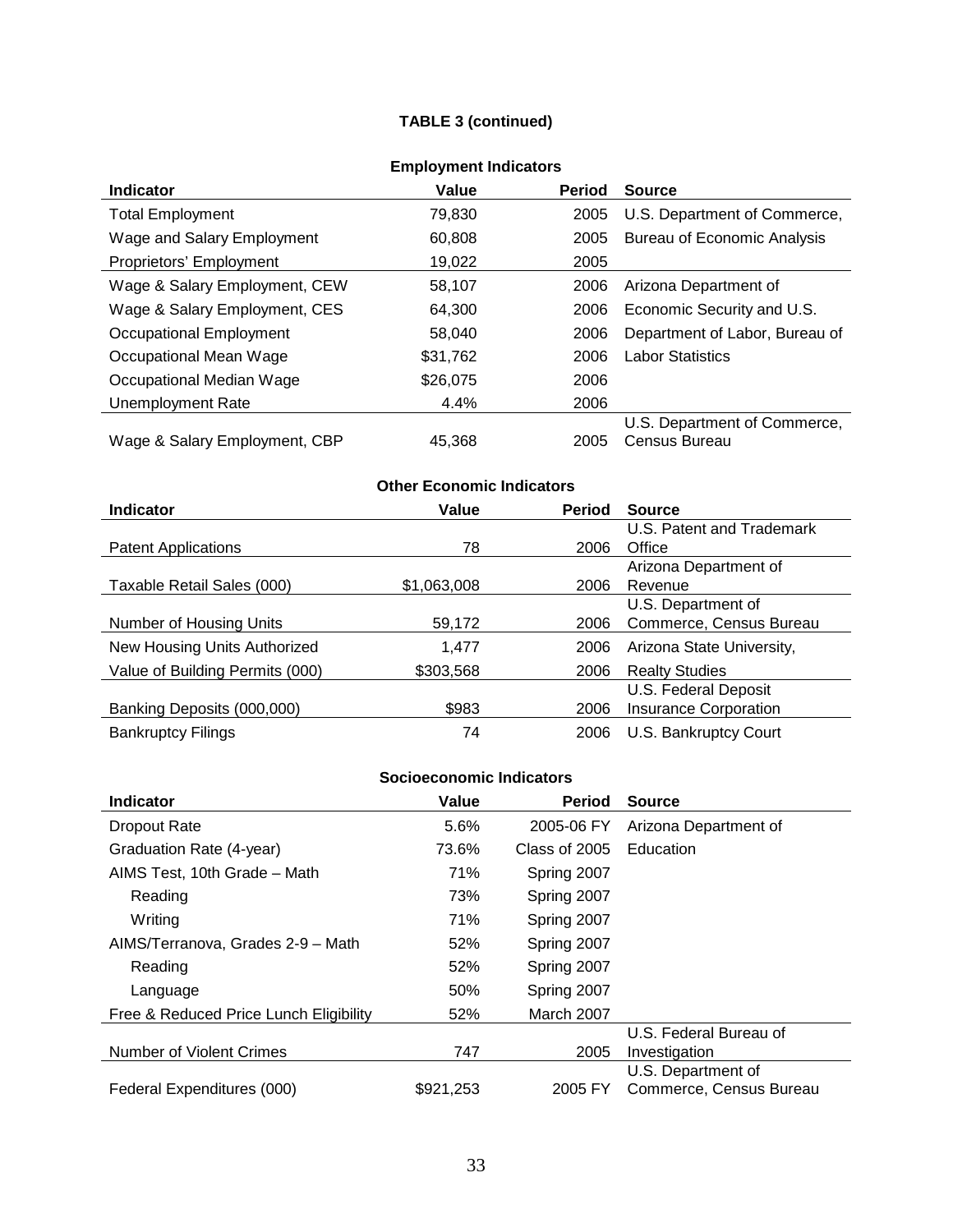#### **Gila County**

Gila County, in east central Arizona, is one of the state's smaller counties with 4,796 square miles. Only 2 percent of the land is privately owned, the lowest percentage among the state's counties. Substantial land is owned by the federal government or is in Indian reservations. Globe, with less than 8,000 residents, is the county seat. Payson is the largest city with nearly 16,000 residents. Information about the county's history, population, labor force, industrial facilities, infrastructure, and tax structure can be obtained at the Arizona Department of Commerce web site at [http://www.azcommerce.com/SiteSel/Profiles/.](http://www.azcommerce.com/SiteSel/Profiles/)

Mining remains the dominant driving force in the Gila County economy. Agriculture, the federal government, and tourism contribute.

#### **Demographic and Socioeconomic Indicators**

The demographic profile of the county's residents is somewhat different than the state average. According to the 2000 census, the median age of Gila County residents was 42, the fourth highest in the state. The county had the state's fourth-highest share of residents age 65 or older. The Hispanic proportion was below the state average, with the non-Hispanic white share above the state average, equal to the national average. The foreign-born proportion was considerably below average, and the share of the foreign born who had entered the country in the last 10 years was the third lowest in the state. The proportion of adults who graduated from high school was not much below average, but the share with a college degree was considerably below the state total.

Gila County's population in 2006 was estimated at 52,209 by the U.S. Census Bureau and 56,800 by the Arizona Department of Economic Security. Using the Census Bureau estimate, the population rose only 2 percent from 2000 to 2006, less than the national average and third slowest in Arizona. The slow growth is a result of moderate net in-migration from other states and nations being offset by net natural decrease (more deaths than births). The crude birth rate is one of the lowest in the state while the crude death rate is the highest, related to the high proportion of elderly.

Students in Gila County have test scores below the state average, based on both normreferenced and standards-based tests. The dropout rate is high. The percentage eligible for free and reduced price lunch, a proxy for poverty, is somewhat above average.

Gila County received \$478 million in federal funds from various programs in fiscal year 2005, or \$9,275 per resident — more than the state and national averages. Gila County received the highest per person funding in the state in the direct payments to individuals other than retirement and disability category, second highest in retirement and disability payments to individuals category, and third highest in the grants category.

#### **Economic Indicators**

Earnings per employee, a proxy for productivity, was a very low \$27,719 in Gila County in 2005 — 39 percent less than the national average and the lowest of the Arizona counties. It was below average because of a subpar average wage of \$29,379 — 27 percent less than the U.S. average and less than the median Arizona county — and the third-lowest average proprietors' income in the state.

Per capita personal income, a measure of individual economic well-being, was only \$24,165 in Gila County in 2005 — 30 percent less than the national average and less than the state average but seventh highest in the state. While gains have been made relative to the national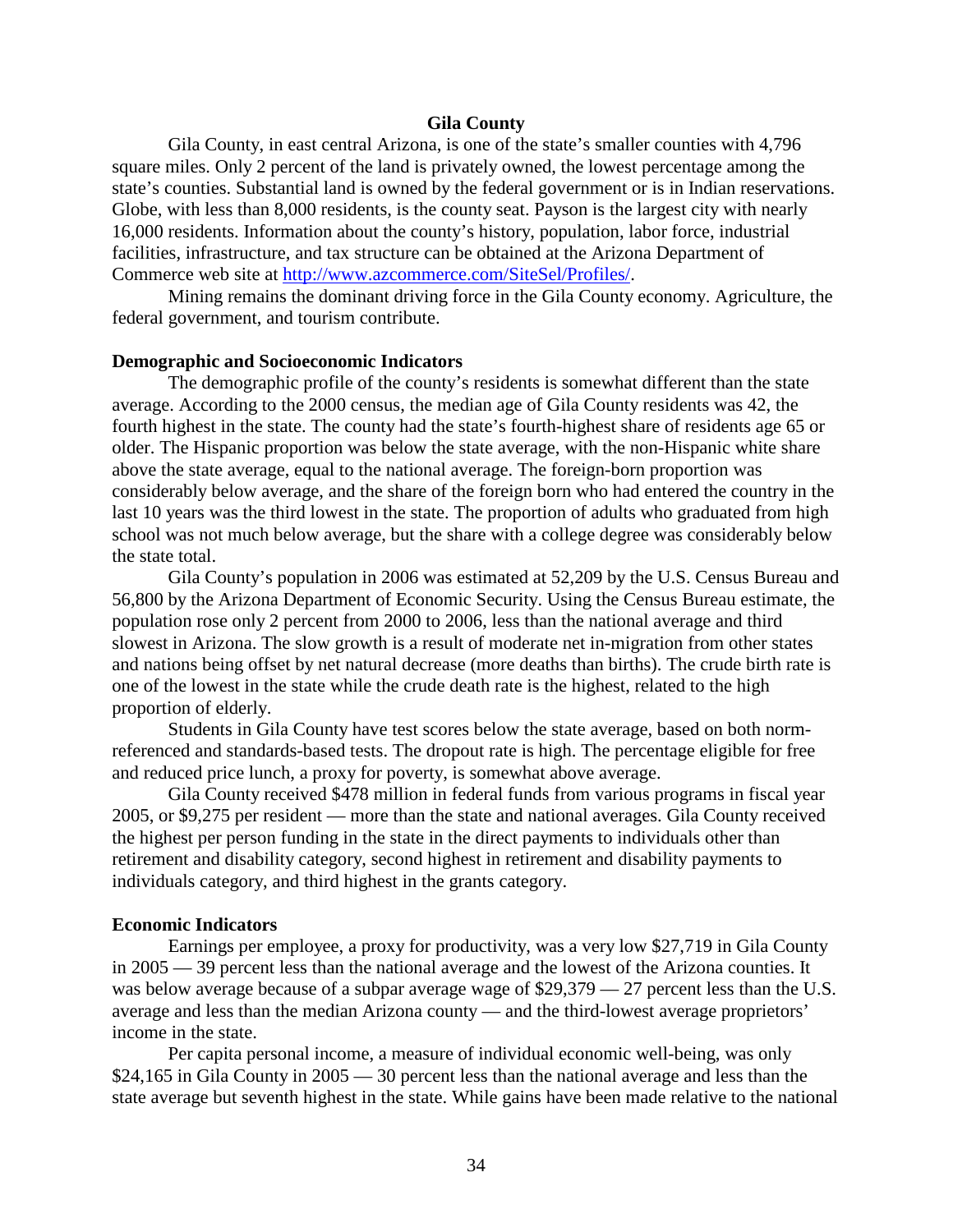average since 2000, the county's figure as a percentage of the national average remained less than that of most years in the 1970s and early 1980s, as seen in Chart 8.

Low earnings per person, resulting from low wages and a low proportion of the population working, was the primary cause of the below-average per capita income. Per capita dividends, interest and rent also was below average. In contrast, per person transfer payments was the highest in the state.

The employment-to-population ratio of 42 percent was much less than the national average of 59 percent and the state average of 54 percent, but was in the middle of the Arizona counties. Among the factors contributing to the low employment was the high share of the population that is of retirement age.

Specialized measures of economic activity in 2006, expressed on a per capita basis, mostly ranked below the middle of the counties. Patent applications, retail sales, and construction activity were low but bank deposits were in the middle of the Arizona counties. The number of bankruptcies also was in the middle of the counties.

A summary of the indicators is provided in Table 4.



#### **CHART 8 PER CAPITA PERSONAL INCOME IN GILA COUNTY AS A PERCENTAGE OF THE NATIONAL AVERAGE**

Source: U.S. Department of Commerce, Bureau of Economic Analysis.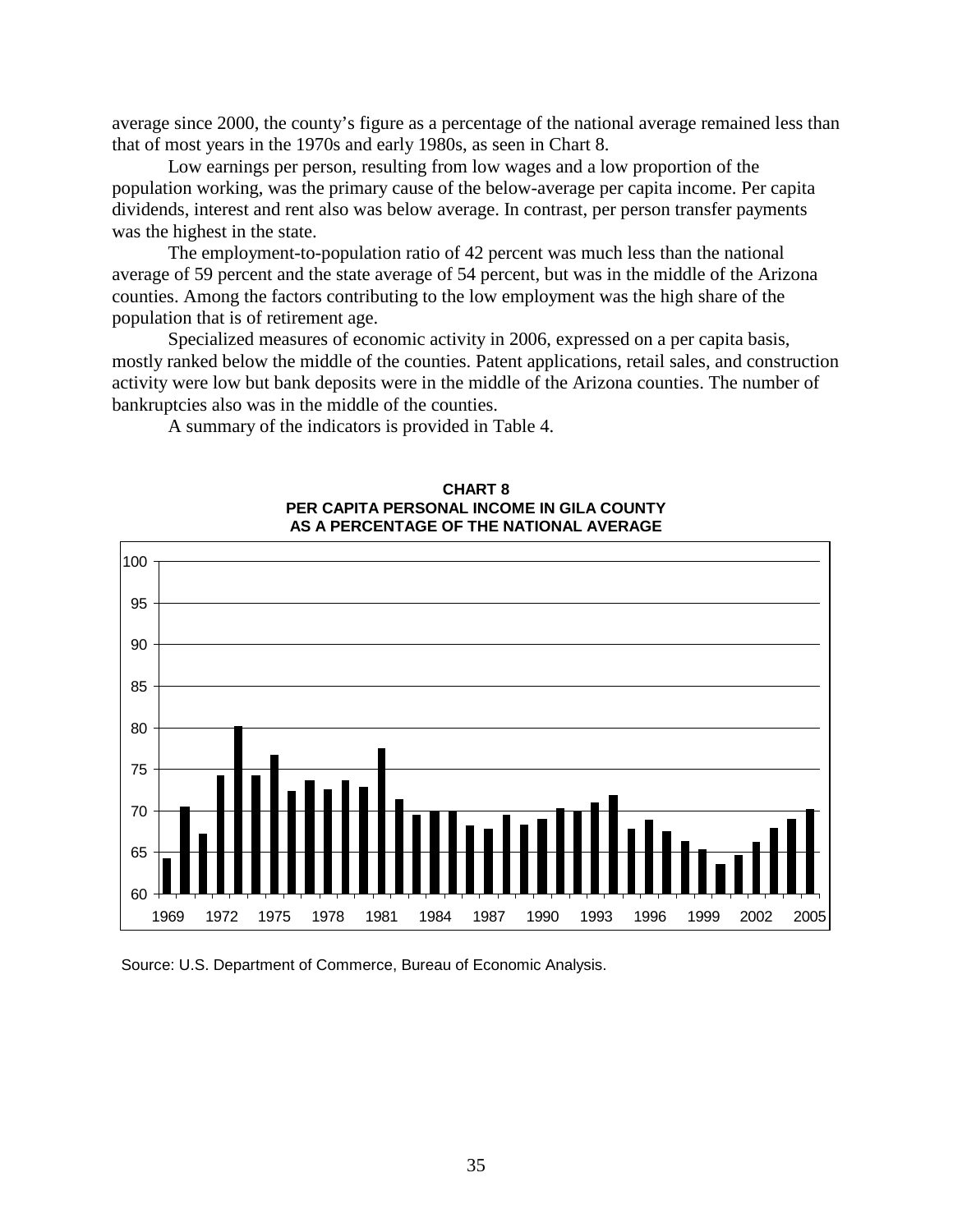### **TABLE 4 INDICATORS FOR GILA COUNTY**

| <b>Demographic Indicators</b>               |        |                 |                                                        |  |
|---------------------------------------------|--------|-----------------|--------------------------------------------------------|--|
| <b>Indicator</b>                            | Value  | <b>Period</b>   | <b>Source</b>                                          |  |
| Population                                  | 52,209 | July 1, 2006    | U.S. Department of                                     |  |
| <b>Births</b>                               | 676    | 7/1/05-6/30/06  | Commerce, Census Bureau                                |  |
| Deaths                                      | 692    | 7/1/05-6/30/06  |                                                        |  |
| <b>Net Domestic Migration</b>               | 653    | 7/1/05-6/30/06  |                                                        |  |
| Immigration                                 | 51     | 7/1/05-6/30/06  |                                                        |  |
| Population                                  | 56,800 | July 1, 2006    | Arizona Department of<br><b>Economic Security</b>      |  |
| <b>Births</b>                               | 649    | 2005            | Arizona Department of                                  |  |
| Deaths                                      | 690    | 2005            | <b>Health Services</b>                                 |  |
| Birth Rate (per 1,000)                      | 11.9   | 2005            |                                                        |  |
| Death Rate (per 1,000)                      | 12.7   | 2005            |                                                        |  |
| In-Migration                                | 3,026  | Spring 2004-05  | U.S. Internal Revenue Service                          |  |
| Out-Migration                               | 2,761  | Spring 2004-05  |                                                        |  |
| <b>Net Migration</b>                        | 265    | Spring 2004-05  |                                                        |  |
| Net Migration, Same State                   | 4      | Spring 2004-05  |                                                        |  |
| Net Migration, Different State              | 278    | Spring 2004-05  |                                                        |  |
| <b>School Enrollment</b>                    | 8,462  | October 1, 2006 | Arizona Dept of Education                              |  |
| <b>Driver Licenses Issued</b>               | 12,086 | 7/1/06-6/30/07  | Arizona Department of                                  |  |
| <b>Vehicle Registrations, Noncommercial</b> | 49,852 | June 30, 2007   | Transportation                                         |  |
| <b>Medicare Enrollees</b>                   | 11,660 | July 1, 2003    | U.S. Department of Health and<br><b>Human Services</b> |  |
| <b>Social Security Recipients</b>           | 14,640 | December 2006   | U.S. Social Security                                   |  |
| Number 65 or Older                          | 10,300 | December 2006   | Administration                                         |  |

| <b>Indicator</b>                   | Value       | <b>Period</b> | <b>Source</b>                      |
|------------------------------------|-------------|---------------|------------------------------------|
| Personal Income (000)              | \$1,245,156 | 2005          | U.S. Department of Commerce,       |
| Earnings, Place of Work (000)      | \$605,488   | 2005          | <b>Bureau of Economic Analysis</b> |
| Dividends, Interest, Rent (000)    | \$239,456   | 2005          |                                    |
| Transfer Payments (000)            | \$443,060   | 2005          |                                    |
| Wages & Salaries (000)             | \$429,198   | 2005          |                                    |
| Proprietors' Income (000)          | \$67,167    | 2005          |                                    |
| Per Capita Personal Income         | \$24,165    | 2005          |                                    |
| Percentage of National Average     | 70.1        | 2005          |                                    |
| Earnings per Employee              | \$27,719    | 2005          |                                    |
| Percentage of National Average     | 60.5        | 2005          |                                    |
| Average Wage                       | \$29,379    | 2005          |                                    |
| Percentage of National Average     | 73.2        | 2005          |                                    |
| Average Nonfarm Proprietors Income | \$10,271    | 2005          |                                    |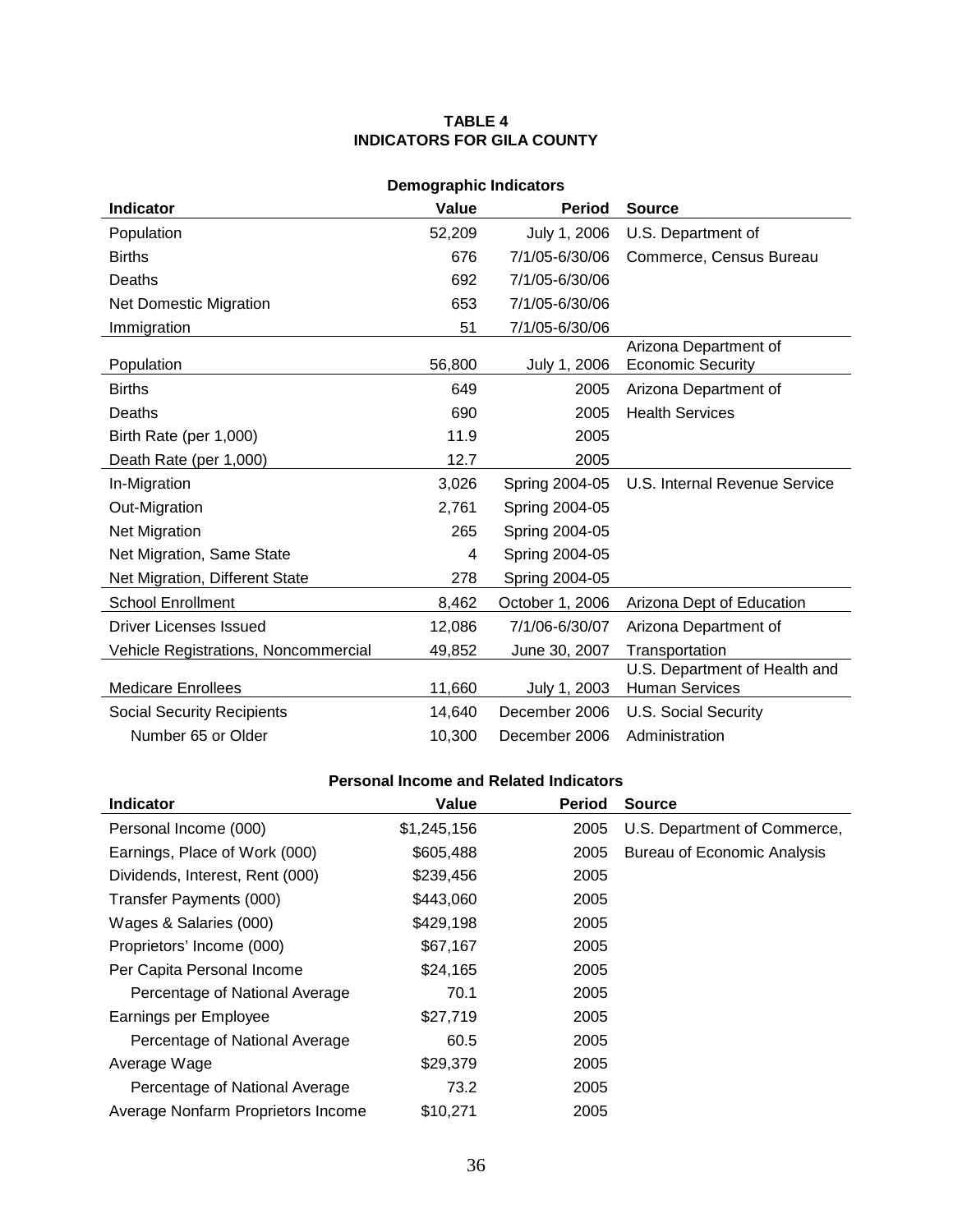## **TABLE 4 (continued)**

| <b>Indicator</b>              | Value    | <b>Period</b> | <b>Source</b>                  |
|-------------------------------|----------|---------------|--------------------------------|
| <b>Total Employment</b>       | 21,844   | 2005          | U.S. Department of Commerce,   |
| Wage and Salary Employment    | 14,609   | 2005          | Bureau of Economic Analysis    |
| Proprietors' Employment       | 7,235    | 2005          |                                |
| Wage & Salary Employment, CEW | 14,395   | 2006          | Arizona Department of          |
| Wage & Salary Employment      | 14,425   | 2006          | Economic Security and U.S.     |
| Occupational Employment       | 14,050   | 2006          | Department of Labor, Bureau of |
| Occupational Mean Wage        | \$31,951 | 2006          | <b>Labor Statistics</b>        |
| Occupational Median Wage      | \$26,775 | 2006          |                                |
| <b>Unemployment Rate</b>      | 5.2%     | 2006          |                                |
|                               |          |               | U.S. Department of Commerce,   |
| Wage & Salary Employment, CBP | 11.076   | 2005          | Census Bureau                  |

## **Employment Indicators**

# **Other Economic Indicators**

| <b>Indicator</b>                | Value     | <b>Period</b> | <b>Source</b>                |
|---------------------------------|-----------|---------------|------------------------------|
|                                 |           |               | U.S. Patent and Trademark    |
| <b>Patent Applications</b>      | 6         | 2006          | Office                       |
|                                 |           |               | Arizona Department of        |
| Taxable Retail Sales (000)      | \$305,640 | 2006          | Revenue                      |
|                                 |           |               | U.S. Department of           |
| Number of Housing Units         | 30.204    | 2006          | Commerce, Census Bureau      |
| New Housing Units Authorized    | 507       | 2006          | Arizona State University,    |
| Value of Building Permits (000) | \$94,637  | 2006          | <b>Realty Studies</b>        |
|                                 |           |               | U.S. Federal Deposit         |
| Banking Deposits (000,000)      | \$571     | 2006          | <b>Insurance Corporation</b> |
| <b>Bankruptcy Filings</b>       | 48        | 2006          | U.S. Bankruptcy Court        |

| <b>Indicator</b>                       | Value     | <b>Period</b> | <b>Source</b>           |
|----------------------------------------|-----------|---------------|-------------------------|
| <b>Dropout Rate</b>                    | 7.6%      | 2005-06 FY    | Arizona Department of   |
| Graduation Rate (4-year)               | 73.0%     | Class of 2005 | Education               |
| AIMS Test, 10th Grade - Math           | 54%       | Spring 2007   |                         |
| Reading                                | 66%       | Spring 2007   |                         |
| Writing                                | 65%       | Spring 2007   |                         |
| AIMS/Terranova, Grades 2-9 - Math      | 46%       | Spring 2007   |                         |
| Reading                                | 48%       | Spring 2007   |                         |
| Language                               | 47%       | Spring 2007   |                         |
| Free & Reduced Price Lunch Eligibility | 59%       | March 2007    |                         |
|                                        |           |               | U.S. Federal Bureau of  |
| Number of Violent Crimes               | 203       | 2005          | Investigation           |
|                                        |           |               | U.S. Department of      |
| Federal Expenditures (000)             | \$477,917 | 2005 FY       | Commerce, Census Bureau |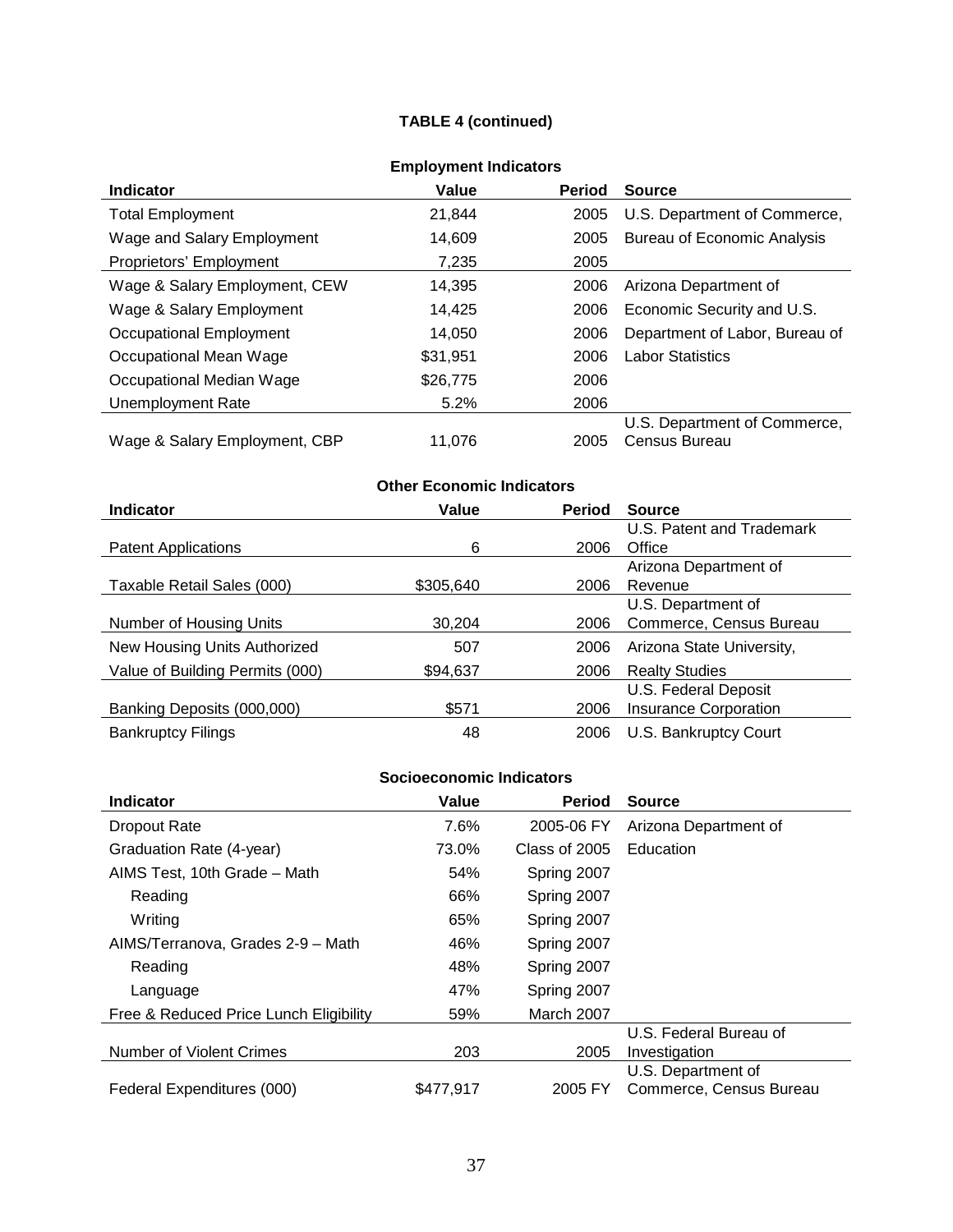### **Graham County**

Graham County, in southeastern Arizona, is one of the state's smaller counties with 4,641 square miles. Only 10 percent of the land is privately owned; the San Carlos Indian Reservation covers one third of the county land area and the federal government is a substantial landowner. Safford is the county seat and largest city with about 9,000 residents. Information about the county's history, population, labor force, industrial facilities, infrastructure, and tax structure can be obtained at the Arizona Department of Commerce web site at [http://www.azcommerce.com/SiteSel/Profiles/.](http://www.azcommerce.com/SiteSel/Profiles/)

Agriculture is the primary driver of the Graham County economy. Commercial printing, tourism, utilities, and the federal government contribute.

#### **Demographic and Socioeconomic Indicators**

The demographic profile of the county's residents is different than the state average. According to the 2000 census, the median age of Graham County residents was 31, lower than the state average. The county had a higher proportion of children and a lower share of residents age 65 or older. The Hispanic proportion was near the state average, with the non-Hispanic white share below the state average. The foreign-born proportion was considerably below average, and the share of the foreign born who had entered the country in the last 10 years was below average. Educational attainment was considerably below the state average.

Graham County's population in 2006 was estimated at 33,660 by the U.S. Census Bureau and 36,380 by the Arizona Department of Economic Security. Using the Census Bureau estimate, the population rose less than 1 percent from 2000 to 2006, less than the national average and the second-lowest rate in the state. The slow growth is a result of net out-migration, primarily to other counties within Arizona, though the Census Bureau estimates the county experienced net in-migration from mid-2005 through mid-2006. In addition, the rate of net natural increase (more births than deaths) is below average.

Students in Graham County have test scores nearly equal to the state average, based on both norm-referenced and standards-based tests. The dropout rate is a bit lower than average. The percentage eligible for free and reduced price lunch, a proxy for poverty, is slightly above average.

Graham County received \$222 million in federal funds from various programs in fiscal year 2005. The per resident figure of \$6,699 was less than the state and national averages.

#### **Economic Indicators**

Earnings per employee, a proxy for productivity, was a low \$29,291 in Graham County in 2005 — 36 percent less than the national average and second lowest of the Arizona counties. It was below average because of a very low average wage of \$26,676 — 34 percent less than the U.S. average and second lowest among the Arizona counties — and low average proprietors' income, fourth lowest in the state.

Per capita personal income, a measure of individual economic well-being, was a very low \$19,034 in 2005 in Graham County, 45 percent less than the national average and third lowest in the state. While gains have been made relative to the national average since 2000, the county's figure as a percentage of the national average remained less than in all years prior to 1985, as seen in Chart 9.

The third lowest-earnings per person in the state, resulting from very low wages and a very low proportion of the population working, was the primary cause of the below-average per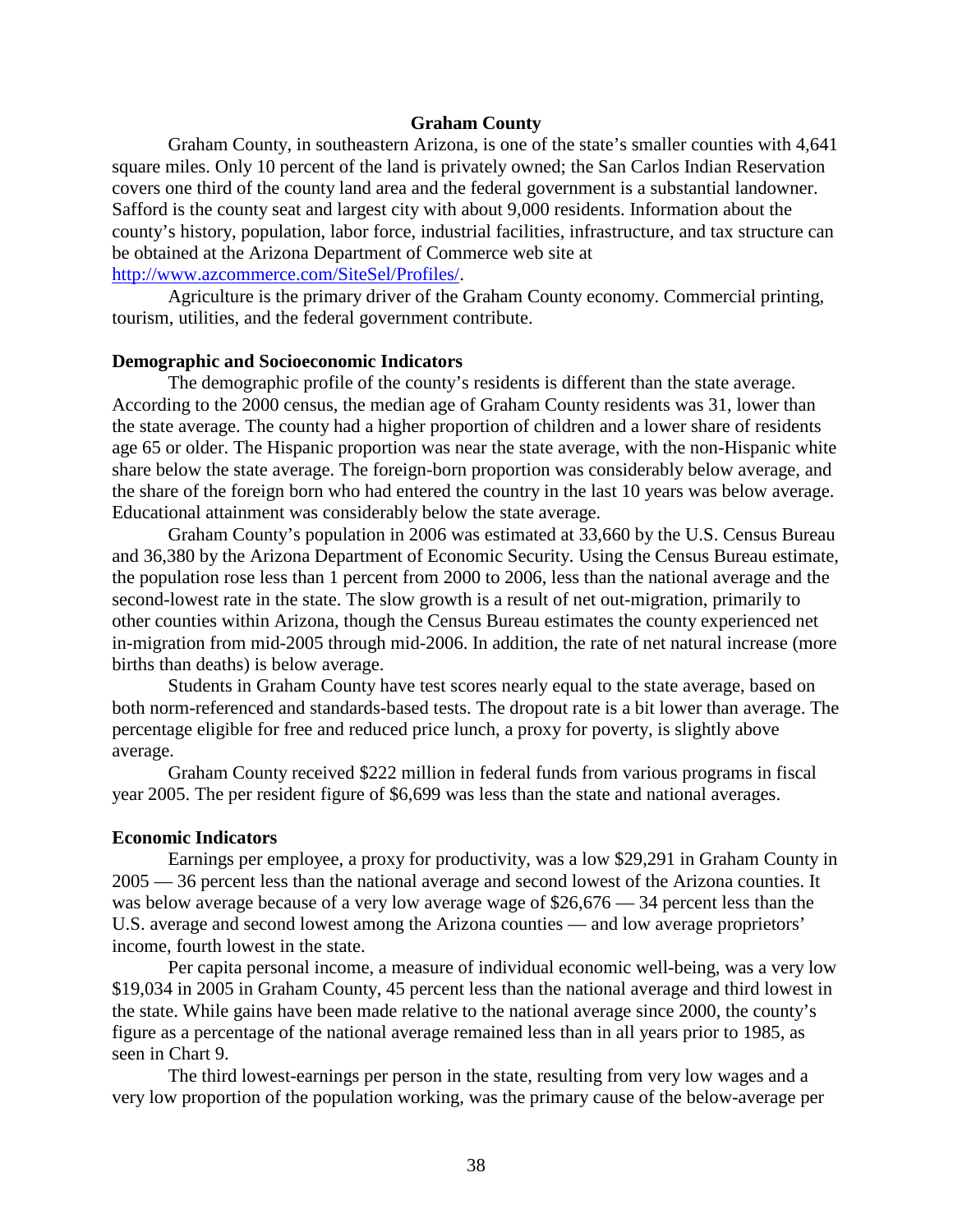capita income. Very low per capita dividends, interest, and rent also contributed. In contrast, per person transfer payments was among the highest in the state.

The employment-to-population ratio of only 32 percent was much less than the national average of 59 percent and the state average of 54 percent, and second lowest of the Arizona counties. Among the factors contributing to the low employment was the high share of the population that is under the age of 18.

Specialized measures of economic activity in 2006, expressed on a per capita basis, ranged from above to below the middle of the counties. Bank deposits and patent applications were higher than the median county, though the latter measure was far below the state average. Retail sales and the dollar value of construction activity were below the middle of the Arizona counties. The number of bankruptcy filings was in the middle of the counties.

A summary of the indicators is provided in Table 5.



**CHART 9 PER CAPITA PERSONAL INCOME IN GRAHAM COUNTY AS A PERCENTAGE OF THE NATIONAL AVERAGE**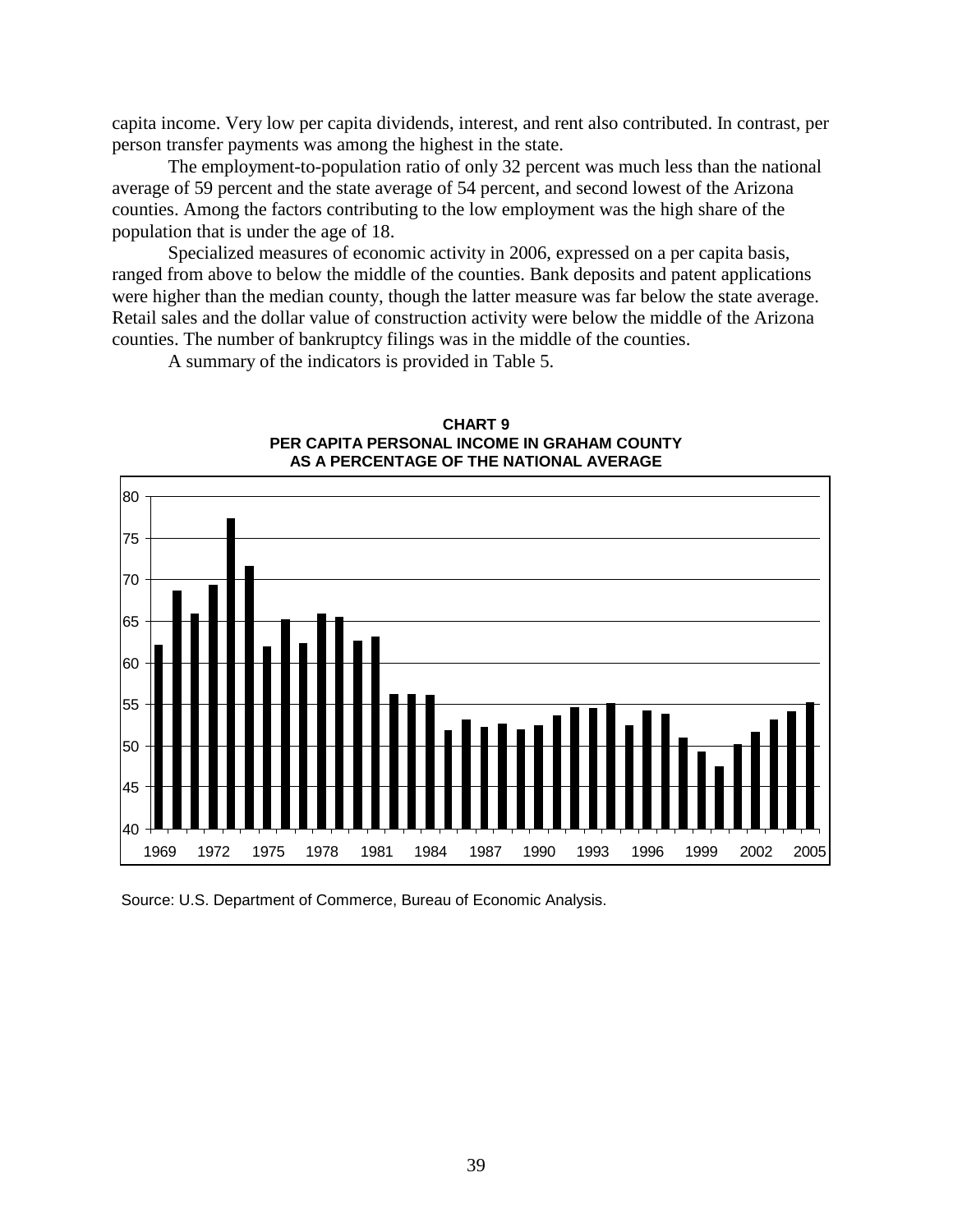### **TABLE 5 INDICATORS FOR GRAHAM COUNTY**

| <b>Demographic Indicators</b>        |        |                 |                                                        |  |
|--------------------------------------|--------|-----------------|--------------------------------------------------------|--|
| <b>Indicator</b>                     | Value  | <b>Period</b>   | <b>Source</b>                                          |  |
| Population                           | 33,660 | July 1, 2006    | U.S. Department of                                     |  |
| <b>Births</b>                        | 452    | 7/1/05-6/30/06  | Commerce, Census Bureau                                |  |
| Deaths                               | 283    | 7/1/05-6/30/06  |                                                        |  |
| <b>Net Domestic Migration</b>        | 387    | 7/1/05-6/30/06  |                                                        |  |
| Immigration                          | 15     | 7/1/05-6/30/06  |                                                        |  |
| Population                           | 36,380 | July 1, 2006    | Arizona Department of<br><b>Economic Security</b>      |  |
| <b>Births</b>                        | 452    | 2005            | Arizona Department of                                  |  |
| Deaths                               | 282    | 2005            | <b>Health Services</b>                                 |  |
| Birth Rate (per 1,000)               | 12.7   | 2005            |                                                        |  |
| Death Rate (per 1,000)               | 8.0    | 2005            |                                                        |  |
| In-Migration                         | 1,323  | Spring 2004-05  | U.S. Internal Revenue Service                          |  |
| Out-Migration                        | 1,233  | Spring 2004-05  |                                                        |  |
| Net Migration                        | 90     | Spring 2004-05  |                                                        |  |
| Net Migration, Same State            | 10     | Spring 2004-05  |                                                        |  |
| Net Migration, Different State       | 80     | Spring 2004-05  |                                                        |  |
| <b>School Enrollment</b>             | 7,255  | October 1, 2006 | Arizona Dept of Education                              |  |
| Driver Licenses Issued               | 6,154  | 7/1/06-6/30/07  | Arizona Department of                                  |  |
| Vehicle Registrations, Noncommercial | 22,945 | June 30, 2007   | Transportation                                         |  |
| <b>Medicare Enrollees</b>            | 4,413  | July 1, 2003    | U.S. Department of Health and<br><b>Human Services</b> |  |
| <b>Social Security Recipients</b>    | 5,510  | December 2006   | <b>U.S. Social Security</b>                            |  |
| Number 65 or Older                   | 3,660  | December 2006   | Administration                                         |  |

| <b>Indicator</b>                   | Value     | <b>Period</b> | <b>Source</b>                      |
|------------------------------------|-----------|---------------|------------------------------------|
| Personal Income (000)              | \$629,832 | 2005          | U.S. Department of Commerce,       |
| Earnings, Place of Work (000)      | \$306,585 | 2005          | <b>Bureau of Economic Analysis</b> |
| Dividends, Interest, Rent (000)    | \$66,039  | 2005          |                                    |
| Transfer Payments (000)            | \$221,535 | 2005          |                                    |
| Wages & Salaries (000)             | \$214,341 | 2005          |                                    |
| Proprietors' Income (000)          | \$41,091  | 2005          |                                    |
| Per Capita Personal Income         | \$19,034  | 2005          |                                    |
| Percentage of National Average     | 55.2      | 2005          |                                    |
| Earnings per Employee              | \$29,291  | 2005          |                                    |
| Percentage of National Average     | 63.9      | 2005          |                                    |
| Average Wage                       | \$26,676  | 2005          |                                    |
| Percentage of National Average     | 66.4      | 2005          |                                    |
| Average Nonfarm Proprietors Income | \$11,300  | 2005          |                                    |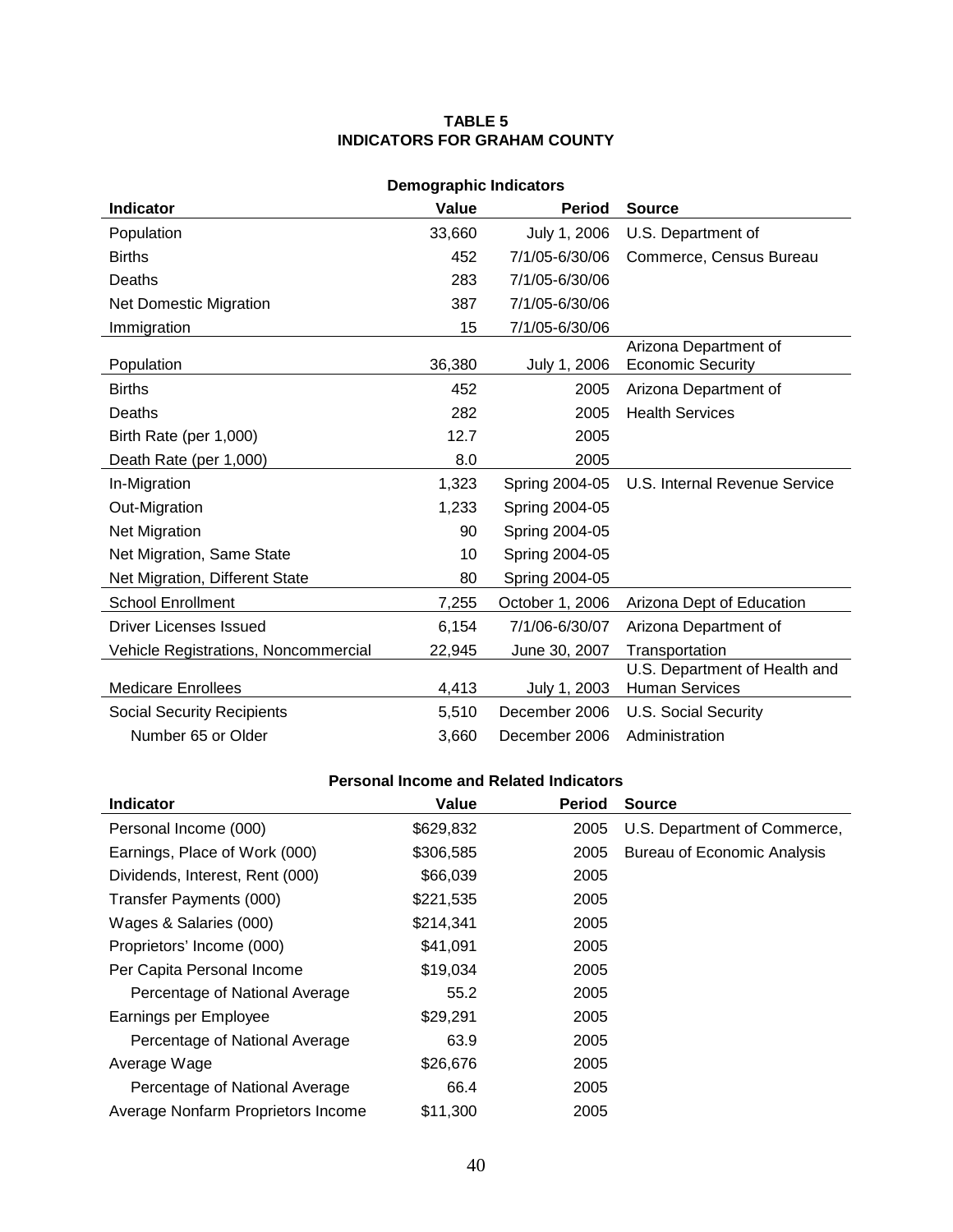## **TABLE 5 (continued)**

| <b>Indicator</b>              | Value    | <b>Period</b> | <b>Source</b>                  |
|-------------------------------|----------|---------------|--------------------------------|
| <b>Total Employment</b>       | 10,467   | 2005          | U.S. Department of Commerce,   |
| Wage and Salary Employment    | 8,035    | 2005          | Bureau of Economic Analysis    |
| Proprietors' Employment       | 2,432    | 2005          |                                |
| Wage & Salary Employment, CEW | 8,568    | 2006          | Arizona Department of          |
| Wage & Salary Employment      | 8,050    | 2006          | Economic Security and U.S.     |
| Occupational Employment       | 7,610    | 2006          | Department of Labor, Bureau of |
| Occupational Mean Wage        | \$32,413 | 2006          | <b>Labor Statistics</b>        |
| Occupational Median Wage      | \$27,127 | 2006          |                                |
| Unemployment Rate             | 4.9%     | 2006          |                                |
|                               |          |               | U.S. Department of Commerce,   |
| Wage & Salary Employment, CBP | 5.315    | 2005          | Census Bureau                  |

## **Employment Indicators**

# **Other Economic Indicators**

| <b>Indicator</b>                | Value     | <b>Period</b> | <b>Source</b>                |
|---------------------------------|-----------|---------------|------------------------------|
|                                 |           |               | U.S. Patent and Trademark    |
| <b>Patent Applications</b>      | 16        | 2006          | Office                       |
|                                 |           |               | Arizona Department of        |
| Taxable Retail Sales (000)      | \$221,874 | 2006          | Revenue                      |
|                                 |           |               | U.S. Department of           |
| Number of Housing Units         | 11,978    | 2006          | Commerce, Census Bureau      |
| New Housing Units Authorized    | 452       | 2006          | Arizona State University,    |
| Value of Building Permits (000) | \$56,973  | 2006          | <b>Realty Studies</b>        |
|                                 |           |               | U.S. Federal Deposit         |
| Banking Deposits (000,000)      | \$453     | 2006          | <b>Insurance Corporation</b> |
| <b>Bankruptcy Filings</b>       | 30        | 2006          | U.S. Bankruptcy Court        |

| <b>Indicator</b>                       | Value     | <b>Period</b> | <b>Source</b>           |
|----------------------------------------|-----------|---------------|-------------------------|
| <b>Dropout Rate</b>                    | 4.9%      | 2005-06 FY    | Arizona Department of   |
| Graduation Rate (4-year)               | 83.0%     | Class of 2005 | Education               |
| AIMS Test, 10th Grade - Math           | 60%       | Spring 2007   |                         |
| Reading                                | 72%       | Spring 2007   |                         |
| Writing                                | 69%       | Spring 2007   |                         |
| AIMS/Terranova, Grades 2-9 - Math      | 53%       | Spring 2007   |                         |
| Reading                                | 53%       | Spring 2007   |                         |
| Language                               | 52%       | Spring 2007   |                         |
| Free & Reduced Price Lunch Eligibility | 54%       | March 2007    |                         |
|                                        |           |               | U.S. Federal Bureau of  |
| Number of Violent Crimes               | 26        | 2005          | Investigation           |
|                                        |           |               | U.S. Department of      |
| Federal Expenditures (000)             | \$221,653 | 2005 FY       | Commerce, Census Bureau |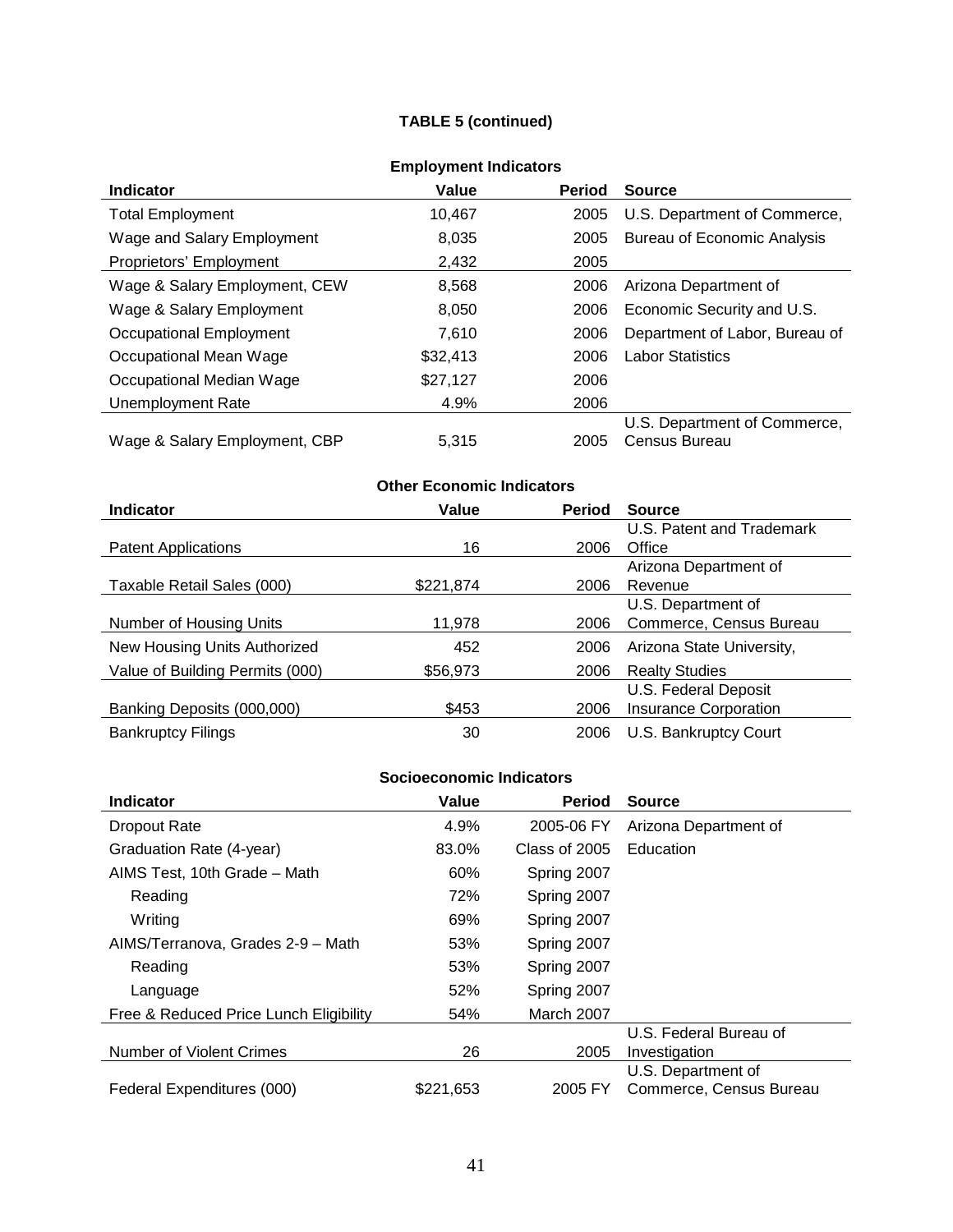### **Greenlee County**

Greenlee County, in southeastern Arizona, is the state's second-smallest county with 1,848 square miles. Only 8 percent of the land is privately owned, the third-lowest percentage among Arizona counties. The federal government is the major landowner. Clifton is the county seat and the largest incorporated place with about 2,000 residents. Information about the county's history, population, labor force, industrial facilities, infrastructure, and tax structure can be obtained at the Arizona Department of Commerce web site at [http://www.azcommerce.com/SiteSel/Profiles/.](http://www.azcommerce.com/SiteSel/Profiles/)

Copper mining remains the dominant economic activity in Greenlee County. Agriculture contributes.

#### **Demographic and Socioeconomic Indicators**

The demographic profile of the county's residents is somewhat different than the state average. According to the 2000 census, the median age of Greenlee County residents was 34, nearly equal to the state average, though the proportion of children was above average and the share of senior citizens was below average. The Hispanic proportion was third highest in the state. The non-Hispanic white share was below the state average, but not as far below the norm as other racial groups. The foreign-born proportion was considerably below average. The proportion of adults who graduated from high school was one of the highest in the state, but the share with a college degree was considerably below the state average.

Greenlee County's population in 2006 was estimated at 7,738 by the U.S. Census Bureau and 8,300 by the Arizona Department of Economic Security. Using the Census Bureau estimate, the population fell 10 percent from 2000 to 2006, the only Arizona county to lose population. The population loss is a result of net out-migration to other counties in Arizona and to other states, though the Census Bureau estimates the county experienced slight net in-migration from mid-2005 through mid-2006. The rate of net natural increase (more births than deaths) was below average as the crude birth rate is one of the lowest in the state.

Students in Greenlee County have test scores a little higher than the state average that rank among the top three counties, based on both norm-referenced and standards-based tests. The dropout rate is the lowest in the state. The percentage eligible for free and reduced price lunch, a proxy for poverty, also is the lowest among the counties.

Greenlee County received \$40 million in federal funds from various programs in fiscal year 2005, or \$5,294 per resident, the second-lowest per capita figure among the counties. Greenlee County received the lowest per person funding in the state in the procurement contracts category and was third lowest in salaries and wages.

#### **Economic Indicators**

Earnings per employee, a proxy for productivity, was a relatively high \$45,366 in Greenlee County in 2005 — nearly equal to the national average and second highest of the Arizona counties. It was relatively high because of an average wage of \$42,650 — 6 percent more than the U.S. average and highest among the Arizona counties. However, average proprietors income was the lowest of the state's counties.

Per capita personal income, a measure of individual economic well-being, was only \$25,319 in 2005 in Greenlee County, 26 percent less than the national average and less than the state average, but fifth highest in the state. Following a precipitous drop relative to the national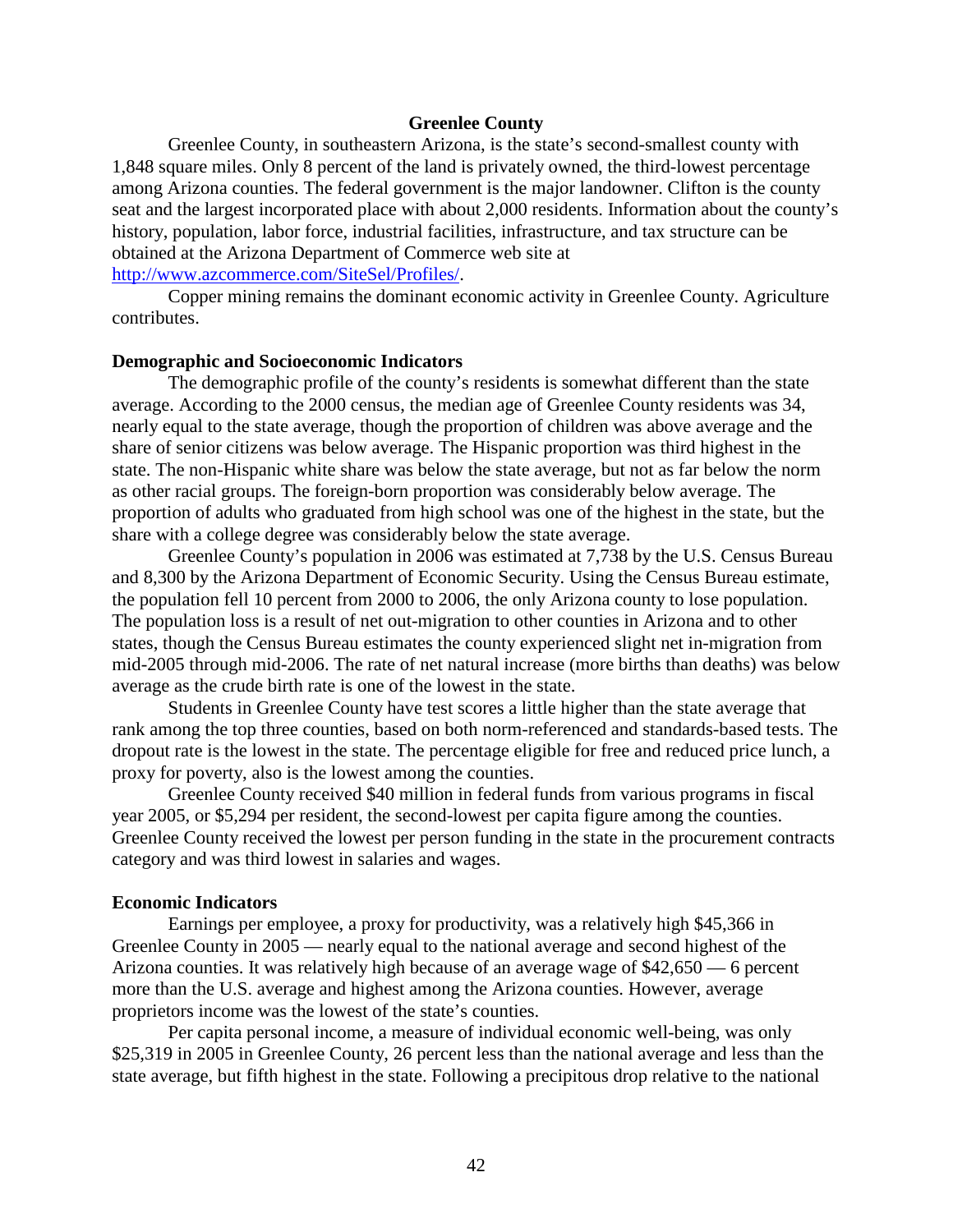average in 1982, the county's figure as a percentage of the national average has fluctuated at a much lower level, as seen in Chart 10.

Below-average earnings per person seems incongruous given the high wages and high employment in the county, but many of the workers live in another county. Very low per capita dividends, interest, and rent also contributes to the low per capita personal income. In contrast, per person transfer payments was above average.

The employment-to-population ratio of 62 percent was greater than the national average of 59 percent and the state average of 54 percent, and second highest of the Arizona counties. Among the factors contributing to the high employment were workers commuting from their homes in other counties, and the low proportion of senior citizens living in Greenlee County.

Specialized measures of economic activity in 2006, expressed on a per capita basis, ranged from above to below the middle of the counties. Patent applications ranked third among the counties, retail sales was in the middle of the counties, and bank deposits and construction activity were near the bottom of the Arizona counties. The number of bankruptcy filings was below the state average.

A summary of the indicators is provided in Table 6.



**CHART 10 PER CAPITA PERSONAL INCOME IN GREENLEE COUNTY AS A PERCENTAGE OF THE NATIONAL AVERAGE**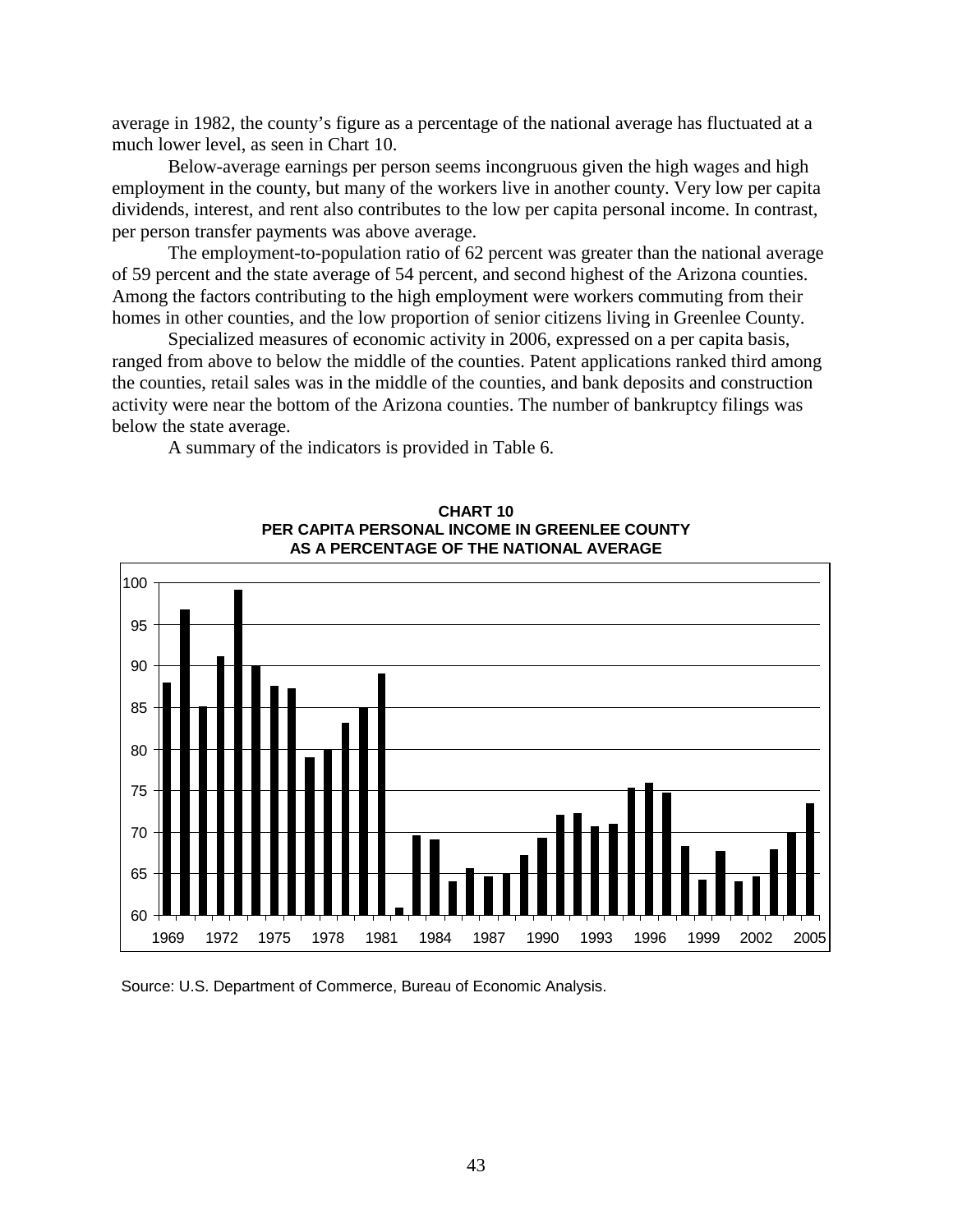### **TABLE 6 INDICATORS FOR GREENLEE COUNTY**

| <b>Demographic Indicators</b>        |       |                 |                                                        |  |  |
|--------------------------------------|-------|-----------------|--------------------------------------------------------|--|--|
| <b>Indicator</b>                     | Value | <b>Period</b>   | <b>Source</b>                                          |  |  |
| Population                           | 7,738 | July 1, 2006    | U.S. Department of                                     |  |  |
| <b>Births</b>                        | 114   | 7/1/05-6/30/06  | Commerce, Census Bureau                                |  |  |
| Deaths                               | 46    | 7/1/05-6/30/06  |                                                        |  |  |
| <b>Net Domestic Migration</b>        | 168   | 7/1/05-6/30/06  |                                                        |  |  |
| Immigration                          | 6     | 7/1/05-6/30/06  |                                                        |  |  |
| Population                           | 8,300 | July 1, 2006    | Arizona Department of<br><b>Economic Security</b>      |  |  |
| <b>Births</b>                        | 99    | 2005            | Arizona Department of                                  |  |  |
| Deaths                               | 62    | 2005            | <b>Health Services</b>                                 |  |  |
| Birth Rate (per 1,000)               | 11.9  | 2005            |                                                        |  |  |
| Death Rate (per 1,000)               | 7.5   | 2005            |                                                        |  |  |
| In-Migration                         | 452   | Spring 2004-05  | U.S. Internal Revenue Service                          |  |  |
| Out-Migration                        | 464   | Spring 2004-05  |                                                        |  |  |
| <b>Net Migration</b>                 | $-12$ | Spring 2004-05  |                                                        |  |  |
| Net Migration, Same State            | -85   | Spring 2004-05  |                                                        |  |  |
| Net Migration, Different State       | 73    | Spring 2004-05  |                                                        |  |  |
| <b>School Enrollment</b>             | 1,707 | October 1, 2006 | Arizona Dept of Education                              |  |  |
| Driver Licenses Issued               | 1,755 | 7/1/06-6/30/07  | Arizona Department of                                  |  |  |
| Vehicle Registrations, Noncommercial | 7,136 | June 30, 2007   | Transportation                                         |  |  |
| <b>Medicare Enrollees</b>            | 1,067 | July 1, 2003    | U.S. Department of Health and<br><b>Human Services</b> |  |  |
| <b>Social Security Recipients</b>    | 1,340 | December 2006   | <b>U.S. Social Security</b>                            |  |  |
| Number 65 or Older                   | 845   | December 2006   | Administration                                         |  |  |

| <b>Indicator</b>                   | Value     | <b>Period</b> | <b>Source</b>                |
|------------------------------------|-----------|---------------|------------------------------|
| Personal Income (000)              | \$189,866 | 2005          | U.S. Department of Commerce, |
| Earnings, Place of Work (000)      | \$212,360 | 2005          | Bureau of Economic Analysis  |
| Dividends, Interest, Rent (000)    | \$14,302  | 2005          |                              |
| Transfer Payments (000)            | \$49,965  | 2005          |                              |
| Wages & Salaries (000)             | \$167,359 | 2005          |                              |
| Proprietors' Income (000)          | \$3,840   | 2005          |                              |
| Per Capita Personal Income         | \$25,319  | 2005          |                              |
| Percentage of National Average     | 73.5      | 2005          |                              |
| Earnings per Employee              | \$45,366  | 2005          |                              |
| Percentage of National Average     | 99.0      | 2005          |                              |
| Average Wage                       | \$42,650  | 2005          |                              |
| Percentage of National Average     | 106.2     | 2005          |                              |
| Average Nonfarm Proprietors Income | \$7.731   | 2005          |                              |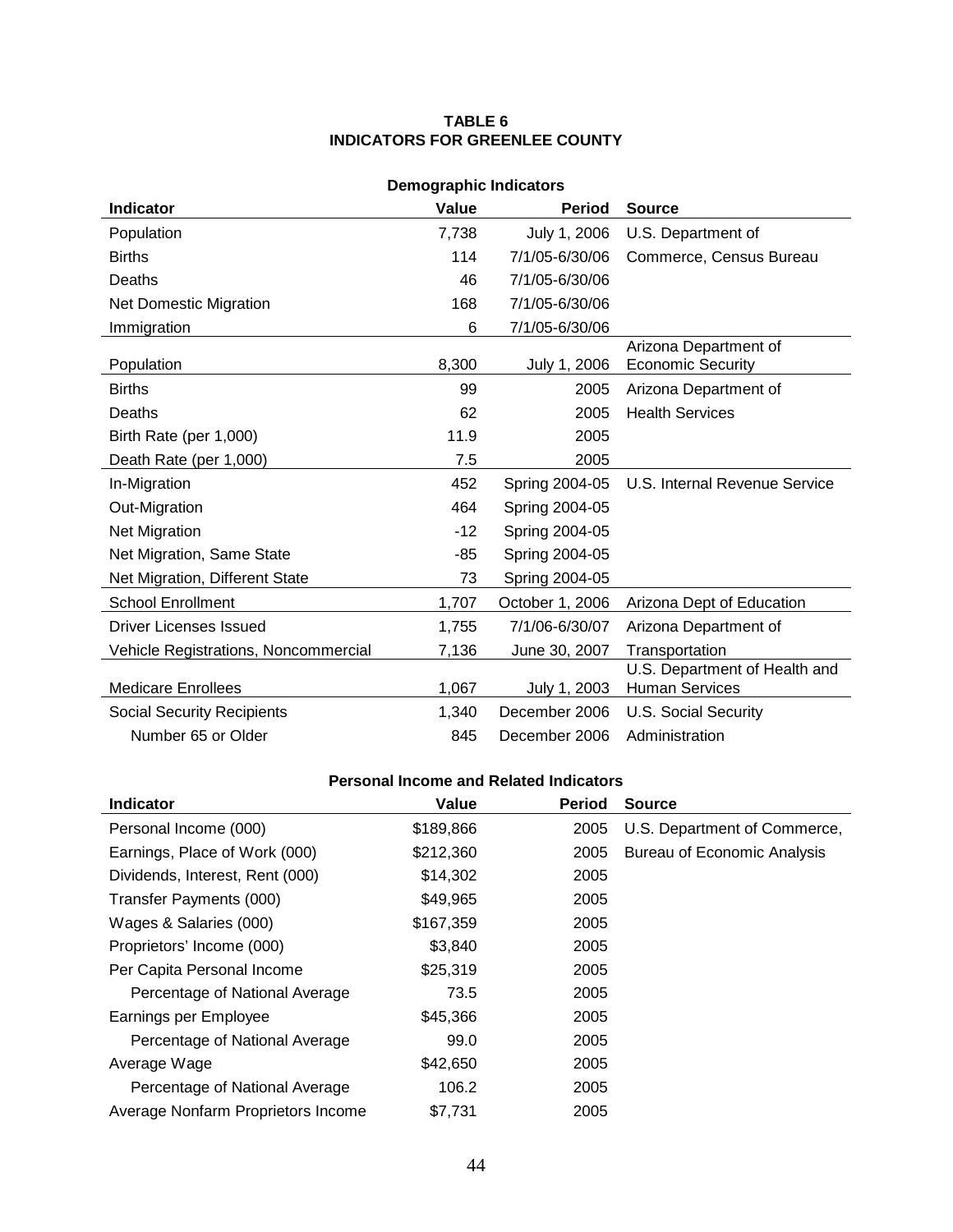## **TABLE 6 (continued)**

| =…p.v ,…v… …w.va.v.v          |          |               |                                    |  |
|-------------------------------|----------|---------------|------------------------------------|--|
| <b>Indicator</b>              | Value    | <b>Period</b> | <b>Source</b>                      |  |
| <b>Total Employment</b>       | 4,681    | 2005          | U.S. Department of Commerce,       |  |
| Wage and Salary Employment    | 3,924    | 2005          | <b>Bureau of Economic Analysis</b> |  |
| Proprietors' Employment       | 757      | 2005          |                                    |  |
| Wage & Salary Employment, CEW | 4.301    | 2006          | Arizona Department of              |  |
| Wage & Salary Employment, CES | 4,325    | 2006          | Economic Security and U.S.         |  |
| Occupational Employment       | 3.960    | 2006          | Department of Labor, Bureau of     |  |
| Occupational Mean Wage        | \$39,771 | 2006          | <b>Labor Statistics</b>            |  |
| Occupational Median Wage      | \$39,788 | 2006          |                                    |  |
| Unemployment Rate             | 3.8      | 2006          |                                    |  |
|                               |          |               | U.S. Department of Commerce,       |  |
| Wage & Salary Employment, CBP | 2.948    | 2005          | Census Bureau                      |  |

## **Employment Indicators**

# **Other Economic Indicators**

| <b>Indicator</b>                | Value    | <b>Period</b> | <b>Source</b>                |
|---------------------------------|----------|---------------|------------------------------|
|                                 |          |               | U.S. Patent and Trademark    |
| <b>Patent Applications</b>      | 8        | 2006          | Office                       |
|                                 |          |               | Arizona Department of        |
| Taxable Retail Sales (000)      | \$54,502 | 2006          | Revenue                      |
|                                 |          |               | U.S. Department of           |
| Number of Housing Units         | 3,751    | 2006          | Commerce, Census Bureau      |
| New Housing Units Authorized    | 17       | 2006          | Arizona State University,    |
| Value of Building Permits (000) | \$1,020  | 2006          | <b>Realty Studies</b>        |
|                                 |          |               | U.S. Federal Deposit         |
| Banking Deposits (000,000)      | \$39     | 2006          | <b>Insurance Corporation</b> |
| <b>Bankruptcy Filings</b>       | 5        | 2006          | U.S. Bankruptcy Court        |

| <b>Indicator</b>                       | Value    | <b>Period</b> | <b>Source</b>           |
|----------------------------------------|----------|---------------|-------------------------|
| <b>Dropout Rate</b>                    | 3.5%     | 2005-06 FY    | Arizona Department of   |
| Graduation Rate (4-year)               | 90.2%    | Class of 2005 | Education               |
| AIMS Test, 10th Grade - Math           | 54%      | Spring 2007   |                         |
| Reading                                | 68%      | Spring 2007   |                         |
| Writing                                | 74%      | Spring 2007   |                         |
| AIMS/Terranova, Grades 2-9 - Math      | 55%      | Spring 2007   |                         |
| Reading                                | 56%      | Spring 2007   |                         |
| Language                               | 53%      | Spring 2007   |                         |
| Free & Reduced Price Lunch Eligibility | 32%      | March 2007    |                         |
|                                        |          |               | U.S. Federal Bureau of  |
| Number of Violent Crimes               | 15       | 2005          | Investigation           |
|                                        |          |               | U.S. Department of      |
| Federal Expenditures (000)             | \$39,700 | 2005 FY       | Commerce, Census Bureau |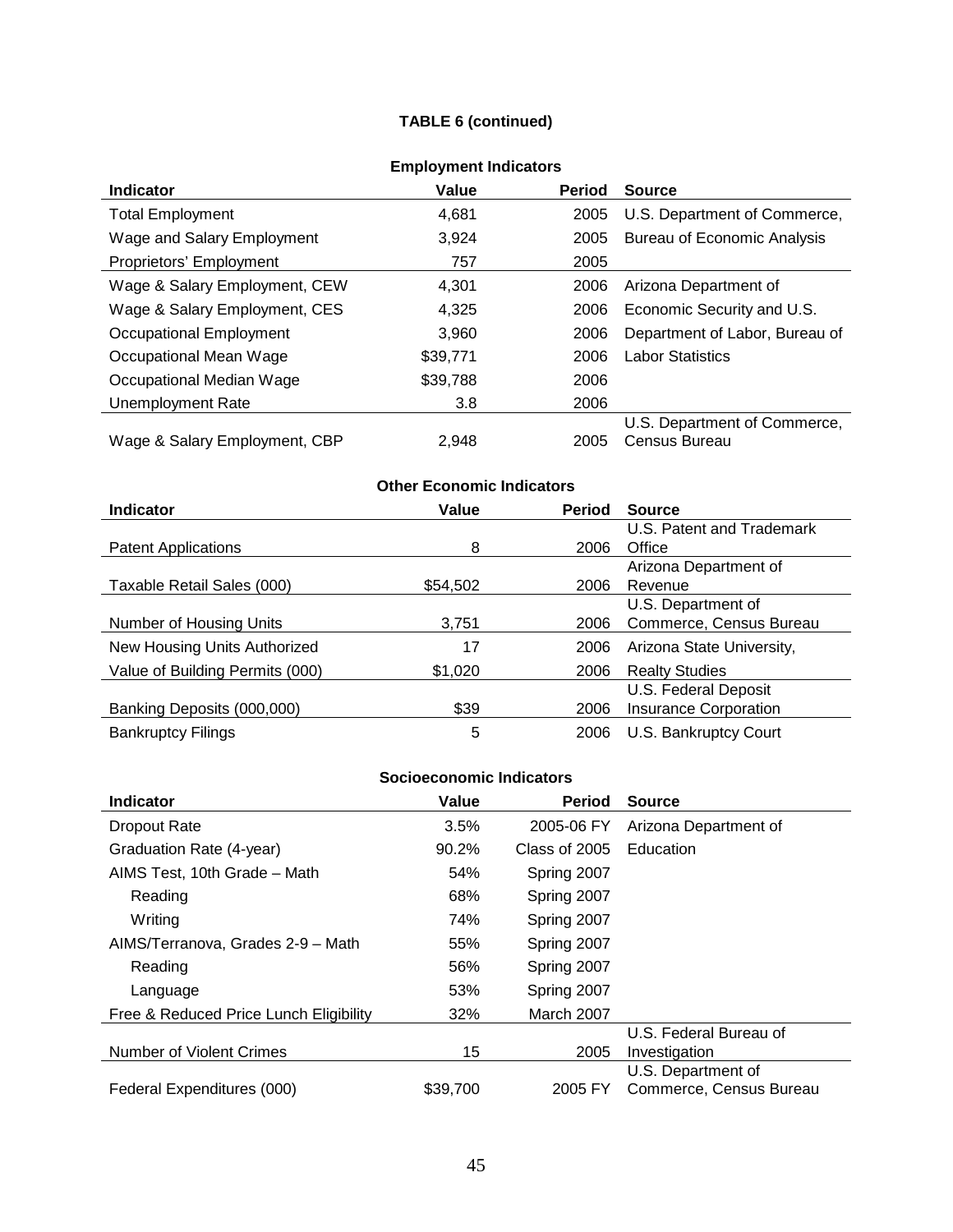### **La Paz County**

La Paz County, in west central Arizona, was created in 1983 from Yuma County. It is the third smallest of Arizona's counties, with 4,513 square miles. Only 5 percent of the land is privately owned, the second-lowest percentage among Arizona counties. The federal government is the largest landowner. Parker, with about 3,000 residents, is the county seat. Quartzsite has a slightly greater population. Information about the county's history, population, labor force, industrial facilities, infrastructure, and tax structure can be obtained at the Arizona Department of Commerce web site at [http://www.azcommerce.com/SiteSel/Profiles/.](http://www.azcommerce.com/SiteSel/Profiles/)

Agriculture is the primary driving force in the La Paz County economy. Seasonal residents, travelers, and some manufacturing contribute.

#### **Demographic and Socioeconomic Indicators**

The demographic profile of the county's residents is somewhat different than the state average. According to the 2000 census, the median age of La Paz County residents was 47, the highest in the state. The county had the state's highest share (26 percent) of residents age 65 or older, and the lowest shares of children and people of working age. The racial/ethnic distribution was close to the state average. The foreign-born proportion was near average, but the share of the foreign born who had entered the country in the last 10 years was the third lowest in the state. Educational attainment was one of the lowest in the state.

La Paz County's population in 2006 was estimated at 20,256 by the U.S. Census Bureau and 21,255 by the Arizona Department of Economic Security. Using the Census Bureau estimate, the population rose only 3 percent from 2000 to 2006, less than the national average and one of the smaller increases in Arizona. The slow growth is a result of limited net in-migration, from other states and nations, and a low rate of net natural increase (more births than deaths). The crude birth rate is one of the lowest in the state, related to the age distribution.

Students in La Paz County have test scores among the lowest in the state based on both norm-referenced and standards-based tests, though the results are better on the high school AIMS test. The dropout rate is above the state average. The percentage eligible for free and reduced price lunch, a proxy for poverty, is one of the highest among the counties.

La Paz County received \$208 million in federal funds from various programs in fiscal year 2005, or more than \$10,000 per resident, the fourth-highest per capita figure among the counties. La Paz County received the second-highest per person funding in the state in the procurement contracts category. It received a large per capita amount in the retirement and disability payments for individuals category, but very little in the other direct payments for individuals category.

#### **Economic Indicators**

Earnings per employee, a proxy for productivity, was a low \$29,821 in La Paz County in 2005 — 35 percent less than the national average and third lowest of the Arizona counties. It was below average because of a very low average wage of \$24,719 — 38 percent less than the U.S. average and lowest among the Arizona counties — and low average proprietors' income (though above the middle of the state's counties).

Per capita personal income, a measure of individual economic well-being, was a low \$20,683 in 2005 in La Paz County, 40 percent less than the national average and fifth lowest in the state. The county's figure as a percentage of the national average remains below that of the late 1980s and early 1990s despite some gain since 2000, as seen in Chart 11.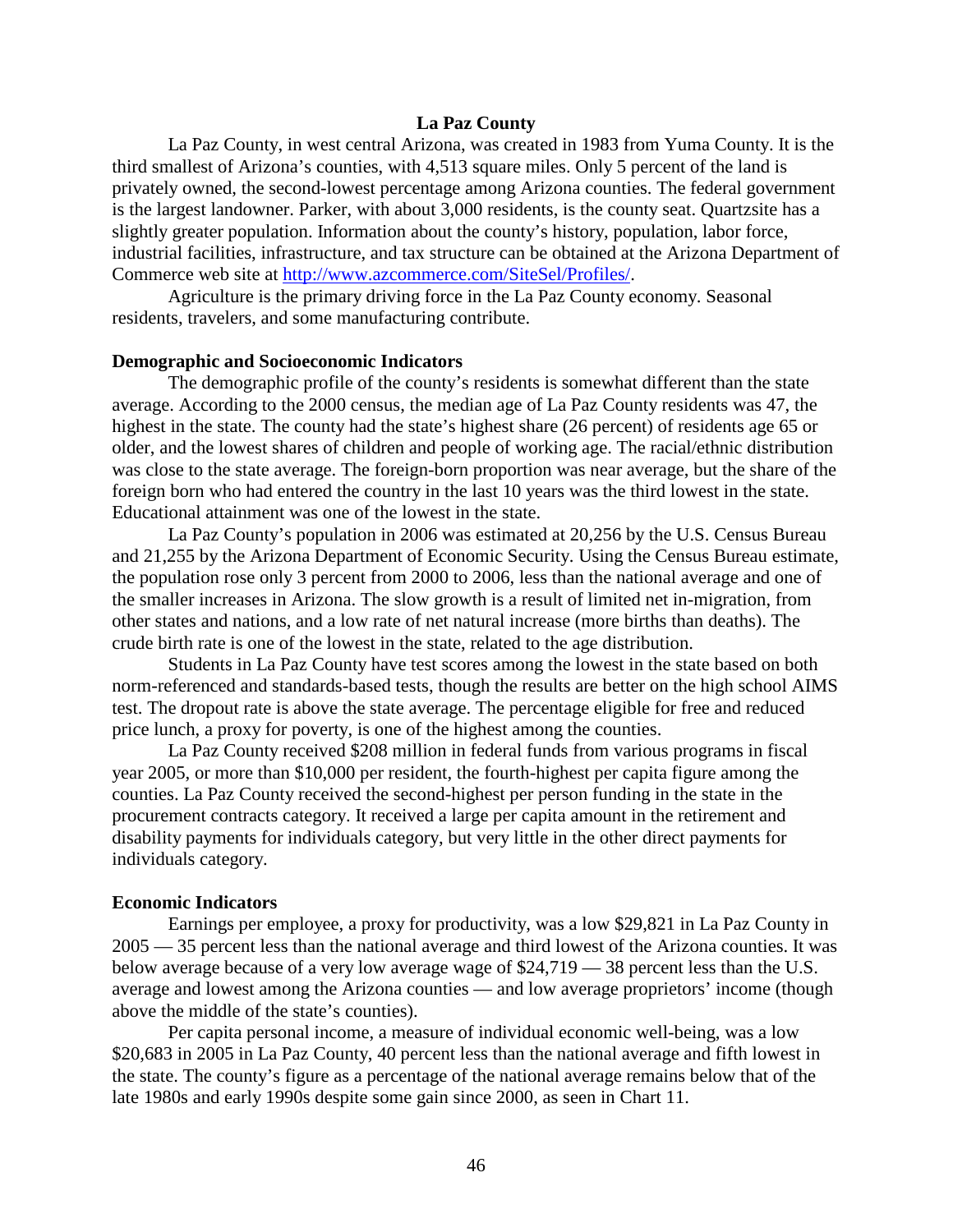Very low earnings per person, resulting from the very low average wage and a low proportion of the population working, was the primary cause of the low per capita personal income. Low per capita dividends, interest, and rent also contributed. In contrast, per person transfer payments was above average.

The employment-to-population ratio of 40 percent was much less than the national average of 59 percent and the state average of 54 percent, but was higher than in five Arizona counties. Among the factors contributing to the low employment were the high proportion of retirees, limited educational attainment and achievement, and a remote location that makes it difficult to attract employers.

Specialized measures of economic activity in 2006, expressed on a per capita basis, mostly ranked below the middle of the counties. Patent applications, retail sales, and construction dollar value were among the lowest in the state. The number of bankruptcy filings was in the middle.

A summary of the indicators is provided in Table 7.



**CHART 11 PER CAPITA PERSONAL INCOME IN LA PAZ COUNTY AS A PERCENTAGE OF THE NATIONAL AVERAGE**

Note: La Paz County was created in 1982.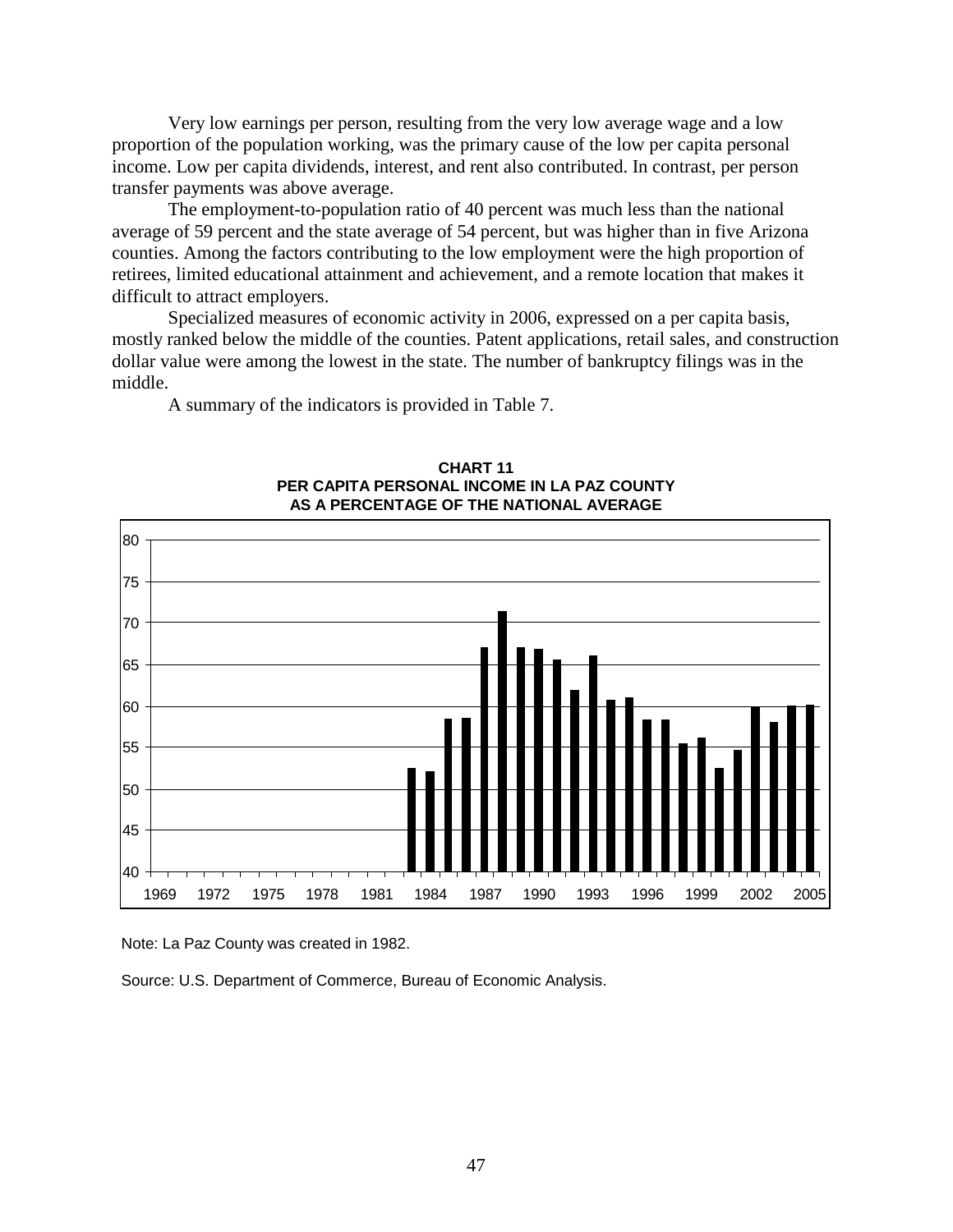#### **TABLE 7 INDICATORS FOR LA PAZ COUNTY**

| <b>Demographic Indicators</b>        |        |                 |                                                        |  |  |
|--------------------------------------|--------|-----------------|--------------------------------------------------------|--|--|
| <b>Indicator</b>                     | Value  | <b>Period</b>   | <b>Source</b>                                          |  |  |
| Population                           | 20,256 | July 1, 2006    | U.S. Department of                                     |  |  |
| <b>Births</b>                        | 221    | 7/1/05-6/30/06  | Commerce, Census Bureau                                |  |  |
| Deaths                               | 268    | 7/1/05-6/30/06  |                                                        |  |  |
| <b>Net Domestic Migration</b>        | 25     | 7/1/05-6/30/06  |                                                        |  |  |
| Immigration                          | 50     | 7/1/05-6/30/06  |                                                        |  |  |
| Population                           | 21,255 | July 1, 2006    | Arizona Department of<br><b>Economic Security</b>      |  |  |
| <b>Births</b>                        | 245    | 2005            | Arizona Department of                                  |  |  |
| Deaths                               | 181    | 2005            | <b>Health Services</b>                                 |  |  |
| Birth Rate (per 1,000)               | 11.6   | 2005            |                                                        |  |  |
| Death Rate (per 1,000)               | 8.5    | 2005            |                                                        |  |  |
| In-Migration                         | 1,135  | Spring 2004-05  | U.S. Internal Revenue Service                          |  |  |
| Out-Migration                        | 919    | Spring 2004-05  |                                                        |  |  |
| <b>Net Migration</b>                 | 216    | Spring 2004-05  |                                                        |  |  |
| Net Migration, Same State            | $-70$  | Spring 2004-05  |                                                        |  |  |
| Net Migration, Different State       | 286    | Spring 2004-05  |                                                        |  |  |
| <b>School Enrollment</b>             | 2,742  | October 1, 2006 | Arizona Dept of Education                              |  |  |
| Driver Licenses Issued               | 3,990  | 7/1/06-6/30/07  | Arizona Department of                                  |  |  |
| Vehicle Registrations, Noncommercial | 18,039 | June 30, 2007   | Transportation                                         |  |  |
| <b>Medicare Enrollees</b>            | 3,801  | July 1, 2003    | U.S. Department of Health and<br><b>Human Services</b> |  |  |
| <b>Social Security Recipients</b>    | 4,960  | December 2006   | <b>U.S. Social Security</b>                            |  |  |
| Number 65 or Older                   | 3,625  | December 2006   | Administration                                         |  |  |

| <b>Indicator</b>                   | Value     | <b>Period</b> | <b>Source</b>                      |
|------------------------------------|-----------|---------------|------------------------------------|
| Personal Income (000)              | \$418,304 | 2005          | U.S. Department of Commerce,       |
| Earnings, Place of Work (000)      | \$241,432 | 2005          | <b>Bureau of Economic Analysis</b> |
| Dividends, Interest, Rent (000)    | \$63,359  | 2005          |                                    |
| Transfer Payments (000)            | \$131,426 | 2005          |                                    |
| Wages & Salaries (000)             | \$158,600 | 2005          |                                    |
| Proprietors' Income (000)          | \$41,831  | 2005          |                                    |
| Per Capita Personal Income         | \$20,683  | 2005          |                                    |
| Percentage of National Average     | 60.0      |               |                                    |
| Earnings per Employee              | \$29,821  | 2005          |                                    |
| Percentage of National Average     | 65.1      |               |                                    |
| Average Wage                       | \$24,719  | 2005          |                                    |
| Percentage of National Average     | 61.6      |               |                                    |
| Average Nonfarm Proprietors Income | \$16,811  | 2005          |                                    |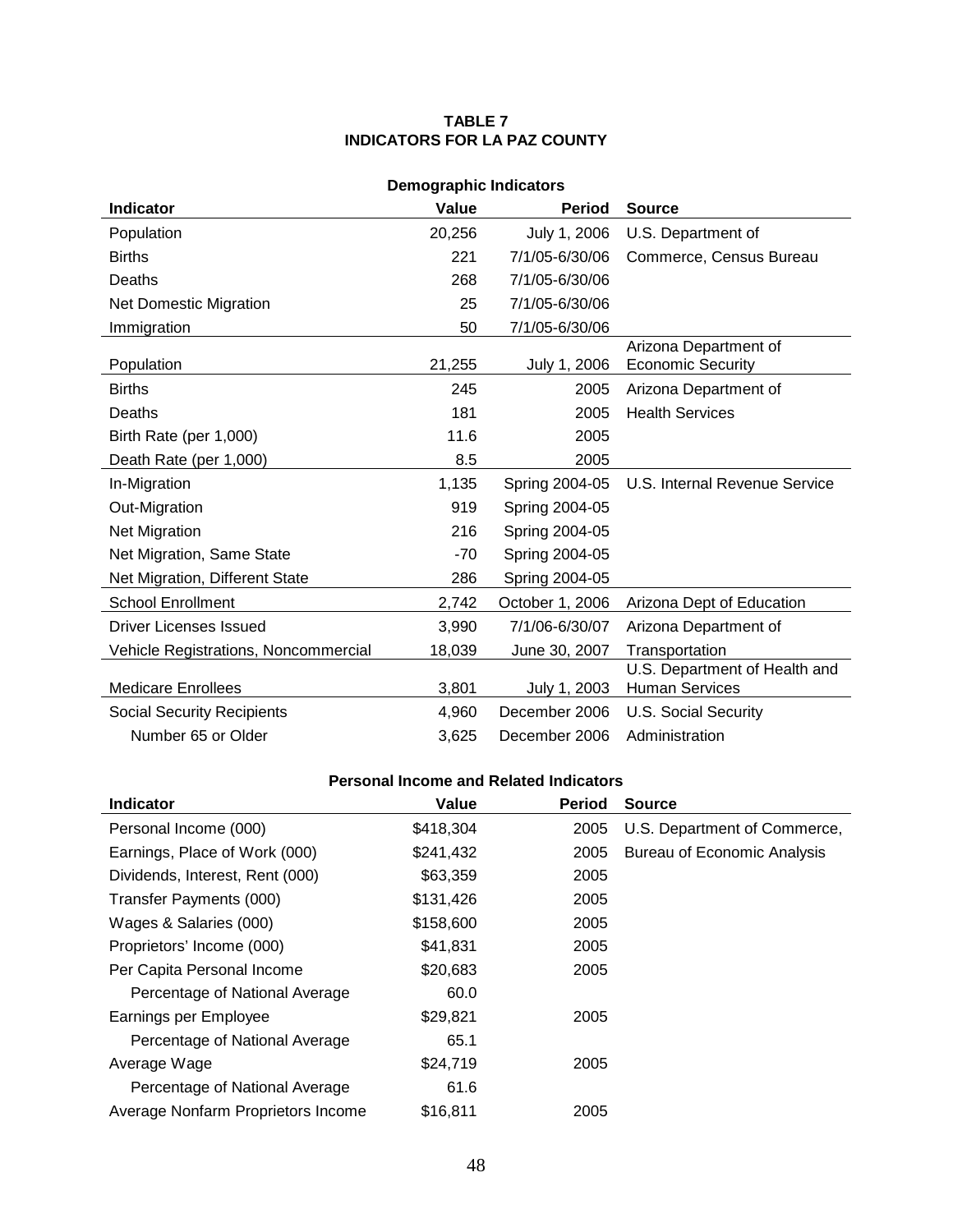## **TABLE 7 (continued)**

|                               | =…p.v ,…v… …w.va.v.v |               |                                    |
|-------------------------------|----------------------|---------------|------------------------------------|
| <b>Indicator</b>              | Value                | <b>Period</b> | <b>Source</b>                      |
| <b>Total Employment</b>       | 8,096                | 2005          | U.S. Department of Commerce,       |
| Wage and Salary Employment    | 6,416                | 2005          | <b>Bureau of Economic Analysis</b> |
| Proprietors' Employment       | 1,680                | 2005          |                                    |
| Wage & Salary Employment, CEW | 6.044                | 2006          | Arizona Department of              |
| Wage & Salary Employment, CES | 5,525                | 2006          | Economic Security and U.S.         |
| Occupational Employment       | 6,530                | 2006          | Department of Labor, Bureau of     |
| Occupational Mean Wage        | \$29,331             | 2006          | <b>Labor Statistics</b>            |
| Occupational Median Wage      | \$23,502             | 2006          |                                    |
| Unemployment Rate             | 5.8%                 | 2006          |                                    |
|                               |                      |               | U.S. Department of Commerce,       |
| Wage & Salary Employment, CBP | 3.765                | 2005          | Census Bureau                      |

## **Employment Indicators**

# **Other Economic Indicators**

| <b>Indicator</b>                | Value     | <b>Period</b> | <b>Source</b>                |
|---------------------------------|-----------|---------------|------------------------------|
|                                 |           |               | U.S. Patent and Trademark    |
| <b>Patent Applications</b>      |           | 2006          | Office                       |
|                                 |           |               | Arizona Department of        |
| Taxable Retail Sales (000)      | \$121,334 | 2006          | Revenue                      |
|                                 |           |               | U.S. Department of           |
| Number of Housing Units         | 15,608    | 2006          | Commerce, Census Bureau      |
| New Housing Units Authorized    | 364       | 2006          | Arizona State University,    |
| Value of Building Permits (000) | \$30,466  | 2006          | <b>Realty Studies</b>        |
|                                 |           |               | U.S. Federal Deposit         |
| Banking Deposits (000,000)      | \$191     | 2006          | <b>Insurance Corporation</b> |
| <b>Bankruptcy Filings</b>       | 18        | 2006          | U.S. Bankruptcy Court        |

| <b>Indicator</b>                       | Value     | <b>Period</b> | <b>Source</b>           |
|----------------------------------------|-----------|---------------|-------------------------|
| <b>Dropout Rate</b>                    | 5.9%      | 2005-06 FY    | Arizona Department of   |
| Graduation Rate (4-year)               | 74.5%     | Class of 2005 | Education               |
| AIMS Test, 10th Grade - Math           | 56%       | Spring 2007   |                         |
| Reading                                | 71%       | Spring 2007   |                         |
| Writing                                | 72%       | Spring 2007   |                         |
| AIMS/Terranova, Grades 2-9 - Math      | 43%       | Spring 2007   |                         |
| Reading                                | 44%       | Spring 2007   |                         |
| Language                               | 45%       | Spring 2007   |                         |
| Free & Reduced Price Lunch Eligibility | 73%       | March 2007    |                         |
|                                        |           |               | U.S. Federal Bureau of  |
| Number of Violent Crimes               | 85        | 2005          | Investigation           |
|                                        |           |               | U.S. Department of      |
| Federal Expenditures (000)             | \$208,294 | 2005 FY       | Commerce, Census Bureau |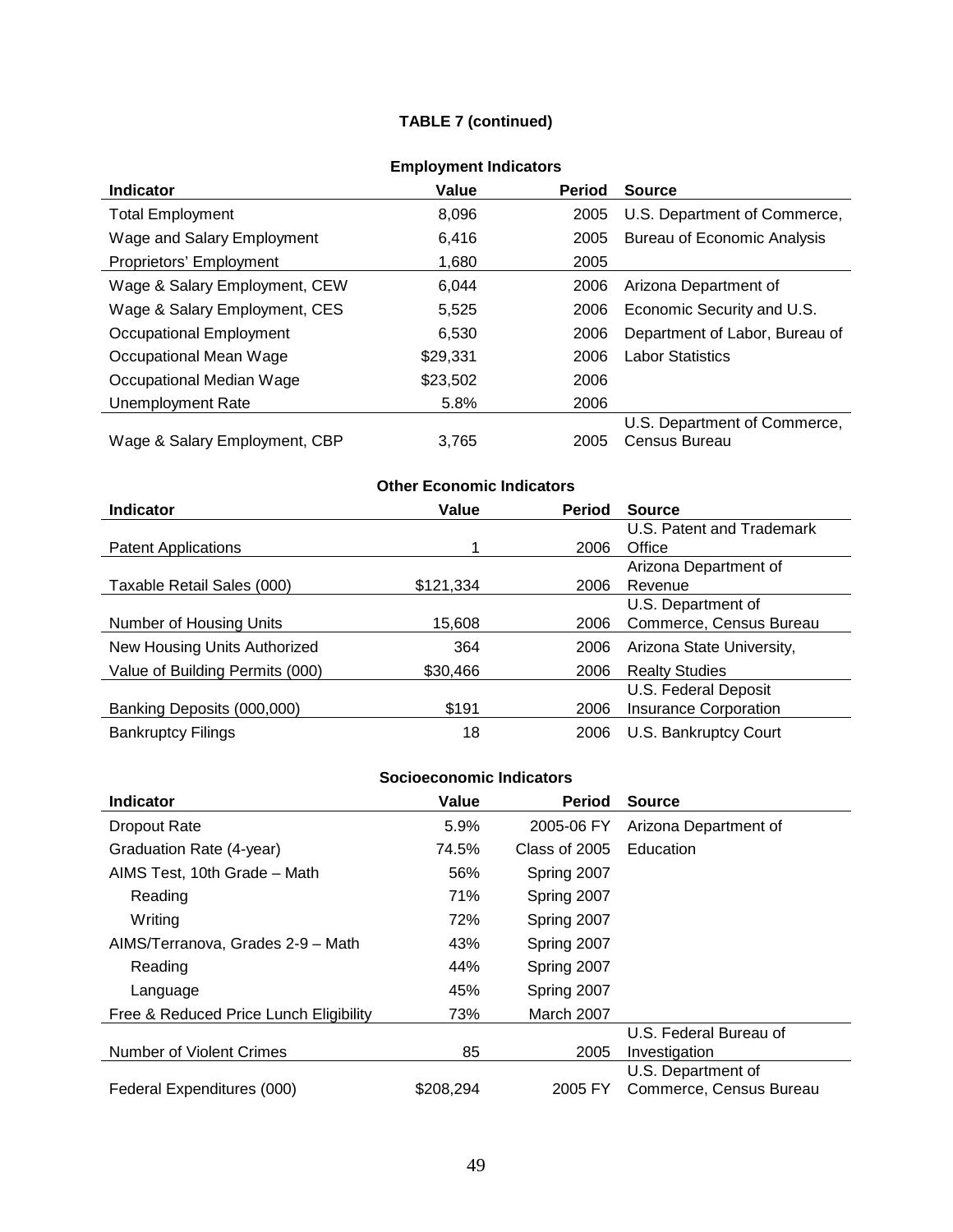### **Maricopa County**

Maricopa County, in central Arizona, consists of 9,222 square miles. Only 29 percent of the land is privately owned; the federal government is the major landowner. Phoenix, the county seat, is the state's largest city with 1.5 million residents and houses the state capital. Seven other cities have a population of more than 100,000. Information about the county's history, population, labor force, industrial facilities, infrastructure, and tax structure can be obtained at the Arizona Department of Commerce web site at [http://www.azcommerce.com/SiteSel/Profiles/.](http://www.azcommerce.com/SiteSel/Profiles/)

Multiple economic activities drive Maricopa County's economy. Foremost among these are high-technology manufacturing, tourism, wholesale trade, and telemarketing and other backoffice operations. Maricopa County also serves as the business hub of the state.

#### **Demographic and Socioeconomic Indicators**

The demographic profile of the county's residents is somewhat different than the state average. According to the 2000 census, the median age of Maricopa County residents was 33, slightly less than the state average. The county had the state's second-highest share of residents of working age, and a slightly below-average share of those of retirement age. The racial/ethnic distribution was close to the state average. The foreign-born proportion (14 percent) was third highest in the state, with the share of the foreign born who had entered the country in the last 10 years the highest (at more than 50 percent). Educational attainment was one of the highest in the state.

Maricopa County's population in 2006 was estimated at 3.768 million by the U.S. Census Bureau and 3.793 million by the Arizona Department of Economic Security. Using the Census Bureau estimate, the population rose 24 percent from 2000 to 2006, nearly four times as fast as the national average and among the fastest in the state. The fast growth is a result largely of substantial net in-migration, mostly from other states but also from other nations. The county's population also is rising due to net natural increase (more births than deaths). The crude birth rate is above the state average.

Students in Maricopa County have test scores a little higher than the state average that rank among the top three counties, based on both norm-referenced and standards-based tests. The dropout rate is below average. The percentage eligible for free and reduced price lunch, a proxy for poverty, is among the lowest in the state.

Maricopa County received \$22.7 billion in federal funds from various programs in fiscal year 2005, or \$6,242 per resident, an amount below the state and national averages. Maricopa County received the second-lowest per person funding in the state in the retirement and disability payments for individuals category.

#### **Economic Indicators**

Earnings per employee, a proxy for productivity, was a relatively high \$45,549 in Maricopa County in 2005 — nearly equal to the national average and the highest of the Arizona counties. It was relatively high because the average wage of \$40,205 was equal to the U.S. average and second highest among the Arizona counties. In addition, average proprietors' income was the highest of the state's counties.

Per capita personal income, a measure of individual economic well-being, was a relatively high \$33,178 in 2005 in Maricopa County, 4 percent less than the national average but the highest in the state. The county's figure as a percentage of the national average largely has held steady since the early 1990s and remains lower than the historical norm, as seen in Chart 12.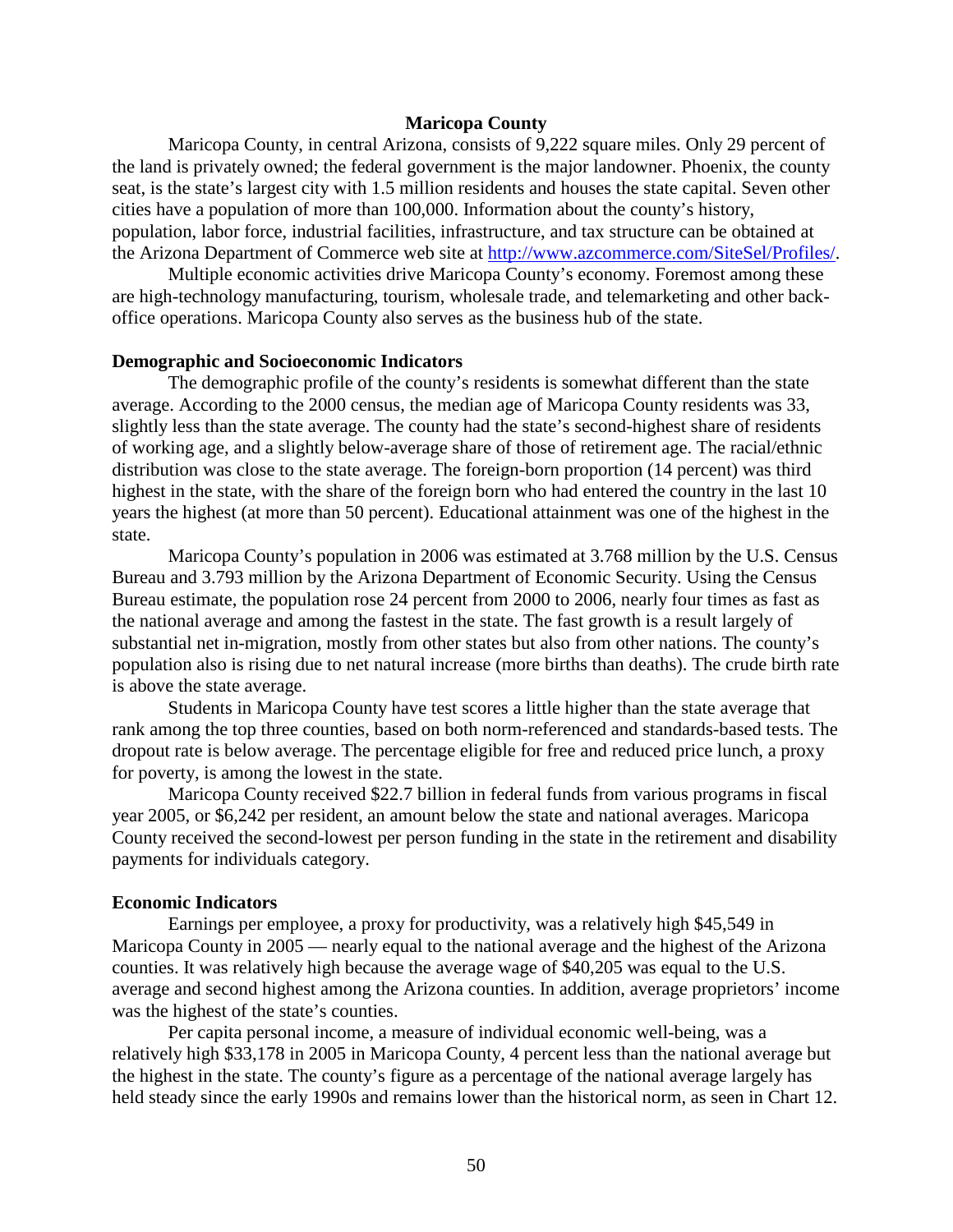The highest earnings per person in the state, resulting from high wages and a high proportion of the population working, was the primary cause of the relatively high per capita personal income. Per capita dividends, interest, and rent — one of the highest in the state, though a bit below the national average — also contributed. In contrast, per person transfer payments was the lowest in the state.

The employment-to-population ratio of 60 percent was greater than the national average of 59 percent and the state average of 54 percent, and third highest of the Arizona counties. Maricopa County has the state's second-highest proportion of the population of working age.

Specialized measures of economic activity in 2006, expressed on a per capita basis, ranked near the top of the counties. Maricopa County was among the top three on patent applications, retail sales, construction dollar value, and bank deposits. However, it had among the highest rates of bankruptcy filings.

A summary of the indicators is provided in Table 8.



**CHART 12 PER CAPITA PERSONAL INCOME IN MARICOPA COUNTY AS A PERCENTAGE OF THE NATIONAL AVERAGE**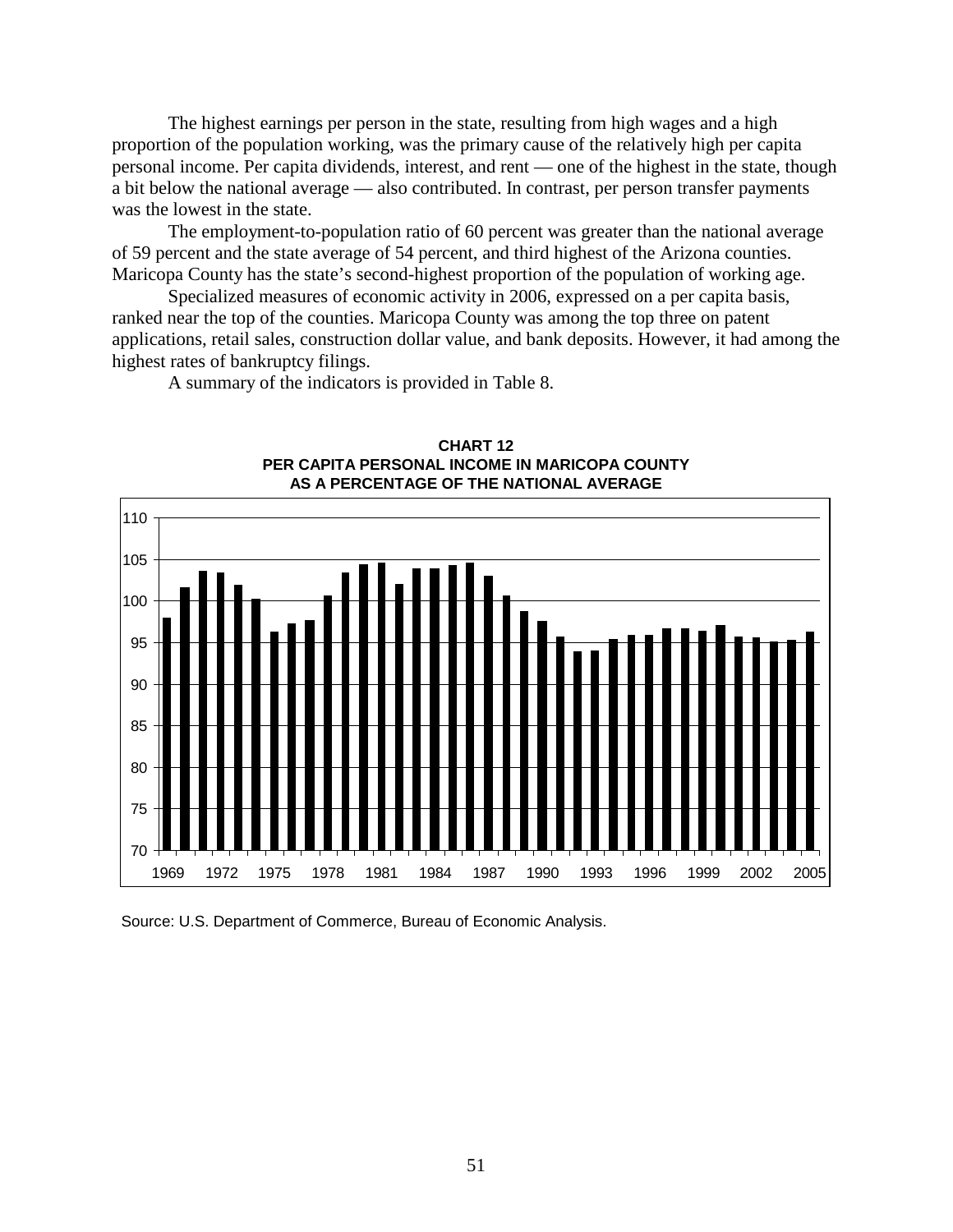### **TABLE 8 INDICATORS FOR MARICOPA COUNTY**

| <b>Demographic Indicators</b>               |           |                 |                                                        |  |  |
|---------------------------------------------|-----------|-----------------|--------------------------------------------------------|--|--|
| <b>Indicator</b>                            | Value     | <b>Period</b>   | <b>Source</b>                                          |  |  |
| Population                                  | 3,768,123 | July 1, 2006    | U.S. Department of                                     |  |  |
| <b>Births</b>                               | 63,285    | 7/1/05-6/30/06  | Commerce, Census Bureau                                |  |  |
| Deaths                                      | 24,348    | 7/1/05-6/30/06  |                                                        |  |  |
| <b>Net Domestic Migration</b>               | 66,756    | 7/1/05-6/30/06  |                                                        |  |  |
| Immigration                                 | 24,436    | 7/1/05-6/30/06  |                                                        |  |  |
| Population                                  | 3,792,675 | July 1, 2006    | Arizona Department of<br><b>Economic Security</b>      |  |  |
| <b>Births</b>                               | 62,232    | 2005            | Arizona Department of                                  |  |  |
| Deaths                                      | 24,902    | 2005            | <b>Health Services</b>                                 |  |  |
| Birth Rate (per 1,000)                      | 17.1      | 2005            |                                                        |  |  |
| Death Rate (per 1,000)                      | 6.8       | 2005            |                                                        |  |  |
| In-Migration                                | 160,121   | Spring 2004-05  | U.S. Internal Revenue Service                          |  |  |
| Out-Migration                               | 103,583   | Spring 2004-05  |                                                        |  |  |
| Net Migration                               | 56,538    | Spring 2004-05  |                                                        |  |  |
| Net Migration, Same State                   | $-4,496$  | Spring 2004-05  |                                                        |  |  |
| Net Migration, Different State              | 60,500    | Spring 2004-05  |                                                        |  |  |
| <b>School Enrollment</b>                    | 707,771   | October 1, 2006 | Arizona Dept of Education                              |  |  |
| Driver Licenses Issued                      | 754,608   | 7/1/06-6/30/07  | Arizona Department of                                  |  |  |
| <b>Vehicle Registrations, Noncommercial</b> | 2,416,756 | June 30, 2007   | Transportation                                         |  |  |
| <b>Medicare Enrollees</b>                   | 390,110   | July 1, 2003    | U.S. Department of Health and<br><b>Human Services</b> |  |  |
| <b>Social Security Recipients</b>           | 497,305   | December 2006   | <b>U.S. Social Security</b>                            |  |  |
| Number 65 or Older                          | 353,960   | December 2006   | Administration                                         |  |  |

| <b>Indicator</b>                   | Value         | <b>Period</b> | <b>Source</b>                      |
|------------------------------------|---------------|---------------|------------------------------------|
| Personal Income (000)              | \$120,716,738 | 2005          | U.S. Department of Commerce,       |
| Earnings, Place of Work (000)      | \$99,673,961  | 2005          | <b>Bureau of Economic Analysis</b> |
| Dividends, Interest, Rent (000)    | \$18,446,020  | 2005          |                                    |
| Transfer Payments (000)            | \$14,835,175  | 2005          |                                    |
| Wages & Salaries (000)             | \$72,766,741  | 2005          |                                    |
| Proprietors' Income (000)          | \$11,593,329  | 2005          |                                    |
| Per Capita Personal Income         | \$33,178      | 2005          |                                    |
| Percentage of National Average     | 96.2          | 2005          |                                    |
| Earnings per Employee              | \$45,549      | 2005          |                                    |
| Percentage of National Average     | 99.4          | 2005          |                                    |
| Average Wage                       | \$40,205      | 2005          |                                    |
| Percentage of National Average     | 100.1         | 2005          |                                    |
| Average Nonfarm Proprietors Income | \$30,616      | 2005          |                                    |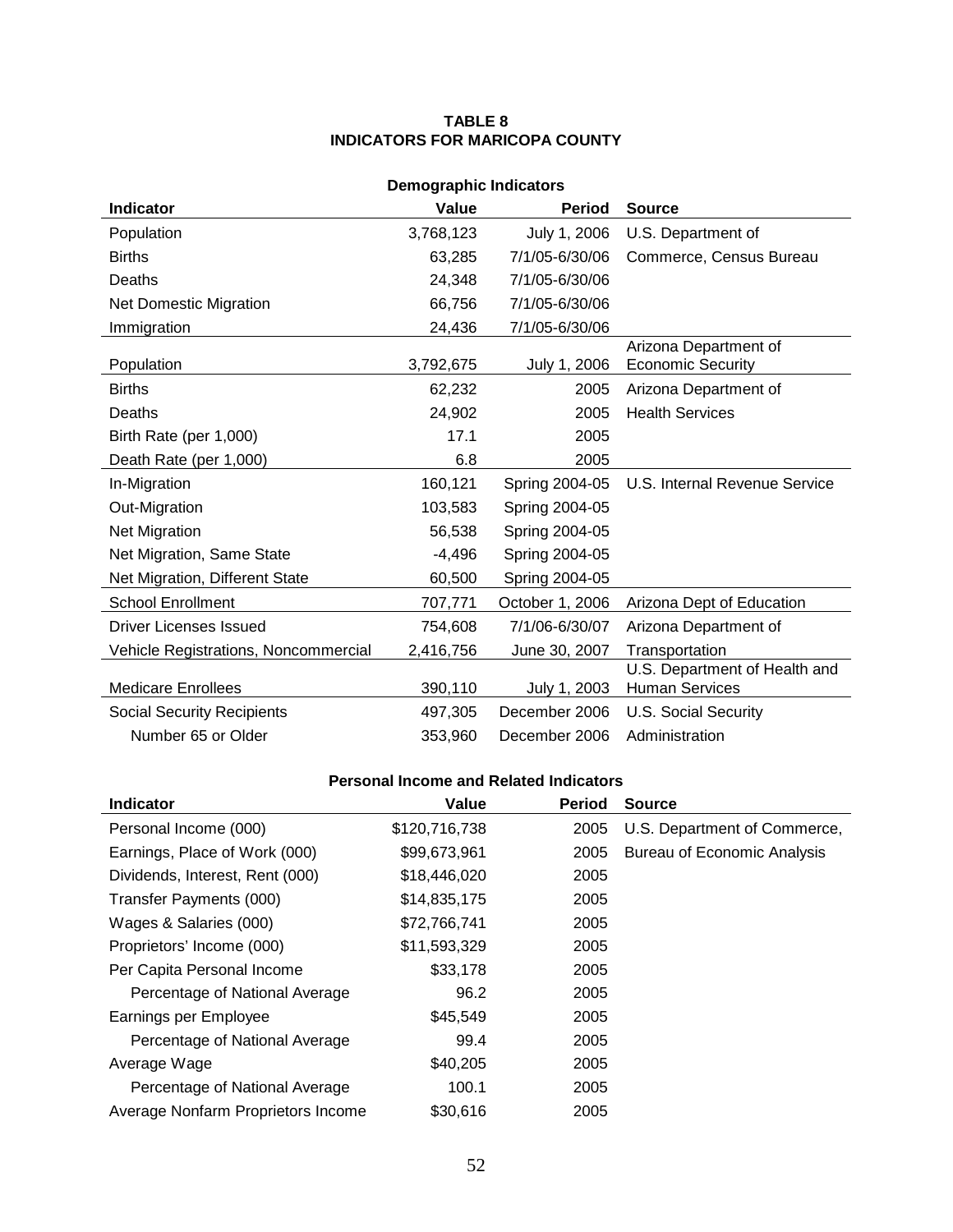## **TABLE 8 (continued)**

| <b>Indicator</b>              | Value     | <b>Period</b> | <b>Source</b>                                 |
|-------------------------------|-----------|---------------|-----------------------------------------------|
| <b>Total Employment</b>       | 2,188,301 | 2005          | U.S. Department of Commerce,                  |
| Wage and Salary Employment    | 1,809,876 | 2005          | <b>Bureau of Economic Analysis</b>            |
| Proprietors' Employment       | 378,425   | 2005          |                                               |
| Wage & Salary Employment, CEW | 1,803,524 | 2006          | Arizona Department of                         |
| Wage & Salary Employment, CES | 1,847,500 | 2006          | Economic Security and U.S.                    |
| Occupational Employment       | 1,789,430 | 2006          | Department of Labor, Bureau of                |
| Occupational Mean Wage        | \$37,226  | 2006          | <b>Labor Statistics</b>                       |
| Occupational Median Wage      | \$29,262  | 2006          |                                               |
| <b>Unemployment Rate</b>      | 3.5%      | 2006          |                                               |
| Wage & Salary Employment, CBP | 1,489,509 | 2005          | U.S. Department of Commerce,<br>Census Bureau |

## **Employment Indicators**

## **Other Economic Indicators**

| <b>Indicator</b>                | Value        | <b>Period</b> | <b>Source</b>                |
|---------------------------------|--------------|---------------|------------------------------|
|                                 |              |               | U.S. Patent and Trademark    |
| <b>Patent Applications</b>      | 4,563        | 2006          | Office                       |
|                                 |              |               | Arizona Department of        |
| Taxable Retail Sales (000)      | \$37,262,489 | 2006          | Revenue                      |
|                                 |              |               | U.S. Department of           |
| Number of Housing Units         | 1,496,123    | 2006          | Commerce, Census Bureau      |
| New Housing Units Authorized    | 40,294       | 2006          | Arizona State University,    |
| Value of Building Permits (000) | \$12,327,121 | 2006          | <b>Realty Studies</b>        |
|                                 |              |               | U.S. Federal Deposit         |
| Banking Deposits (000,000)      | \$54,926     | 2006          | <b>Insurance Corporation</b> |
| <b>Bankruptcy Filings</b>       | 4.027        | 2006          | U.S. Bankruptcy Court        |

| <b>Indicator</b>                       | Value        | <b>Period</b> | <b>Source</b>           |
|----------------------------------------|--------------|---------------|-------------------------|
| Dropout Rate                           | 4.1%         | 2005-06 FY    | Arizona Department of   |
| Graduation Rate (4-year)               | 77.1%        | Class of 2005 | Education               |
| AIMS Test, 10th Grade - Math           | 72%          | Spring 2007   |                         |
| Reading                                | 76%          | Spring 2007   |                         |
| Writing                                | 77%          | Spring 2007   |                         |
| AIMS/Terranova, Grades 2-9 - Math      | 55%          | Spring 2007   |                         |
| Reading                                | 53%          | Spring 2007   |                         |
| Language                               | 54%          | Spring 2007   |                         |
| Free & Reduced Price Lunch Eligibility | 47%          | March 2007    |                         |
|                                        |              |               | U.S. Federal Bureau of  |
| <b>Number of Violent Crimes</b>        | 17,749       | 2005          | Investigation           |
|                                        |              |               | U.S. Department of      |
| Federal Expenditures (000)             | \$22,712,363 | 2005 FY       | Commerce, Census Bureau |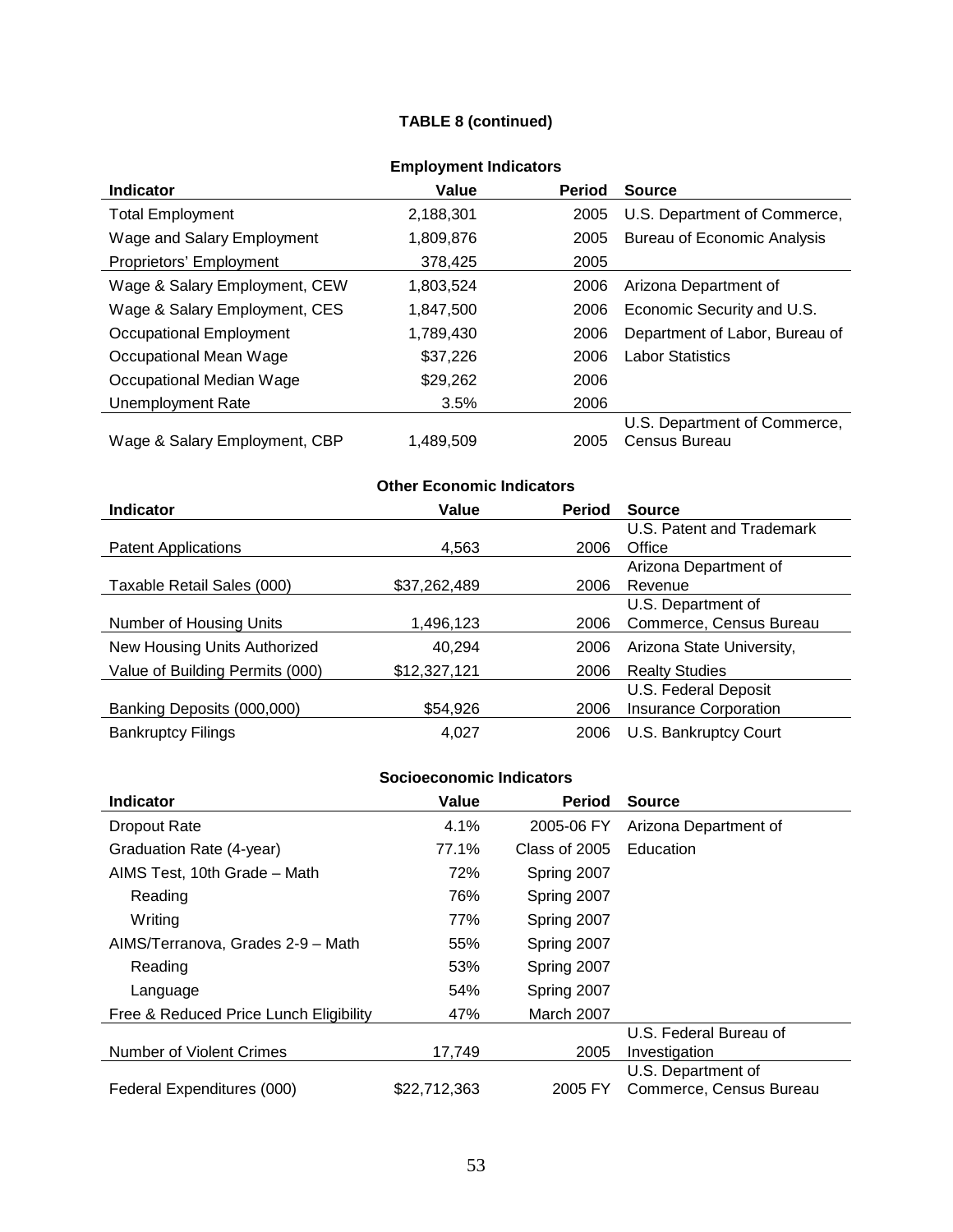### **Mohave County**

Mohave County, in the northwestern corner of Arizona, is the second-largest Arizona county with 13,470 square miles. Only 17 percent of the land is privately owned, as the federal government is a large landowner. The county seat of Kingman has a population of close to 28,000; Lake Havasu City is the largest city with nearly 55,000 residents. Information about the county's history, population, labor force, industrial facilities, infrastructure, and tax structure can be obtained at the Arizona Department of Commerce web site at [http://www.azcommerce.com/SiteSel/Profiles/.](http://www.azcommerce.com/SiteSel/Profiles/)

In-migrating retirees, seasonal residents, tourists, and some manufacturing activities help drive the Mohave County economy.

#### **Demographic and Socioeconomic Indicators**

The demographic profile of the county's residents is much different than the state average. According to the 2000 census, the median age of Mohave County residents was 43, third highest in the state. The county had the state's third-highest share of residents of retirement age (21 percent), and third-lowest share of children. The racial/ethnic distribution was much different than the state average, with the second-highest proportion of non-Hispanic whites (84 percent). The foreign-born proportion was below average. Educational attainment was below average, with the share with a college degree the second lowest in the state.

Mohave County's population in 2006 was estimated at 193,035 by the U.S. Census Bureau and 198,320 by the Arizona Department of Economic Security. Using the Census Bureau estimate, the population rose 25 percent from 2000 to 2006, nearly four times faster than the national average and the second-most rapid in the state. The fast growth is entirely the result of substantial net in-migration, almost entirely from other states. The county is one of three in Arizona to experience net natural decrease (more deaths than births). The crude birth rate is one of the lowest in the state and the crude death rate is second highest, related to the age distribution.

Students in Mohave County have test scores somewhat below the state average, based on both norm-referenced and standards-based tests. The dropout rate is one of the highest in the state. The percentage eligible for free and reduced price lunch, a proxy for poverty, is near the state average.

Mohave County received \$1.1 billion in federal funds from various programs in fiscal year 2005, or \$5,971 per resident, the fourth-lowest per capita figure among the counties. Mohave County received the fourth-highest per person funding in the state in the retirement and disability payments for individuals category, but was near the bottom in the grants, procurement contracts, and salaries and wages categories.

#### **Economic Indicators**

Earnings per employee, a proxy for productivity, was a low \$31,006 in Mohave County in 2005 — 32 percent less than the national average and fifth lowest of the Arizona counties. It was below average because of a subpar average wage of \$28,406 — 29 percent less than the U.S. average and fourth lowest among the counties — and low average proprietors' income (though above the median county).

Per capita personal income, a measure of individual economic well-being, was a low \$22,055 in Mohave County in 2005, in the middle of the state's counties but 36 percent less than the national average and less than the state average. Since the mid-1990s, the figure relative to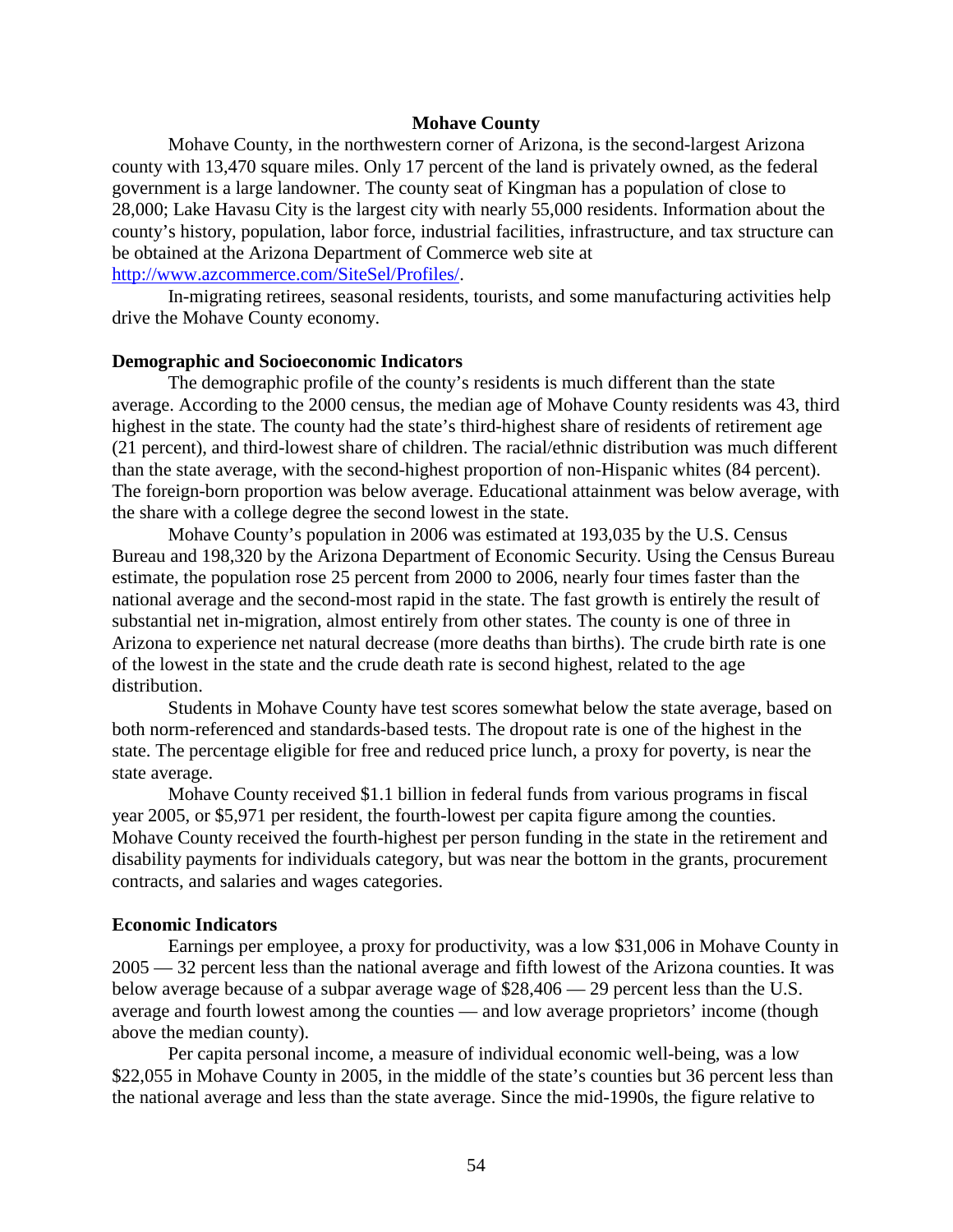the national average largely has been steady, but a substantial decline had occurred from the beginning of the series in 1969 until the mid-1990s, as seen in Chart 13.

Low earnings per capita, resulting from low wages and a low proportion of the population working, was the primary cause of the low per capita personal income. Low per capita dividends, interest, and rents also contributed. In contrast, per person transfer payments was above average.

The employment-to-population ratio of 38 percent was far less than the national average of 59 percent and the state average of 54 percent, and fourth lowest among Arizona counties. Among the factors contributing to the low employment were the high proportion of retirees, limited educational attainment and achievement, and a remote location that makes it difficult to attract employers.

Specialized measures of economic activity in 2006, expressed on a per capita basis, generally were higher than the median Arizona county. Construction activity, retail sales, and bank deposits ranked between third and fifth, but patent applications was near the bottom. The number of bankruptcy filings was among the highest in the state.

A summary of the indicators is provided in Table 9.



#### **CHART 13 PER CAPITA PERSONAL INCOME IN MOHAVE COUNTY AS A PERCENTAGE OF THE NATIONAL AVERAGE**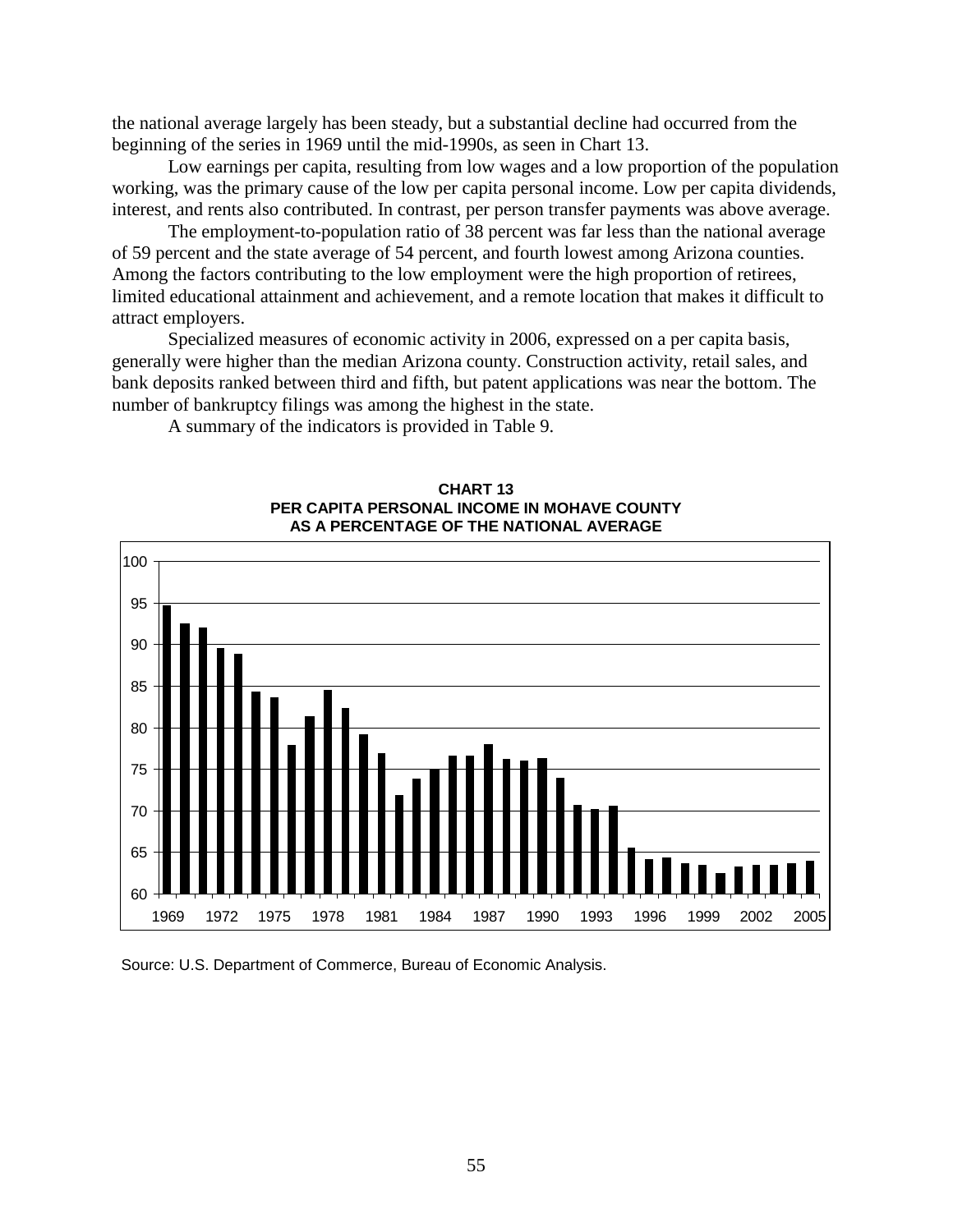### **TABLE 9 INDICATORS FOR MOHAVE COUNTY**

| <b>Demographic Indicators</b>                               |         |                 |                                                        |  |  |
|-------------------------------------------------------------|---------|-----------------|--------------------------------------------------------|--|--|
| <b>Indicator</b><br>Value<br><b>Period</b><br><b>Source</b> |         |                 |                                                        |  |  |
| Population                                                  | 193,035 | July 1, 2006    | U.S. Department of                                     |  |  |
| <b>Births</b>                                               | 2,313   | 7/1/05-6/30/06  | Commerce, Census Bureau                                |  |  |
| Deaths                                                      | 2,420   | 7/1/05-6/30/06  |                                                        |  |  |
| <b>Net Domestic Migration</b>                               | 6,325   | 7/1/05-6/30/06  |                                                        |  |  |
| Immigration                                                 | 313     | 7/1/05-6/30/06  |                                                        |  |  |
| Population                                                  | 198,320 | July 1, 2006    | Arizona Department of<br><b>Economic Security</b>      |  |  |
| <b>Births</b>                                               | 2,237   | 2005            | Arizona Department of                                  |  |  |
| Deaths                                                      | 2,345   | 2005            | <b>Health Services</b>                                 |  |  |
| Birth Rate (per 1,000)                                      | 11.9    | 2005            |                                                        |  |  |
| Death Rate (per 1,000)                                      | 12.5    | 2005            |                                                        |  |  |
| In-Migration                                                | 14,134  | Spring 2004-05  | U.S. Internal Revenue Service                          |  |  |
| Out-Migration                                               | 8,524   | Spring 2004-05  |                                                        |  |  |
| <b>Net Migration</b>                                        | 5,610   | Spring 2004-05  |                                                        |  |  |
| Net Migration, Same State                                   | $-171$  | Spring 2004-05  |                                                        |  |  |
| Net Migration, Different State                              | 5,742   | Spring 2004-05  |                                                        |  |  |
| <b>School Enrollment</b>                                    | 27,955  | October 1, 2006 | Arizona Dept of Education                              |  |  |
| Driver Licenses Issued                                      | 45,040  | 7/1/06-6/30/07  | Arizona Department of                                  |  |  |
| Vehicle Registrations, Noncommercial                        | 175,143 | June 30, 2007   | Transportation                                         |  |  |
| <b>Medicare Enrollees</b>                                   | 37,838  | July 1, 2003    | U.S. Department of Health and<br><b>Human Services</b> |  |  |
| <b>Social Security Recipients</b>                           | 50,255  | December 2006   | <b>U.S. Social Security</b>                            |  |  |
| Number 65 or Older                                          | 35,270  | December 2006   | Administration                                         |  |  |

| <b>Indicator</b>                   | Value       | <b>Period</b> | <b>Source</b>                      |
|------------------------------------|-------------|---------------|------------------------------------|
| Personal Income (000)              | \$4,115,919 | 2005          | U.S. Department of Commerce,       |
| Earnings, Place of Work (000)      | \$2,168,165 | 2005          | <b>Bureau of Economic Analysis</b> |
| Dividends, Interest, Rent (000)    | \$649,019   | 2005          |                                    |
| Transfer Payments (000)            | \$1,071,933 | 2005          |                                    |
| Wages & Salaries (000)             | \$1,559,756 | 2005          |                                    |
| Proprietors' Income (000)          | \$269,597   | 2005          |                                    |
| Per Capita Personal Income         | \$22,055    | 2005          |                                    |
| Percentage of National Average     | 64.0        | 2005          |                                    |
| Earnings per Employee              | \$31,006    | 2005          |                                    |
| Percentage of National Average     | 67.7        | 2005          |                                    |
| Average Wage                       | \$28,406    | 2005          |                                    |
| Percentage of National Average     | 70.8        | 2005          |                                    |
| Average Nonfarm Proprietors Income | \$18,740    | 2005          |                                    |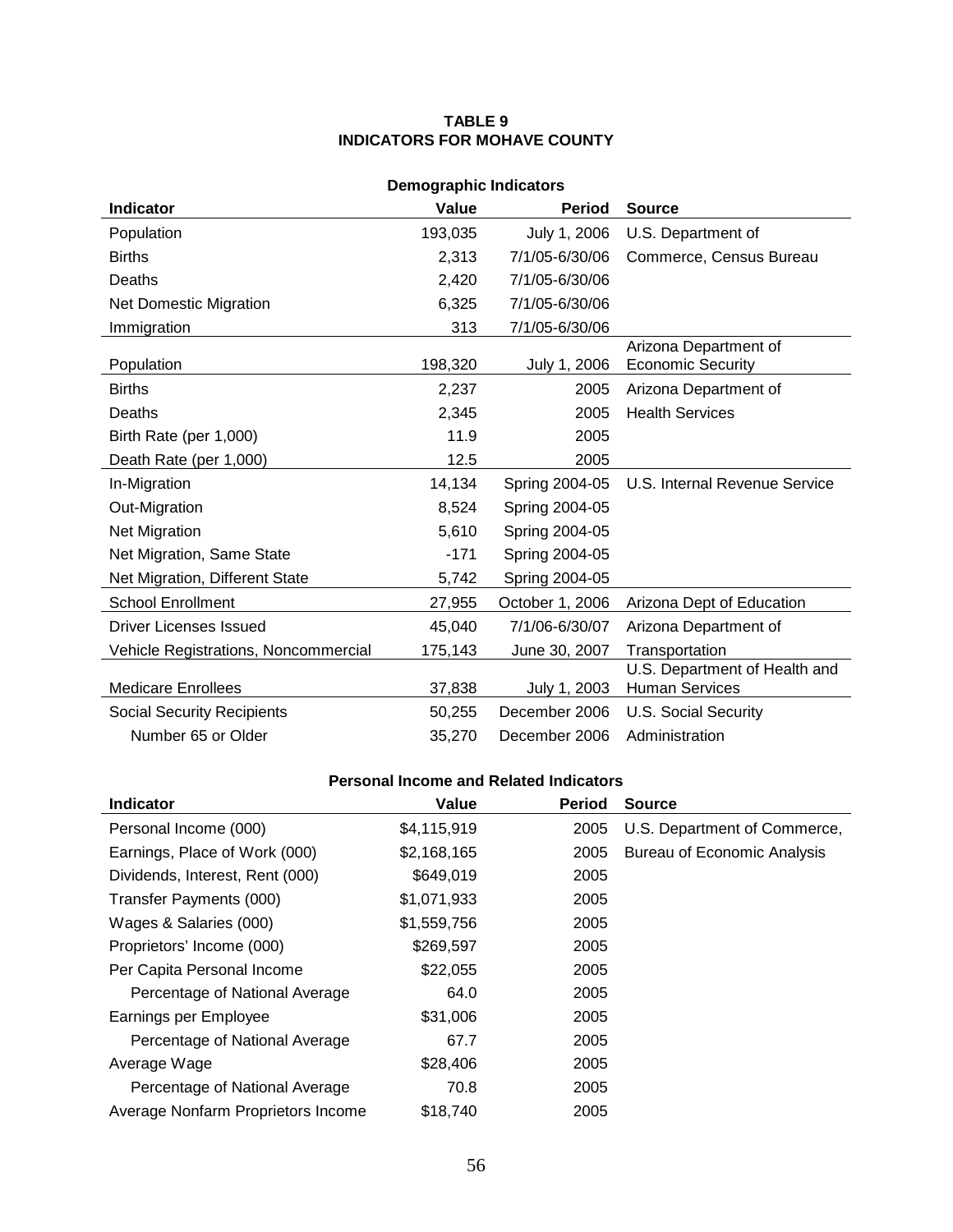## **TABLE 9 (continued)**

| <b>Employment Indicators</b> |  |
|------------------------------|--|
|------------------------------|--|

| <b>Indicator</b>           | Value    | <b>Period</b> | <b>Source</b>                      |
|----------------------------|----------|---------------|------------------------------------|
| <b>Total Employment</b>    | 69,927   | 2005          | U.S. Department of Commerce,       |
| Wage and Salary Employment | 54,909   | 2005          | <b>Bureau of Economic Analysis</b> |
| Proprietors' Employment    | 15,018   | 2005          |                                    |
| Wage & Salary Employment   | 54,717   | 2006          | Arizona Department of              |
| Wage & Salary Employment   | 55,500   | 2006          | Economic Security and U.S.         |
| Occupational Employment    | 53.660   | 2006          | Department of Labor, Bureau of     |
| Occupational Mean Wage     | \$30,648 | 2006          | <b>Labor Statistics</b>            |
| Occupational Median Wage   | \$25,155 | 2006          |                                    |
| Unemployment Rate          | 4.3      | 2006          |                                    |
|                            |          |               | U.S. Department of Commerce,       |
| Wage & Salary Employment   | 46.737   | 2005          | Census Bureau                      |

| <b>Other Economic Indicators</b> |             |               |                              |
|----------------------------------|-------------|---------------|------------------------------|
| <b>Indicator</b>                 | Value       | <b>Period</b> | <b>Source</b>                |
|                                  |             |               | U.S. Patent and Trademark    |
| <b>Patent Applications</b>       | 13          | 2006          | Office                       |
|                                  |             |               | Arizona Department of        |
| Taxable Retail Sales (000)       | \$1,550,499 | 2006          | Revenue                      |
|                                  |             |               | U.S. Department of           |
| Number of Housing Units          | 98,732      | 2006          | Commerce, Census Bureau      |
| New Housing Units Authorized     | 3,164       | 2006          | Arizona State University,    |
| Value of Building Permits (000)  | \$534,398   | 2006          | <b>Realty Studies</b>        |
|                                  |             |               | U.S. Federal Deposit         |
| Banking Deposits (000,000)       | \$2,411     | 2006          | <b>Insurance Corporation</b> |
| <b>Bankruptcy Filings</b>        | 219         | 2006          | U.S. Bankruptcy Court        |

| <b>Indicator</b>                       | Value       | <b>Period</b> | <b>Source</b>           |
|----------------------------------------|-------------|---------------|-------------------------|
| <b>Dropout Rate</b>                    | 8.2%        | 2005-06 FY    | Arizona Department of   |
| Graduation Rate (4-year)               | 71.1%       | Class of 2005 | Education               |
| AIMS Test, 10th Grade - Math           | 59%         | Spring 2007   |                         |
| Reading                                | 72%         | Spring 2007   |                         |
| Writing                                | 68%         | Spring 2007   |                         |
| AIMS/Terranova, Grades 2-9 - Math      | 50%         | Spring 2007   |                         |
| Reading                                | 51%         | Spring 2007   |                         |
| Language                               | 52%         | Spring 2007   |                         |
| Free & Reduced Price Lunch Eligibility | 54%         | March 2007    |                         |
|                                        |             |               | U.S. Federal Bureau of  |
| <b>Number of Violent Crimes</b>        | 607         | 2005          | Investigation           |
|                                        |             |               | U.S. Department of      |
| Federal Expenditures (000)             | \$1,114,369 | 2005 FY       | Commerce, Census Bureau |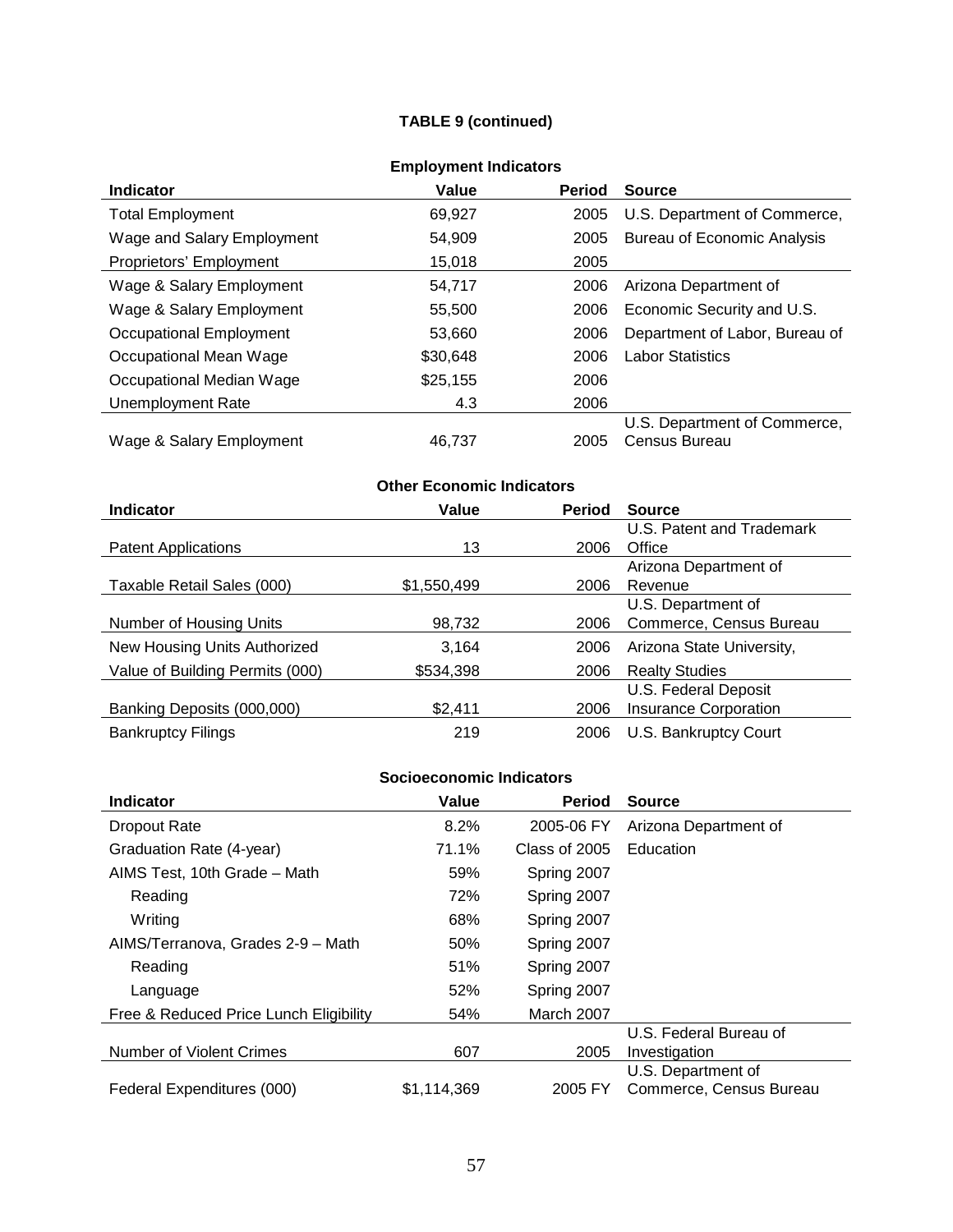### **Navajo County**

Navajo County consists of 9,959 square miles in northeastern Arizona. With 55 percent of the land in Indian reservations, only 30 percent is privately owned, the third-highest proportion among Arizona counties. Holbrook, with a population of about 5,000, is the county seat; Show Low is the largest incorporated place with less than 11,000 residents. Information about the county's history, population, labor force, industrial facilities, infrastructure, and tax structure can be obtained at the Arizona Department of Commerce web site at [http://www.azcommerce.com/SiteSel/Profiles/.](http://www.azcommerce.com/SiteSel/Profiles/)

Mining and the federal government are the primary driving forces in the Navajo County economy. Rail transportation, a newsprint mill, electric power generation, and tourism contribute.

#### **Demographic and Socioeconomic Indicators**

The demographic profile of the county's residents is much different than the state average. According to the 2000 census, the median age of Navajo County residents was 30, one of the lowest figures in the state. The county had the state's second-highest share of children and among the lowest shares of residents of working age and of retirement age. The racial/ethnic distribution was much different from the state average, with close to half of the residents being Native American. The foreign-born proportion was one of the lowest in the state. Educational attainment was considerably less than the state average.

Navajo County's population in 2006 was estimated at 111,399 by the U.S. Census Bureau and 113,470 by the Arizona Department of Economic Security. Using the Census Bureau estimate, the population rose 14 percent from 2000 to 2006, double the national average and in the middle of the Arizona counties. The somewhat fast growth is a result of net in-migration, from within Arizona and from other states, and net natural increase (more births than deaths). The crude birth rate is one of the highest in the state.

Students in Navajo County have test scores below the state average, based on both normreferenced and standards-based tests. The dropout rate is slightly above average. The percentage eligible for free and reduced price lunch, a proxy for poverty, is above average.

Navajo County received \$879 million in federal funds from various programs in fiscal year 2005, or \$8,104 per resident, a little more than the state and national averages. Navajo County received the second-highest per person funding in the state in the grants category.

#### **Economic Indicators**

Earnings per employee, a proxy for productivity, was a low \$32,425 in Navajo County in 2005 — 29 percent less than the national average and ninth among the Arizona counties. It was below average because of a subpar average wage of \$30,484 — 24 percent less than the U.S. average and less than the state average, but in the middle of the counties — and average proprietors' income being among the lowest in the state.

Per capita personal income, a measure of individual economic well-being, was a very low \$18,380 in Navajo County in 2005, the lowest in the state and 47 percent less than the national average. The figure relative to the national average had been higher during most of the 1970s and 1980s, as seen in Chart 14.

Very low earnings per person, resulting from low wages and a very low proportion of the population working, was the primary cause of the low per capita personal income. Very low per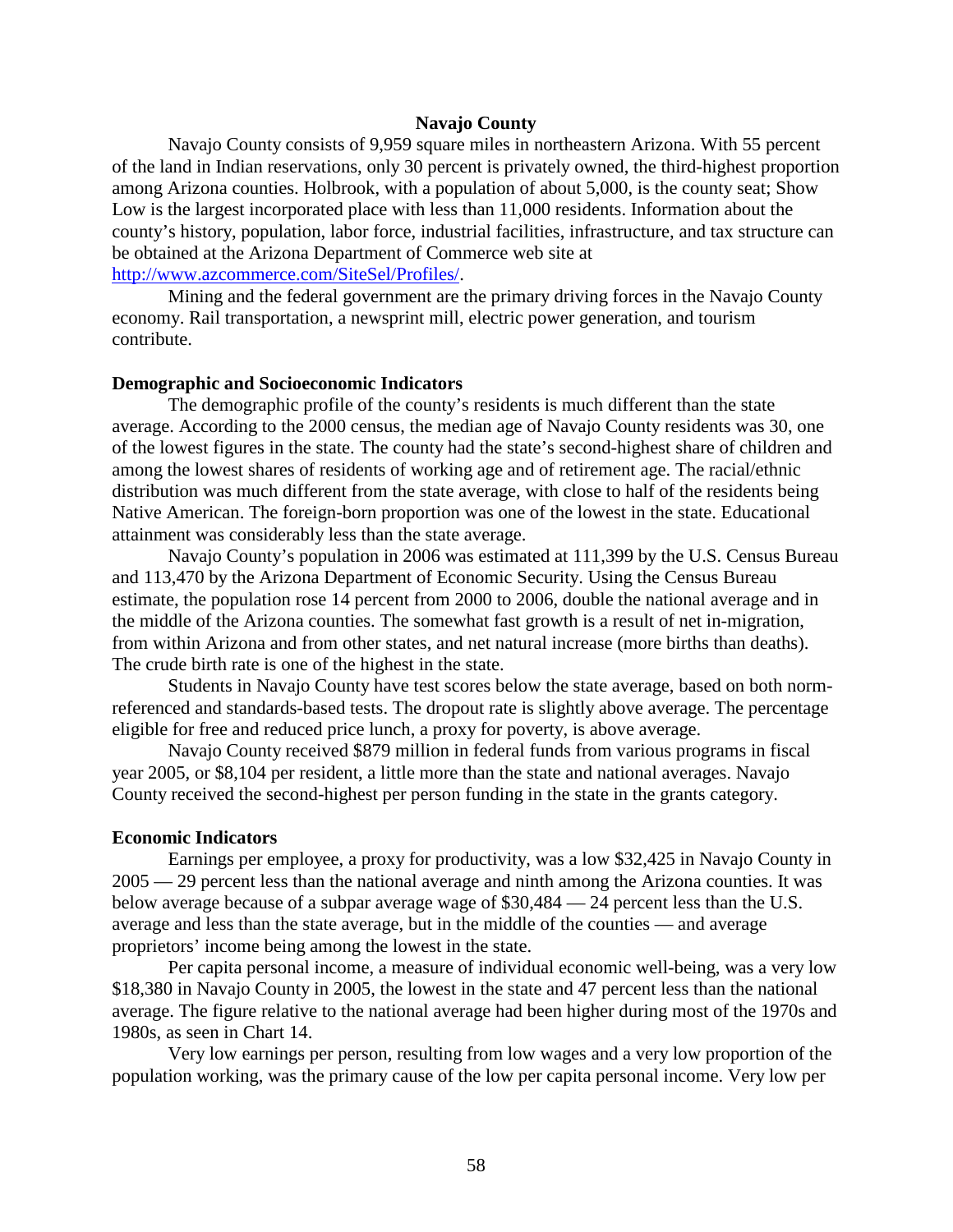capita dividends, interest, and rent also contributed. In contrast, per person transfer payments was above average.

The employment-to-population ratio of 36 percent was far less than the national average of 59 percent and the state average of 54 percent, and third lowest among Arizona counties. Among the factors contributing to the low employment were the high proportion of children, limited educational attainment and achievement, and a remote location that makes it difficult to attract employers. The unemployment rate also is among the highest in the state.

Specialized measures of economic activity in 2006, expressed on a per capita basis, ranged from the middle to the bottom of the Arizona counties. Construction activity and retail sales were in the middle of the counties, but patent applications was lowest and bank deposits per capita was near the bottom. The number of bankruptcy filings also was worse than average.

A summary of the indicators is provided in Table 10.



**CHART 14 PER CAPITA PERSONAL INCOME IN NAVAJO COUNTY AS A PERCENTAGE OF THE NATIONAL AVERAGE**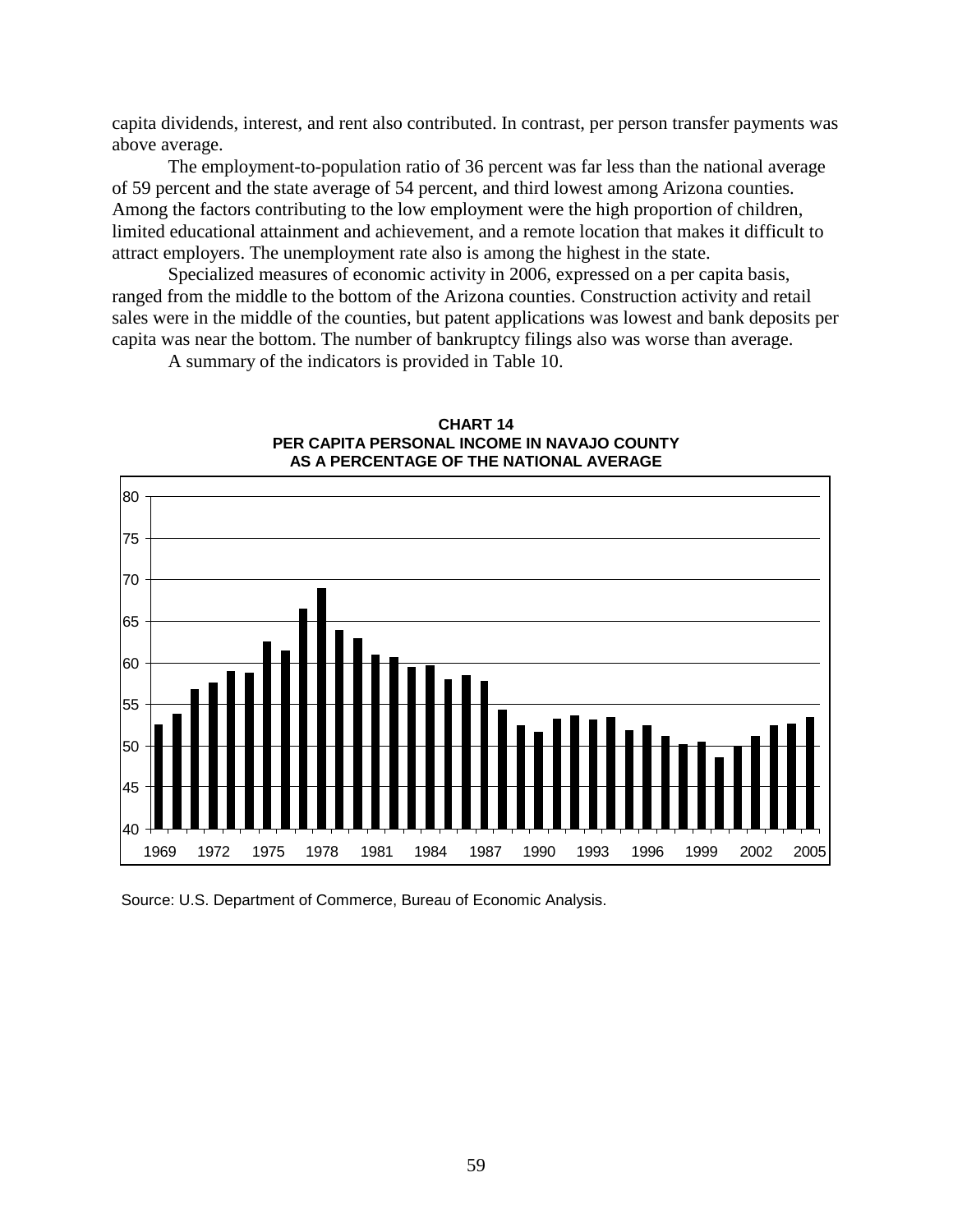### **TABLE 10 INDICATORS FOR NAVAJO COUNTY**

| <b>Demographic Indicators</b>        |         |                 |                                                        |  |
|--------------------------------------|---------|-----------------|--------------------------------------------------------|--|
| <b>Indicator</b>                     | Value   | <b>Period</b>   | <b>Source</b>                                          |  |
| Population                           | 111,399 | July 1, 2006    | U.S. Department of                                     |  |
| <b>Births</b>                        | 1,862   | 7/1/05-6/30/06  | Commerce, Census Bureau                                |  |
| Deaths                               | 803     | 7/1/05-6/30/06  |                                                        |  |
| Net Domestic Migration               | 1,793   | 7/1/05-6/30/06  |                                                        |  |
| Immigration                          | 66      | 7/1/05-6/30/06  |                                                        |  |
| Population                           | 113,470 | July 1, 2006    | Arizona Department of<br><b>Economic Security</b>      |  |
| <b>Births</b>                        | 1,903   | 2005            | Arizona Department of                                  |  |
| Deaths                               | 802     | 2005            | <b>Health Services</b>                                 |  |
| Birth Rate (per 1,000)               | 17.3    | 2005            |                                                        |  |
| Death Rate (per 1,000)               | 7.3     | 2005            |                                                        |  |
| In-Migration                         | 6,227   | Spring 2004-05  | U.S. Internal Revenue Service                          |  |
| Out-Migration                        | 5,462   | Spring 2004-05  |                                                        |  |
| Net Migration                        | 765     | Spring 2004-05  |                                                        |  |
| Net Migration, Same State            | 374     | Spring 2004-05  |                                                        |  |
| Net Migration, Different State       | 405     | Spring 2004-05  |                                                        |  |
| <b>School Enrollment</b>             | 28,800  | October 1, 2006 | Arizona Dept of Education                              |  |
| Driver Licenses Issued               | 20,165  | 7/1/06-6/30/07  | Arizona Department of                                  |  |
| Vehicle Registrations, Noncommercial | 79,485  | June 30, 2007   | Transportation                                         |  |
| <b>Medicare Enrollees</b>            | 12,559  | July 1, 2003    | U.S. Department of Health and<br><b>Human Services</b> |  |
| <b>Social Security Recipients</b>    | 17,390  | December 2006   | <b>U.S. Social Security</b>                            |  |
| Number 65 or Older                   | 10,750  | December 2006   | Administration                                         |  |

| <b>Indicator</b>                   | Value       | <b>Period</b> | <b>Source</b>                      |
|------------------------------------|-------------|---------------|------------------------------------|
| Personal Income (000)              | \$1,994,113 | 2005          | U.S. Department of Commerce,       |
| Earnings, Place of Work (000)      | \$1,248,412 | 2005          | <b>Bureau of Economic Analysis</b> |
| Dividends, Interest, Rent (000)    | \$229,844   | 2005          |                                    |
| Transfer Payments (000)            | \$683,390   | 2005          |                                    |
| Wages & Salaries (000)             | \$912,143   | 2005          |                                    |
| Proprietors' Income (000)          | \$93,893    | 2005          |                                    |
| Per Capita Personal Income         | \$18,380    | 2005          |                                    |
| Percentage of National Average     | 53.3        | 2005          |                                    |
| Earnings per Employee              | \$32,425    | 2005          |                                    |
| Percentage of National Average     | 70.8        | 2005          |                                    |
| Average Wage                       | \$30,484    | 2005          |                                    |
| Percentage of National Average     | 75.9        | 2005          |                                    |
| Average Nonfarm Proprietors Income | \$12,359    | 2005          |                                    |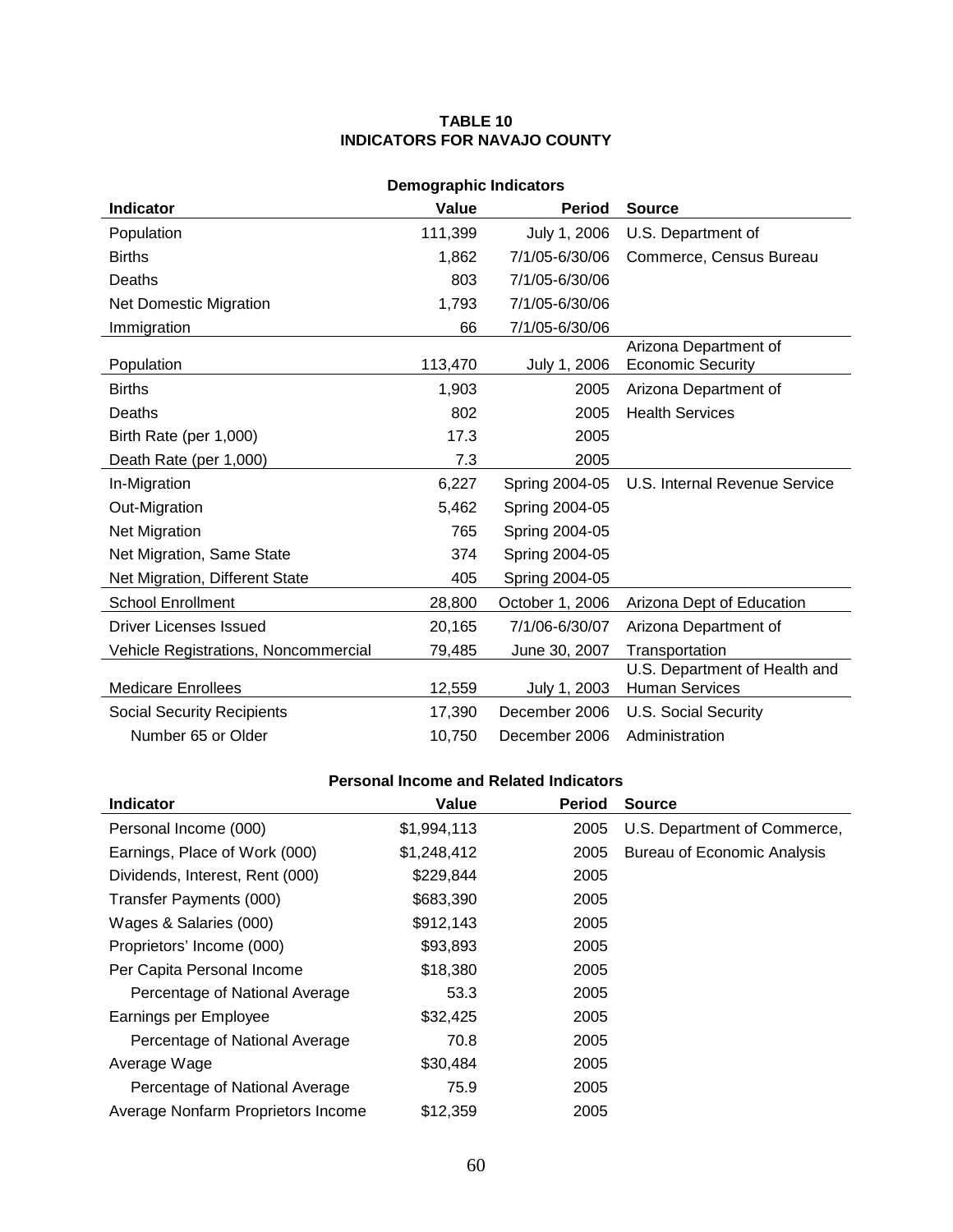## **TABLE 10 (continued)**

| Enipio ynicht maioators       |          |               |                                    |  |
|-------------------------------|----------|---------------|------------------------------------|--|
| <b>Indicator</b>              | Value    | <b>Period</b> | <b>Source</b>                      |  |
| <b>Total Employment</b>       | 38,501   | 2005          | U.S. Department of Commerce,       |  |
| Wage and Salary Employment    | 29,922   | 2005          | <b>Bureau of Economic Analysis</b> |  |
| Proprietors' Employment       | 8,579    | 2005          |                                    |  |
| Wage & Salary Employment, CEW | 28.324   | 2006          | Arizona Department of              |  |
| Wage & Salary Employment, CES | 29,925   | 2006          | Economic Security and U.S.         |  |
| Occupational Employment       | 28,030   | 2006          | Department of Labor, Bureau of     |  |
| Occupational Mean Wage        | \$32,005 | 2006          | <b>Labor Statistics</b>            |  |
| Occupational Median Wage      | \$26,866 | 2006          |                                    |  |
| Unemployment Rate             | 7.3%     | 2006          |                                    |  |
|                               |          |               | U.S. Department of Commerce,       |  |
| Wage & Salary Employment, CBP | 18.345   | 2005          | Census Bureau                      |  |

## **Employment Indicators**

# **Other Economic Indicators**

| <b>Indicator</b>                | Value     | <b>Period</b> | <b>Source</b>                |
|---------------------------------|-----------|---------------|------------------------------|
|                                 |           |               | U.S. Patent and Trademark    |
| <b>Patent Applications</b>      | 3         | 2006          | Office                       |
|                                 |           |               | Arizona Department of        |
| Taxable Retail Sales (000)      | \$788,486 | 2006          | Revenue                      |
|                                 |           |               | U.S. Department of           |
| Number of Housing Units         | 52,631    | 2006          | Commerce, Census Bureau      |
| New Housing Units Authorized    | 1,465     | 2006          | Arizona State University,    |
| Value of Building Permits (000) | \$244,639 | 2006          | <b>Realty Studies</b>        |
|                                 |           |               | U.S. Federal Deposit         |
| Banking Deposits (000,000)      | \$621     | 2006          | <b>Insurance Corporation</b> |
| <b>Bankruptcy Filings</b>       | 88        | 2006          | U.S. Bankruptcy Court        |

| <b>Indicator</b>                       | Value     | <b>Period</b> | <b>Source</b>           |
|----------------------------------------|-----------|---------------|-------------------------|
| <b>Dropout Rate</b>                    | 6.3%      | 2005-06 FY    | Arizona Department of   |
| Graduation Rate (4-year)               | 68.1%     | Class of 2005 | Education               |
| AIMS Test, 10th Grade - Math           | 57%       | Spring 2007   |                         |
| Reading                                | 65%       | Spring 2007   |                         |
| Writing                                | 60%       | Spring 2007   |                         |
| AIMS/Terranova, Grades 2-9 - Math      | 49%       | Spring 2007   |                         |
| Reading                                | 48%       | Spring 2007   |                         |
| Language                               | 47%       | Spring 2007   |                         |
| Free & Reduced Price Lunch Eligibility | 64%       | March 2007    |                         |
|                                        |           |               | U.S. Federal Bureau of  |
| <b>Number of Violent Crimes</b>        | 461       | 2005          | Investigation           |
|                                        |           |               | U.S. Department of      |
| Federal Expenditures (000)             | \$879,188 | 2005 FY       | Commerce, Census Bureau |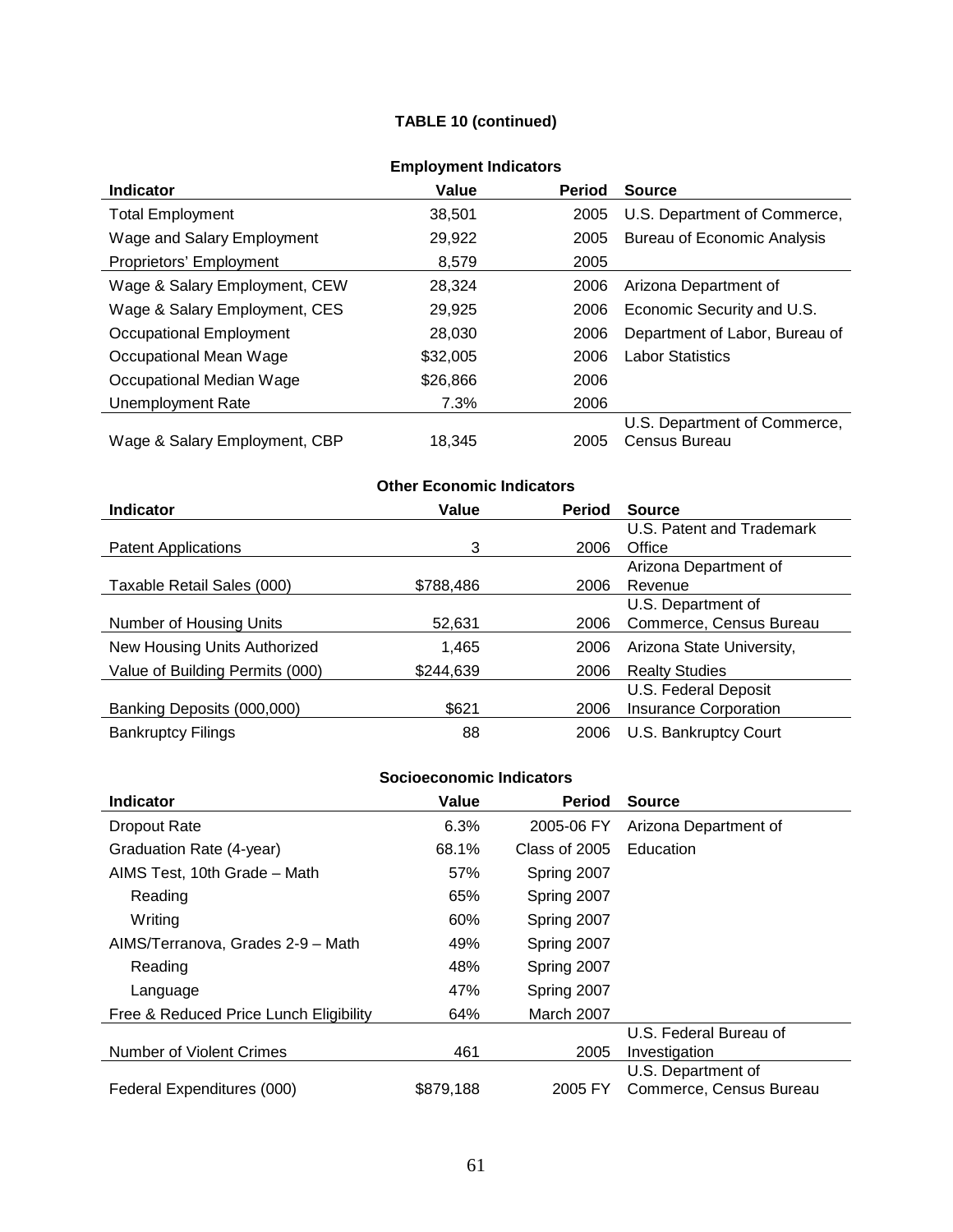### **Pima County**

Pima County consists of 9,189 square miles in south central Arizona. Only 14 percent of land is privately owned; Indian reservations, federal land, and state land are considerable. Tucson is the county seat and Arizona's second largest city with approximately 535,000 residents. Information about the county's history, population, labor force, industrial facilities, infrastructure, and tax structure can be obtained at the Arizona Department of Commerce web site at [http://www.azcommerce.com/SiteSel/Profiles/.](http://www.azcommerce.com/SiteSel/Profiles/)

A variety of activities help drive Pima County's economy. Foremost among these are high-technology activities, the federal government, tourism, and telemarketing and other backoffice operations. The University of Arizona also contributes to the Pima County economy.

#### **Demographic and Socioeconomic Indicators**

The demographic profile of the county's residents is close to the state average. According to the 2000 census, the median age of Pima County residents was 36, slightly more than the state average. The county had the state's third-highest share of residents of working age, and a slightly above-average share of those of retirement age. The racial/ethnic distribution was close to the state average. The foreign-born proportion was near average. Educational attainment was one of the highest in the state.

Pima County's population in 2006 was estimated at 946,362 by the U.S. Census Bureau and 981,280 by the Arizona Department of Economic Security. Using the Census Bureau estimate, the population rose 12 percent from 2000 to 2006, nearly double the national average and in the middle of the Arizona counties. The somewhat fast growth is a result of net inmigration, primarily from other states but also from other nations. The county's rate of net natural increase (more births than deaths) is below average.

Students in Pima County have test scores close to the state average that rank above the median county, based on both norm-referenced and standards-based tests. The dropout rate is about average. The percentage eligible for free and reduced price lunch, a proxy for poverty, is close to average.

Pima County received \$9.6 billion in federal funds from various programs in fiscal year 2005, or more than \$10,000 per resident, the third-highest per capita figure among the counties. Pima County received the third-highest per person funding in the state in the procurement contracts category.

#### **Economic Indicators**

Earnings per employee, a proxy for productivity, was \$38,102 in Pima County in 2005 — 17 percent less than the national average and less than the state average, but fifth among the Arizona counties. It was below average because of a subpar average wage of \$35,259 — 12 percent less than the U.S. average and less than the state average, but fourth highest of the counties — and low average proprietors' income (though above the middle of the counties).

Per capita personal income, a measure of individual economic well-being, was \$28,869 in Pima County in 2005, second highest in the state but 16 percent less than the national average. The percentage of the national average has been relatively steady since the late 1980s, but at a level lower than in earlier years, as seen in Chart 15.

Low earnings per capita, resulting from low wages and a below-average proportion of the population working, was the cause of the low per capita personal income. Per capita dividends,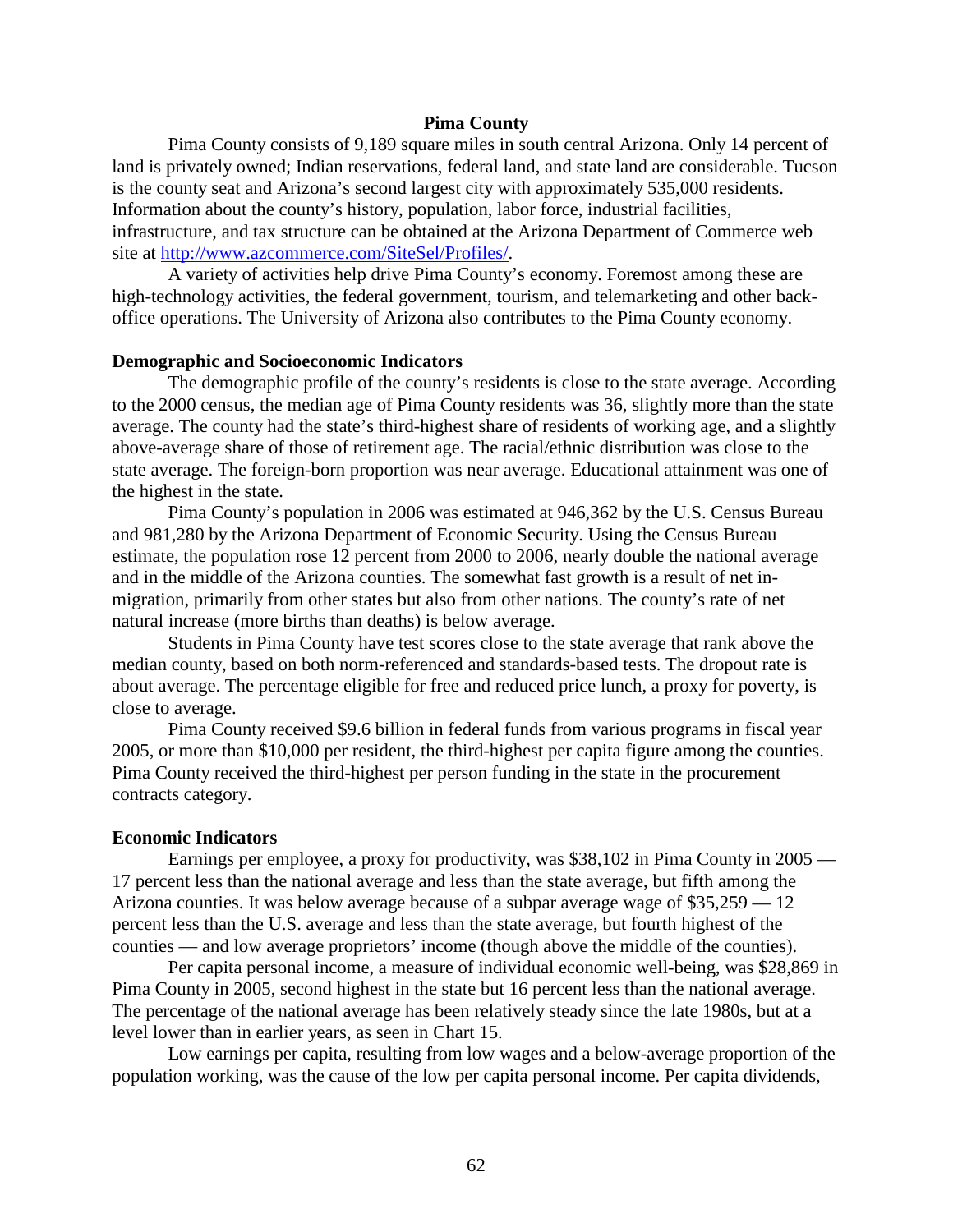interest, and rent (second highest in the state) and transfer payments each was slightly above the national average.

The employment-to-population ratio of 53 percent was less than the national average of 59 percent and the state average of 54 percent, but fourth highest among Arizona counties. Among the factors contributing to the somewhat low employment was the slightly above-average share of senior citizens.

Specialized measures of economic activity in 2006, expressed on a per capita basis, ranged from the highest in the state to below the middle of the Arizona counties. The patent applications measure was the highest in the state, and retail sales and bank deposits ranked above the middle, but construction activity was below the middle of the counties. The number of bankruptcies filed was above average.

A summary of the indicators is provided in Table 11.



#### **CHART 15 PER CAPITA PERSONAL INCOME IN PIMA COUNTY AS A PERCENTAGE OF THE NATIONAL AVERAGE**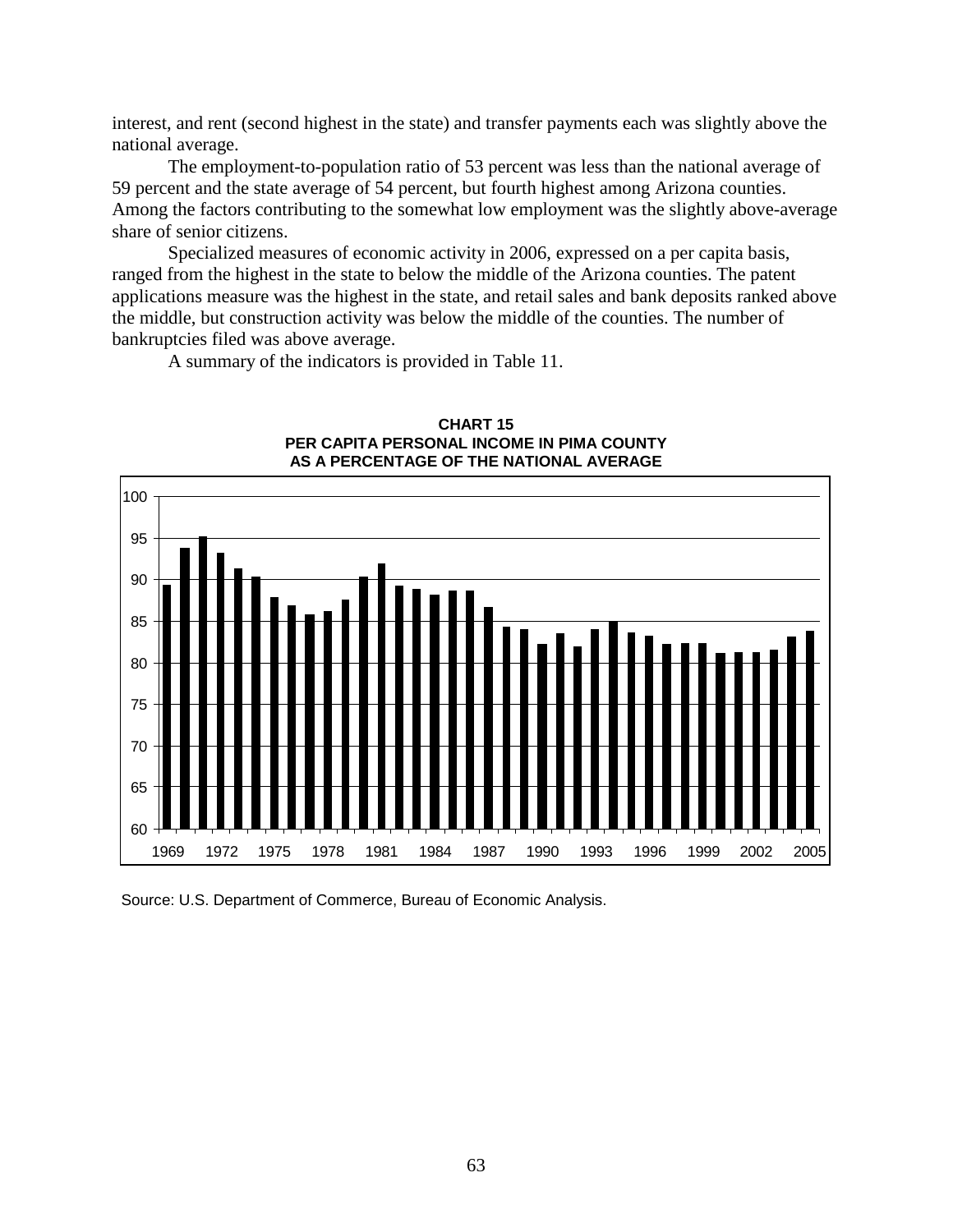### **TABLE 11 INDICATORS FOR PIMA COUNTY**

| <b>Demographic Indicators</b>                               |         |                 |                                                        |  |  |  |
|-------------------------------------------------------------|---------|-----------------|--------------------------------------------------------|--|--|--|
| <b>Indicator</b><br>Value<br><b>Period</b><br><b>Source</b> |         |                 |                                                        |  |  |  |
| Population                                                  | 946,362 | July 1, 2006    | U.S. Department of                                     |  |  |  |
| <b>Births</b>                                               | 13,257  | 7/1/05-6/30/06  | Commerce, Census Bureau                                |  |  |  |
| Deaths                                                      | 7,738   | 7/1/05-6/30/06  |                                                        |  |  |  |
| <b>Net Domestic Migration</b>                               | 12,339  | 7/1/05-6/30/06  |                                                        |  |  |  |
| Immigration                                                 | 3,498   | 7/1/05-6/30/06  |                                                        |  |  |  |
| Population                                                  | 981,280 | July 1, 2006    | Arizona Department of<br><b>Economic Security</b>      |  |  |  |
| <b>Births</b>                                               | 12,976  | 2005            | Arizona Department of                                  |  |  |  |
| Deaths                                                      | 7,948   | 2005            | <b>Health Services</b>                                 |  |  |  |
| Birth Rate (per 1,000)                                      | 13.6    | 2005            |                                                        |  |  |  |
| Death Rate (per 1,000)                                      | 8.3     | 2005            |                                                        |  |  |  |
| In-Migration                                                | 38,038  | Spring 2004-05  | U.S. Internal Revenue Service                          |  |  |  |
| Out-Migration                                               | 30,153  | Spring 2004-05  |                                                        |  |  |  |
| <b>Net Migration</b>                                        | 7,885   | Spring 2004-05  |                                                        |  |  |  |
| Net Migration, Same State                                   | -598    | Spring 2004-05  |                                                        |  |  |  |
| Net Migration, Different State                              | 8,016   | Spring 2004-05  |                                                        |  |  |  |
| <b>School Enrollment</b>                                    | 151,719 | October 1, 2006 | Arizona Dept of Education                              |  |  |  |
| Driver Licenses Issued                                      | 192,798 | 7/1/06-6/30/07  | Arizona Department of                                  |  |  |  |
| Vehicle Registrations, Noncommercial                        | 619,974 | June 30, 2007   | Transportation                                         |  |  |  |
| <b>Medicare Enrollees</b>                                   | 134,558 | July 1, 2003    | U.S. Department of Health and<br><b>Human Services</b> |  |  |  |
| <b>Social Security Recipients</b>                           | 164,585 | December 2006   | U.S. Social Security                                   |  |  |  |
| Number 65 or Older                                          | 117,750 | December 2006   | Administration                                         |  |  |  |

| <b>Indicator</b>                   | Value        | <b>Period</b> | <b>Source</b>                      |
|------------------------------------|--------------|---------------|------------------------------------|
| Personal Income (000)              | \$26,703,829 | 2005          | U.S. Department of Commerce,       |
| Earnings, Place of Work (000)      | \$18,523,630 | 2005          | <b>Bureau of Economic Analysis</b> |
| Dividends, Interest, Rent (000)    | \$5,132,396  | 2005          |                                    |
| Transfer Payments (000)            | \$5,012,537  | 2005          |                                    |
| Wages & Salaries (000)             | \$13,593,568 | 2005          |                                    |
| Proprietors' Income (000)          | \$1,722,687  | 2005          |                                    |
| Per Capita Personal Income         | \$28,869     | 2005          |                                    |
| Percentage of National Average     | 83.7         | 2005          |                                    |
| Earnings per Employee              | \$38,102     | 2005          |                                    |
| Percentage of National Average     | 83.2         | 2005          |                                    |
| Average Wage                       | \$35,259     | 2005          |                                    |
| Percentage of National Average     | 87.8         | 2005          |                                    |
| Average Nonfarm Proprietors Income | \$17,132     | 2005          |                                    |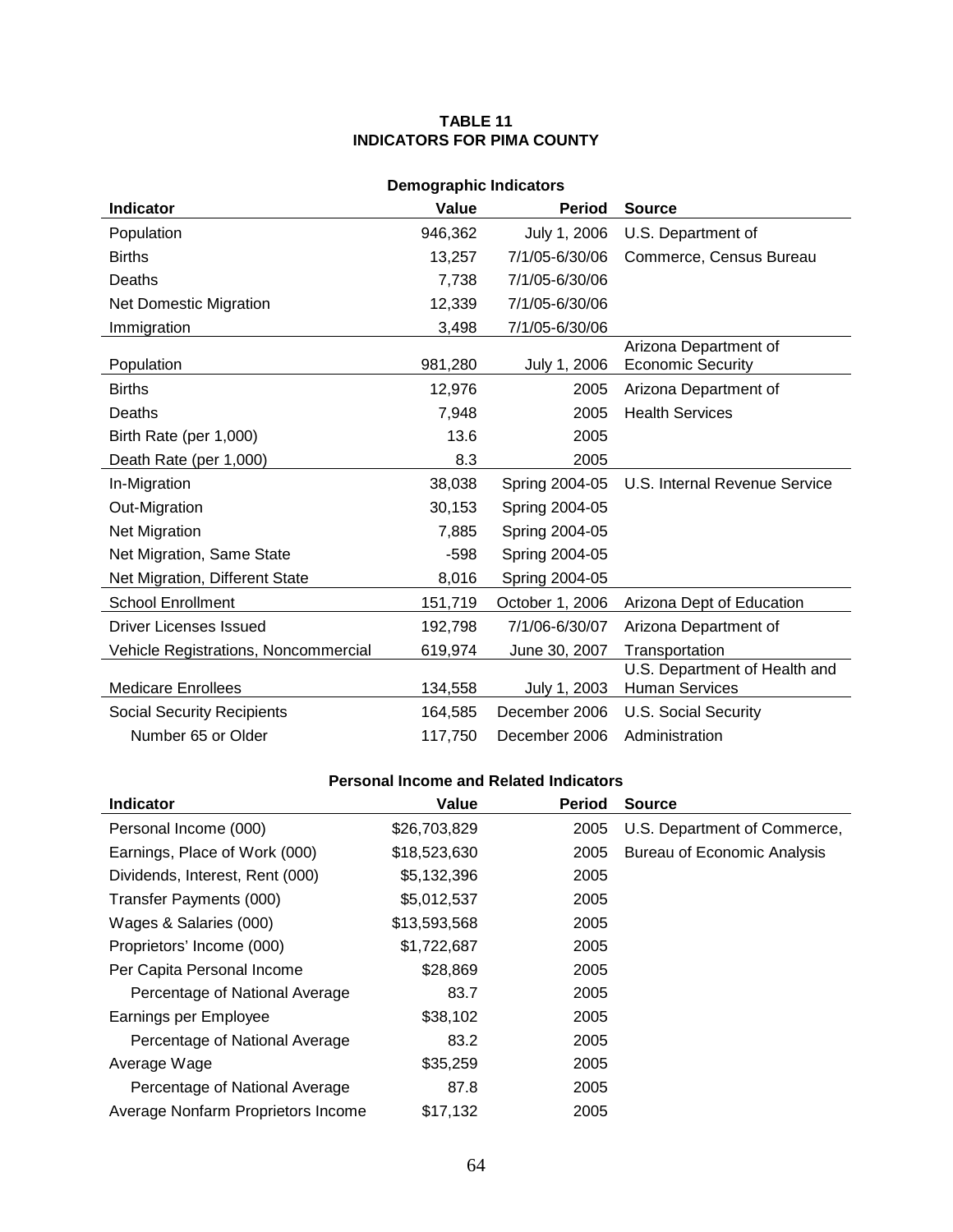## **TABLE 11 (continued)**

| =…p.v ,…v… …w.va.v.v          |          |               |                                    |  |
|-------------------------------|----------|---------------|------------------------------------|--|
| <b>Indicator</b>              | Value    | <b>Period</b> | <b>Source</b>                      |  |
| <b>Total Employment</b>       | 486,165  | 2005          | U.S. Department of Commerce,       |  |
| Wage and Salary Employment    | 385,535  | 2005          | <b>Bureau of Economic Analysis</b> |  |
| Proprietors' Employment       | 100,630  | 2005          |                                    |  |
| Wage & Salary Employment, CEW | 367,546  | 2006          | Arizona Department of              |  |
| Wage & Salary Employment, CES | 399,700  | 2006          | Economic Security and U.S.         |  |
| Occupational Employment       | 368,440  | 2006          | Department of Labor, Bureau of     |  |
| Occupational Mean Wage        | \$36,384 | 2006          | <b>Labor Statistics</b>            |  |
| Occupational Median Wage      | \$26,128 | 2006          |                                    |  |
| Unemployment Rate             | 4.0%     | 2006          |                                    |  |
|                               |          |               | U.S. Department of Commerce,       |  |
| Wage & Salary Employment, CBP | 313,793  | 2005          | Census Bureau                      |  |

## **Employment Indicators**

# **Other Economic Indicators**

| <b>Indicator</b>                | Value       | <b>Period</b> | <b>Source</b>             |
|---------------------------------|-------------|---------------|---------------------------|
|                                 |             |               | U.S. Patent and Trademark |
| <b>Patent Applications</b>      | 1,480       | 2006          | Office                    |
|                                 |             |               | Arizona Department of     |
| Taxable Retail Sales (000)      | \$7,758,004 | 2006          | Revenue                   |
|                                 |             |               | U.S. Department of        |
| Number of Housing Units         | 418,199     | 2006          | Commerce, Census Bureau   |
| New Housing Units Authorized    | 9,082       | 2006          | Arizona State University, |
| Value of Building Permits (000) | \$1,909,048 | 2006          | <b>Realty Studies</b>     |
|                                 |             |               | U.S. Federal Deposit      |
| Banking Deposits (000,000)      | \$11,151    | 2006          | Insurance Corporation     |
| <b>Bankruptcy Filings</b>       | 1,150       | 2006          | U.S. Bankruptcy Court     |

| <b>Indicator</b>                       | Value       | <b>Period</b> | <b>Source</b>           |
|----------------------------------------|-------------|---------------|-------------------------|
| <b>Dropout Rate</b>                    | 5.2%        | 2005-06 FY    | Arizona Department of   |
| Graduation Rate (4-year)               | 77.4%       | Class of 2005 | Education               |
| AIMS Test, 10th Grade - Math           | 65%         | Spring 2007   |                         |
| Reading                                | 73%         | Spring 2007   |                         |
| Writing                                | 73%         | Spring 2007   |                         |
| AIMS/Terranova, Grades 2-9 - Math      | 53%         | Spring 2007   |                         |
| Reading                                | 52%         | Spring 2007   |                         |
| Language                               | 52%         | Spring 2007   |                         |
| Free & Reduced Price Lunch Eligibility | 54%         | March 2007    |                         |
|                                        |             |               | U.S. Federal Bureau of  |
| <b>Number of Violent Crimes</b>        | 6,094       | 2005          | Investigation           |
|                                        |             |               | U.S. Department of      |
| Federal Expenditures (000)             | \$9,560,115 | 2005 FY       | Commerce, Census Bureau |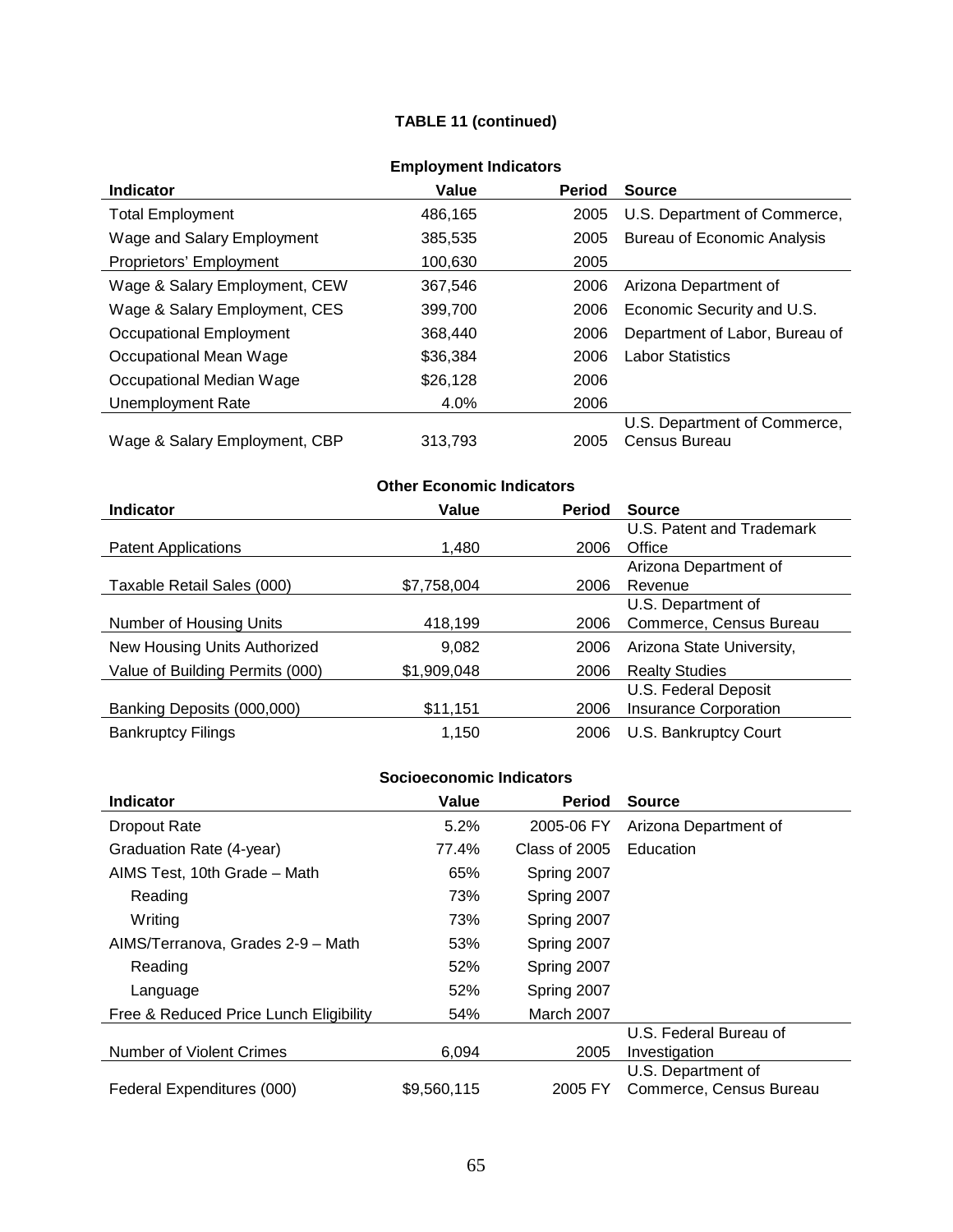### **Pinal County**

Pinal County consists of 5,374 square miles in south central Arizona. Only 22 percent of the land is privately owned, with state government and Indian reservations accounting for much of the land area. Florence, with a population of around 21,000, is the county seat. Casa Grande, with a population of approximately 38,000, is the largest city. Information about the county's history, population, labor force, industrial facilities, infrastructure, and tax structure can be obtained at the Arizona Department of Commerce web site at [http://www.azcommerce.com/SiteSel/Profiles/.](http://www.azcommerce.com/SiteSel/Profiles/)

The old mainstays of agriculture and mining remain the primary driving forces in the Pinal County economy. Manufacturing and correctional facilities contribute.

#### **Demographic and Socioeconomic Indicators**

The demographic profile of the county's residents is close to the state average. According to the 2000 census, the median age of Pinal County residents was 37, slightly more than the state average. The county had a somewhat above-average share of residents of retirement age. The racial/ethnic distribution was close to the state average, with the share of Hispanics a bit above average. The foreign-born proportion was near average, but the share of the foreign born who had entered the country in the last 10 years was the third highest among the counties. Educational attainment was considerably below the state average.

Pinal County's population in 2006 was estimated at 271,059 by the U.S. Census Bureau and 299,875 by the Arizona Department of Economic Security. Using the Census Bureau estimate, the population rose 51 percent from 2000 to 2006, twice as fast as any other Arizona County and eight times faster than the national average. The very fast growth is a result of substantial net in-migration, particularly from within Arizona but also from other states. The rate of net natural increase (more births than deaths) is about average.

Students in Pinal County have test scores below the state average, based on both normreferenced and standards-based tests. The dropout rate is one of the highest in the state. The percentage eligible for free and reduced price lunch, a proxy for poverty, is average.

Pinal County received \$1.2 billion in federal funds from various programs in fiscal year 2005, or \$5,139 per resident, the lowest per capita figure among the counties. Pinal County received the second-lowest per person funding in the state in the salaries and wages category and was third lowest in the retirement and disability payments for individuals category.

#### **Economic Indicators**

Earnings per employee, a proxy for productivity, was \$38,721 in Pinal County in 2005 — 15 percent less than the national average and less than the state average, but fourth among the Arizona counties. It was below average because of an average wage of only \$32,652 — 19 percent less than the U.S. average and less than the state average, but fifth highest of the counties. In contrast, average proprietors' income was the highest in the state and greater than the national average.

Per capita personal income, a measure of individual economic well-being, was a low \$20,835 in Pinal County in 2005 — 10th highest in the state and 40 percent less than the national average. The percentage of the national average fell considerably in the early 1980s and has since fluctuated at this lower level, as seen in Chart 16.

Below-average earnings per person, resulting from low wages and a very low share of the population working in the county, was the primary cause of the low per capita personal income.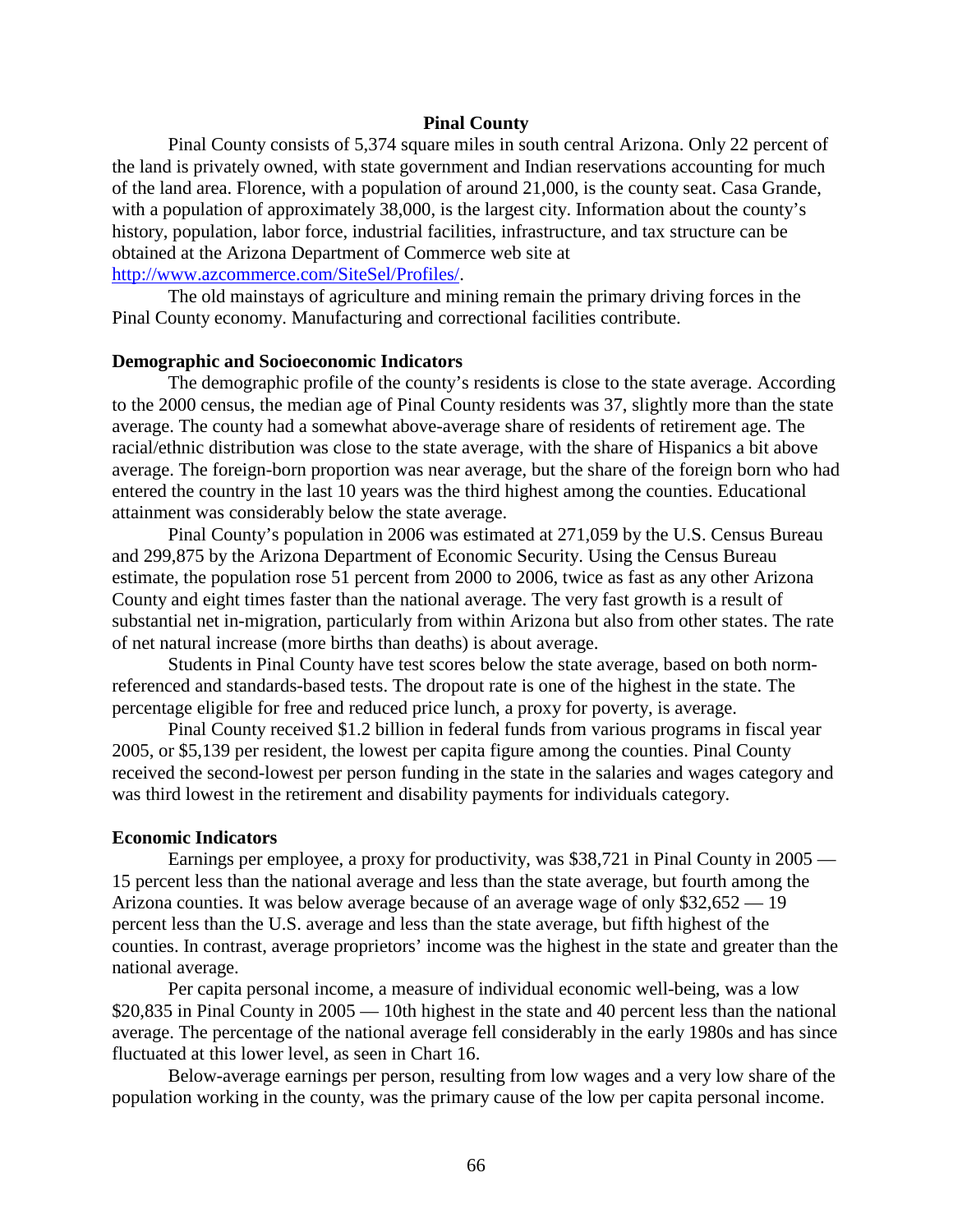Per capita dividends, interest, and rent was quite low. In contrast, per person transfer payments was slightly above the national average, though ranking only 10th in the state.

The employment-to-population ratio of 25 percent was by far the lowest in the state and considerably less than the national average of 59 percent and the state average of 54 percent. The very low employment ratio in large part results from the large number of Pinal County residents who drive into Maricopa (or Pima) County to work. The above-average share of senior citizens also contributes.

Specialized measures of economic activity in 2006, expressed on a per capita basis, ranged from the highest in the state to the lowest. Construction activity was the highest in the state, patent applications were in the middle (though far below the state average), and retail sales and bank deposits ranked second lowest. The number of bankruptcy filings was the highest in the state.

A summary of the indicators is provided in Table 12.



**CHART 16 PER CAPITA PERSONAL INCOME IN PINAL COUNTY AS A PERCENTAGE OF THE NATIONAL AVERAGE**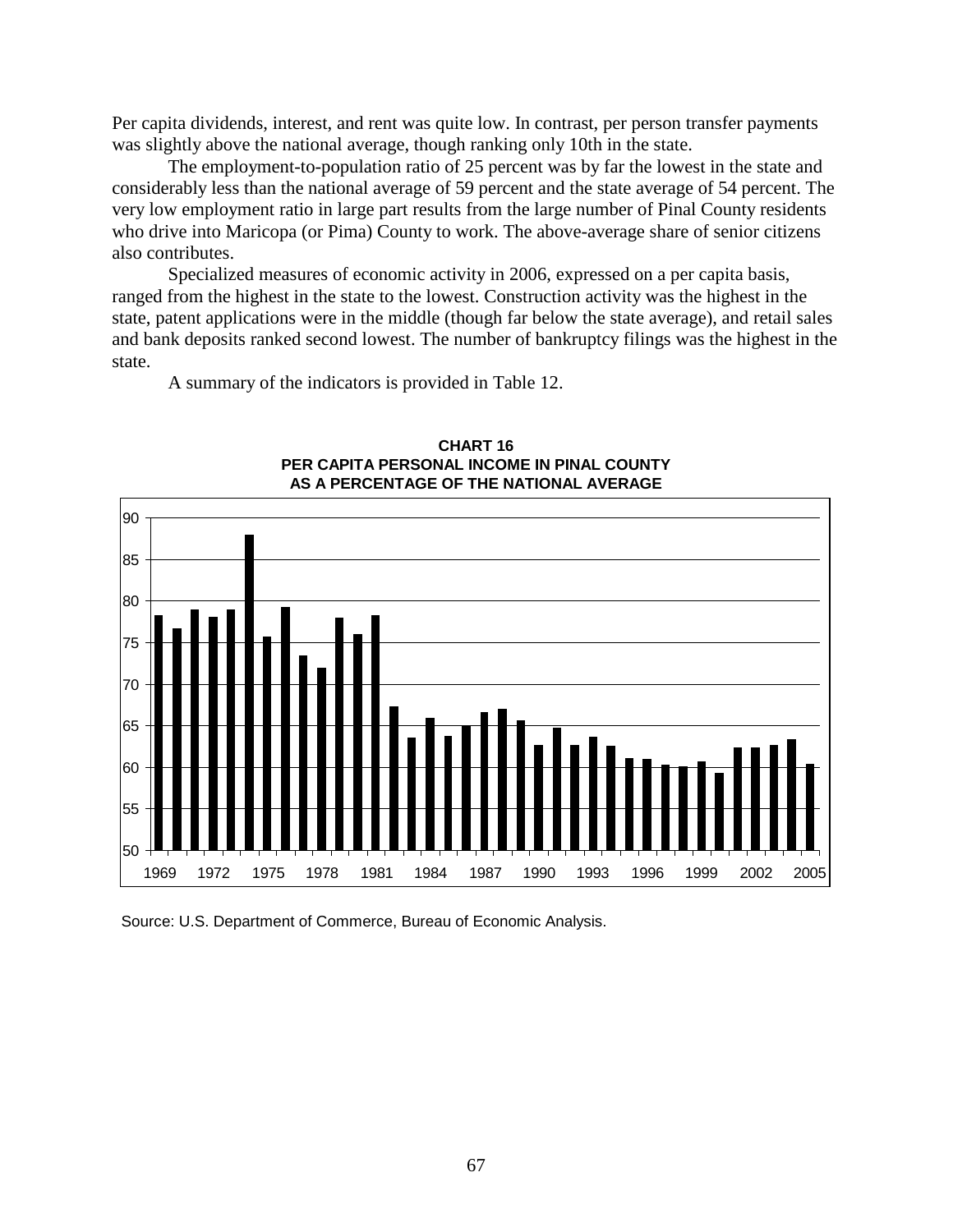### **TABLE 12 INDICATORS FOR PINAL COUNTY**

| <b>Demographic Indicators</b>                               |         |                 |                                                        |  |  |  |
|-------------------------------------------------------------|---------|-----------------|--------------------------------------------------------|--|--|--|
| <b>Indicator</b><br>Value<br><b>Period</b><br><b>Source</b> |         |                 |                                                        |  |  |  |
| Population                                                  | 271,059 | July 1, 2006    | U.S. Department of                                     |  |  |  |
| <b>Births</b>                                               | 3,193   | 7/1/05-6/30/06  | Commerce, Census Bureau                                |  |  |  |
| Deaths                                                      | 1,734   | 7/1/05-6/30/06  |                                                        |  |  |  |
| <b>Net Domestic Migration</b>                               | 29,448  | 7/1/05-6/30/06  |                                                        |  |  |  |
| Immigration                                                 | 629     | 7/1/05-6/30/06  |                                                        |  |  |  |
| Population                                                  | 299,875 | July 1, 2006    | Arizona Department of<br><b>Economic Security</b>      |  |  |  |
| <b>Births</b>                                               | 3,641   | 2005            | Arizona Department of                                  |  |  |  |
| Deaths                                                      | 1,886   | 2005            | <b>Health Services</b>                                 |  |  |  |
| Birth Rate (per 1,000)                                      | 14.8    | 2005            |                                                        |  |  |  |
| Death Rate (per 1,000)                                      | 7.6     | 2005            |                                                        |  |  |  |
| In-Migration                                                | 21,930  | Spring 2004-05  | U.S. Internal Revenue Service                          |  |  |  |
| Out-Migration                                               | 11,805  | Spring 2004-05  |                                                        |  |  |  |
| Net Migration                                               | 10,125  | Spring 2004-05  |                                                        |  |  |  |
| Net Migration, Same State                                   | 5,410   | Spring 2004-05  |                                                        |  |  |  |
| Net Migration, Different State                              | 4,669   | Spring 2004-05  |                                                        |  |  |  |
| <b>School Enrollment</b>                                    | 46,171  | October 1, 2006 | Arizona Dept of Education                              |  |  |  |
| Driver Licenses Issued                                      | 61,079  | 7/1/06-6/30/07  | Arizona Department of                                  |  |  |  |
| Vehicle Registrations, Noncommercial                        | 188,023 | June 30, 2007   | Transportation                                         |  |  |  |
| <b>Medicare Enrollees</b>                                   | 26,803  | July 1, 2003    | U.S. Department of Health and<br><b>Human Services</b> |  |  |  |
| <b>Social Security Recipients</b>                           | 44,570  | December 2006   | <b>U.S. Social Security</b>                            |  |  |  |
| Number 65 or Older                                          | 29,860  | December 2006   | Administration                                         |  |  |  |

| <b>Indicator</b>                   | Value       | <b>Period</b> | <b>Source</b>                      |
|------------------------------------|-------------|---------------|------------------------------------|
| Personal Income (000)              | \$5,001,332 | 2005          | U.S. Department of Commerce,       |
| Earnings, Place of Work (000)      | \$2,315,850 | 2005          | <b>Bureau of Economic Analysis</b> |
| Dividends, Interest, Rent (000)    | \$595,106   | 2005          |                                    |
| Transfer Payments (000)            | \$1,301,794 | 2005          |                                    |
| Wages & Salaries (000)             | \$1,590,675 | 2005          |                                    |
| Proprietors' Income (000)          | \$356,025   | 2005          |                                    |
| Per Capita Personal Income         | \$20,835    | 2005          |                                    |
| Percentage of National Average     | 60.4        | 2005          |                                    |
| Earnings per Employee              | \$38,721    | 2005          |                                    |
| Percentage of National Average     | 84.5        | 2005          |                                    |
| Average Wage                       | \$32,652    | 2005          |                                    |
| Percentage of National Average     | 81.3        | 2005          |                                    |
| Average Nonfarm Proprietors Income | \$18,742    | 2005          |                                    |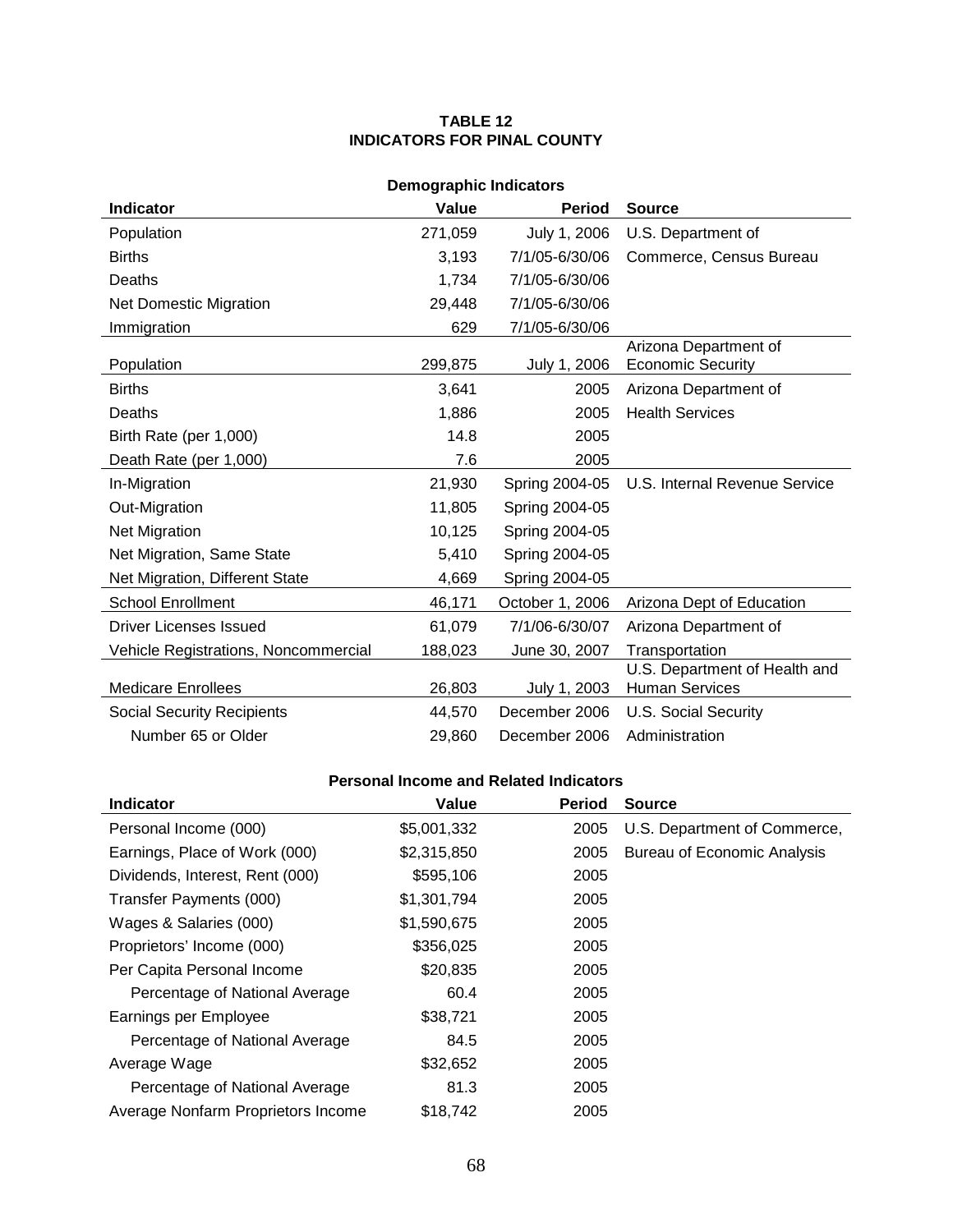## **TABLE 12 (continued)**

| =…p.v ,…v… …w.va.v.v          |          |               |                                |  |
|-------------------------------|----------|---------------|--------------------------------|--|
| Indicator                     | Value    | <b>Period</b> | <b>Source</b>                  |  |
| <b>Total Employment</b>       | 59,809   | 2005          | U.S. Department of Commerce,   |  |
| Wage and Salary Employment    | 48,716   | 2005          | Bureau of Economic Analysis    |  |
| Proprietors' Employment       | 11,093   | 2005          |                                |  |
| Wage & Salary Employment, CEW | 48.520   | 2006          | Arizona Department of          |  |
| Wage & Salary Employment, CES | 47,100   | 2006          | Economic Security and U.S.     |  |
| Occupational Employment       | 47,350   | 2006          | Department of Labor, Bureau of |  |
| Occupational Mean Wage        | \$32,229 | 2006          | <b>Labor Statistics</b>        |  |
| Occupational Median Wage      | \$26,800 | 2006          |                                |  |
| Unemployment Rate             | 5.0%     | 2006          |                                |  |
|                               |          |               | U.S. Department of Commerce,   |  |
| Wage & Salary Employment, CBP | 33.256   | 2005          | Census Bureau                  |  |

## **Employment Indicators**

# **Other Economic Indicators**

| <b>Indicator</b>                | Value       | <b>Period</b> | <b>Source</b>                |
|---------------------------------|-------------|---------------|------------------------------|
|                                 |             |               | U.S. Patent and Trademark    |
| <b>Patent Applications</b>      | 49          | 2006          | Office                       |
|                                 |             |               | Arizona Department of        |
| Taxable Retail Sales (000)      | \$1,023,315 | 2006          | Revenue                      |
|                                 |             |               | U.S. Department of           |
| Number of Housing Units         | 126,854     | 2006          | Commerce, Census Bureau      |
| New Housing Units Authorized    | 11,276      | 2006          | Arizona State University,    |
| Value of Building Permits (000) | \$1,321,085 | 2006          | <b>Realty Studies</b>        |
|                                 |             |               | U.S. Federal Deposit         |
| Banking Deposits (000,000)      | \$1,174     | 2006          | <b>Insurance Corporation</b> |
| <b>Bankruptcy Filings</b>       | 339         | 2006          | U.S. Bankruptcy Court        |

| <b>Indicator</b>                       | Value       | <b>Period</b> | <b>Source</b>           |
|----------------------------------------|-------------|---------------|-------------------------|
| <b>Dropout Rate</b>                    | $7.0\%$     | 2005-06 FY    | Arizona Department of   |
| Graduation Rate (4-year)               | 72.4%       | Class of 2005 | Education               |
| AIMS Test, 10th Grade - Math           | 55%         | Spring 2007   |                         |
| Reading                                | 66%         | Spring 2007   |                         |
| Writing                                | 68%         | Spring 2007   |                         |
| AIMS/Terranova, Grades 2-9 - Math      | 46%         | Spring 2007   |                         |
| Reading                                | 48%         | Spring 2007   |                         |
| Language                               | 47%         | Spring 2007   |                         |
| Free & Reduced Price Lunch Eligibility | 51%         | March 2007    |                         |
|                                        |             |               | U.S. Federal Bureau of  |
| Number of Violent Crimes               | 936         | 2005          | Investigation           |
|                                        |             |               | U.S. Department of      |
| Federal Expenditures (000)             | \$1,233,667 | 2005 FY       | Commerce, Census Bureau |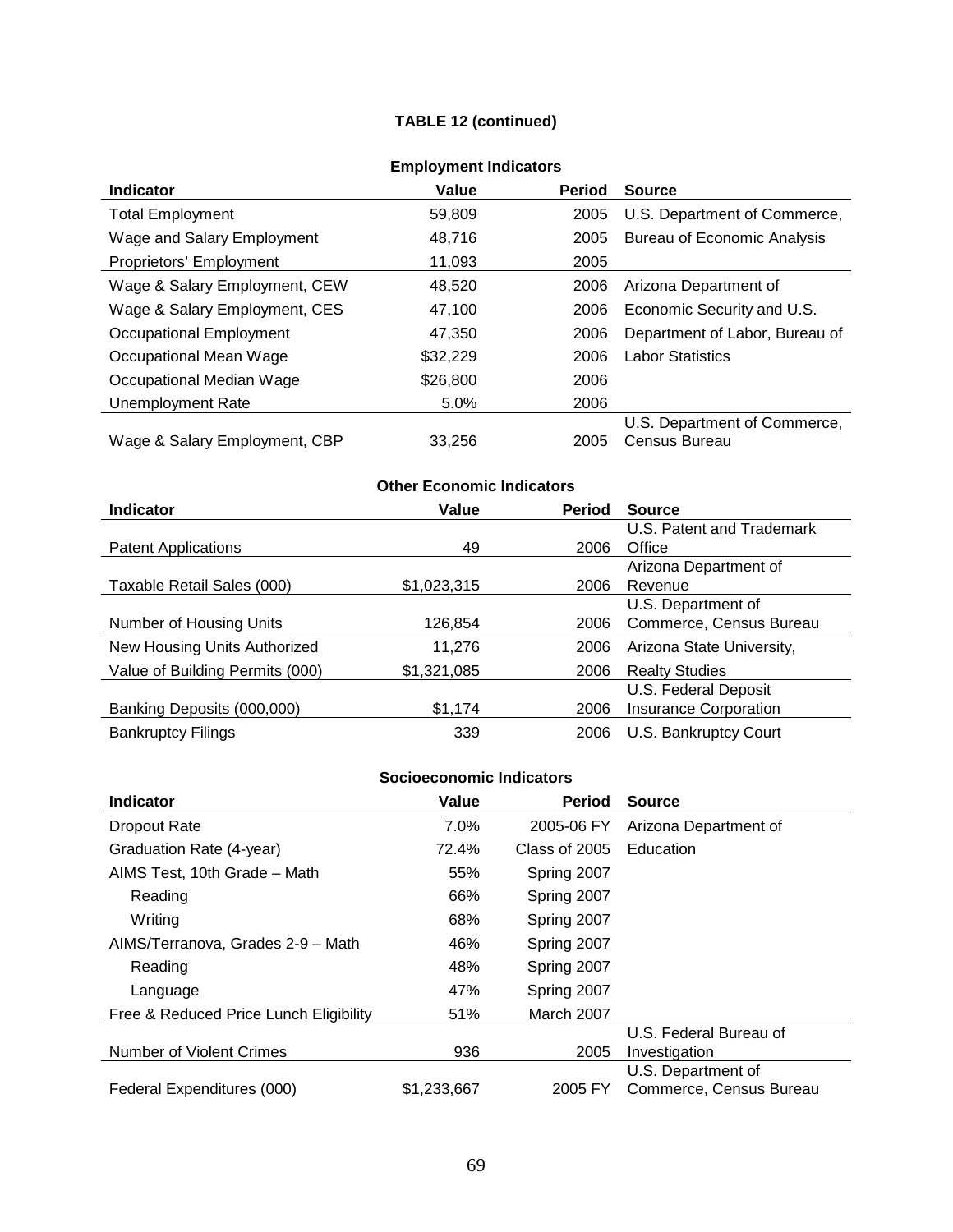### **Santa Cruz County**

Santa Cruz County, the state's smallest county with 1,236 square miles, is located in southeastern Arizona. Thirty-eight percent of the land is privately owned, the second-highest share among Arizona counties; the federal government is a large landowner. Nogales, the county seat and largest city with around 22,000 residents, is one of the major gateways between the United States and Mexico. Information about the county's history, population, labor force, industrial facilities, infrastructure, and tax structure can be obtained at the Arizona Department of Commerce web site at [http://www.azcommerce.com/SiteSel/Profiles/.](http://www.azcommerce.com/SiteSel/Profiles/)

Activities related to the international border dominate the Santa Cruz County economy. This includes wholesale trade and transportation and warehousing of imported and exported goods, Mexican residents crossing the border to shop, and governmental activities to secure the border and facilitate trade.

#### **Demographic and Socioeconomic Indicators**

The demographic profile of the county's residents is different than the state average. According to the 2000 census, the median age of Santa Cruz County residents was 32, slightly less than the state average. The county had the third-highest share of children. The Hispanic proportion was the highest in the state at 81 percent and the foreign-born proportion was highest at 38 percent. However, the share of the foreign born who had entered the country in the last 10 years was the lowest among the counties. The proportion of adults who had graduated from high school was the lowest in the state, but the percentage with a college degree was higher than in most counties.

Santa Cruz County's population in 2006 was estimated at 43,080 by the U.S. Census Bureau and 45,245 by the Arizona Department of Economic Security. Using the Census Bureau estimate, the population rose 12 percent from 2000 to 2006, nearly double the national average and in the middle of the Arizona counties. The somewhat fast growth is a result of net inmigration, from other states and nations, and a high rate of net natural increase (more births than deaths). The crude birth rate is the highest in the state and the crude death rate is second lowest.

Students in Santa Cruz County have test scores below the state average, based on both norm-referenced and standards-based tests. The dropout rate is slightly lower than average. The percentage eligible for free and reduced price lunch, a proxy for poverty, is one of the highest in the state.

Santa Cruz County received \$296 million in federal funds from various programs in fiscal year 2005, or \$7,044 per resident, somewhat less than the state and national averages. Santa Cruz County received the second-highest per person funding in the state in the salaries and wages category and also was above average in the grants category. In contrast, the county was among the lowest in per capita receipts in the retirement and disability payments for individuals, other direct payments to individuals, and procurement contracts categories.

### **Economic Indicators**

Earnings per employee, a proxy for productivity, was only \$35,676 in Santa Cruz County in 2005 — 22 percent less than the national average and less than the state average, but sixth among the Arizona counties. It was below average because of an average wage of only \$31,653 — 21 percent less than the U.S. average and less than the state average, but sixth highest of the counties — and low average proprietors' income.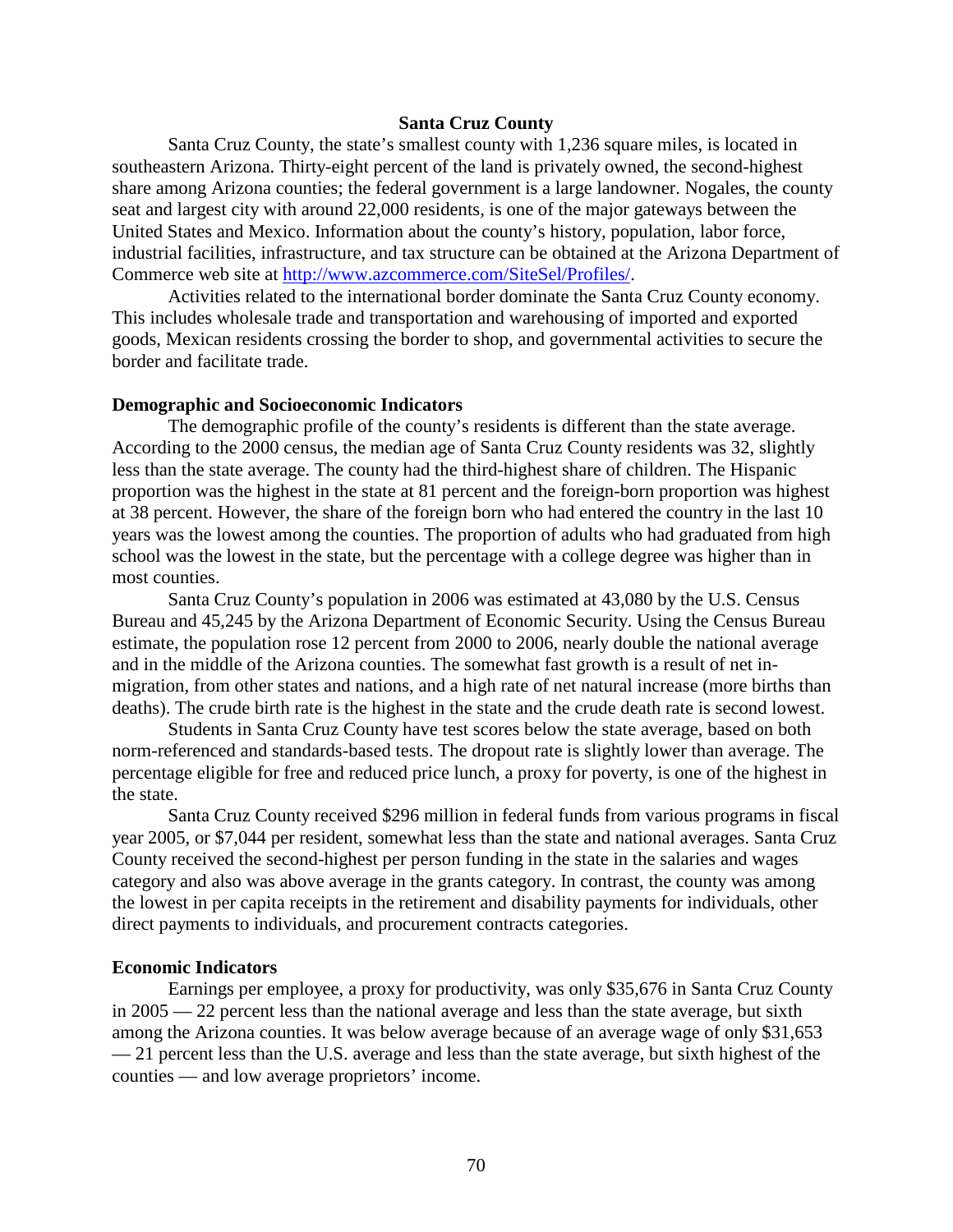Per capita personal income, a measure of individual economic well-being, was a low \$19,967 in Santa Cruz County in 2005, fourth lowest in the state and 42 percent less than the national average. The percentage of the national average fell sharply during the 1970s and 1980s and reached its low point in 2002, but the 2005 value was only a little higher, as seen in Chart 17.

Low earnings per person, resulting from low wages and a low proportion of the population working, was the primary cause of the low per capita personal income. Per capita dividends, interest, and rent also was considerably below average, and per person transfer payments was somewhat below average.

The employment-to-population ratio of 41 percent was considerably less than the national average of 59 percent and the state average of 54 percent, ranking ninth among the counties. The low employment ratio in part results from the high share of residents who are children and from a high unemployment rate.

Specialized measures of economic activity in 2006, expressed on a per capita basis, ranged from the highest in the state (bank deposits) to the middle of the counties (construction activity and patent applications). Retail sales ranked second due to purchases made by Mexican residents. However, the number of bankruptcies filed was nearly the highest in the state.

A summary of the indicators is provided in Table 13.



**CHART 17 PER CAPITA PERSONAL INCOME IN SANTA CRUZ COUNTY AS A PERCENTAGE OF THE NATIONAL AVERAGE**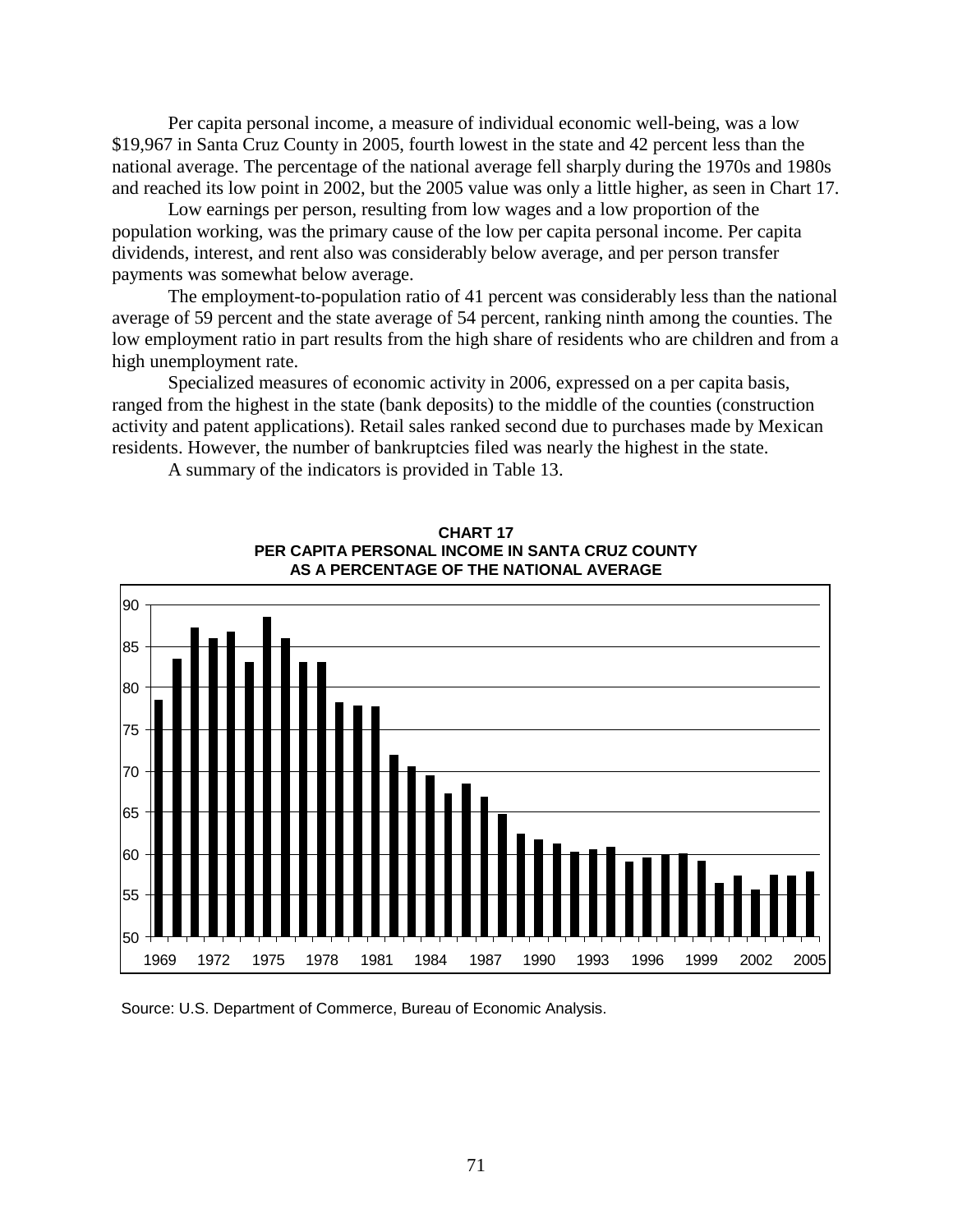### **TABLE 13 INDICATORS FOR SANTA CRUZ COUNTY**

| <b>Demographic Indicators</b>        |        |                 |                                                        |  |  |
|--------------------------------------|--------|-----------------|--------------------------------------------------------|--|--|
| <b>Indicator</b>                     | Value  | <b>Period</b>   | <b>Source</b>                                          |  |  |
| Population                           | 43,080 | July 1, 2006    | U.S. Department of                                     |  |  |
| <b>Births</b>                        | 832    | 7/1/05-6/30/06  | Commerce, Census Bureau                                |  |  |
| Deaths                               | 226    | 7/1/05-6/30/06  |                                                        |  |  |
| <b>Net Domestic Migration</b>        | 171    | 7/1/05-6/30/06  |                                                        |  |  |
| Immigration                          | 286    | 7/1/05-6/30/06  |                                                        |  |  |
| Population                           | 45,245 | July 1, 2006    | Arizona Department of<br><b>Economic Security</b>      |  |  |
| <b>Births</b>                        | 781    | 2005            | Arizona Department of                                  |  |  |
| Deaths                               | 257    | 2005            | <b>Health Services</b>                                 |  |  |
| Birth Rate (per 1,000)               | 17.7   | 2005            |                                                        |  |  |
| Death Rate (per 1,000)               | 5.8    | 2005            |                                                        |  |  |
| In-Migration                         | 2,004  | Spring 2004-05  | U.S. Internal Revenue Service                          |  |  |
| Out-Migration                        | 1,559  | Spring 2004-05  |                                                        |  |  |
| Net Migration                        | 445    | Spring 2004-05  |                                                        |  |  |
| Net Migration, Same State            | $-97$  | Spring 2004-05  |                                                        |  |  |
| Net Migration, Different State       | 472    | Spring 2004-05  |                                                        |  |  |
| <b>School Enrollment</b>             | 10,760 | October 1, 2006 | Arizona Dept of Education                              |  |  |
| <b>Driver Licenses Issued</b>        | 10,901 | 7/1/06-6/30/07  | Arizona Department of                                  |  |  |
| Vehicle Registrations, Noncommercial | 43,138 | June 30, 2007   | Transportation                                         |  |  |
| <b>Medicare Enrollees</b>            | 5,129  | July 1, 2003    | U.S. Department of Health and<br><b>Human Services</b> |  |  |
| <b>Social Security Recipients</b>    | 6,675  | December 2006   | <b>U.S. Social Security</b>                            |  |  |
| Number 65 or Older                   | 4,785  | December 2006   | Administration                                         |  |  |

| <b>Indicator</b>                   | Value     | <b>Period</b> | <b>Source</b>                      |
|------------------------------------|-----------|---------------|------------------------------------|
| Personal Income (000)              | \$838,841 | 2005          | U.S. Department of Commerce,       |
| Earnings, Place of Work (000)      | \$620,685 | 2005          | <b>Bureau of Economic Analysis</b> |
| Dividends, Interest, Rent (000)    | \$151,668 | 2005          |                                    |
| Transfer Payments (000)            | \$195,908 | 2005          |                                    |
| Wages & Salaries (000)             | \$435,039 | 2005          |                                    |
| Proprietors' Income (000)          | \$70,571  | 2005          |                                    |
| Per Capita Personal Income         | \$19,967  | 2005          |                                    |
| Percentage of National Average     | 57.9      | 2005          |                                    |
| Earnings per Employee              | \$35,676  | 2005          |                                    |
| Percentage of National Average     | 77.9      | 2005          |                                    |
| Average Wage                       | \$31,653  | 2005          |                                    |
| Percentage of National Average     | 78.8      | 2005          |                                    |
| Average Nonfarm Proprietors Income | \$21,085  | 2005          |                                    |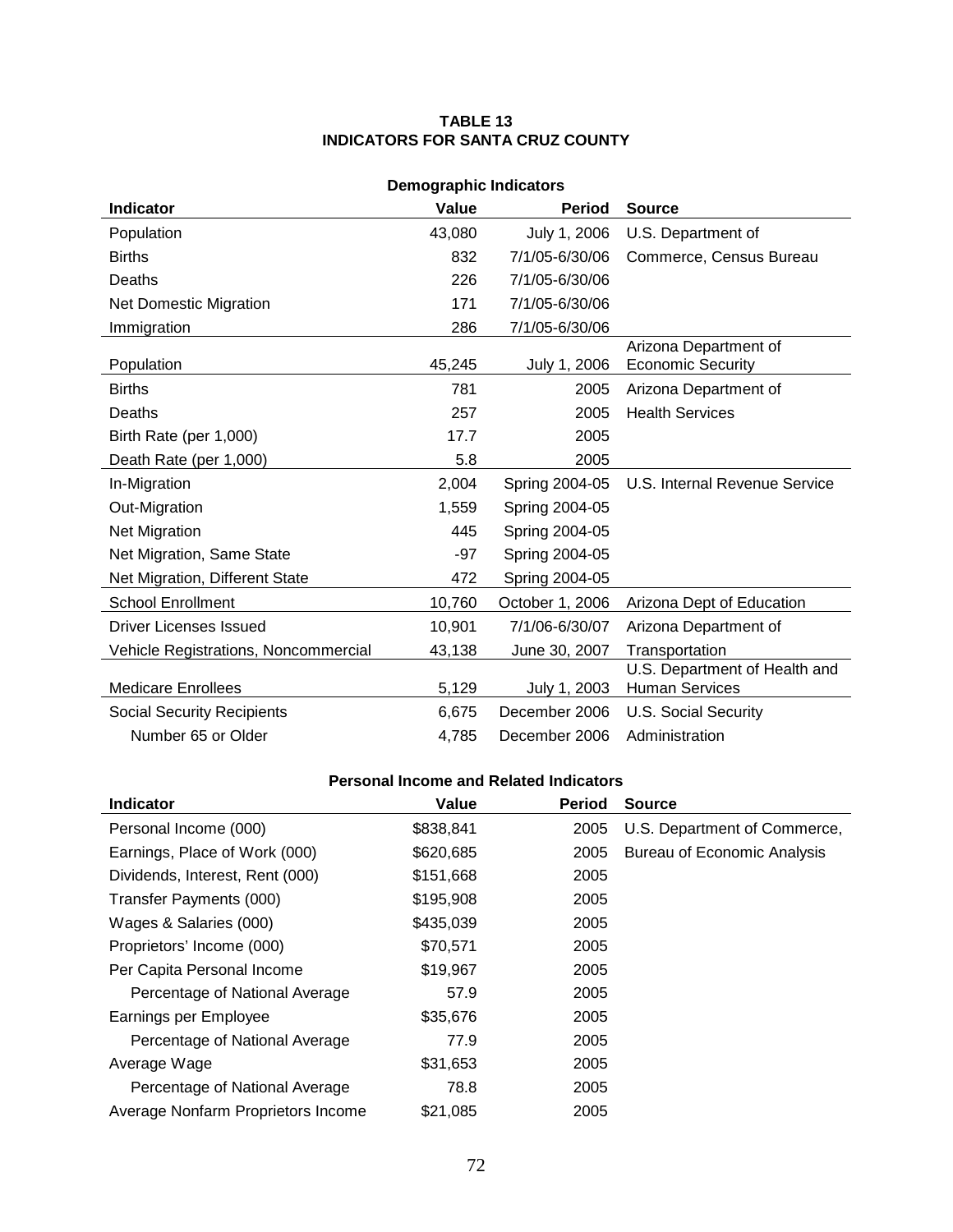## **TABLE 13 (continued)**

| =…p.v ,…v… …w.va.v.v          |          |               |                                    |  |
|-------------------------------|----------|---------------|------------------------------------|--|
| <b>Indicator</b>              | Value    | <b>Period</b> | <b>Source</b>                      |  |
| <b>Total Employment</b>       | 17,398   | 2005          | U.S. Department of Commerce,       |  |
| Wage and Salary Employment    | 13.744   | 2005          | <b>Bureau of Economic Analysis</b> |  |
| Proprietors' Employment       | 3,654    | 2005          |                                    |  |
| Wage & Salary Employment, CEW | 13,577   | 2006          | Arizona Department of              |  |
| Wage & Salary Employment, CES | 13,600   | 2006          | Economic Security and U.S.         |  |
| Occupational Employment       | 13.540   | 2006          | Department of Labor, Bureau of     |  |
| Occupational Mean Wage        | \$30,118 | 2006          | <b>Labor Statistics</b>            |  |
| Occupational Median Wage      | \$22,914 | 2006          |                                    |  |
| Unemployment Rate             | $7.7\%$  | 2006          |                                    |  |
|                               |          |               | U.S. Department of Commerce,       |  |
| Wage & Salary Employment, CBP | 11.127   | 2005          | Census Bureau                      |  |

## **Employment Indicators**

# **Other Economic Indicators**

| <b>Indicator</b>                | Value     | <b>Period</b> | <b>Source</b>                |
|---------------------------------|-----------|---------------|------------------------------|
|                                 |           |               | U.S. Patent and Trademark    |
| <b>Patent Applications</b>      |           | 2006          | Office                       |
|                                 |           |               | Arizona Department of        |
| Taxable Retail Sales (000)      | \$402,402 | 2006          | Revenue                      |
|                                 |           |               | U.S. Department of           |
| Number of Housing Units         | 16,276    | 2006          | Commerce, Census Bureau      |
| New Housing Units Authorized    | 525       | 2006          | Arizona State University,    |
| Value of Building Permits (000) | \$95,794  | 2006          | <b>Realty Studies</b>        |
|                                 |           |               | U.S. Federal Deposit         |
| Banking Deposits (000,000)      | \$758     | 2006          | <b>Insurance Corporation</b> |
| <b>Bankruptcy Filings</b>       | 54        | 2006          | U.S. Bankruptcy Court        |

| <b>Indicator</b>                       | Value     | <b>Period</b> | <b>Source</b>           |
|----------------------------------------|-----------|---------------|-------------------------|
| <b>Dropout Rate</b>                    | 4.2%      | 2005-06 FY    | Arizona Department of   |
| Graduation Rate (4-year)               | 80.0%     | Class of 2005 | Education               |
| AIMS Test, 10th Grade - Math           | 59%       | Spring 2007   |                         |
| Reading                                | 66%       | Spring 2007   |                         |
| Writing                                | 71%       | Spring 2007   |                         |
| AIMS/Terranova, Grades 2-9 - Math      | 49%       | Spring 2007   |                         |
| Reading                                | 46%       | Spring 2007   |                         |
| Language                               | 48%       | Spring 2007   |                         |
| Free & Reduced Price Lunch Eligibility | 73%       | March 2007    |                         |
|                                        |           |               | U.S. Federal Bureau of  |
| Number of Violent Crimes               | 74        | 2005          | Investigation           |
|                                        |           |               | U.S. Department of      |
| Federal Expenditures (000)             | \$295,913 | 2005 FY       | Commerce, Census Bureau |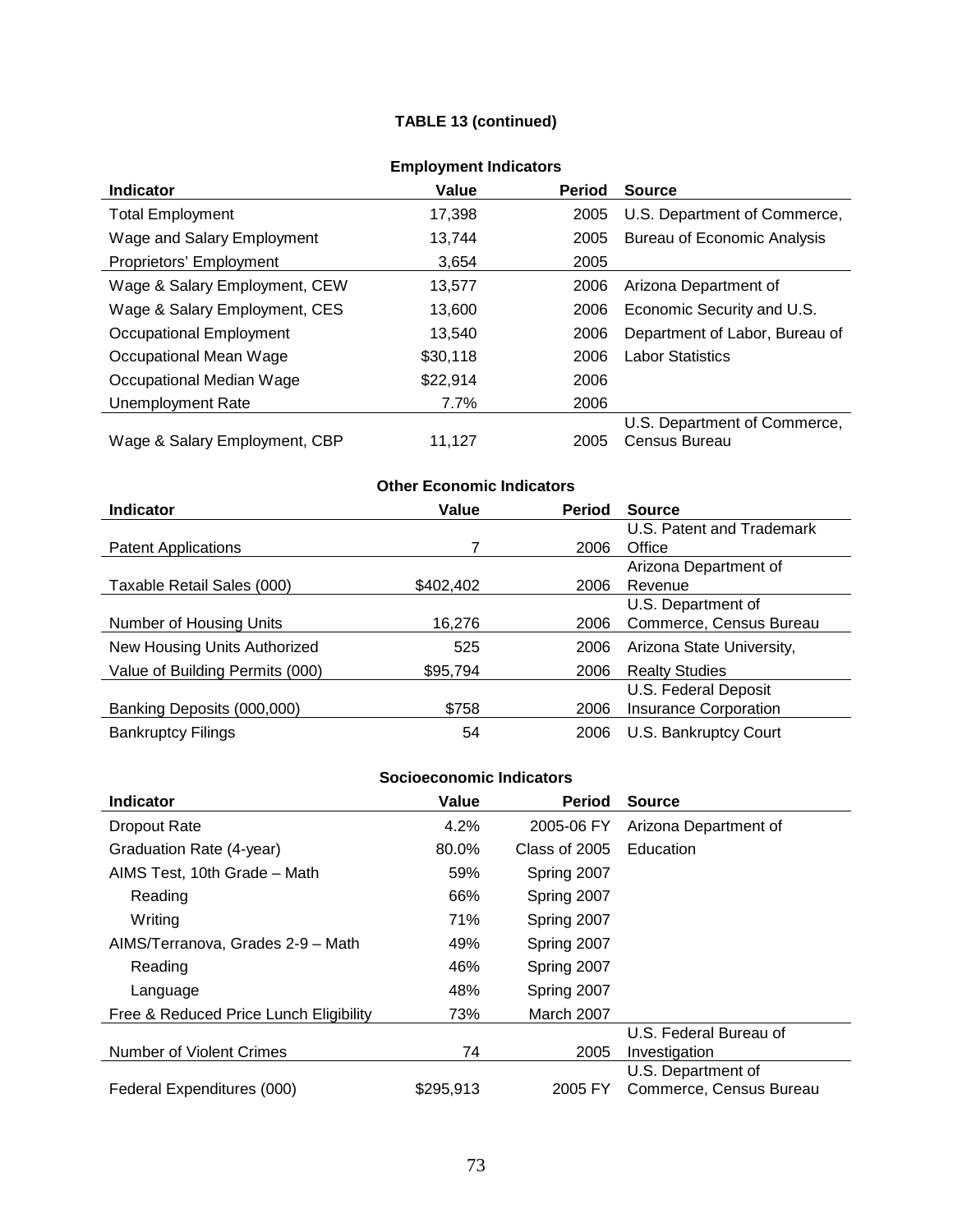### **Yavapai County**

Yavapai County, located in north central Arizona, consists of 8,128 square miles. Only 25 percent of land is privately owned, as large amounts of land are owned by the federal and state governments. Prescott is the largest city and county seat, with approximately 42,000 residents. Information about the county's history, population, labor force, industrial facilities, infrastructure, and tax structure can be obtained at the Arizona Department of Commerce web site at [http://www.azcommerce.com/SiteSel/Profiles/.](http://www.azcommerce.com/SiteSel/Profiles/)

Mining, in-migrating retirees, seasonal residents, and tourists help drive the Yavapai County economy.

#### **Demographic and Socioeconomic Indicators**

The demographic profile of the county's residents is much different than the state average. According to the 2000 census, the median age of Yavapai County residents was 45, second highest in the state. The county had the state's second-highest share of residents age 65 or older (22 percent), and lowest share of children. The racial/ethnic distribution was much different than the state average, with the highest proportion of non-Hispanic whites (87 percent) among the counties. The foreign-born proportion was below average. The percentage of adults who had graduated from high school was the highest in the state, and the share with a college degree was the highest outside of the three counties with large university campuses.

Yavapai County's population in 2006 was estimated at 208,014 by the U.S. Census Bureau and 213,285 by the Arizona Department of Economic Security. Using the Census Bureau estimate, the population rose 24 percent from 2000 to 2006, one of the fastest in the state and nearly four times as fast as the national average. The fast growth is entirely the result of substantial net in-migration, from other states and other counties in Arizona. The county is one of three to experience net natural decrease (more deaths than births). It has the lowest crude birth rate and one of the highest crude death rates in the state, related to the age distribution of the residents.

Students in Yavapai County generally score the highest in the state, based on both standards-based and especially norm-referenced tests. The dropout rate is slightly higher than average. The percentage eligible for free and reduced price lunch, a proxy for poverty, is one of the lowest in the state.

Yavapai County received \$1.2 billion in federal funds from various programs in fiscal year 2005, or \$5,887 per resident, the third-lowest per capita figure among the counties. Yavapai County received the third-highest per person funding in the state in the retirement and disability payments for individuals category, but was lowest in the grants category and third-lowest in procurement contracts.

#### **Economic Indicators**

Earnings per employee, a proxy for productivity, was a low \$29,852 in Yavapai County in 2005 — 35 percent less than the national average and fourth lowest among the Arizona counties. It was below average because of a subpar average wage of \$29,085 — 28 percent less than the U.S. average and fifth lowest of the counties — and low average proprietors' income.

Per capita personal income, a measure of individual economic well-being, was only \$24,521 in Yavapai County in 2005, sixth highest in the state but 29 percent less than the national average and less than the state average. As a percentage of the national average, per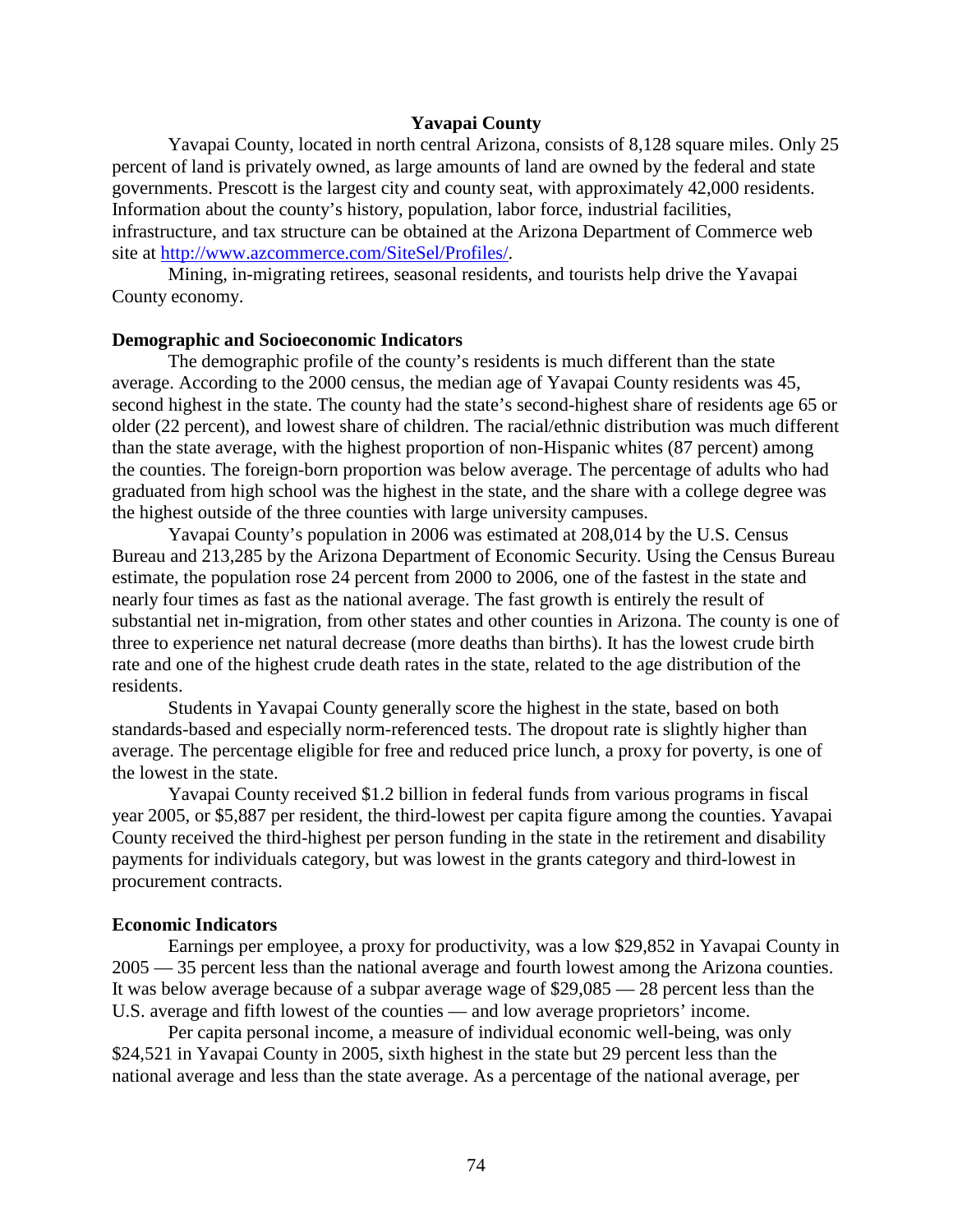capita personal income fell considerably from the early 1970s until 2003; the 2005 value was only a little higher, as seen in Chart 18.

Low earnings per person, resulting from low wages and a low proportion of the population working, was the cause of the low per capita personal income. Per capita dividends, interest, and rent was the highest in the state and per person transfer payments was a little above average.

The employment-to-population ratio of 43 percent was considerably less than the national average of 59 percent and the state average of 54 percent, but ranked in the middle of the counties. The low employment ratio in part results from the high share of residents who are retired.

Specialized measures of economic activity in 2006, expressed on a per capita basis, ranked above the middle of the counties. Bank deposits and dollar value of construction were second highest in the state while patent applications and retail sales ranked sixth. The number of bankruptcies filed was below average.

A summary of the indicators is provided in Table 14.



#### **CHART 18 PER CAPITA PERSONAL INCOME IN YAVAPAI COUNTY AS A PERCENTAGE OF THE NATIONAL AVERAGE**

Source: U.S. Department of Commerce, Bureau of Economic Analysis.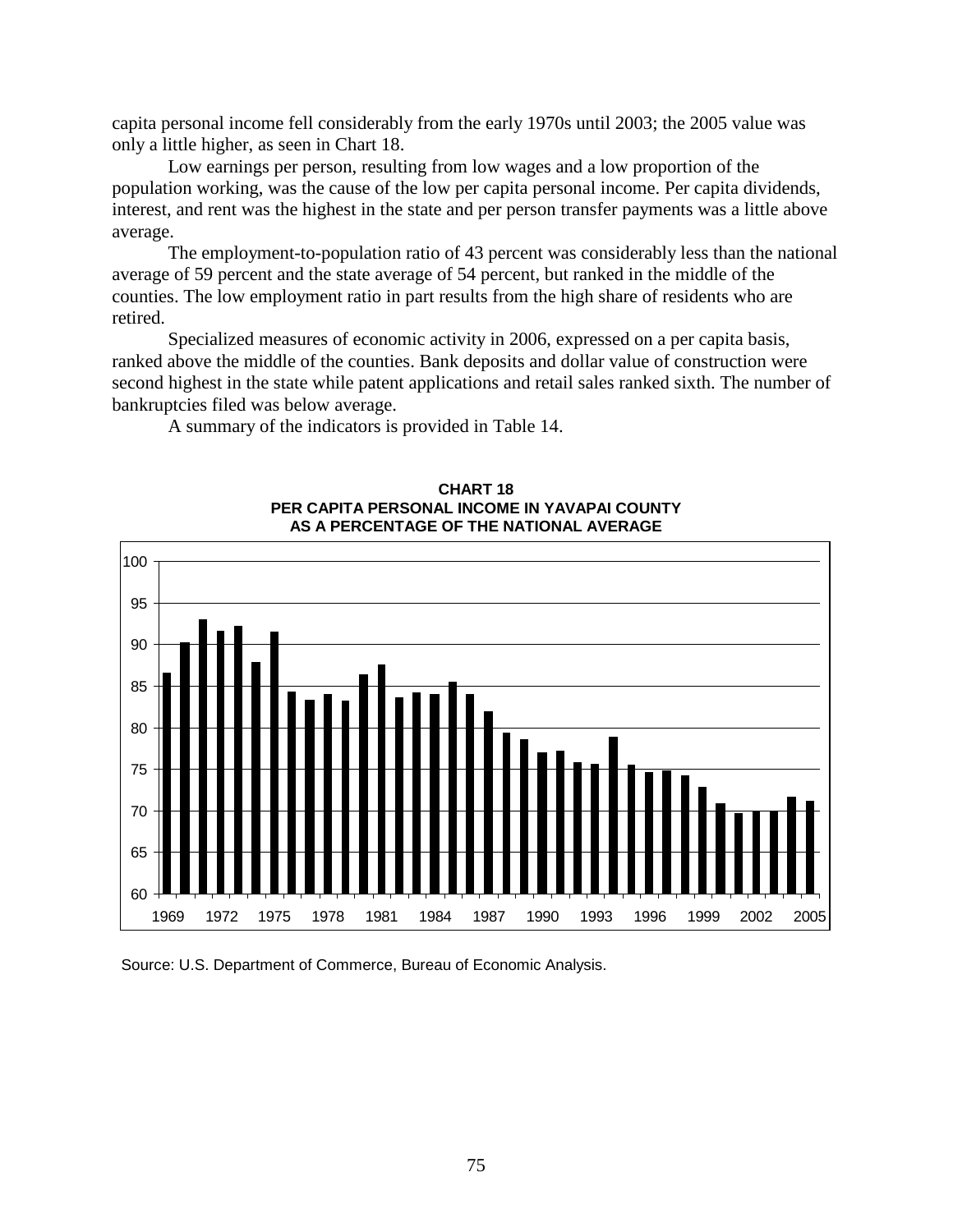## **TABLE 14 INDICATORS FOR YAVAPAI COUNTY**

| <b>Demographic Indicators</b>        |         |                 |                                                        |  |  |
|--------------------------------------|---------|-----------------|--------------------------------------------------------|--|--|
| <b>Indicator</b>                     | Value   | <b>Period</b>   | <b>Source</b>                                          |  |  |
| Population                           | 208,014 | July 1, 2006    | U.S. Department of                                     |  |  |
| <b>Births</b>                        | 2,023   | 7/1/05-6/30/06  | Commerce, Census Bureau                                |  |  |
| Deaths                               | 2,248   | 7/1/05-6/30/06  |                                                        |  |  |
| <b>Net Domestic Migration</b>        | 9,185   | 7/1/05-6/30/06  |                                                        |  |  |
| Immigration                          | 358     | 7/1/05-6/30/06  |                                                        |  |  |
| Population                           | 213,285 | July 1, 2006    | Arizona Department of<br><b>Economic Security</b>      |  |  |
| <b>Births</b>                        | 2,115   | 2005            | Arizona Department of                                  |  |  |
| Deaths                               | 2,263   | 2005            | <b>Health Services</b>                                 |  |  |
| Birth Rate (per 1,000)               | 10.3    | 2005            |                                                        |  |  |
| Death Rate (per 1,000)               | 11.0    | 2005            |                                                        |  |  |
| In-Migration                         | 14,443  | Spring 2004-05  | U.S. Internal Revenue Service                          |  |  |
| Out-Migration                        | 8,498   | Spring 2004-05  |                                                        |  |  |
| <b>Net Migration</b>                 | 5,945   | Spring 2004-05  |                                                        |  |  |
| Net Migration, Same State            | 1,661   | Spring 2004-05  |                                                        |  |  |
| Net Migration, Different State       | 4,253   | Spring 2004-05  |                                                        |  |  |
| <b>School Enrollment</b>             | 29,418  | October 1, 2006 | Arizona Dept of Education                              |  |  |
| Driver Licenses Issued               | 50,330  | 7/1/06-6/30/07  | Arizona Department of                                  |  |  |
| Vehicle Registrations, Noncommercial | 199,589 | June 30, 2007   | Transportation                                         |  |  |
| <b>Medicare Enrollees</b>            | 39,042  | July 1, 2003    | U.S. Department of Health and<br><b>Human Services</b> |  |  |
| <b>Social Security Recipients</b>    | 55,860  | December 2006   | <b>U.S. Social Security</b>                            |  |  |
| Number 65 or Older                   | 40,900  | December 2006   | Administration                                         |  |  |

| <b>Indicator</b>                   | Value       | <b>Period</b> | <b>Source</b>                      |
|------------------------------------|-------------|---------------|------------------------------------|
| Personal Income (000)              | \$4,875,841 | 2005          | U.S. Department of Commerce,       |
| Earnings, Place of Work (000)      | \$2,536,611 | 2005          | <b>Bureau of Economic Analysis</b> |
| Dividends, Interest, Rent (000)    | \$1,292,453 | 2005          |                                    |
| Transfer Payments (000)            | \$1,091,624 | 2005          |                                    |
| Wages & Salaries (000)             | \$1,827,479 | 2005          |                                    |
| Proprietors' Income (000)          | \$308,214   | 2005          |                                    |
| Per Capita Personal Income         | \$24,521    | 2005          |                                    |
| Percentage of National Average     | 71.1        | 2005          |                                    |
| Earnings per Employee              | \$29,852    | 2005          |                                    |
| Percentage of National Average     | 65.2        | 2005          |                                    |
| Average Wage                       | \$29,085    | 2005          |                                    |
| Percentage of National Average     | 72.4        | 2005          |                                    |
| Average Nonfarm Proprietors Income | \$14,865    | 2005          |                                    |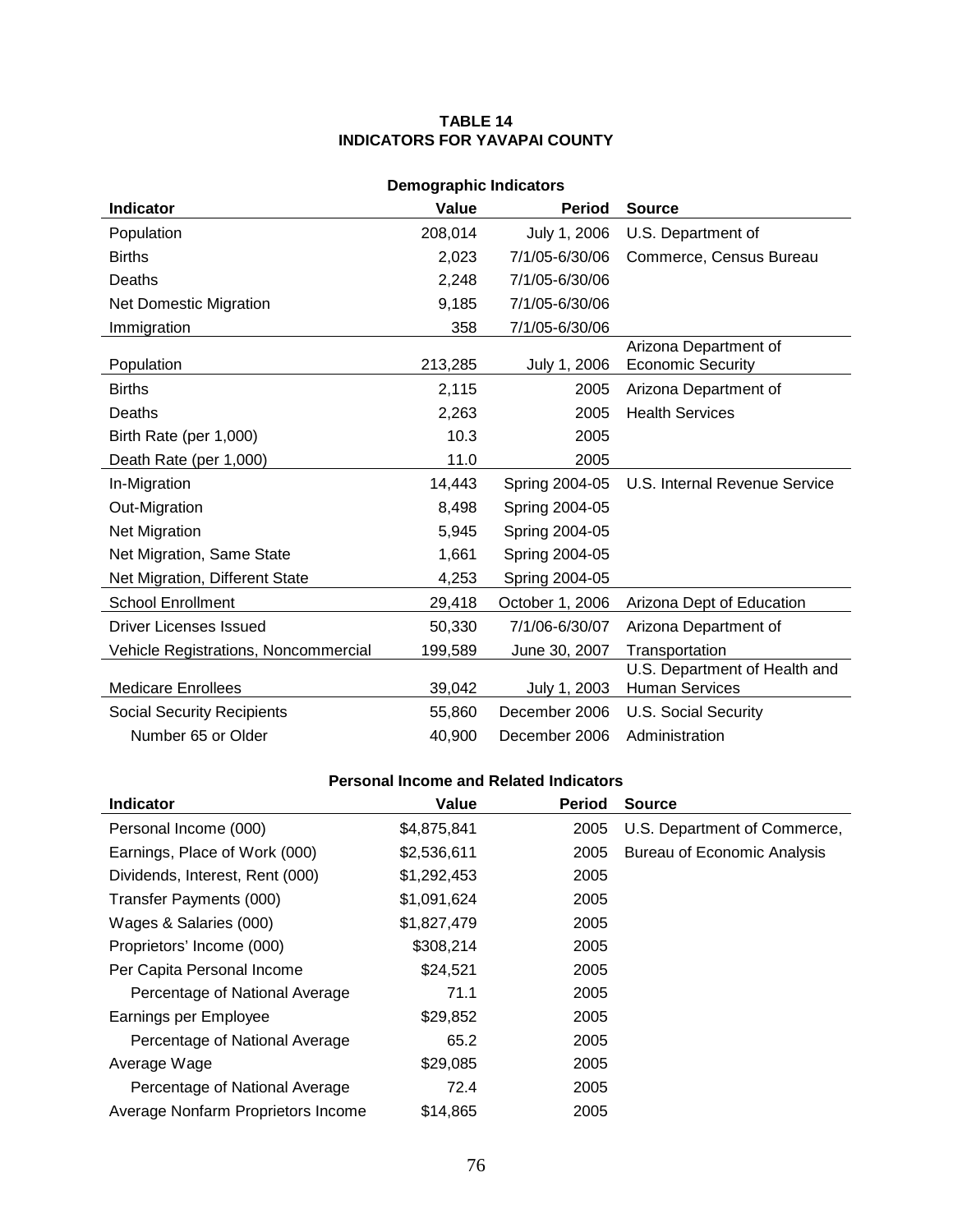## **TABLE 14 (continued)**

| ENDIVINGIN MIGICALUI 3        |          |               |                                    |  |
|-------------------------------|----------|---------------|------------------------------------|--|
| <b>Indicator</b>              | Value    | <b>Period</b> | <b>Source</b>                      |  |
| <b>Total Employment</b>       | 84,973   | 2005          | U.S. Department of Commerce,       |  |
| Wage and Salary Employment    | 62,833   | 2005          | <b>Bureau of Economic Analysis</b> |  |
| Proprietors' Employment       | 22,140   | 2005          |                                    |  |
| Wage & Salary Employment, CEW | 63.288   | 2006          | Arizona Department of              |  |
| Wage & Salary Employment, CES | 64,100   | 2006          | Economic Security and U.S.         |  |
| Occupational Employment       | 62.990   | 2006          | Department of Labor, Bureau of     |  |
| Occupational Mean Wage        | \$32,762 | 2006          | <b>Labor Statistics</b>            |  |
| Occupational Median Wage      | \$27,729 | 2006          |                                    |  |
| Unemployment Rate             | 3.9%     | 2006          |                                    |  |
|                               |          |               | U.S. Department of Commerce,       |  |
| Wage & Salary Employment, CBP | 56,558   | 2005          | Census Bureau                      |  |

## **Employment Indicators**

#### **Indicator Value Period Source** Patent Applications 47 U.S. Patent and Trademark  $2006$  Office

**Other Economic Indicators**

| <b>Fatelli</b> Applications     | 41          | ∠∪∪o | UIIICE                    |
|---------------------------------|-------------|------|---------------------------|
|                                 |             |      | Arizona Department of     |
| Taxable Retail Sales (000)      | \$1,625,881 | 2006 | Revenue                   |
|                                 |             |      | U.S. Department of        |
| Number of Housing Units         | 101,799     | 2006 | Commerce, Census Bureau   |
| New Housing Units Authorized    | 3.377       | 2006 | Arizona State University, |
| Value of Building Permits (000) | \$693,201   | 2006 | <b>Realty Studies</b>     |
|                                 |             |      | U.S. Federal Deposit      |
| Banking Deposits (000,000)      | \$3,097     | 2006 | Insurance Corporation     |
| <b>Bankruptcy Filings</b>       | 161         | 2006 | U.S. Bankruptcy Court     |

| <b>Indicator</b>                       | Value       | <b>Period</b> | <b>Source</b>           |
|----------------------------------------|-------------|---------------|-------------------------|
| <b>Dropout Rate</b>                    | 5.5%        | 2005-06 FY    | Arizona Department of   |
| Graduation Rate (4-year)               | 76.0%       | Class of 2005 | Education               |
| AIMS Test, 10th Grade - Math           | 69%         | Spring 2007   |                         |
| Reading                                | 78%         | Spring 2007   |                         |
| Writing                                | 71%         | Spring 2007   |                         |
| AIMS/Terranova, Grades 2-9 - Math      | 57%         | Spring 2007   |                         |
| Reading                                | 58%         | Spring 2007   |                         |
| Language                               | 56%         | Spring 2007   |                         |
| Free & Reduced Price Lunch Eligibility | 47%         | March 2007    |                         |
|                                        |             |               | U.S. Federal Bureau of  |
| Number of Violent Crimes               | 691         | 2005          | Investigation           |
|                                        |             |               | U.S. Department of      |
| Federal Expenditures (000)             | \$1,170,520 | 2005 FY       | Commerce, Census Bureau |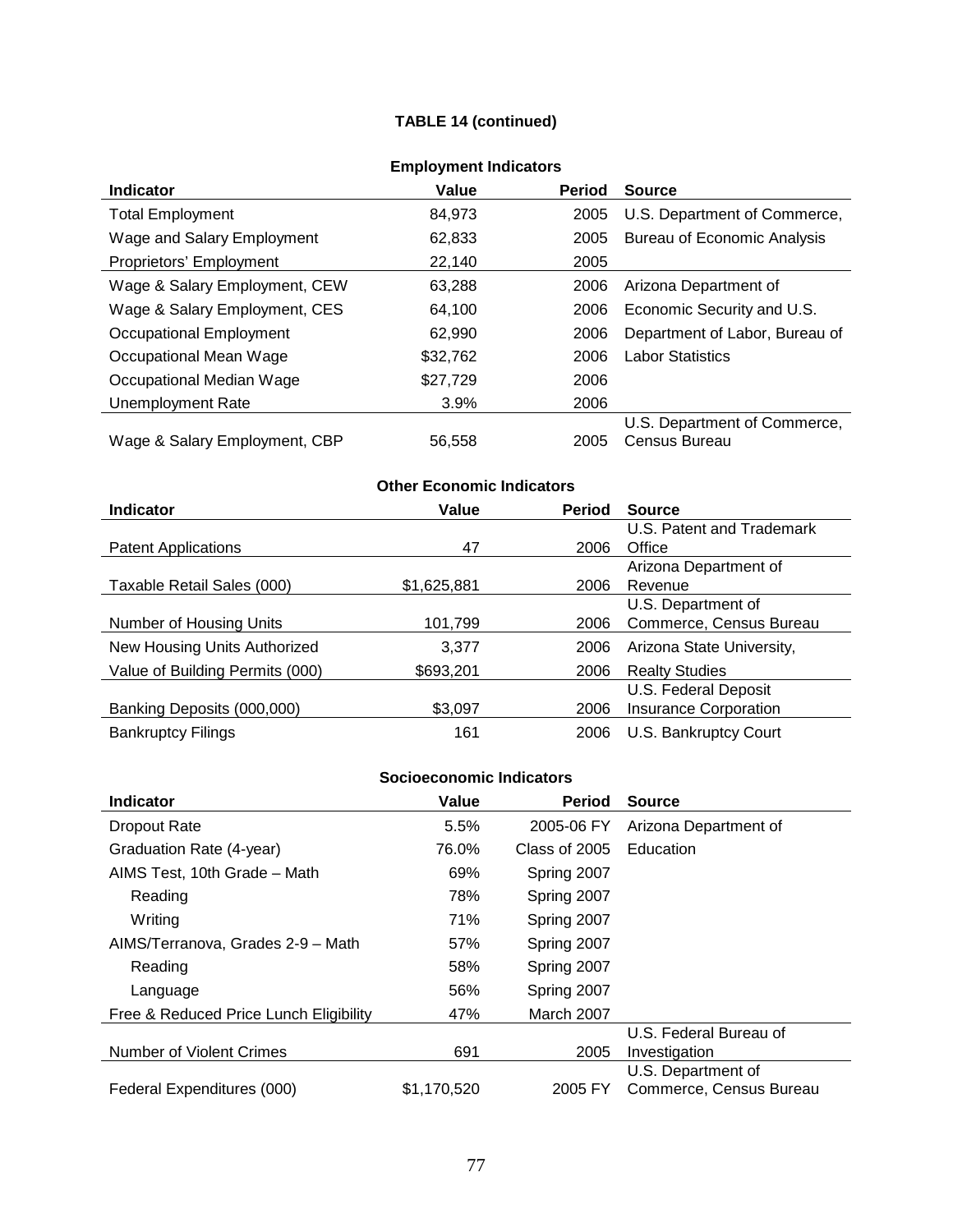### **Yuma County**

Yuma County consists of 5,519 square miles in the southwestern corner of Arizona. Only 13 percent of land is privately owned, with the federal government owning most of the land. Yuma, with approximately 92,000 residents, is the county seat and largest city. Information about the county's history, population, labor force, industrial facilities, infrastructure, and tax structure can be obtained at the Arizona Department of Commerce web site at [http://www.azcommerce.com/SiteSel/Profiles/.](http://www.azcommerce.com/SiteSel/Profiles/)

Agriculture is the primary driving force in the Yuma County economy, reflected not just in the agriculture sector but also in related activities in the manufacturing and wholesale trade sectors. The federal government, through its military bases and security along the international border, also is significant. Seasonal residents contribute to a lesser extent.

#### **Demographic and Socioeconomic Indicators**

The demographic profile of the county's residents is different than the state average. According to the 2000 census, the median age of Yuma County residents was 34, equal to the state average. However, the county had one of the lowest shares of residents of working age, with above-average shares of both children and senior citizens. The racial/ethnic distribution was different than state average, with the second-highest proportion of Hispanics (51 percent) and one of the lower shares of non-Hispanic whites. The foreign-born proportion was second highest among the counties. Educational attainment was considerably below average.

Yuma County's population in 2006 was estimated at 187,555 by the U.S. Census Bureau and 196,390 by the Arizona Department of Economic Security. Using the Census Bureau estimate, the population rose 17 percent from 2000 to 2006, more than double the national average and faster than in most Arizona counties. The fast growth is a result of net in-migration, from other states and other countries, and a high rate of net natural increase (more births than deaths). The crude birth rate is one of the highest in the state and the crude death rate is one of the lowest in the state.

Students in Yuma County score among the lowest in the state, based on both normreferenced and standards-based tests. The dropout rate is a little lower than average. The percentage eligible for free and reduced price lunch, a proxy for poverty, is one of the highest in the state.

Yuma County received \$1.2 billion in federal funds from various programs in fiscal year 2005, or \$6,498 per resident, a lower figure than the state and national averages. Yuma County received the third-highest per person funding in the state in the salaries and wages category.

#### **Economic Indicators**

Earnings per employee, a proxy for productivity, was only \$34,980 in Yuma County in 2005 — 24 percent less than the national average and less than the state average, but in the middle of the Arizona counties. It was below average because of a subpar average wage of \$28,404 — 29 percent less than the U.S. average and third lowest of the counties. In contrast, average proprietors' income was above the national average and second highest in the state.

Per capita personal income, a measure of individual economic well-being, was a low \$21,005 in Yuma County in 2005, ninth highest in the state and 39 percent less than the national average. As a percentage of the national average, per capita personal income fell considerably from the late 1980s through the late 1990s; the value has fluctuated since then, as seen in Chart 19.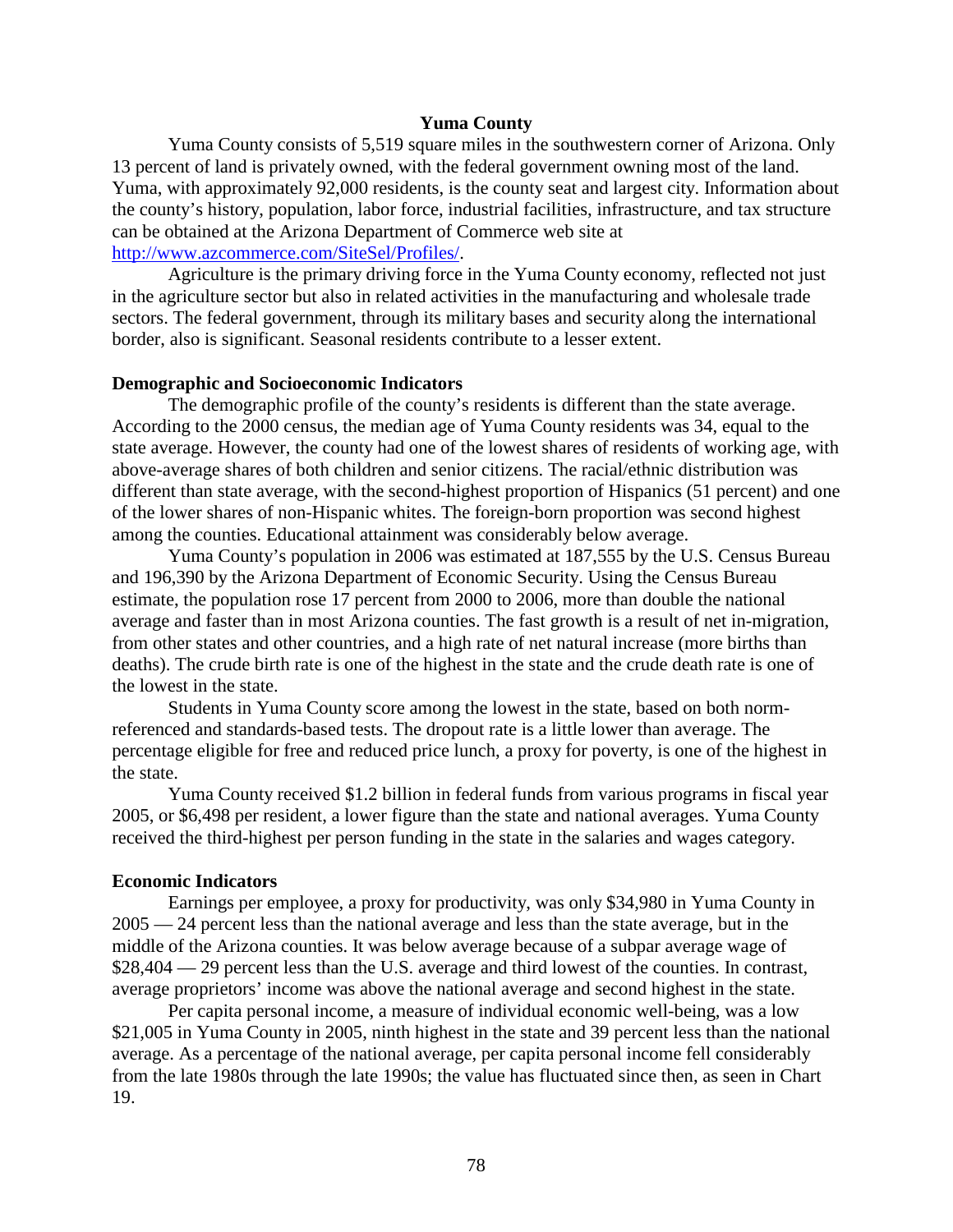Below-average figures in each component of personal income — earnings; dividends, interest, and rent; and transfer payments — contributed to the low per capita personal income. The low earnings per capita resulted from low wages and a low proportion of the population working.

The employment-to-population ratio of 46 percent was considerably less than the national average of 59 percent and the state average of 54 percent, but ranked sixth among the counties. The low employment ratio in part results from the low share of residents who are of working age.

Specialized measures of economic activity in 2006, expressed on a per capita basis, mostly ranked below the middle of the counties. Patent applications, bank deposits, and retail sales were below the state norm. However, the number of bankruptcy filings was among the lowest in the state.

A summary of the indicators is provided in Table 15.



#### **CHART 19 PER CAPITA PERSONAL INCOME IN YUMA COUNTY AS A PERCENTAGE OF THE NATIONAL AVERAGE**

Source: U.S. Department of Commerce, Bureau of Economic Analysis.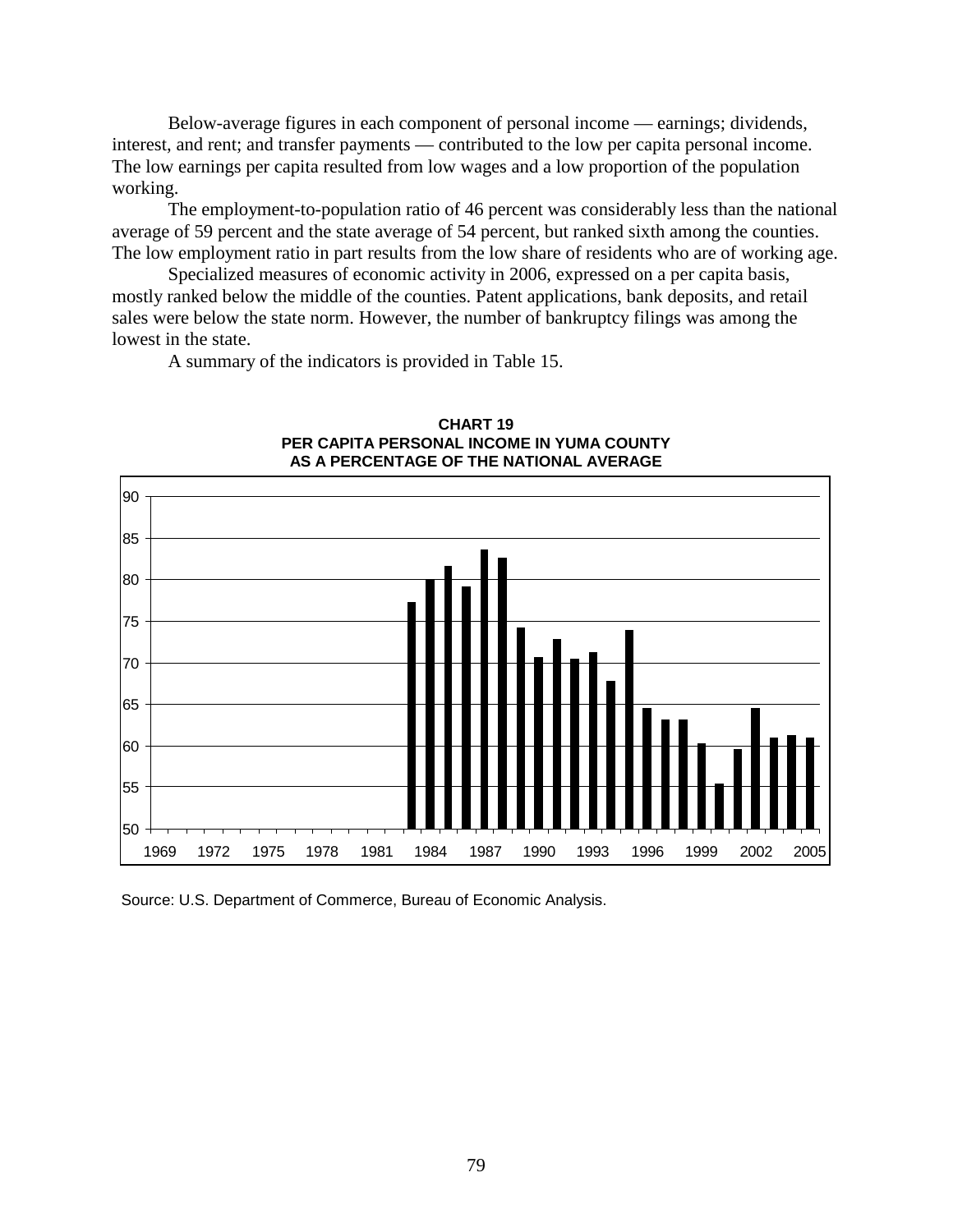### **TABLE 15 INDICATORS FOR YUMA COUNTY**

| <b>Demographic Indicators</b>        |         |                 |                                                        |  |
|--------------------------------------|---------|-----------------|--------------------------------------------------------|--|
| <b>Indicator</b>                     | Value   | <b>Period</b>   | <b>Source</b>                                          |  |
| Population                           | 187,555 | July 1, 2006    | U.S. Department of                                     |  |
| <b>Births</b>                        | 3,609   | 7/1/05-6/30/06  | Commerce, Census Bureau                                |  |
| Deaths                               | 1,176   | 7/1/05-6/30/06  |                                                        |  |
| <b>Net Domestic Migration</b>        | 2,313   | 7/1/05-6/30/06  |                                                        |  |
| Immigration                          | 1,229   | 7/1/05-6/30/06  |                                                        |  |
| Population                           | 196,390 | July 1, 2006    | Arizona Department of<br><b>Economic Security</b>      |  |
| <b>Births</b>                        | 3,292   | 2005            | Arizona Department of                                  |  |
| Deaths                               | 1,246   | 2005            | <b>Health Services</b>                                 |  |
| Birth Rate (per 1,000)               | 17.4    | 2005            |                                                        |  |
| Death Rate (per 1,000)               | 6.6     | 2005            |                                                        |  |
| In-Migration                         | 10,118  | Spring 2004-05  | U.S. Internal Revenue Service                          |  |
| Out-Migration                        | 7,497   | Spring 2004-05  |                                                        |  |
| Net Migration                        | 2,621   | Spring 2004-05  |                                                        |  |
| Net Migration, Same State            | $-508$  | Spring 2004-05  |                                                        |  |
| Net Migration, Different State       | 2,976   | Spring 2004-05  |                                                        |  |
| <b>School Enrollment</b>             | 37,559  | October 1, 2006 | Arizona Dept of Education                              |  |
| Driver Licenses Issued               | 35,210  | 7/1/06-6/30/07  | Arizona Department of                                  |  |
| Vehicle Registrations, Noncommercial | 131,106 | June 30, 2007   | Transportation                                         |  |
| <b>Medicare Enrollees</b>            | 20,451  | July 1, 2003    | U.S. Department of Health and<br><b>Human Services</b> |  |
| <b>Social Security Recipients</b>    | 26,940  | December 2006   | <b>U.S. Social Security</b>                            |  |
| Number 65 or Older                   | 19,160  | December 2006   | Administration                                         |  |

| <b>Indicator</b>                   | Value       | <b>Period</b> | <b>Source</b>                      |
|------------------------------------|-------------|---------------|------------------------------------|
| Personal Income (000)              | \$3,814,418 | 2005          | U.S. Department of Commerce,       |
| Earnings, Place of Work (000)      | \$2,898,770 | 2005          | <b>Bureau of Economic Analysis</b> |
| Dividends, Interest, Rent (000)    | \$442,253   | 2005          |                                    |
| Transfer Payments (000)            | \$793,187   | 2005          |                                    |
| Wages & Salaries (000)             | \$2,066,246 | 2005          |                                    |
| Proprietors' Income (000)          | \$313,019   | 2005          |                                    |
| Per Capita Personal Income         | \$21,005    | 2005          |                                    |
| Percentage of National Average     | 60.9        | 2005          |                                    |
| Earnings per Employee              | \$34,980    | 2005          |                                    |
| Percentage of National Average     | 76.3        | 2005          |                                    |
| Average Wage                       | \$28,404    | 2005          |                                    |
| Percentage of National Average     | 70.8        | 2005          |                                    |
| Average Nonfarm Proprietors Income | \$27.959    | 2005          |                                    |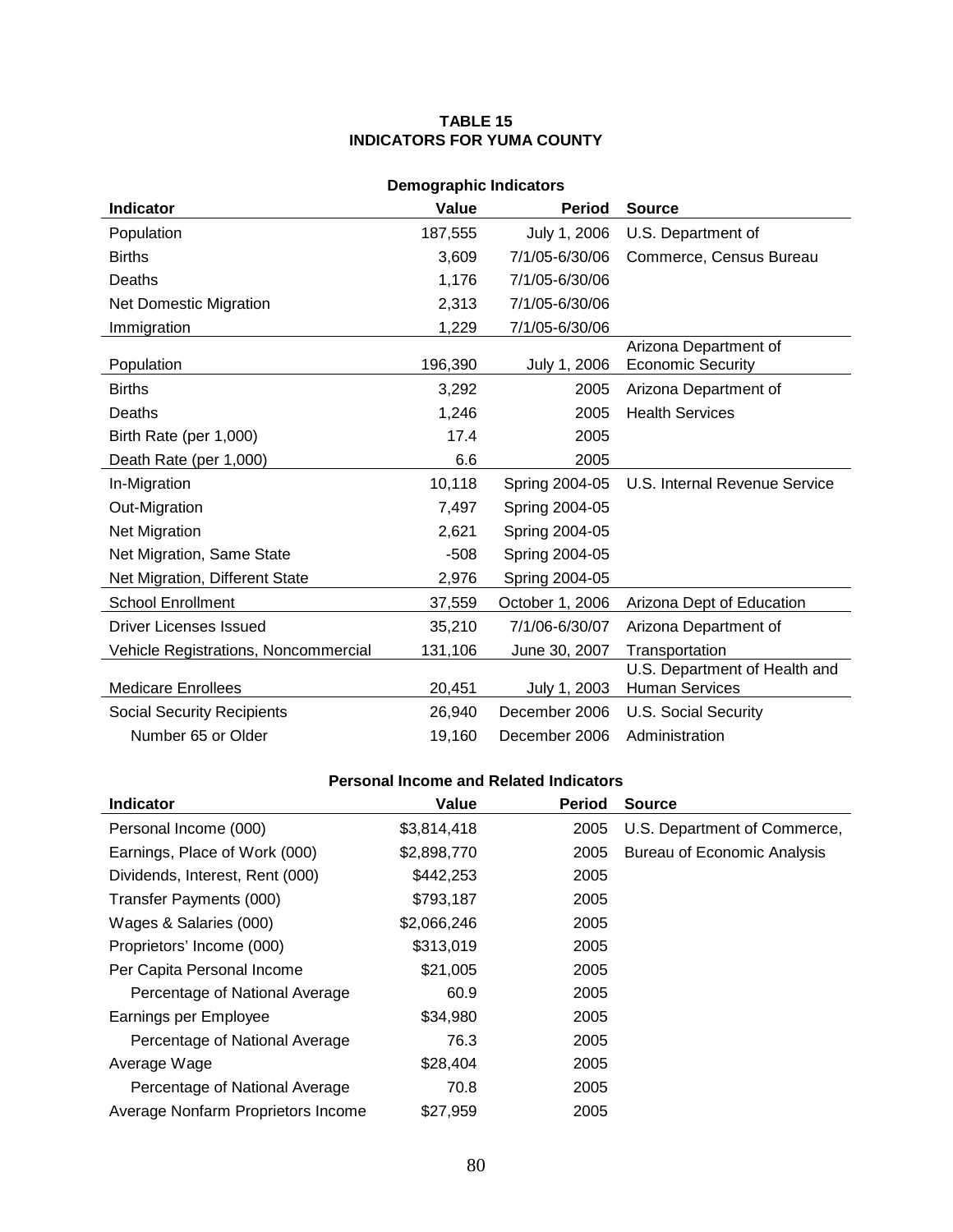## **TABLE 15 (continued)**

| ENDIVINGIN MIGICALUI 3        |          |               |                                    |  |
|-------------------------------|----------|---------------|------------------------------------|--|
| <b>Indicator</b>              | Value    | <b>Period</b> | <b>Source</b>                      |  |
| <b>Total Employment</b>       | 82.870   | 2005          | U.S. Department of Commerce,       |  |
| Wage and Salary Employment    | 72,746   | 2005          | <b>Bureau of Economic Analysis</b> |  |
| Proprietors' Employment       | 10.124   | 2005          |                                    |  |
| Wage & Salary Employment, CEW | 66.300   | 2006          | Arizona Department of              |  |
| Wage & Salary Employment, CES | 52,500   | 2006          | Economic Security and U.S.         |  |
| Occupational Employment       | 61,870   | 2006          | Department of Labor, Bureau of     |  |
| Occupational Mean Wage        | \$29,272 | 2006          | <b>Labor Statistics</b>            |  |
| Occupational Median Wage      | \$20,921 | 2006          |                                    |  |
| Unemployment Rate             | 14.7%    | 2006          |                                    |  |
|                               |          |               | U.S. Department of Commerce,       |  |
| Wage & Salary Employment, CBP | 40.481   | 2005          | Census Bureau                      |  |

## **Employment Indicators**

#### **Other Economic Indicators Indicator Value Period Source** Patent Applications 10 2006 U.S. Patent and Trademark **Office** Taxable Retail Sales (000) \$1,313,908 2006 Arizona Department of Revenue Number of Housing Units 85,475 2006 U.S. Department of Commerce, Census Bureau New Housing Units Authorized 1,791 2006 Arizona State University, Value of Building Permits (000) \$490,653 2006 Realty Studies Banking Deposits (000,000) \$1,347 2006 U.S. Federal Deposit Insurance Corporation Bankruptcy Filings **116** 2006 U.S. Bankruptcy Court

| <b>Indicator</b>                       | Value       | <b>Period</b> | <b>Source</b>           |
|----------------------------------------|-------------|---------------|-------------------------|
| <b>Dropout Rate</b>                    | 4.5%        | 2005-06 FY    | Arizona Department of   |
| Graduation Rate (4-year)               | 84.9%       | Class of 2005 | Education               |
| AIMS Test, 10th Grade - Math           | 56%         | Spring 2007   |                         |
| Reading                                | 60%         | Spring 2007   |                         |
| Writing                                | 61%         | Spring 2007   |                         |
| AIMS/Terranova, Grades 2-9 - Math      | 45%         | Spring 2007   |                         |
| Reading                                | 41%         | Spring 2007   |                         |
| Language                               | 44%         | Spring 2007   |                         |
| Free & Reduced Price Lunch Eligibility | 72%         | March 2007    |                         |
|                                        |             |               | U.S. Federal Bureau of  |
| <b>Number of Violent Crimes</b>        | 808         | 2005          | Investigation           |
|                                        |             |               | U.S. Department of      |
| Federal Expenditures (000)             | \$1,180,065 | 2005 FY       | Commerce, Census Bureau |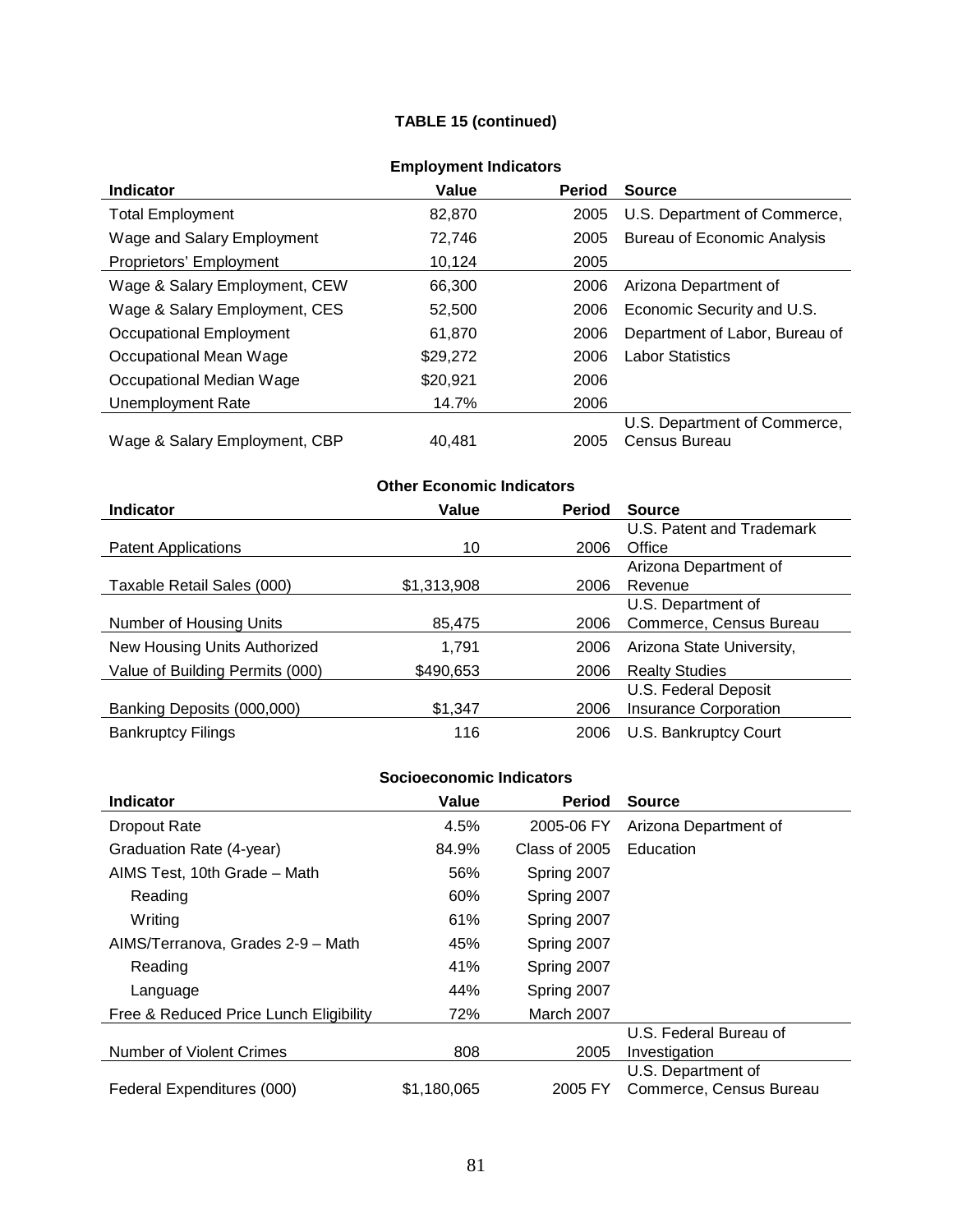## **ARIZONA SUMMARY**

Arizona consists of nearly 114,000 square miles, of which only 17 percent is privately owned. Large portions of the state are owned by the federal government (primarily administered by the Bureau of Land management or the Forest Service) and the state government; Indian reservations cover a substantial portion of the state. Phoenix, the state capital, is the state's largest city with 1.5 million residents. Information about the state's history, population, labor force, industrial facilities, infrastructure, and tax structure can be obtained at the Arizona Department of Commerce web site at [http://www.azcommerce.com/SiteSel/Profiles/.](http://www.azcommerce.com/SiteSel/Profiles/)

A variety of activities help drive Arizona's economy. Foremost among these are hightechnology manufacturing, tourism, and telemarketing and other back-office operations.

#### **Demographic and Socioeconomic Indicators**

According to the 2000 census, the median age of Arizona residents was 34, slightly less than the national average. The state had slightly above-average shares of children and senior citizens. The racial/ethnic distribution was different from the national average, with twice as large a share of Hispanics and fewer non-Hispanic whites and blacks. The foreign-born proportion (13 percent) was slightly higher than the U.S. average, with the share of the foreign born who had entered the country in the last 10 years higher in Arizona. Educational attainment overall was close to the national average, but was considerably below average among young adults and above average among senior citizens. Students in Arizona have test scores slightly above the national average based on norm-referenced tests.

Arizona's population in 2006 was estimated at 6.166 million by the U.S. Census Bureau and 6.305 million by the Arizona Department of Economic Security. Using the Census Bureau estimate, the population rose 20 percent from 2000 to 2006, more than three times as fast as the national average. The fast growth is a result largely of substantial net in-migration, mostly from other states but also from other nations. The state's population also is rising due to net natural increase (more births than deaths). The crude birth rate is above the national average and the crude death rate is slightly less than the U.S. average.

Arizona received \$44.6 billion in federal funds from various programs in fiscal year 2005, or \$7,498 per resident, an amount 3 percent below the national average. The state's per person funding in the procurement contracts category was substantially higher than the national average, but the Arizona figure was below average in each of the other five categories.

#### **Economic Indicators**

Earnings per employee, a proxy for productivity, was \$42,354 in Arizona in 2005 — 8 percent less than the national average. It was below the national average because the average wage of \$37,840 was 6 percent less than the U.S. average and average proprietors' income was 12 percent below average.

Per capita personal income, a measure of individual economic well-being, was \$30,019 in 2005 in Arizona, 13 percent less than the national average. The state's figure as a percentage of the national average largely has held steady since the early 1990s and remains lower than the historical norm, as seen in Chart 20.

Earnings per person in the state was 16 percent less than the U.S. average, resulting from lower-than-average wages and a below-average proportion of the population working. This was the primary cause of the below-average per capita personal income. In addition, per capita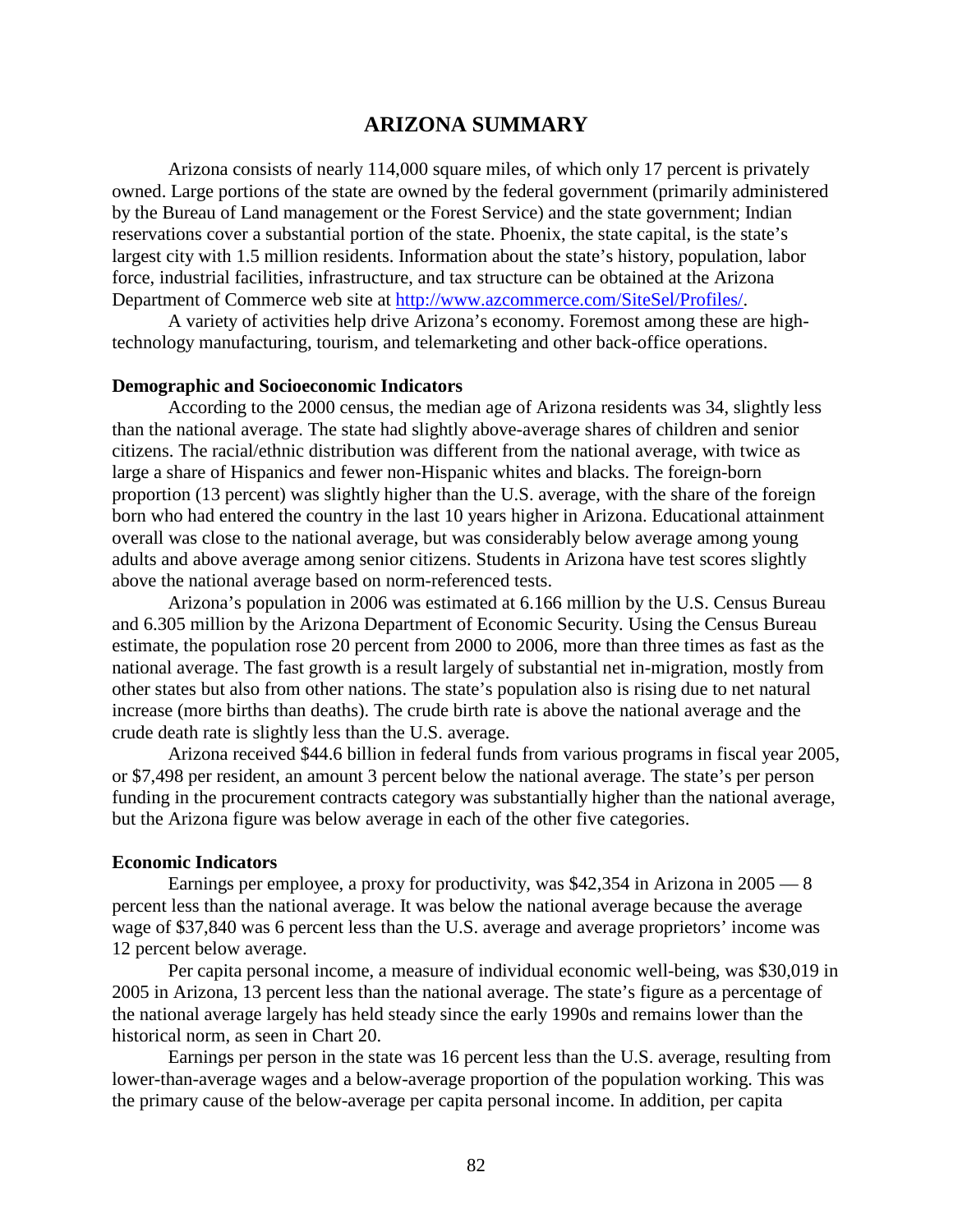dividends, interest, and rent was below the national average by 11 percent and per person transfer payments was 10 percent below average.

The employment-to-population ratio of 54 percent was less than the national average of 59 percent. Among the factors contributing to the low employment in Arizona was a slightly lower proportion of the population of working age.The shares of children and senior citizens were slightly higher than the national average.

A summary of the indicators is provided in Table 16.



**CHART 20 PER CAPITA PERSONAL INCOME IN ARIZONA AS A PERCENTAGE OF THE NATIONAL AVERAGE**

Source: U.S. Department of Commerce, Bureau of Economic Analysis.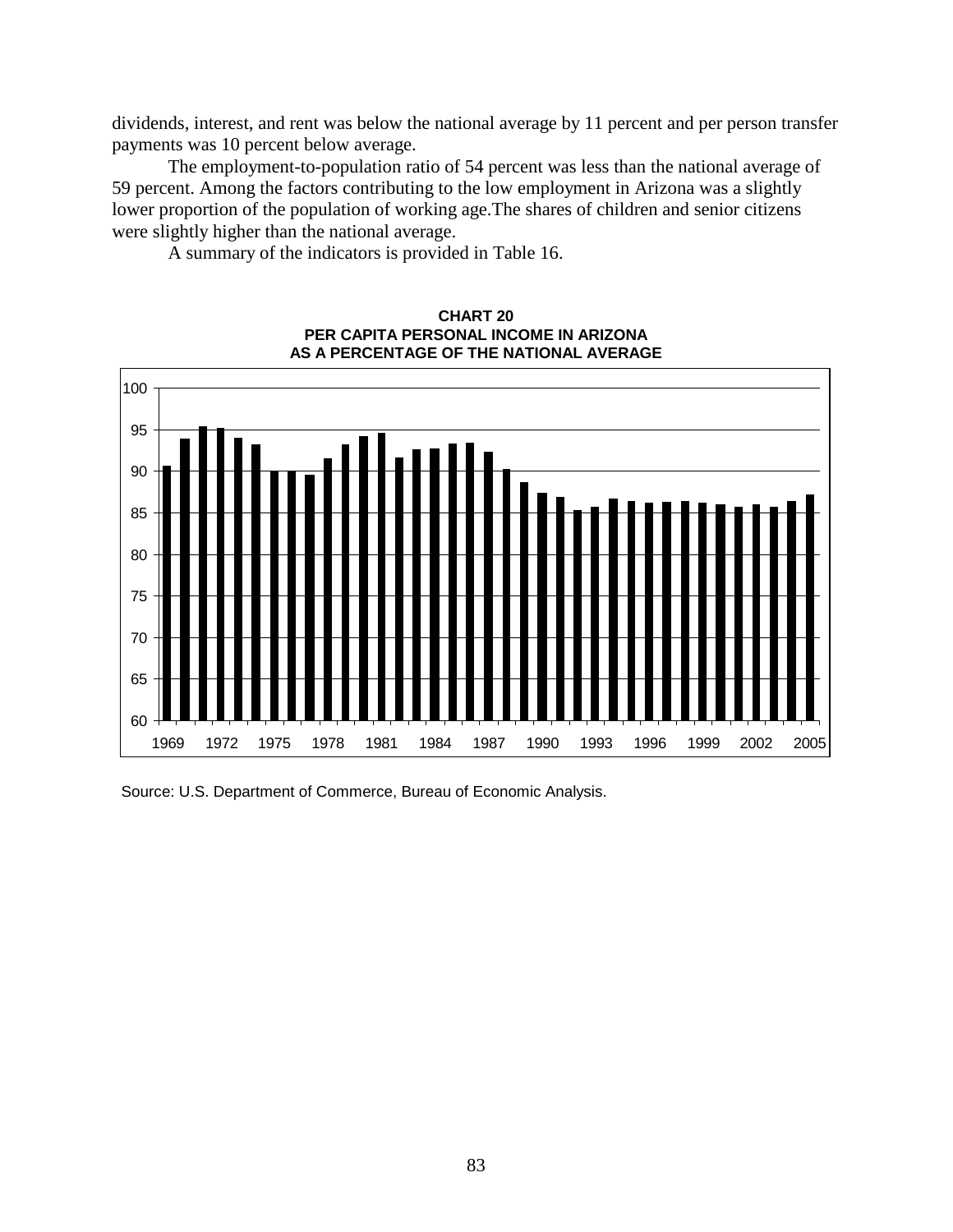### **TABLE 16 INDICATORS FOR ARIZONA**

| <b>Demographic Indicators</b>        |           |                 |                                                        |  |
|--------------------------------------|-----------|-----------------|--------------------------------------------------------|--|
| <b>Indicator</b>                     | Value     | <b>Period</b>   | <b>Source</b>                                          |  |
| Population                           | 6,166,318 | July 1, 2006    | U.S. Department of                                     |  |
| <b>Births</b>                        | 97,176    | 7/1/05-6/30/06  | Commerce, Census Bureau                                |  |
| Deaths                               | 44,272    | 7/1/05-6/30/06  |                                                        |  |
| <b>Net Domestic Migration</b>        | 129,987   | 7/1/05-6/30/06  |                                                        |  |
| Immigration                          | 31,662    | 7/1/05-6/30/06  |                                                        |  |
| Population                           | 6,305,210 | July 1, 2006    | Arizona Department of<br><b>Economic Security</b>      |  |
| <b>Births</b>                        | 95,798    | 2005            | Arizona Department of                                  |  |
| Deaths                               | 45,115    | 2005            | <b>Health Services</b>                                 |  |
| Birth Rate (per 1,000)               | 15.8      | 2005            |                                                        |  |
| Death Rate (per 1,000)               | 7.5       | 2005            |                                                        |  |
| In-Migration                         | 228,179   | Spring 2004-05  | U.S. Internal Revenue Service                          |  |
| Out-Migration                        | 136,524   | Spring 2004-05  |                                                        |  |
| <b>Net Migration</b>                 | 91,655    | Spring 2004-05  |                                                        |  |
| <b>School Enrollment</b>             | 1,120,610 | October 1, 2006 | Arizona Dept of Education                              |  |
| <b>Driver Licenses Issued</b>        | 1,262,939 | 7/1/06-6/30/07  | Arizona Department of                                  |  |
| Vehicle Registrations, Noncommercial | 4,212,538 | June 30, 2007   | Transportation                                         |  |
| <b>Medicare Enrollees</b>            | 776,637   | July 1, 2005    | U.S. Department of Health and<br><b>Human Services</b> |  |
| <b>Social Security Recipients</b>    | 940,213   | December 2006   | <b>U.S. Social Security</b>                            |  |
| Number 65 or Older                   | 663,771   | December 2006   | Administration                                         |  |

| <b>Indicator</b>                   | Value         | <b>Period</b> | <b>Source</b>            |
|------------------------------------|---------------|---------------|--------------------------|
| Personal Income (000)              | \$178,705,724 | 2005          | U.S. Department of       |
| Earnings, Place of Work (000)      | \$137,109,358 | 2005          | Commerce, Bureau of      |
| Dividends, Interest, Rent (000)    | \$28,559,617  | 2005          | <b>Economic Analysis</b> |
| Transfer Payments (000)            | \$27,692,166  | 2005          |                          |
| Wages & Salaries (000)             | \$99,796,668  | 2005          |                          |
| Proprietors' Income (000)          | \$15,369,478  | 2005          |                          |
| Per Capita Personal Income         | \$30,019      | 2005          |                          |
| Percentage of National Average     | 87.1          | 2005          |                          |
| Earnings per Employee              | \$42,354      | 2005          |                          |
| Percentage of National Average     | 92.4          | 2005          |                          |
| Average Wage                       | \$37,840      | 2005          |                          |
| Percentage of National Average     | 94.3          | 2005          |                          |
| Average Nonfarm Proprietors Income | \$25,526      | 2005          |                          |